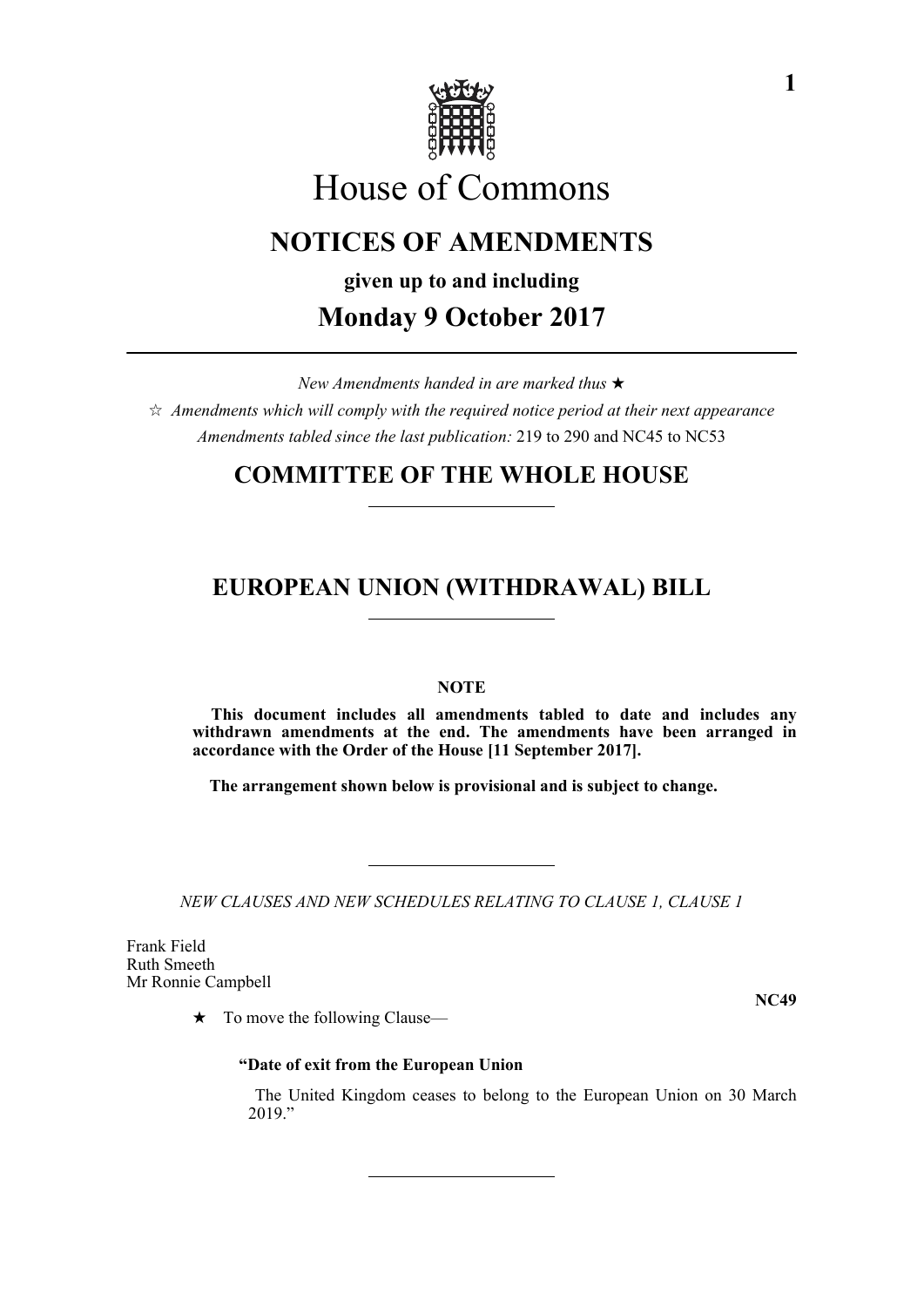Mr Chris Leslie Mike Gapes Neil Coyle Peter Kyle Mr Ben Bradshaw Liz Kendall

> Stephen Doughty Chuka Umunna Caroline Lucas<br>
> Paul Farrelly Mr David Lammy Ian Murray Catherine McKinnell Angela Smith

**Paul Farrelly Farrelly Mr David Lammy Ian Murray** 

**53**

Clause **1**, page **1**, line **3**, at beginning insert "Subject to ratification by both Houses of Parliament of a new Treaty between the European Union and the United Kingdom," *Member's explanatory statement* 

*This amendment would ensure that the United Kingdom does not repeal the European Communities Act 1972 and exit the European Union unless and until a new Treaty establishing a future relationship between the UK and EU has been agreed and ratified by Parliament.*

Mr Chris Leslie Stephen Timms Mike Gapes Mr Chuka Umunna Neil Coyle Stephen Gethins

Angela Smith

Peter Kyle Mr Ben Bradshaw Stephen Doughty Caroline Lucas Paul Farrelly Mr David Lammy Ian Murray Catherine McKinnell Helen Hayes<br>
Rushanara Ali Rushanara Ali

**63**

Clause **1**, page **1**, line **3**, after "1972", insert ", except for section 5 of and Schedule 2 to that Act,"

#### *Member's explanatory statement*

*This amendment would ensure that the existing legal framework for customs duties and the Customs Union common external tariff framework would continue to be in effect after exit day.*

Ian Blackford Joanna Cherry Patrick Grady Stephen Gethins Kirsty Blackman Peter Grant

**69**

Clause **1**, page **1**, line **3**, at end insert ", if the requirement in subsection (2) is met. (2) The European Communities Act 1972 shall only be repealed under subsection (1) if an agreement has been reached with the European Council that failure by the Parliament of the United Kingdom to approve the terms of exit for the UK will result in the maintenance of UK membership on existing terms."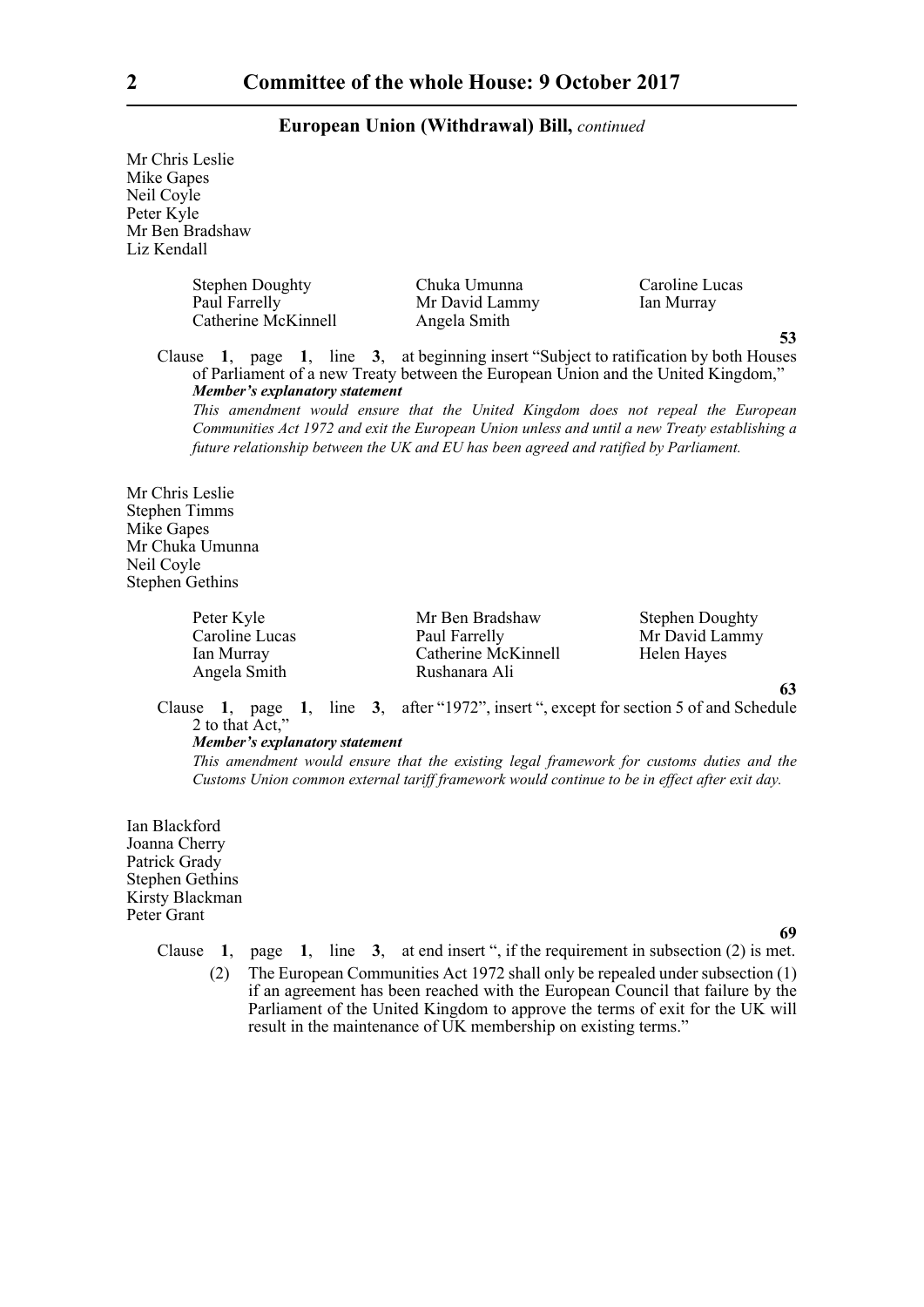Hywel Williams Liz Saville Roberts Jonathan Edwards Ben Lake Caroline Lucas Joanna Cherry

Clause **1**, page **1**, line **3**, at end insert—

"(2) Regulations under section  $19(2)$  bringing into force subsection (1) may not be made until the Prime Minister is satisfied that an agreement has been reached for the United Kingdom to remain a member of the EEA and of the Customs Union." *Member's explanatory statement* 

*This amendment would make the repeal of the European Communities Act 1972 on exit day conditional on the Prime Minister reaching an agreement for the United Kingdom to remain a member of the EEA and Customs Union.*

Hywel Williams Liz Saville Roberts Jonathan Edwards Ben Lake Caroline Lucas Joanna Cherry

**79**

**80**

#### Clause **1**, page **1**, line **3**, at end insert—

 $\degree$ (2) Regulations under section 19(2) bringing into force subsection (1) may not be made until the Prime Minister is satisfied that resolutions have been passed by the Scottish Parliament, the National Assembly for Wales and the Northern Ireland Assembly signifying consent to the commencement of subsection (1)."

#### *Member's explanatory statement*

*This amendment would make the repeal of the European Communities Act 1972 on exit day conditional on the Prime Minister gaining consent from the devolved legislatures.*

Hywel Williams Liz Saville Roberts Jonathan Edwards Ben Lake Caroline Lucas

#### Clause **1**, page **1**, line **3**, at end insert—

- "(2) Regulations under section 19(2) bringing into force subsection (1) may not be made until the Secretary of State lays a report before—
	- (a) Parliament, and
	- (b) the National Assembly for Wales

outlining the effect of the United Kingdom's withdrawal from the EU on the National Assembly for Wales's block grant."

#### *Member's explanatory statement*

*This amendment would require the UK Government to lay a report before the National Assembly for Wales outlining the effect of the UK's withdrawal from the EU on Welsh finances, before exercising the power under section 1. This would allow for scrutiny of the Leave Campaign's promise to maintain current levels of EU funding for Wales.*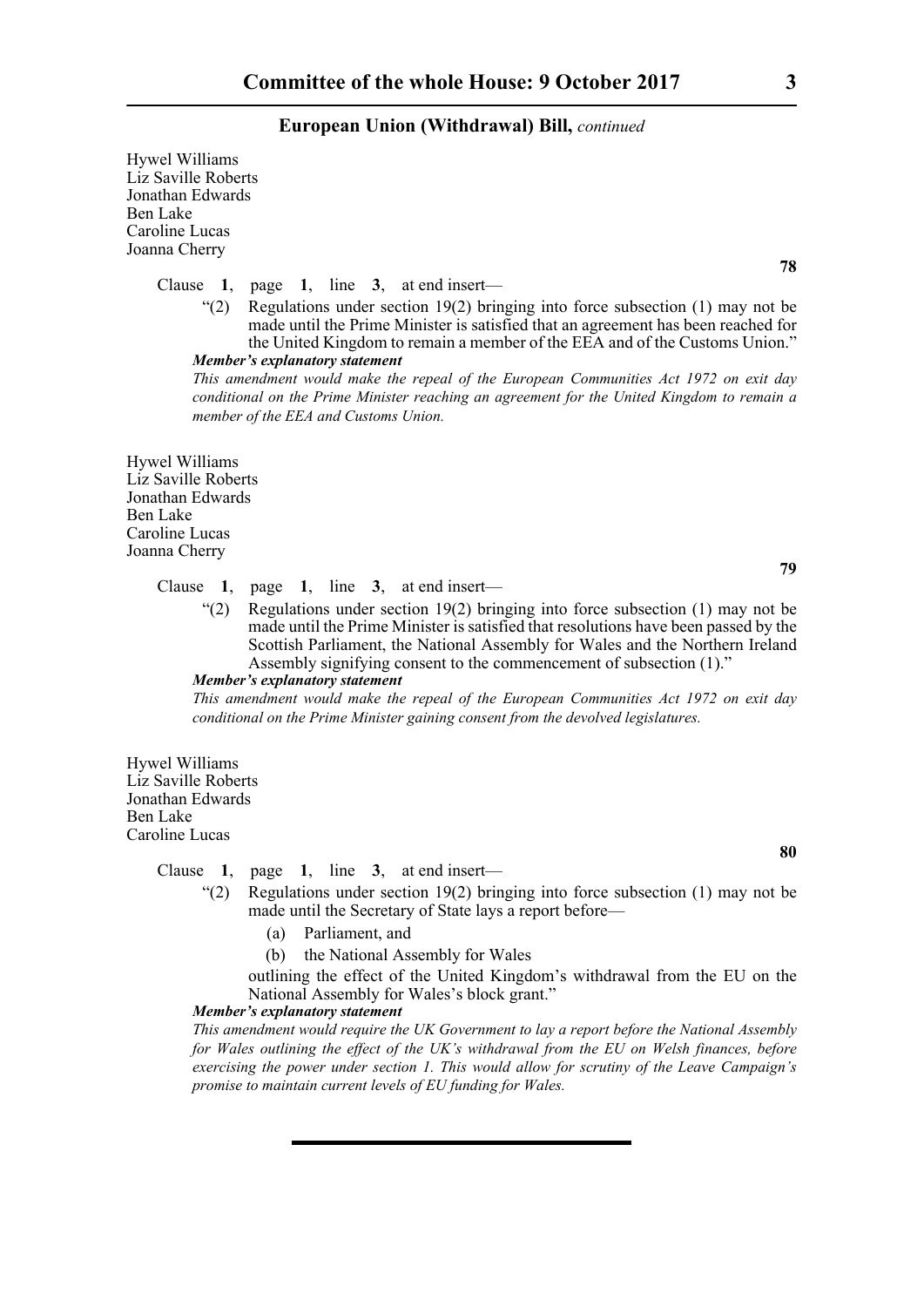*NEW CLAUSES AND NEW SCHEDULES RELATING TO CLAUSE 6, CLAUSE 6*

Mr Chris Leslie Paul Farrelly Mr David Lammy Ian Murray Mike Gapes Caroline Lucas

> Catherine McKinnell Stephen Doughty Helen Hayes Mr Ben Bradshaw Angela Smith

**NC14**

To move the following Clause—

#### **"Interpretation of retained EU law during transitional period**

Within one month of Royal Assent of this Act the Secretary of State shall lay a report before Parliament setting out how the interpretation of retained EU law provisions in section 6 shall operate in the event of a transitional period being agreed between the United Kingdom and the European Union ahead of the implementation of a withdrawal agreement."

#### *Member's explanatory statement*

*This new clause would ensure that Ministers must set out in detail how the provisions in Clause 6 would apply during a transitional period before the United Kingdom fully implements a withdrawal agreement.* 

Jeremy Corbyn Mr Nicholas Brown Keir Starmer Jenny Chapman Matthew Pennycook Paul Blomfield

**279**

 $\star$  Clause 6, page 3, line 32, after "exit day" insert "as appointed in accordance with subsection (6A)" *Member's explanatory statement* 

*This paving amendment is intended to allow for transitional arrangements within the existing structure of rules and regulations.*

Ian Blackford Peter Grant Joanna Cherry Patrick Grady

**202**

Clause **6**, page **3**, line **33**, after "matter" insert "(other than a pending matter)"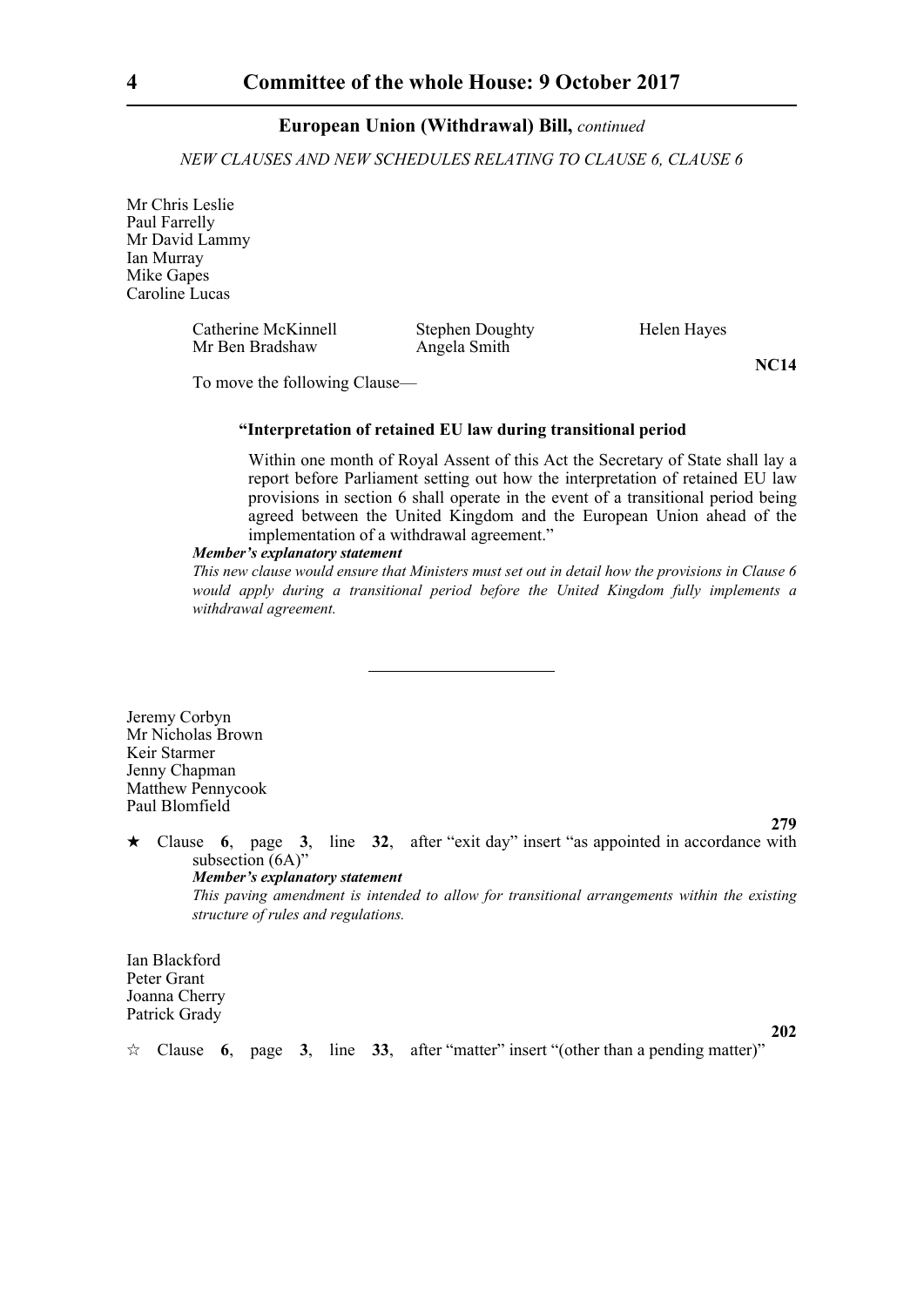Jeremy Corbyn Mr Nicholas Brown Keir Starmer Jenny Chapman Matthew Pennycook Paul Blomfield

 $\star$  Clause 6, page 3, line 33, after "exit day" insert "as appointed in accordance with subsection (6A)" *Member's explanatory statement This paving amendment is intended to allow for transitional arrangements within the existing structure of rules and regulations.*

Joanna Cherry

- Clause **6**, page **3**, line **34**, leave out subsection (2) and insert—
	- "(2) When interpreting retained EU law after exit day a court or tribunal shall pay due regard to any relevant decision of the European Court."

Jeremy Corbyn Mr Nicholas Brown Keir Starmer Jenny Chapman Matthew Pennycook Paul Blomfield

 Clause **6**, page **3**, line **34**, after "exit day" insert "as appointed in accordance with subsection  $(6A)$ "

Jeremy Corbyn Mr Nicholas Brown Keir Starmer Jenny Chapman Matthew Pennycook Paul Blomfield

- Clause **6**, page **4**, line **9**, at end insert—
	- "(6A) The exit day appointed (in accordance with Clause 14 and paragraph 13 of Schedule 7) for the purposes of subsections  $(1)$  and  $(2)$  must not be before the end of any transitional period agreed under Article 50 of the Treaty on the Functioning of the European Union."

*Member's explanatory statement This paving amendment is intended to allow for transitional arrangements within the existing structure of rules and regulations.*

Ian Blackford Peter Grant Joanna Cherry Patrick Grady

**280**

**137**

**203**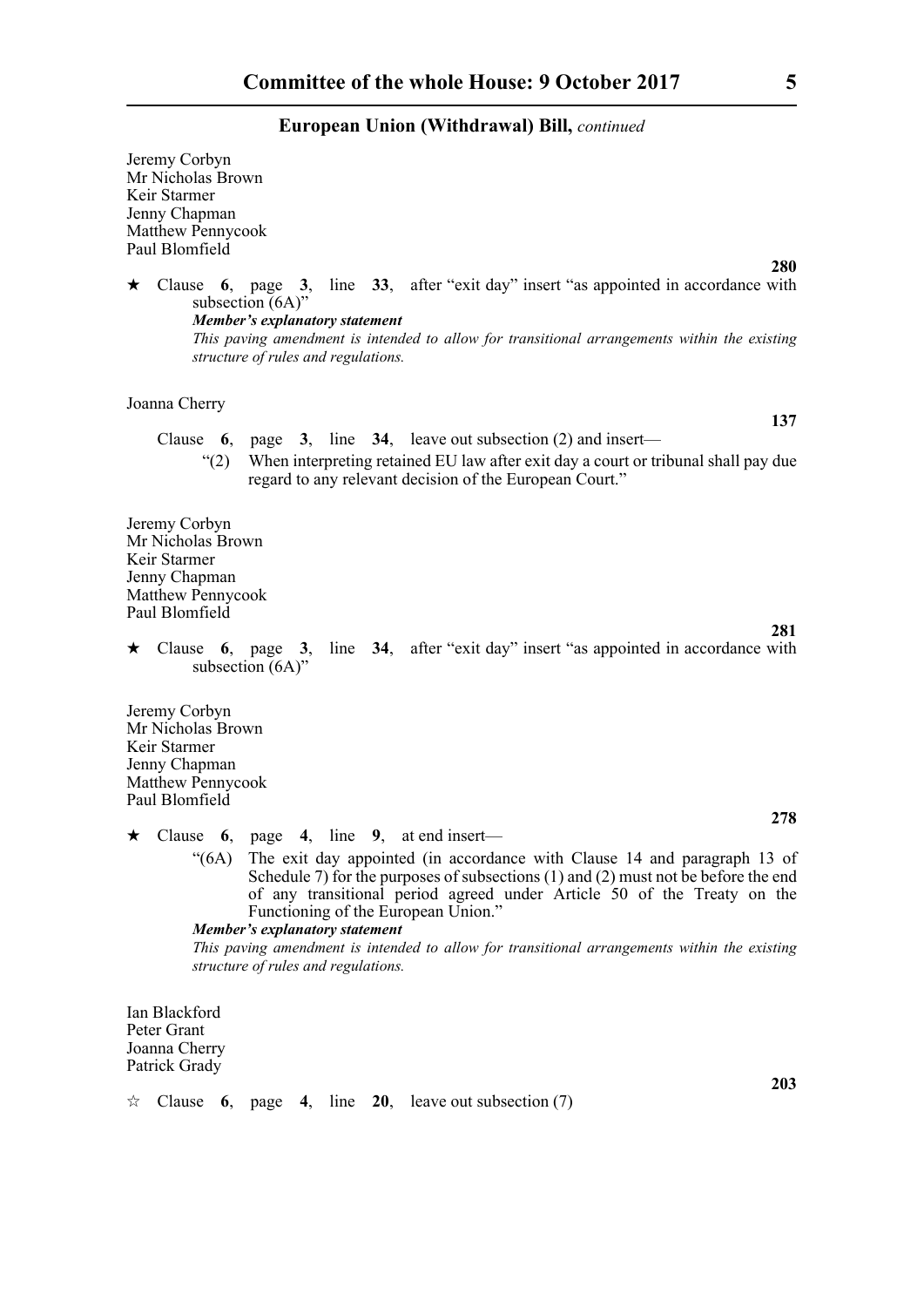Jeremy Corbyn Mr Nicholas Brown Keir Starmer Jenny Chapman Matthew Pennycook Paul Blomfield

 Clause **6**, page **4**, line **26**, after "exit day" insert "as appointed in accordance with subsection (6A)" *Member's explanatory statement This consequential Amendment is intended to allow for transitional arrangements within the existing structure of rules and regulations.*

Jeremy Corbyn Mr Nicholas Brown Keir Starmer Jenny Chapman Matthew Pennycook Paul Blomfield

**283**

**282**

 Clause **6**, page **4**, line **33**, after "exit day" insert "as appointed in accordance with subsection (6A)" *Member's explanatory statement* 

*This consequential Amendment is intended to allow for transitional arrangements within the existing structure of rules and regulations.*

Jeremy Corbyn Mr Nicholas Brown Keir Starmer Jenny Chapman Matthew Pennycook Paul Blomfield

#### **284**

 Clause **6**, page **4**, line **44**, after "exit day" insert "as appointed in accordance with subsection (6A)"

*Member's explanatory statement* 

*This consequential Amendment is intended to allow for transitional arrangements within the existing structure of rules and regulations.*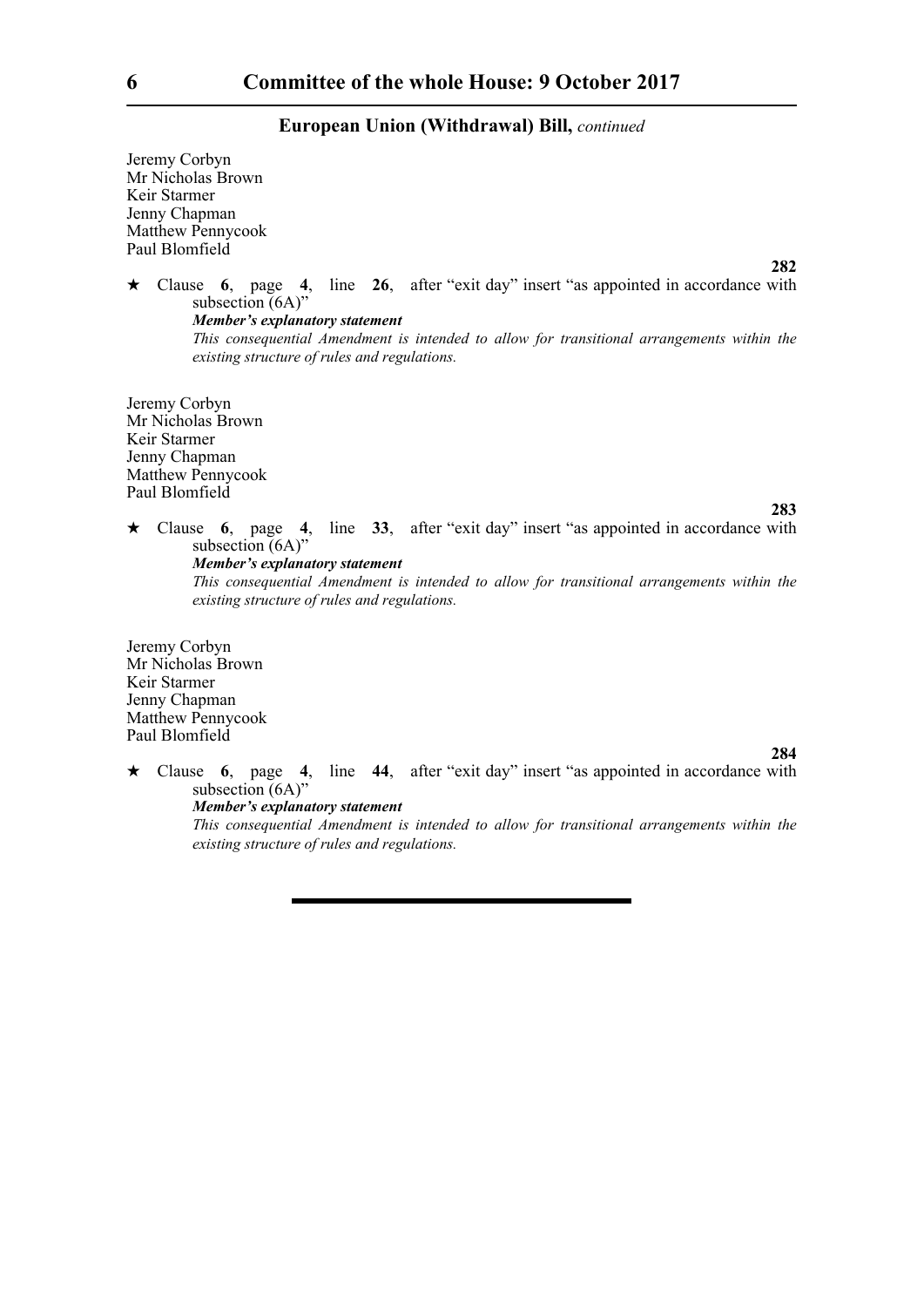*NEW CLAUSES AND NEW SCHEDULES RELATING TO CLAUSE 2, CLAUSE 2, NEW CLAUSES AND NEW SCHEDULES RELATING TO CLAUSE 3, CLAUSE 3, NEW CLAUSES AND NEW SCHEDULES RELATING TO CLAUSE 4, CLAUSE 4*

*NEW CLAUSES AND NEW SCHEDULES RELATING TO CLAUSE 2, CLAUSE 2*

Jeremy Corbyn Mr Nicholas Brown Keir Starmer Jenny Chapman Matthew Pennycook Paul Blomfield

Valerie Vaz<br>
Caroline Lucas Paul Farrelly<br>
Ms Harriet Harman Ian Murray

Mr David Lammy Ms Harriet Harman Ian Murray<br>
Kerry McCarthy Catherine McKinnell Stephen Doughty Kerry McCarthy Catherine McKinnell<br>Helen Hayes Stephen Kinnock Stephen Kinnock

To move the following Clause—

#### **"Retaining Enhanced Protection**

Regulations provided for by Acts of Parliament other than this Act may not be used by Ministers of the Crown to amend or modify retained EU law in the following areas—

- (a) employment entitlement, rights and protections;
- (b) equality entitlements, rights and protections;
- (c) health and safety entitlement, rights and protections;
- (d) fundamental rights as defined in the EU Charter of Fundamental Rights." *Member's explanatory statement*

*This new clause would prevent delegated powers from other Acts being used to alter workplace protections, equality provisions, health and safety regulations or fundamental rights.*

Mr Chris Leslie Mr David Lammy Ian Murray Mike Gapes Helen Hayes Mr Ben Bradshaw

Stephen Kinnock

**NC15**

To move the following Clause—

#### **"Provisions relating to the EU or the EEA in respect of EU-derived domestic legislation**

HM Government shall make arrangements to report to both Houses of Parliament whenever circumstances arising in section  $2(2)(d)$  would otherwise have

**NC2**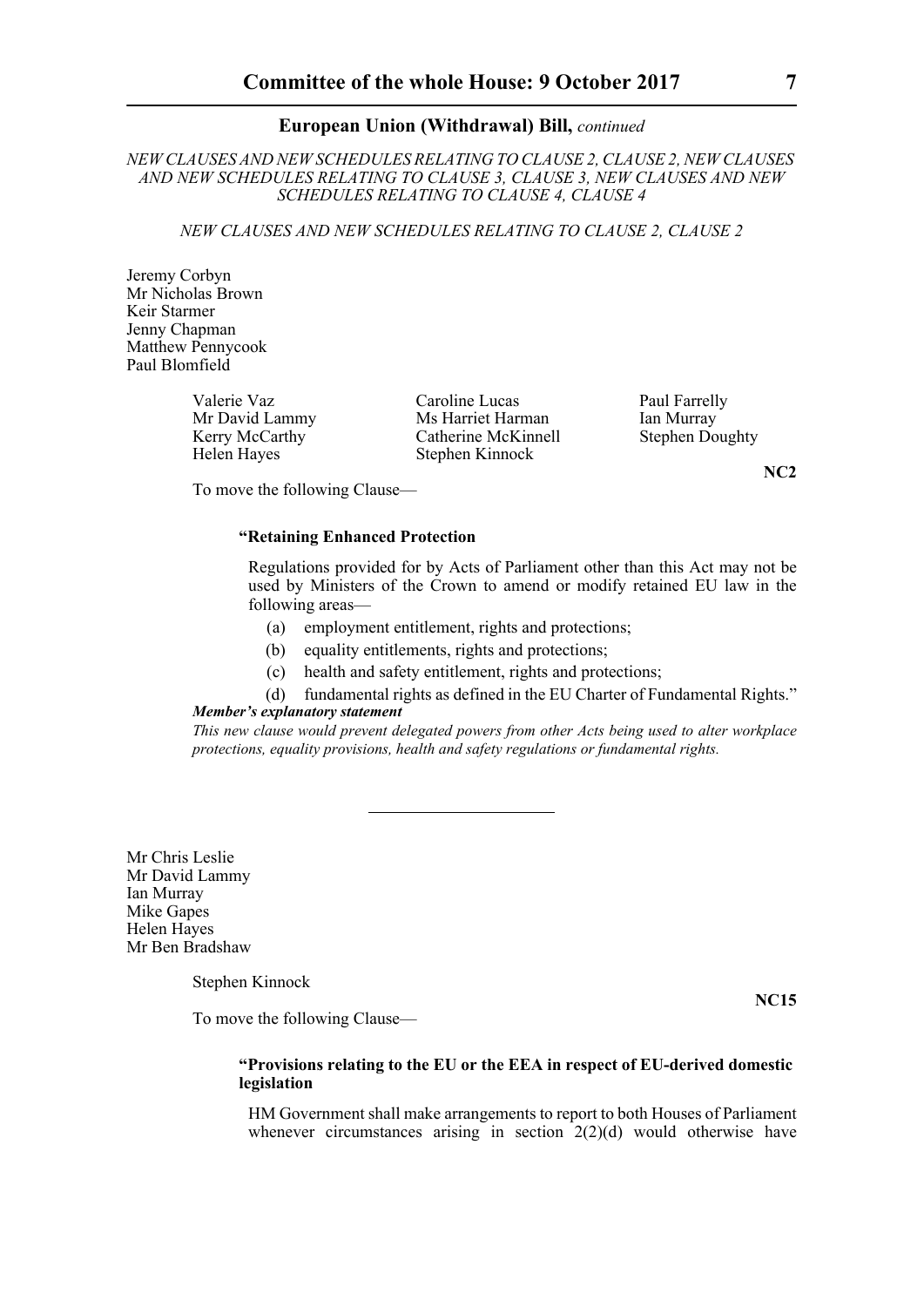amended provisions or definitions in UK law had the UK remained a member of the EU or EEA beyond exit day."

*Member's explanatory statement* 

*This new clause would ensure that Parliament is informed of changes in EU and EEA provisions that might have amended UK law if the UK had remained a member of those institutions beyond exit day.*

Frank Field Ruth Smeeth Mr Ronnie Campbell

 $\star$  To move the following Clause—

**NC50**

#### **"Continuing validity in the United Kingdom of European Union law**

- (1) The European Communities Act 1972 shall continue to have effect in the United Kingdom after the date on which the United Kingdom leaves the European Union as if the United Kingdom continued to be bound by the Treaties.
- (2) Accordingly all such rights, powers, liabilities, obligations and restrictions created or arising by or under the Treaties, and all such remedies as provided for by or under the Treaties, as in accordance with the Treaties are without further enactment given legal effect or used in the United Kingdom shall continue to be recognised and available in law, and be enforced, allowed and followed accordingly.
- (3) Subsections (1) and (2) do not apply to any primary legislation passed by Parliament coming into force after the date of exit from the European Union which includes a provision to the effect that that Act, or specified provisions of that Act, have effect notwithstanding the provisions of section (Continuing validity in the United Kingdom of European Union law)(1) and (2) of the European Union (Withdrawal) Act 2017."

Frank Field Ruth Smeeth Mr Ronnie Campbell

**NC51**

#### $\star$  To move the following Clause—

#### **"Duty of review of European Union law**

(1) The Prime Minister must lay before Parliament within six months of the date of the United Kingdom leaving the European Union, and at least once a year thereafter, a review of all European Union legislation and decisions still applicable to the United Kingdom, with proposals for re-enactment, replacement or repeal by the United Kingdom Parliament of any provisions of European Union law, with or without modification, as United Kingdom legislation.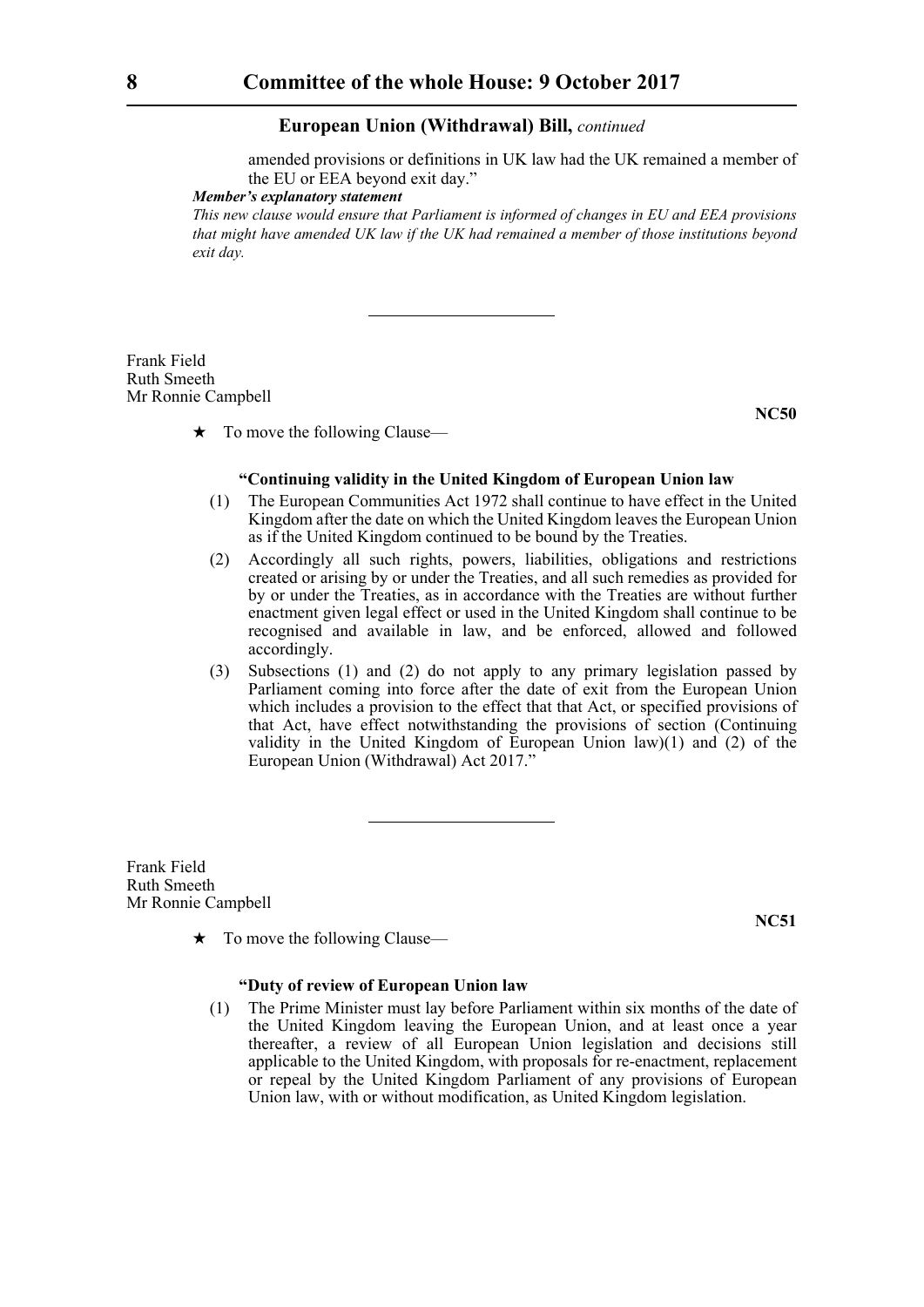(2) The House of Commons may appoint or designate one or more select committees to consider any report under subsection (1)."

Ian Blackford Peter Grant Joanna Cherry Patrick Grady

 $\forall$  Clause 2, page 1, line 12, after "passed" insert "and commenced,"

Hywel Williams Liz Saville Roberts Jonathan Edwards Ben Lake

- Clause **2**, page **1**, line **19**, at end insert "or any enactment to which subsection (2A) applies.
	- "(2A) This subsection applies to any enactment of the United Kingdom Parliament which—
		- (a) applies to Wales and does not relate to matters specified in Schedule 7A to the Government of Wales Act 2006,
		- (b) applies to Scotland and does not relate to matters specified in Schedule 5 to the Scotland Act 1998,
		- (c) applies to Northern Ireland and does not relate to matters specified in Schedules 2 or 3 to the Northern Ireland Act 1998."

*Member's explanatory statement* 

*This amendment would alter the definition of EU retained law so as only to include reserved areas of legislation. This will allow the National Assembly for Wales and the other devolved administrations to legislate on areas of EU derived law which fall under devolved competency for themselves.*

Ian Blackford Peter Grant Joanna Cherry Patrick Grady

- $\approx$  Clause 2, page 1, line 19, at end insert—
	- "(2A) For the purposes of this Act, any EU-derived domestic legislation has effect in domestic law immediately before exit day if—
		- (a) in the case of anything which shall apply or be operative from a particular date, applies or is operative before exit day, or
		- (b) in any other case, it has been commenced and is in force immediately before exit day."

**200**

**87**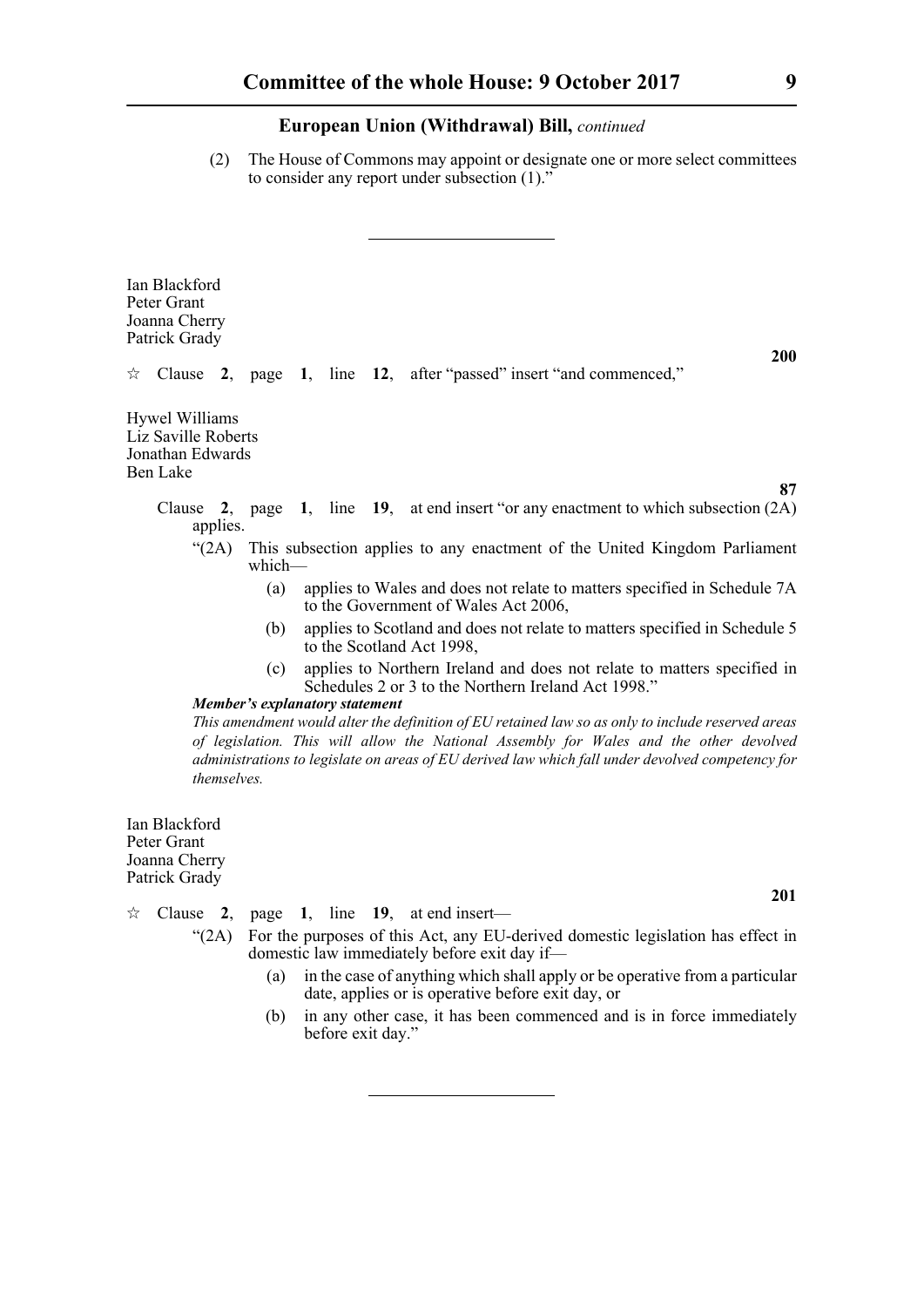*NEW CLAUSES AND NEW SCHEDULES RELATING TO CLAUSE 3, CLAUSE 3*

Hywel Williams Liz Saville Roberts Jonathan Edwards Ben Lake

 $\approx$  Clause 3, page 2, leave out lines 13 to 22 *Member's explanatory statement This amendment, along with Amendment 64 to Schedule 8 would exclude the European Economic Area agreement from the Bill, allowing the UK to remain in the EEA.*

*NEW CLAUSES AND NEW SCHEDULES RELATING TO CLAUSE 4, CLAUSE 4*

Caroline Lucas Kerry McCarthy Tom Brake Liz Saville Roberts Jim Fitzpatrick Helen Hayes

> Angela Smith Patrick Grady Peter Grant Stephen Gethins

To move the following Clause—

#### **"EU Protocol on animal sentience**

Obligations and rights contained within the EU Protocol on animal sentience set out in Article 13 of Title II of the Lisbon Treaty shall be recognised and available in domestic law on and after exit day, and shall be enforced and followed accordingly."

#### *Member's explanatory statement*

*This new clause seeks to transfer the EU Protocol on animal sentience set out in Article 13 of Title II of the Lisbon Treaty into UK law, so that animals continue to be recognised as sentient beings under domestic law.*

**217**

**NC30**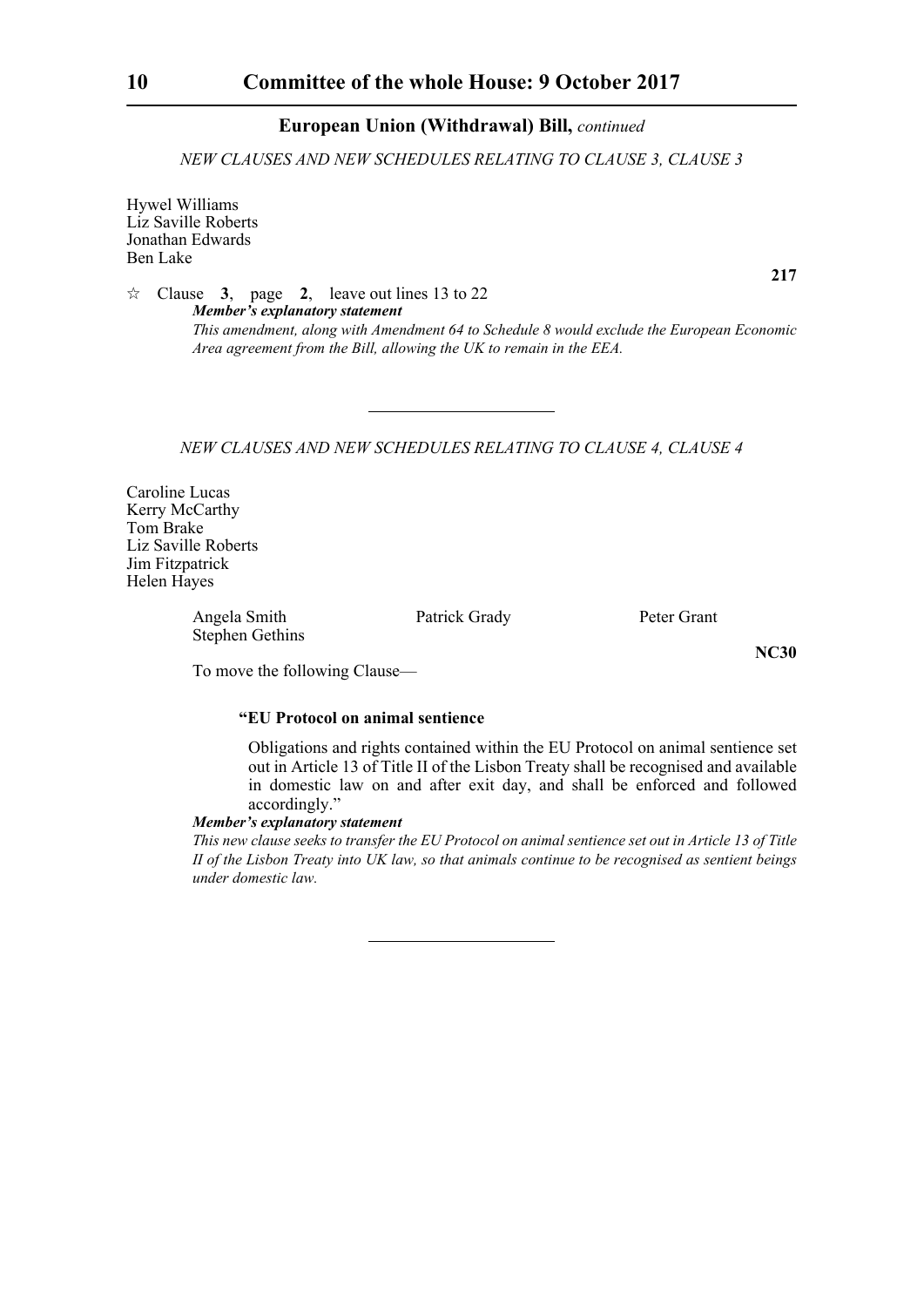| Kerry McCarthy<br>Caroline Lucas<br>Mary Creagh<br>Mr Ben Bradshaw<br>Darren Jones<br><b>Ruth Cadbury</b> |                                                                                                          |                        |    |
|-----------------------------------------------------------------------------------------------------------|----------------------------------------------------------------------------------------------------------|------------------------|----|
| Catherine McKinnell                                                                                       | Stella Creasy                                                                                            | Ms Karen Buck          |    |
| Ms Angela Eagle                                                                                           | Ian Murray                                                                                               | <b>Stephen Doughty</b> |    |
| Mrs Madeleine Moon                                                                                        | Helen Hayes                                                                                              | Angela Smith           |    |
| Mr David Lammy                                                                                            |                                                                                                          |                        |    |
|                                                                                                           |                                                                                                          |                        | 93 |
| Clause                                                                                                    | 4, page 2, line 45, leave out sub-paragraph (b)                                                          |                        |    |
| Member's explanatory statement                                                                            |                                                                                                          |                        |    |
|                                                                                                           | The test set out at Clause $4(1)(a)$ , that such rights are available in domestic law immediately before |                        |    |
|                                                                                                           | exit day, is sufficient for those rights to continue to be available following the UK's exit from the    |                        |    |
| EU.                                                                                                       |                                                                                                          |                        |    |
|                                                                                                           |                                                                                                          |                        |    |
| Ian Blackford                                                                                             |                                                                                                          |                        |    |
| Joanna Cherry                                                                                             |                                                                                                          |                        |    |
| Patrick Grady                                                                                             |                                                                                                          |                        |    |
| <b>Stephen Gethins</b>                                                                                    |                                                                                                          |                        |    |
| Kirsty Blackman                                                                                           |                                                                                                          |                        |    |
| Peter Grant                                                                                               |                                                                                                          |                        |    |

Clause **4**, page **2**, line **47**, at end insert—

"(1A) Rights, powers, liabilities, obligations, restrictions, remedies and procedures under subsection (1) shall include directly effective rights contained in the following Articles of, and Protocols to, the Treaty on the Functioning of the European Union—

| Non-discrimination on ground of<br>nationality                                              | Article 18                              |
|---------------------------------------------------------------------------------------------|-----------------------------------------|
| Citizenship rights                                                                          | Article 20 (except article $20(2)(c)$ ) |
| Rights of movement and residence<br>deriving from EU citizenship                            | Article $21(1)$                         |
| Establishes customs union,<br>prohibition of customs duties,<br>common external tariff      | Article 28                              |
| Prohibition on customs duties                                                               | Article 30                              |
| Prohibition on quantitative<br>restrictions on imports                                      | Article 34                              |
| Prohibition on quantitative<br>restrictions on exports                                      | Article 35                              |
| Exception to quantitative restrictions                                                      | Article 36                              |
| Prohibition on discrimination<br>regarding the conditions under which<br>goods are procured | Article $37(1)$ and (2)                 |
| Free movement of workers                                                                    | Article $45(1)$ , (2) and (3)           |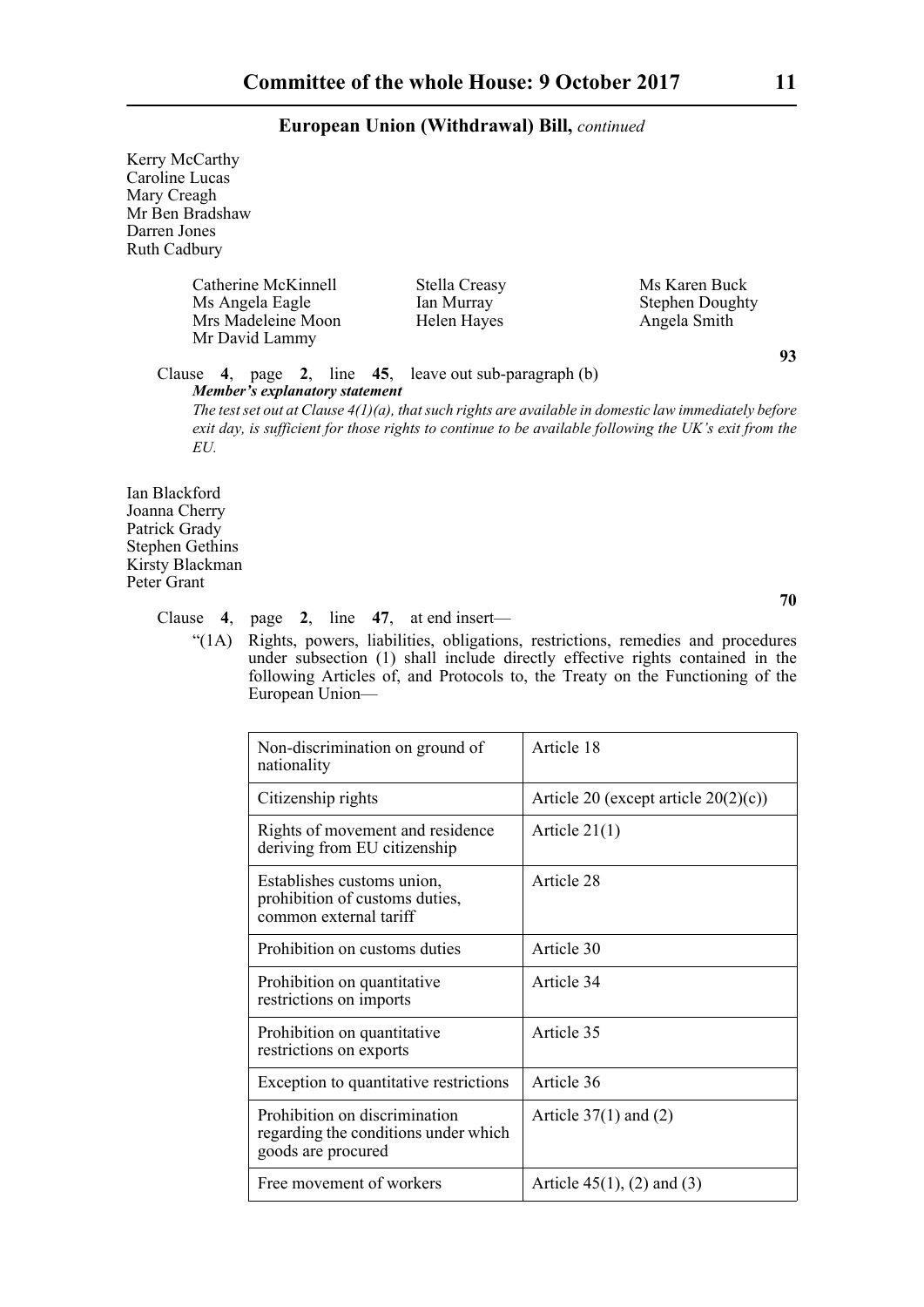| Freedom of establishment                           | Article 49                                                                                                                                     |
|----------------------------------------------------|------------------------------------------------------------------------------------------------------------------------------------------------|
| Freedom to provide services                        | Article 56                                                                                                                                     |
| <b>Services</b>                                    | Article 57                                                                                                                                     |
| Free movement of capital                           | Article 63                                                                                                                                     |
| Competition                                        | Article $101(1)$                                                                                                                               |
| Abuse of a dominant position                       | Article 102                                                                                                                                    |
| Public undertakings                                | Article $106(1)$ and $(2)$                                                                                                                     |
| State aid                                          | Article $107(1)$                                                                                                                               |
| Commission consideration of plans<br>re: state aid | Article $108(3)$                                                                                                                               |
| Internal taxation                                  | Article 110                                                                                                                                    |
| Non-discrimination in indirect taxes               | Articles 111 to 113                                                                                                                            |
| Economic co-operation                              | Articles 120 to 126                                                                                                                            |
| Equal pay                                          | Article 157                                                                                                                                    |
| European Investment Bank (EIB)                     | Article 308 (first and second sub-<br>paragraphs)                                                                                              |
| Combating fraud on the EU                          | Article $325(1)$ and (2)                                                                                                                       |
| Disclosure of information and<br>national security | Article 346                                                                                                                                    |
| <b>EIB</b>                                         | Protocol 5 - Articles 3, 4, 5, 7(1), 13,<br>15, 18(4), 19(1) and (2), 20(2), 23(1)<br>and $(4)$ , 26, 27 (second and third sub-<br>paragraphs) |
| Privileges and immunities of the EIB               | Protocol 7 - Article 21"                                                                                                                       |

Kate Green Ann Coffey Rushanara Ali Mr Chris Leslie Stella Creasy Mrs Madeleine Moon

> Angela Smith Heidi Alexander Stephen Doughty<br>Tulip Siddiq Helen Hayes Chuka Umunna Catherine McKinnell Mike Gapes

Helen Hayes Chuka Umunna

**148**

Clause **4**, page **2**, line **47**, at end insert—

"(1A) Rights, powers, liabilities, obligations, restrictions, remedies and procedures under subsection (1) shall include directly effective rights and obligations contained in the United Nations Convention on the Rights of the Child." *Member's explanatory statement* 

*This amendment would seek to preserve after exit from the EU any rights or obligations arising*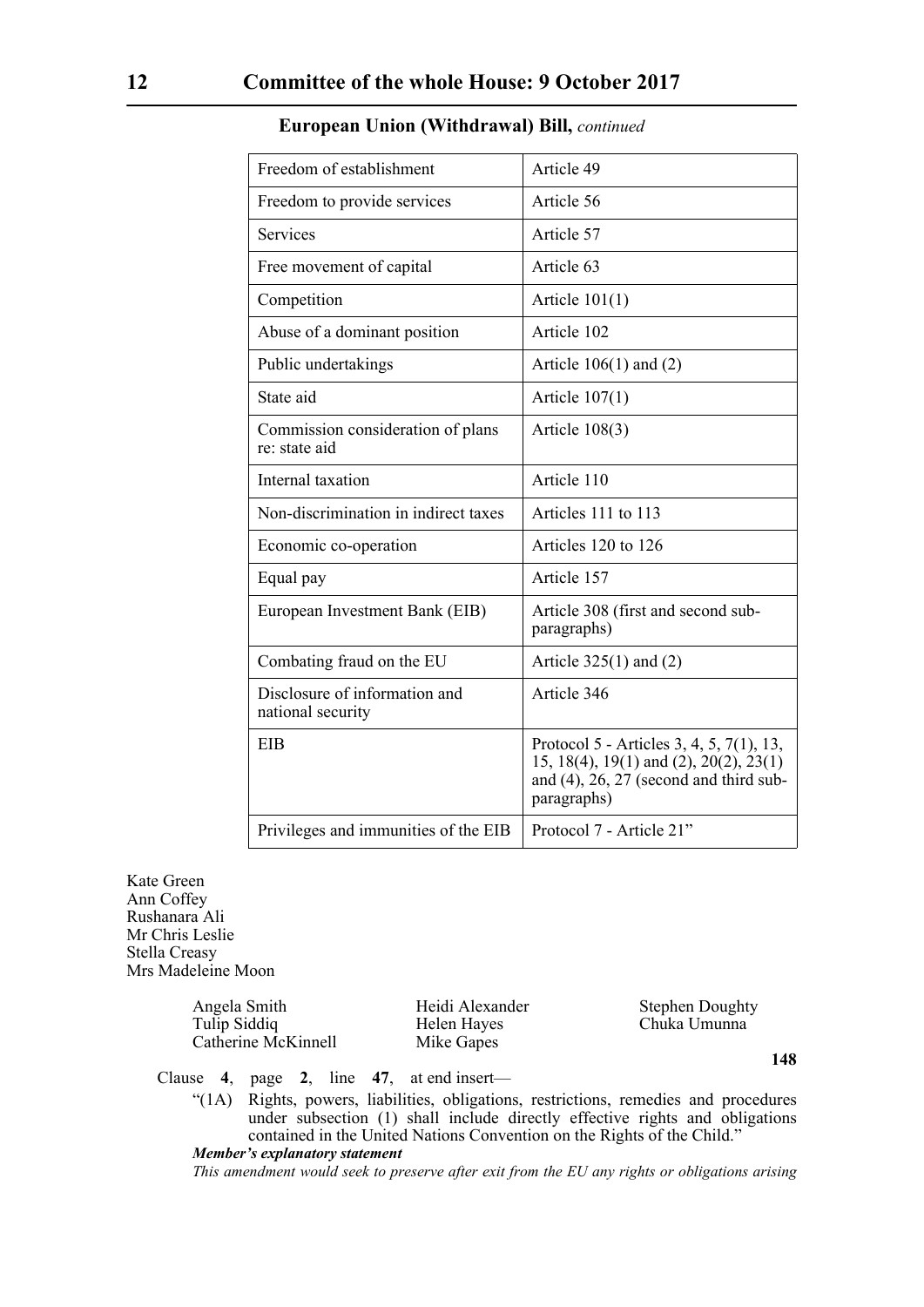*from the United Nations Convention on the Rights of the Child which applied in UK domestic law by virtue of its membership of the European Union.* 

Kerry McCarthy Caroline Lucas Ian Murray Mary Creagh Mr Ben Bradshaw Darren Jones

> Ruth Cadbury **Catherine McKinnell** Stella Creasy<br>Ms Angela Eagle Stephen Dous Mrs Madeleine Moon Helen Hayes Angela Smith Mr David Lammy

Ms Angela Eagle Stephen Doughty

**94**

#### Clause **4**, page **3**, line **4**, leave out paragraph (b) *Member's explanatory statement*

*Clause 4(2)(b) excludes rights arising under EU directives which are not recognised by the courts. This Amendment would remove Clause 4(2)(b) so that rights arising under EU directives (but not yet adjudicated on by the courts) are protected and continue to be available in UK courts.*

Kerry McCarthy Caroline Lucas Ian Murray Mary Creagh Mr Ben Bradshaw Darren Jones

| <b>Ruth Cadbury</b> | Catherine McKinnell | Stella Creasy          |    |
|---------------------|---------------------|------------------------|----|
| Ms Karen Buck       | Ms Angela Eagle     | <b>Stephen Doughty</b> |    |
| Mrs Madeleine Moon  | Helen Hayes         | Mr David Lammy         |    |
|                     |                     |                        | 95 |

Clause **4**, page **3**, line **9**, at end insert—

- "(4) Where, following the United Kingdom's exit from the EU, no specific provision has been made in respect of an aspect of EU law applying to the UK or any part of the United Kingdom immediately prior to the United Kingdom's exit from the EU, that aspect of EU law shall continue to be effective and enforceable in the United Kingdom with equivalent scope, purpose and effect as immediately before exit day.
- (5) Where, following the United Kingdom's exit from the EU, retained EU law is found to incorrectly or incompletely transpose the requirements of EU legislation in force on exit day, a Minister of the Crown shall make regulations made subject to an enhanced scrutiny procedure so as to ensure full transposition of the EU legislation."

#### *Member's explanatory statement*

*New subsection (4) deals with a situation where the UK has incorrectly implemented a directive. In cases of incorrect implementation, reliance on the EU directive may still be necessary. New subsection (5) would ensure that where the UK has not correctly or completely implemented EU law, prior to exit day, there will be a statutory obligation on Ministers to modify UK law to ensure that the relevant EU legislation is correctly and fully implemented.*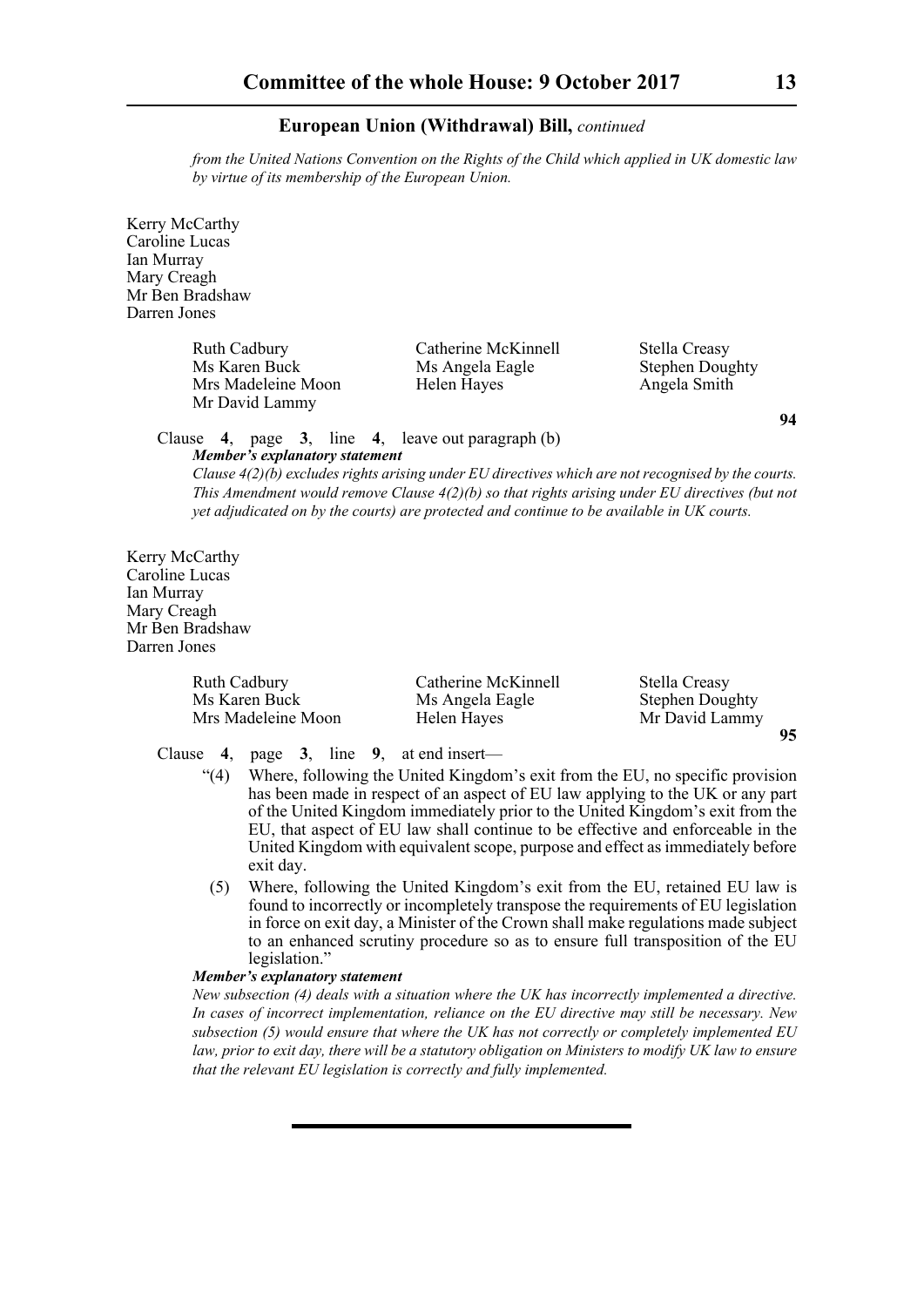*NEW CLAUSES AND NEW SCHEDULES RELATING TO CLAUSE 5 OR SCHEDULE 1, CLAUSE 5, SCHEDULE 1*

Mr Chris Leslie Mr Pat McFadden Chuka Umunna Paul Farrelly Mr David Lammy Ian Murray

> Stephen Doughty<br>
> Catherine McKinnell<br>
> Helen Haves<br>
> Mr Ben Bradshaw Catherine McKinnell Angela Smith Rushanara Ali

**NC16**

To move the following Clause—

#### **"Charter of Fundamental Rights – Government Report**

- (1) Within one month of Royal Assent of this Act, HM Government shall lay a report before both Houses of Parliament reviewing the implications of removing the Charter of Fundamental Rights from domestic law after exit day as set out in section 5(4) of this Act.
- (2) The report under subsection (1) shall set out the policy of Her Majesty's Government specifically in relation to the fundamental rights of—
	- (a) dignity, the right to life, to freedom from torture, slavery, the death penalty, eugenic practices and human cloning,
	- (b) freedoms, the right to liberty, personal integrity, privacy, protection of personal data, marriage, thought, religion, expression, assembly, education, work, property and asylum,
	- (c) equality, the right to equality before the law, prohibition of all discrimination including on basis of disability, age and sexual orientation, cultural, religious and linguistic diversity, the rights of children and the elderly,
	- (d) solidarity, the right to fair working conditions, protection against unjustified dismissal, and access to health care, social and housing assistance,
	- (e) citizens' rights, the rights of citizens such as the right to vote in elections and to move freely, the right to good administration, to access documents and to petition Parliament, and
	- (f) justice, the right to an effective remedy, a fair trial, to the presumption of innocence, the principle of legality, non-retrospectivity and double jeopardy.'

#### *Member's explanatory statement*

*This new clause would require Ministers to produce a report reviewing in full the implications of removing from UK law the Charter of Fundamental Rights – and the rights for UK citizens which it has help to guarantee.*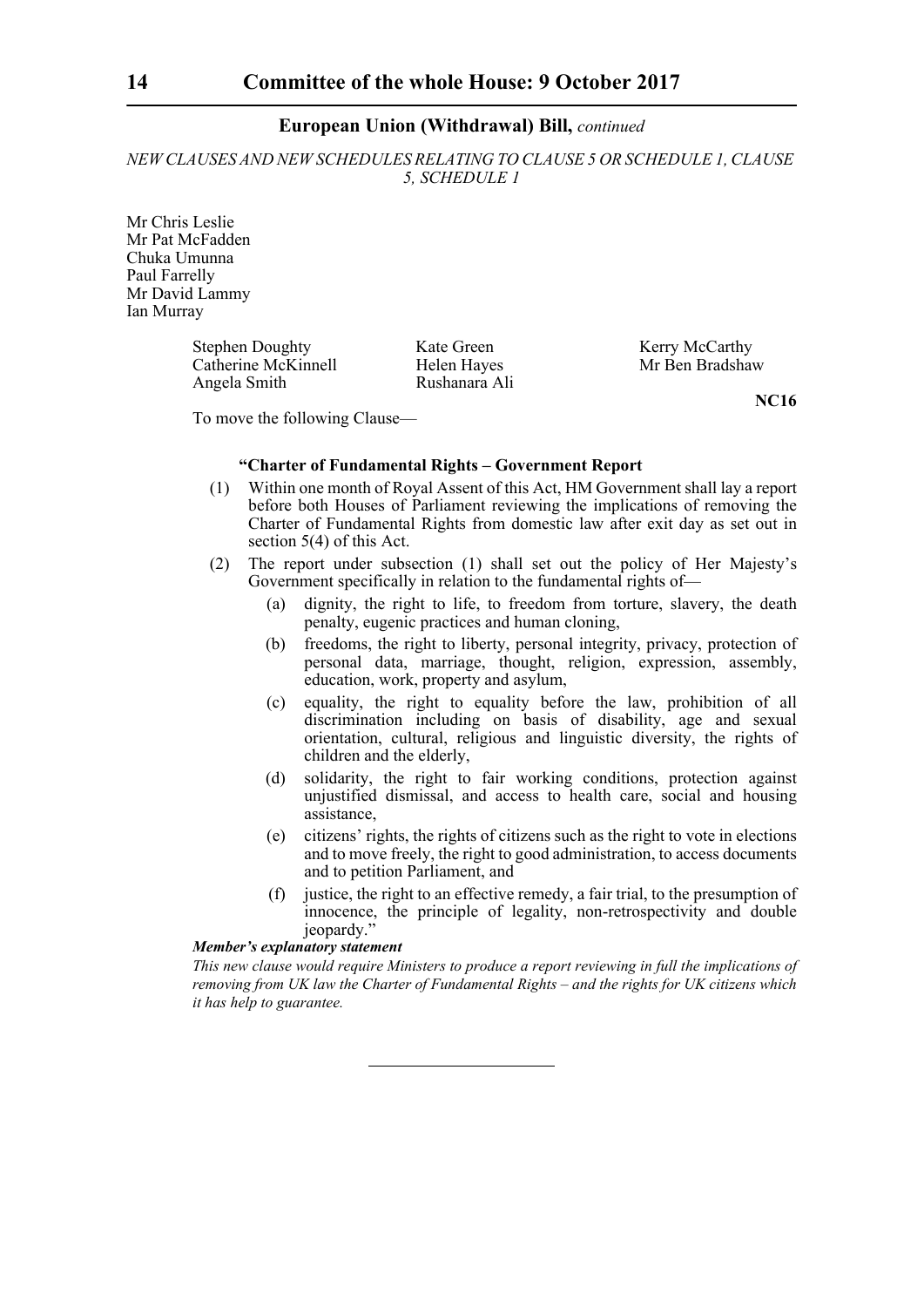Mr Dominic Grieve Mr Kenneth Clarke Nicky Morgan Anna Soubry Antoinette Sandbach Stephen Hammond

| Dr Sarah Wollaston     | Jeremy Lefroy          | Robert Neill           |
|------------------------|------------------------|------------------------|
| Tom Brake              | Sir Vince Cable        | Mr Alistair Carmichael |
| Ian Blackford          | Chuka Umunna           | Caroline Lucas         |
| Paul Farrelly          | Joanna Cherry          | Ms Harriet Harman      |
| Patrick Grady          | <b>Stephen Gethins</b> | Kirsty Blackman        |
| Peter Grant            | Ian Murray             | Liz Kendall            |
| <b>Stephen Doughty</b> | Mike Gapes             | Kerry McCarthy         |
| Catherine McKinnell    | Heidi Allen            | Helen Hayes            |
| Mr Ben Bradshaw        | Angela Smith           | Mr David Lammy         |
|                        |                        |                        |

**Ms Harriet Harman** Kerry McCarthy **8**

Clause **5**, page **3**, line **20**, leave out subsections (4) and (5).

#### *Member's explanatory statement*

*To allow the Charter of Fundamental rights to continue to apply domestically in the interpretation and application of retained EU law.*

Jeremy Corbyn Mr Nicholas Brown Keir Starmer Jenny Chapman Matthew Pennycook Paul Blomfield

| Valerie Vaz       | Mr Chris Leslie        | Mike Gapes          |
|-------------------|------------------------|---------------------|
| Chuka Umunna      | Neil Coyle             | Peter Kyle          |
| Mr Ben Bradshaw   | <b>Stephen Doughty</b> | Mr Pat McFadden     |
| Caroline Lucas    | Paul Farrelly          | Mr David Lammy      |
| Ms Harriet Harman | Ian Murray             | Liz Kendall         |
| Kate Green        | Kerry McCarthy         | Catherine McKinnell |
| Helen Hayes       | Angela Smith           | Stephen Kinnock     |
| Rushanara Ali     | Mr David Lammy         |                     |

**46**

**151**

Clause **5**, page **3**, line **20**, leave out subsection (4) *Member's explanatory statement* 

*This amendment would remove the exclusion of the Charter of Fundamental Rights from retained EU law.*

#### Stephen Timms

Clause **5**, page **3**, line **26**, at end insert—

- "(5A) Within three months of the commencement of this section, the Secretary of State must lay before Parliament regulations to create a fundamental right to the protection of personal data.
- (5B) A statutory instrument containing regulations under subsection (5A) may not be made unless a draft has been laid before, and approved by a resolution of, each House of Parliament."

#### *Member's explanatory statement*

*Clause 5(4) of the Bill excludes the Charter of Fundamental Rights from the 'incorporation' powers in the Bill. This amendment would require the Secretary of State to replicate Article 8 of*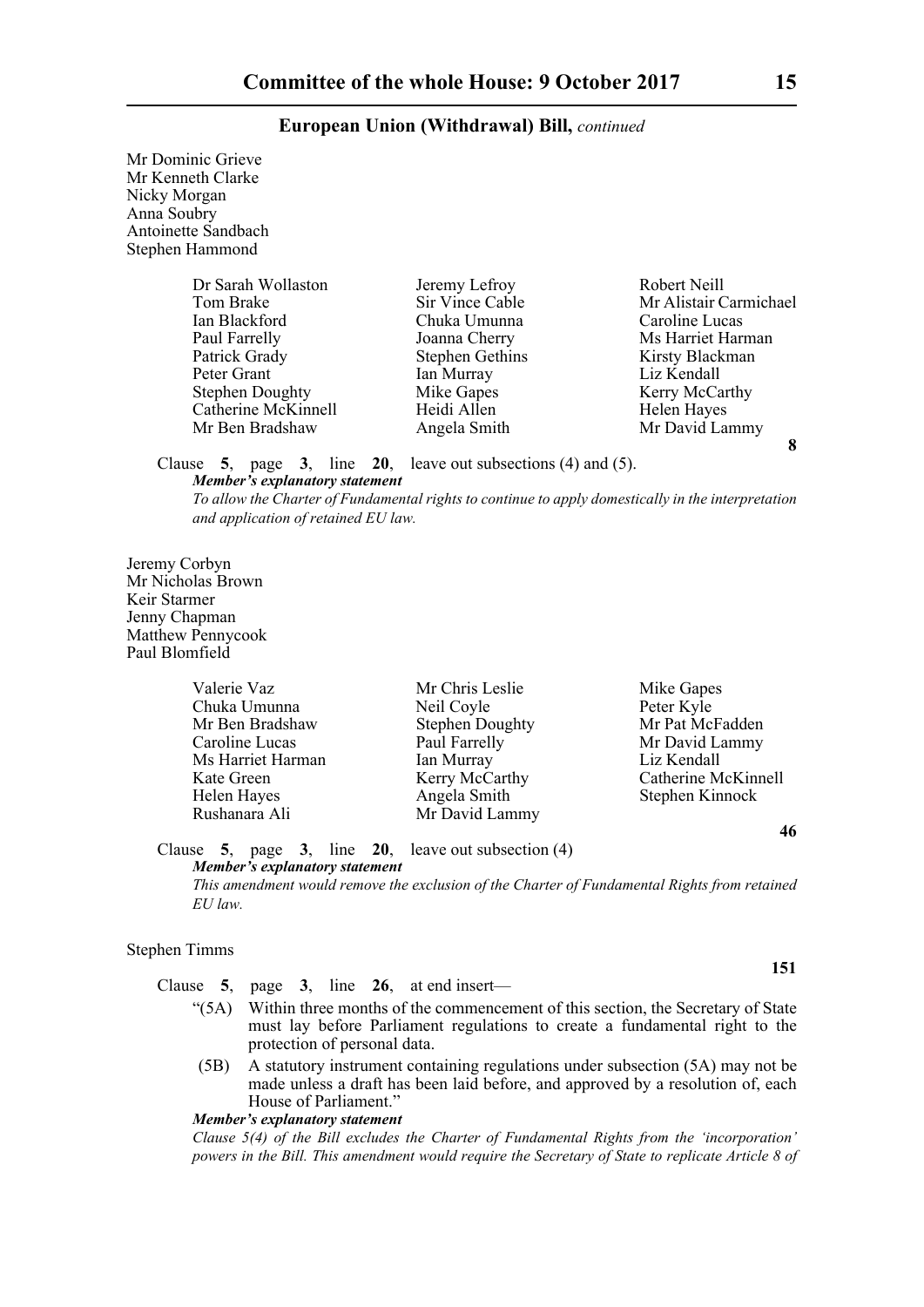*the Charter (the Right to Protection of Personal Data) in UK domestic law within three months of the commencement of Clause 5.*

Jeremy Corbyn Mr Nicholas Brown Keir Starmer Jenny Chapman Matthew Pennycook Paul Blomfield

 $\star$  Clause 5, page 3, line 26, at end insert—

"(5A) The exit day appointed (in accordance with Clause 14 and paragraph 13 of Schedule 7) for the purposes of this section must not be before the end of any transitional period agreed under Article 50 of the Treaty on the Functioning of the European Union."

#### *Member's explanatory statement*

*This Amendment is intended to allow for transitional arrangements within the existing structure of rules and regulations.*

Jeremy Corbyn Mr Nicholas Brown Keir Starmer Jenny Chapman Matthew Pennycook Paul Blomfield

**285**

**286**

 Clause **5**, page **3**, line **32**, after "exit day" insert "as appointed for the purposes of this section (see subsection (5A)" *Member's explanatory statement* 

*This paving Amendment is intended to allow for transitional arrangements within the existing structure of rules and regulations.*

Mr Dominic Grieve Mr Kenneth Clarke Nicky Morgan Anna Soubry Antoinette Sandbach Stephen Hammond

> Chuka Umunna<br>Joanna Cherry Rushanara Ali Mr David Lammy

Dr Sarah Wollaston Jeremy Lefroy Robert Neill<br>
Chuka Umunna Caroline Lucas Paul Farrelly Joanna Cherry **Ms Harriet Harman** Ian Murray<br>
Liz Kendall Stephen Doughty Mike Gapes Stephen Doughty Mike Gapes Kerry McCarthy **Catherine McKinnell** Helen Hayes Mr Ben Bradshaw Angela Smith Stephen Kinnock

**9**

Schedule **1**, page **15**, line **2**, leave out Schedule 1 *Member's explanatory statement* 

*To allow challenges to be brought to retained EU law on the grounds that it is in breach of general principles of EU law and to allow damages to be awarded for any proven breach of such a principle.*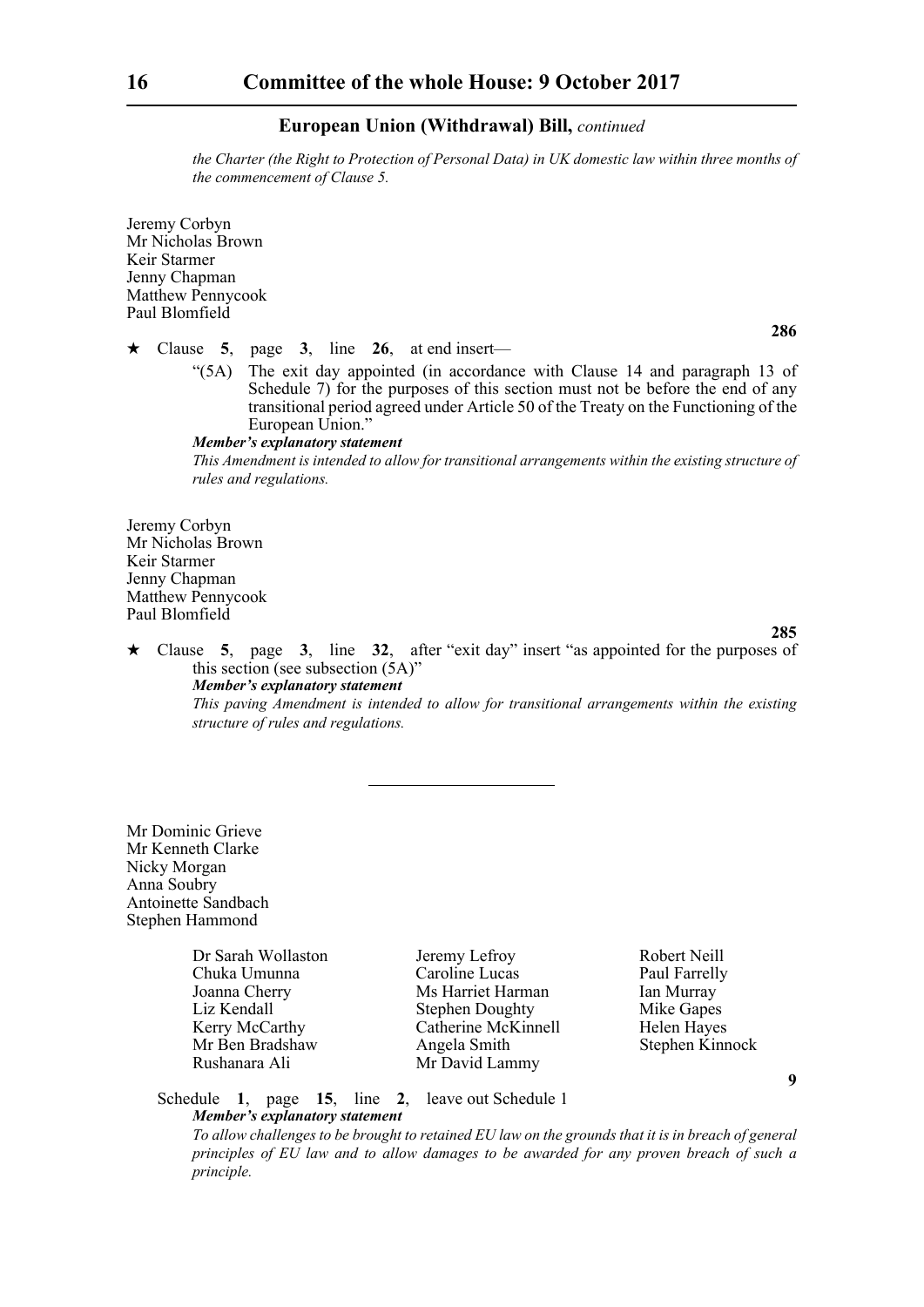Mr Dominic Grieve Mr Kenneth Clarke Nicky Morgan Anna Soubry Antoinette Sandbach Stephen Hammond

> Dr Sarah Wollaston Jeremy Lefroy Robert Neill<br>
> Chuka Umunna Caroline Lucas Paul Farrelly Chuka Umunna<br>Joanna Cherry Mr David Lammy

Joanna Cherry Ms Harriet Harman Ian Murray<br>
Liz Kendall Stephen Doughty Mike Gapes Stephen Doughty Kerry McCarthy Catherine McKinnell Helen Hayes Mr Ben Bradshaw Angela Smith Stephen Kinnock

Schedule **1**, page **15**, line **5**, leave out paragraphs 1 to 3 *Member's explanatory statement* 

*To allow challenges to be brought to retained EU law on the grounds that it is in breach of general principles of EU law.*

Kerry McCarthy Caroline Lucas Mary Creagh Mr Ben Bradshaw Darren Jones Ruth Cadbury

> Catherine McKinnell Stella Creasy Ms Karen Buck Ms Angela Eagle Ian Murray Stephen Doughty<br>
> Mrs Madeleine Moon Helen Hayes Angela Smith Mrs Madeleine Moon Helen Hayes Angela Smith Mr David Lammy

**101**

Schedule **1**, page **15**, line **17**, leave out paragraph 2 and insert—

- 2 (1) Any general principle of EU law will remain part of domestic law on or after exit day if—
	- (a) it was recognised as a general principle of EU law by the European Court in a case decided before exit day (whether or not as an essential part of the decision in the case);
	- (b) it was recognised as a general principle of EU law in the EU Treaties immediately before exit day;
	- (c) it was recognised as a general principle of EU law by any direct EU legislation (as defined in section 3(2) of this Act) operative immediately before exit day; or
	- (d) it was recognised as a general principle of EU law by an EU directive that was in force immediately before exit day.
- (2) Without prejudice to the generality of sub-paragraph (1), the principles set out in Article 191 of the Treaty on the Functioning of the European Union shall be considered to be general principles for the purposes of that sub-paragraph." *Member's explanatory statement*

*This amendment clarifies that all the existing principles of EU law will be retained within domestic law whether they originate in the case law of the European Court, the EU treaties, direct EU legislation or EU directives. It also makes clear that the key environmental law principles in Article 191 of the Treaty are retained.*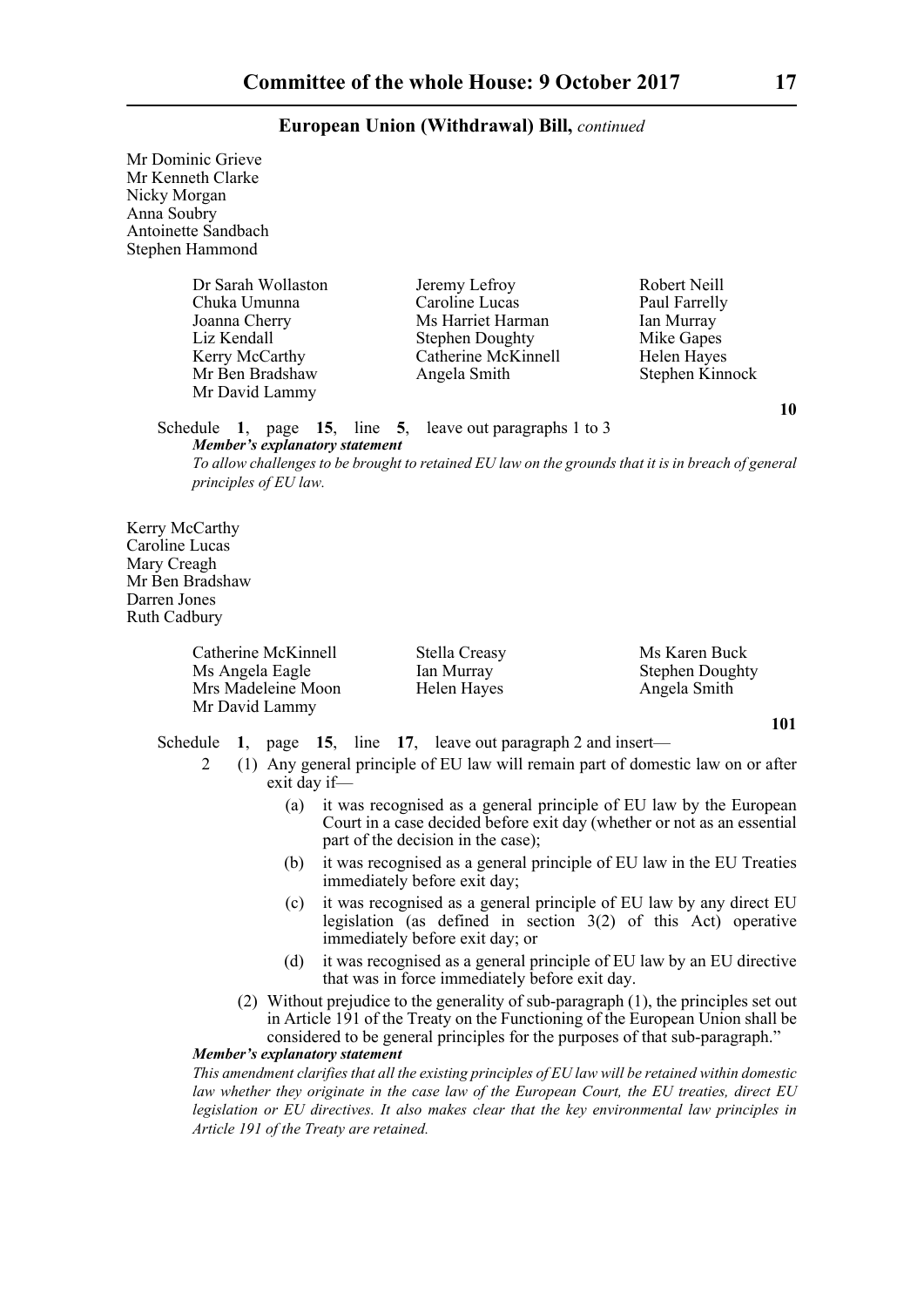Kerry McCarthy Caroline Lucas Ian Murray Mary Creagh Mr Ben Bradshaw Darren Jones

| <b>Ruth Cadbury</b> | Catherine McKinnell | Stella Creasy          |
|---------------------|---------------------|------------------------|
| Ms Karen Buck       | Ms Angela Eagle     | <b>Stephen Doughty</b> |
| Mrs Madeleine Moon  | Helen Hayes         | Mr David Lammy         |

Schedule **1**, page **15**, line **21**, leave out paragraph 3 *Member's explanatory statement* 

*This amendment leave out paragraph 3, thus retaining the right of action in domestic law in relation to general principles of EU law.*

Mr Chris Leslie Neil Coyle Peter Kyle Mr Ben Bradshaw Stephen Doughty Tom Brake

| Sir Vince Cable | Mr Alistair Carmichael | Kerry McCarthy |
|-----------------|------------------------|----------------|
| Paul Farrelly   | Mr David Lammy         | Ian Murray     |
| Mike Gapes      | Caroline Lucas         | Layla Moran    |
| Helen Hayes     | Angela Smith           | Mr David Lammy |

Schedule **1**, page **15**, line **28**, leave out paragraph 4 *Member's explanatory statement* 

*This amendment would remove the proposal to end rights in UK domestic law after exit day in relation to damages in accordance with the rule in Francovich.*

Mary Creagh Mike Gapes Neil Coyle Maria Eagle Helen Hayes Mr David Lammy

#### **139**

**62**

**105**

Schedule **1**, page **15**, line **29**, at end insert "except in relation to anything occurring before that day".

#### *Member's explanatory statement*

*This amendment, together with Amendments 140 and 141, would restore the right to obtain damages after exit day in respect of governmental failures before exit day to comply with European Union obligations.*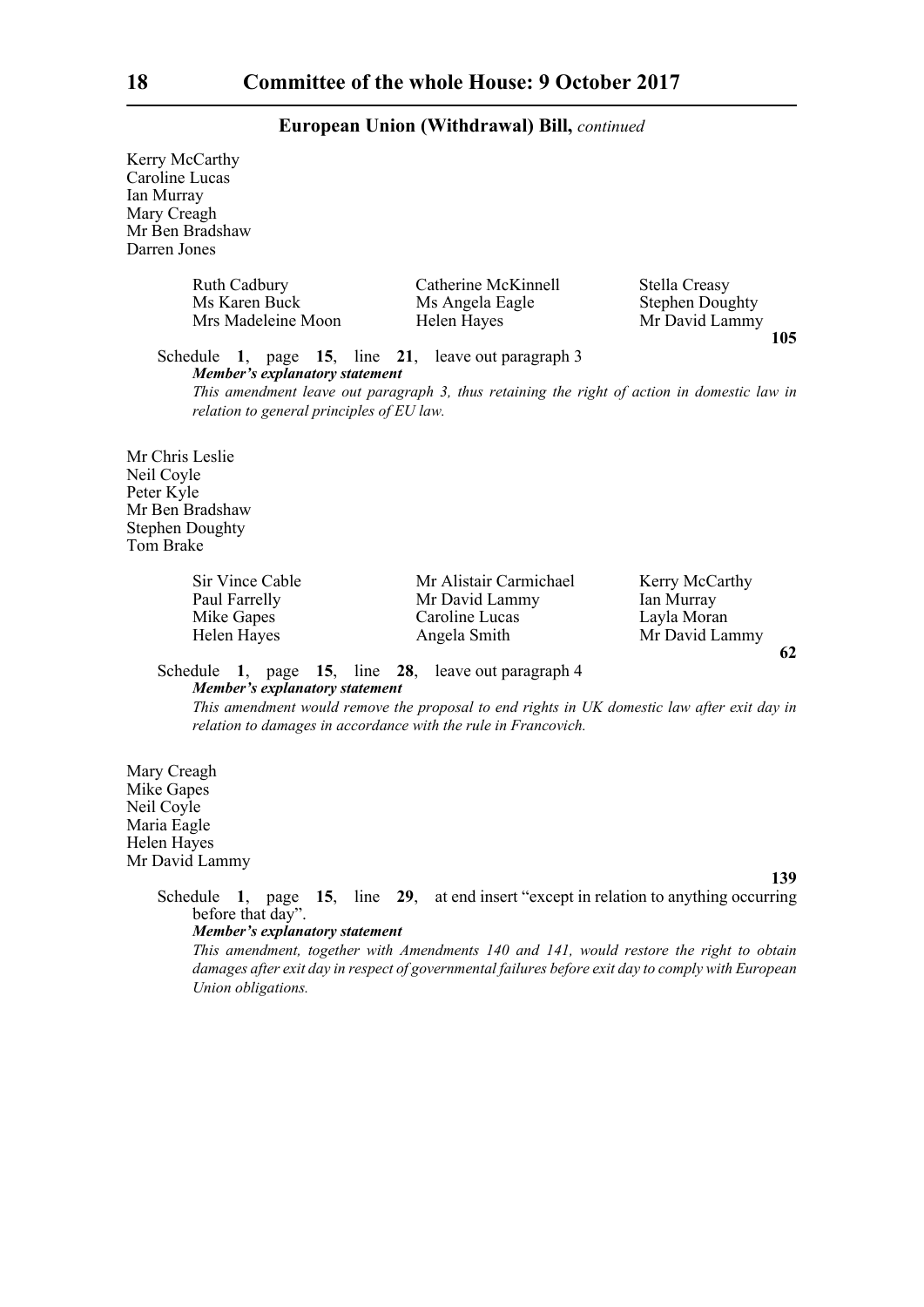Tom Brake Sir Vince Cable Mr Alistair Carmichael Tim Farron Wera Hobhouse Layla Moran

Jo Swinson

Schedule **1**, page **15**, line **32**, after "Rights" insert "or" *Member's explanatory statement This amendment is consequential on Amendment 62.*

Tom Brake Sir Vince Cable Mr Alistair Carmichael Tim Farron Wera Hobhouse Layla Moran

Jo Swinson

**127**

Schedule **1**, page **15**, line **33**, leave out "or the rule in *Francovich*" *Member's explanatory statement This amendment is consequential on Amendment 62.*

#### *NEW CLAUSES AND NEW SCHEDULES RELATING TO CLAUSE 11 OR SCHEDULE 3, CLAUSE 11, SCHEDULE 3*

Jeremy Corbyn Mr Nicholas Brown Keir Starmer Jenny Chapman Matthew Pennycook Paul Blomfield

> Stephen Doughty Helen Hayes Stephen Kinnock Mr David Lammy

Valerie Vaz Mr David Lammy Ms Harriet Harman Ian Murray Mike Gapes Catherine McKinnell<br>Stephen Doughty Helen Hayes Stephen Kinnock

**42**

Clause **11**, page **7**, line **16**, leave out subsections (1) to (3) and insert—

- "(1) In section  $29(2)(d)$  of the Scotland Act 1998 (no competence for Scottish Parliament to legislate incompatibly with EU law), omit "or with EU law".
- (2) In section 108A(2)(e) of the Government of Wales Act 2006 (no competence for National Assembly for Wales to legislate incompatibly with EU law), omit "or with EU law".
- (3) In section 6(2)(d) of the Northern Ireland Act (no competency for the Assembly to legislate incompatibly with EU law, omit "is incompatible with EU law."

*Member's explanatory statement* 

*This amendment removes the Bill's proposed restrictions on the ability of the Scottish Parliament, the National Assembly for Wales and the Northern Ireland Assembly to legislate on devolved matters.*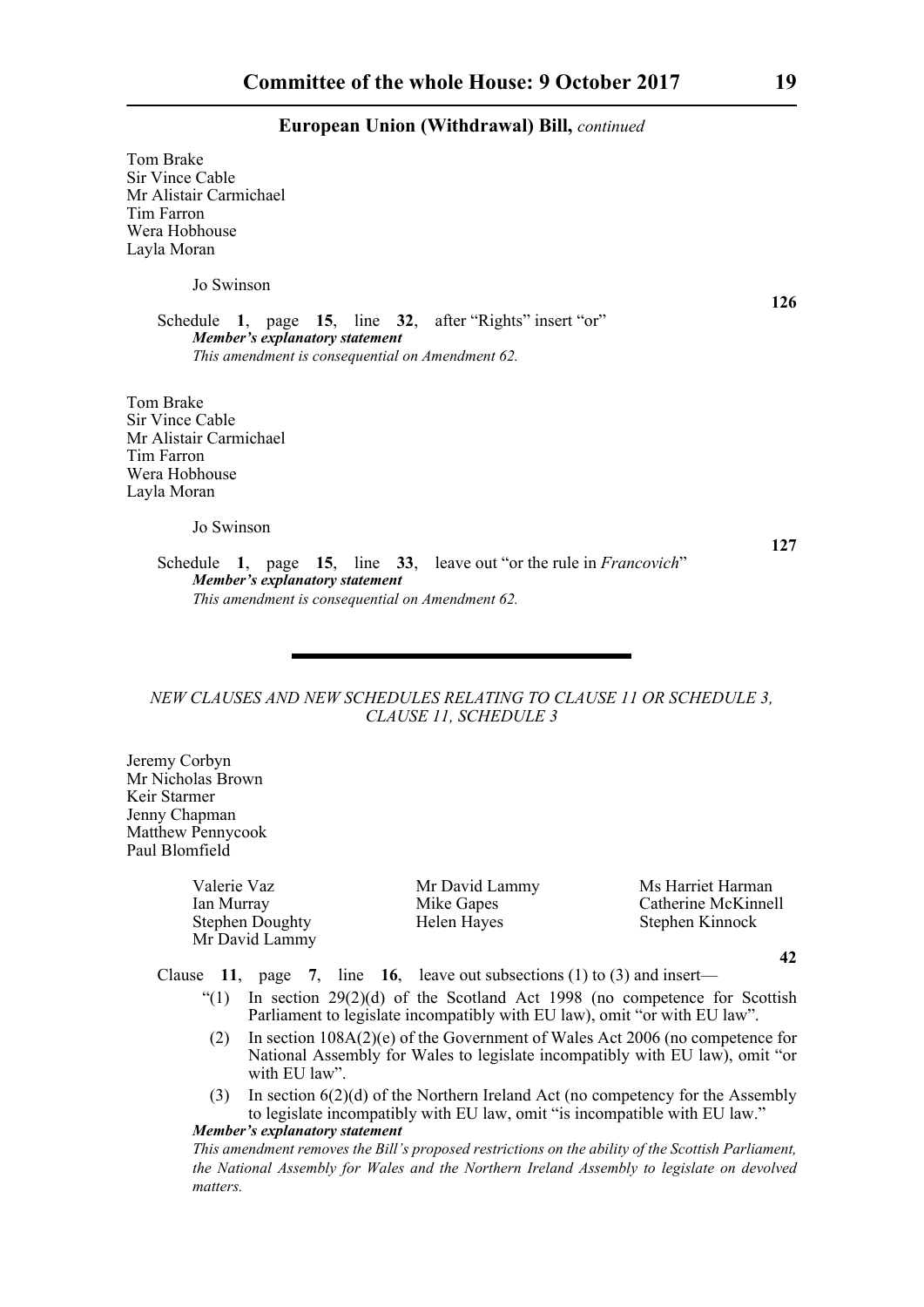Ian Murray Stephen Gethins Stephen Doughty Hywel Williams Jo Swinson Caroline Lucas Ian Blackford Mr Alistair Carmichael Tom Brake **164** Clause **11**, page **7**, line **16**, leave out subsections (1) and (2) and insert— "(1) In section  $29(2)(d)$  of the Scotland Act 1998 (no competence for Scottish Parliament to legislate incompatibly with EU law), omit "or with EU law". (2) In section 108A(2)(e) of the Government of Wales Act 2006 (no competence for National Assembly for Wales to legislate incompatibly with EU law), omit "or with EU law"." *Member's explanatory statement This amendment would replace the Bill's changes to the legislative competence of the Scottish Parliament and the National Assembly for Wales in consequence of EU withdrawal, by removing the restriction on legislative competence relating to EU law and ensuring that no further restriction relating to retained EU law is imposed.*  Tom Brake Sir Vince Cable Mr Alistair Carmichael Tim Farron Wera Hobhouse Layla Moran Jo Swinson **132** Clause **11**, page **7**, line **19**, leave out from "law)" to end of line 29 and insert "omit "or with EU law"" *Member's explanatory statement This amendment is intended to remove the proposed bar on the Scottish Parliament legislating inconsistently with EU law after exit day.* Hywel Williams Liz Saville Roberts

Jonathan Edwards Ben Lake Caroline Lucas

Clause **11**, page **7**, leave out lines 22 to 29 and insert—

"(4A) An Act of the Scottish Parliament cannot modify, or confer power by subordinate legislation to modify, retained EU law which relates to matters specified in Schedule 5 to the Scotland Act 1998."

#### *Member's explanatory statement*

*This amendment would remove the restrictions on the Scottish Parliament modifying retained EU law except in relation to matters that are reserved.*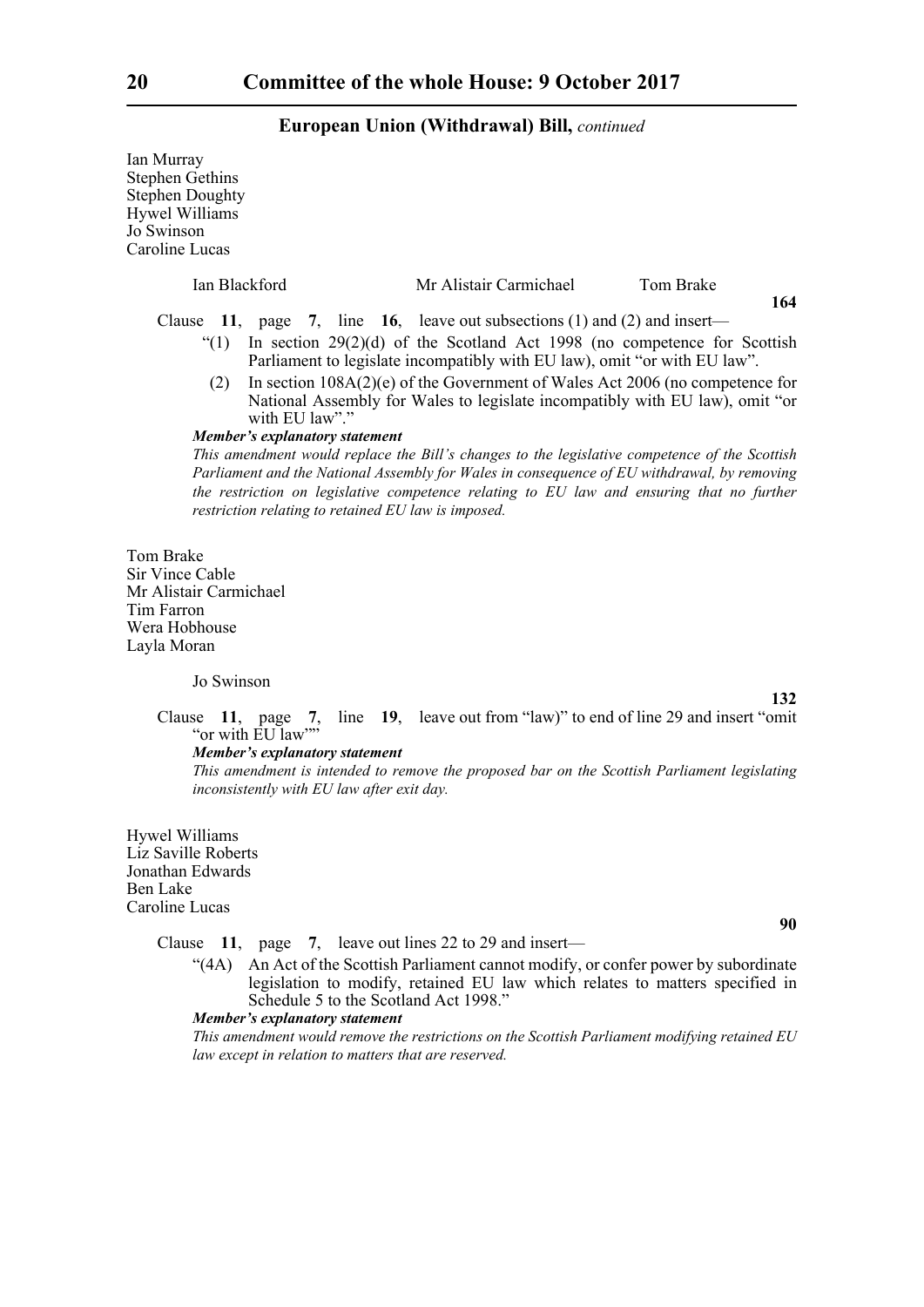Tom Brake Sir Vince Cable Mr Alistair Carmichael Tim Farron Wera Hobhouse Layla Moran

Jo Swinson

**133**

Clause **11**, page **7**, line **33**, leave out from "law)" to end of line 7 on page 8 and insert "omit "or with EU law"" *Member's explanatory statement* 

*This amendment is intended to remove the proposed bar on the National Assembly for Wales legislating inconsistently with EU law.*

Hywel Williams Liz Saville Roberts Jonathan Edwards Ben Lake Caroline Lucas

**91**

**134**

Clause **11**, page **7**, leave out from beginning of line 36 to the end of line 7 on page 8 and insert—

"(8) An Act of the Assembly cannot modify, or confer power by subordinate legislation to modify, retained EU law which relates to matters specified in Schedule 7A to the Government of Wales Act 2006."

*Member's explanatory statement* 

*This amendment would remove the restrictions on the National Assembly for Wales modifying retained EU law except in relation to matters that are reserved.*

Tom Brake Sir Vince Cable Mr Alistair Carmichael Tim Farron Wera Hobhouse Layla Moran

Jo Swinson

Clause **11**, page **8**, line **9**, leave out from "Assembly)" to end of line 28 and insert "omit subsection 2(d)"

*Member's explanatory statement* 

*This amendment is intended to remove the proposed bar on the Northern Ireland Assembly legislating inconsistently with EU law.*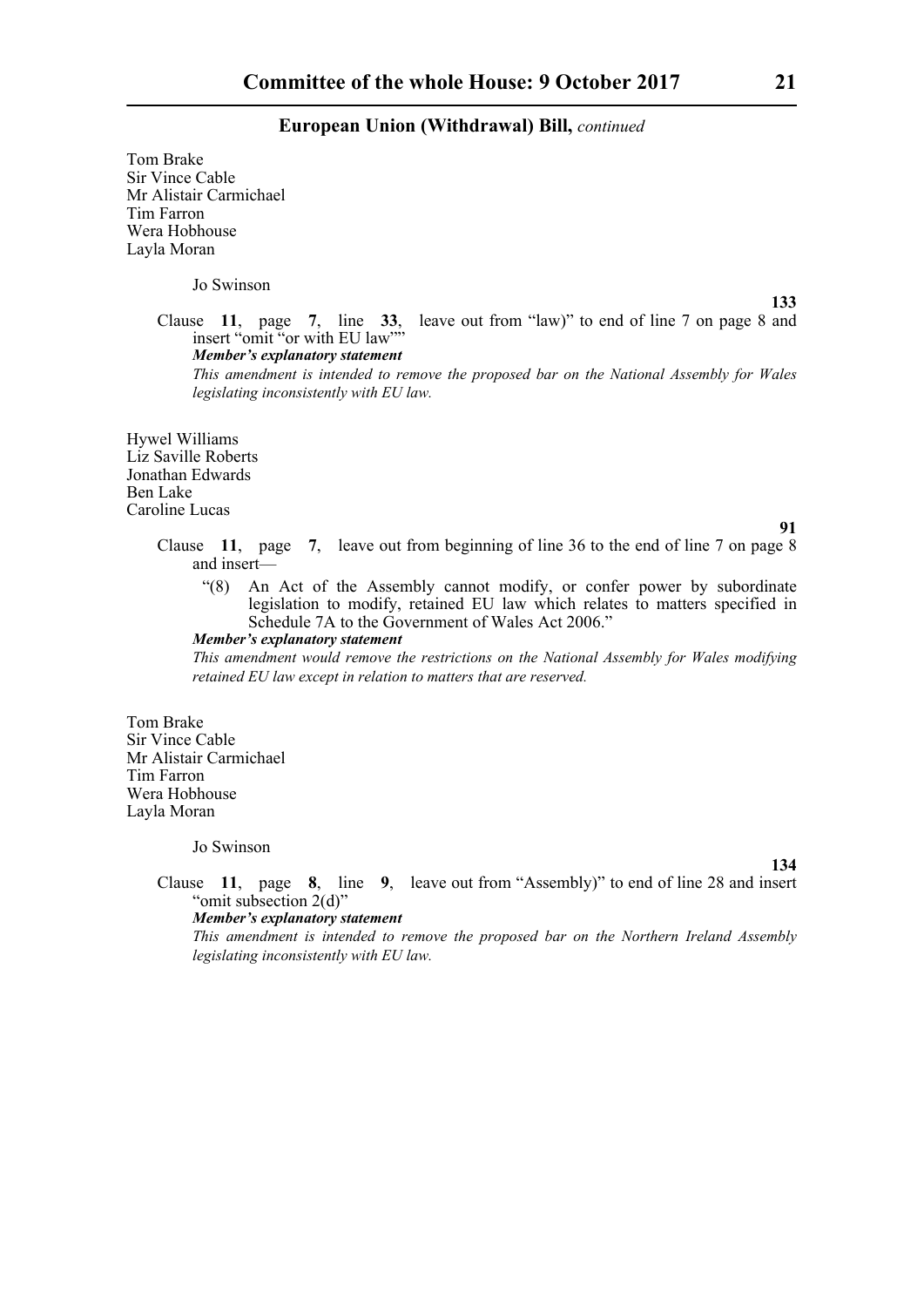Hywel Williams Liz Saville Roberts Jonathan Edwards Ben Lake Caroline Lucas

Clause **11**, page **8**, leave out lines 14 to 28 and insert—

"(8) An Act of the Assembly cannot modify, or confer power by subordinate legislation to modify, retained EU law which relates to matters specified in Schedules 2 or 3 to the Northern Ireland Act 1998."

#### *Member's explanatory statement*

*This amendment would remove the restrictions on the Northern Ireland Assembly modifying retained EU law except in relation to matters that are reserved or excepted.*

Ian Blackford Joanna Cherry Patrick Grady Stephen Gethins Kirsty Blackman Peter Grant

#### Caroline Lucas

Clause **11**, page **8**, line **28**, at end insert—

"(3A) This section shall not come into effect until—

- (a) the Scottish Parliament has passed a resolution approving the provisions in subsection (1);
- (b) the National Assembly for Wales has passed a resolution approving the provisions in subsection (2); and
- (c) the Northern Ireland Assembly has passed a resolution approving the provisions in subsection (3)."

Ian Murray Stephen Gethins Stephen Doughty Hywel Williams Caroline Lucas Ian Blackford

Mr Alistair Carmichael Tom Brake

**165**

Schedule **3**, page **25**, line **37**, leave out paragraphs 1 and 2 and insert—

- "(1) In section 57(2) of the Scotland Act 1998 (no power for members of the Scottish Government to make subordinate legislation, or otherwise act, incompatibly with EU law or Convention rights), omit "or with EU law".
- (2) In the Government of Wales Act 2006, omit section 80 (EU law)."

#### *Member's explanatory statement*

*This amendment would replace the Bill's changes to the executive competence of the Scottish Ministers and Welsh Ministers in consequence of withdrawal from the EU, by removing the restriction on competence relating to EU law and ensuring that no further restriction relating to retained EU law is imposed.*

**92**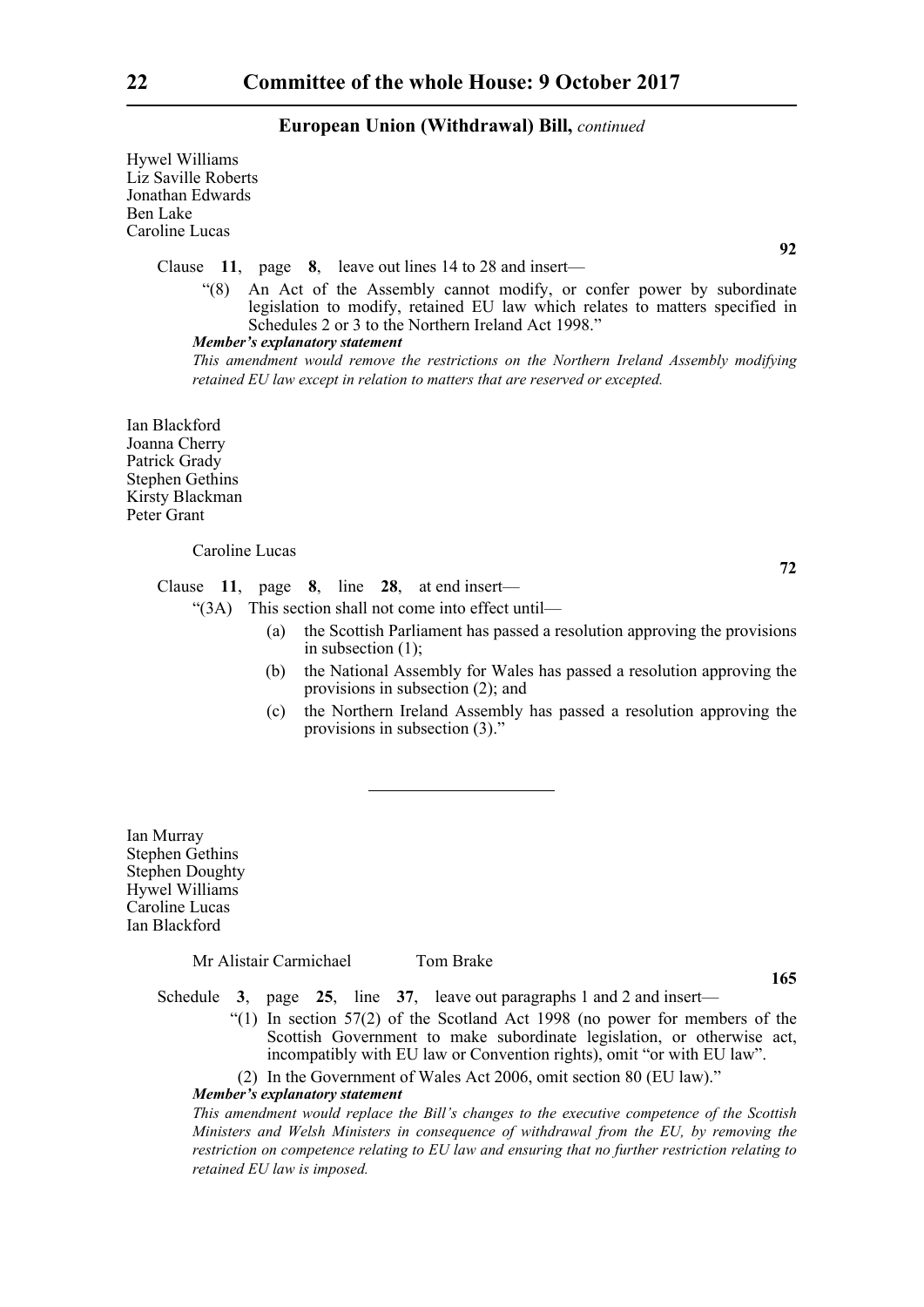| <b>Stephen Doughty</b><br><b>Stephen Gethins</b><br>Ian Murray<br><b>Hywel Williams</b><br>Jo Swinson<br>Caroline Lucas |                   |                                       |                                            |                                                                                                                                                                                                                                                                     |     |
|-------------------------------------------------------------------------------------------------------------------------|-------------------|---------------------------------------|--------------------------------------------|---------------------------------------------------------------------------------------------------------------------------------------------------------------------------------------------------------------------------------------------------------------------|-----|
|                                                                                                                         | Ian Blackford     |                                       | Tom Brake                                  | Mr Alistair Carmichael                                                                                                                                                                                                                                              | 183 |
|                                                                                                                         |                   |                                       |                                            | Schedule 3, page 28, line 2, leave out from first "and" to end of line 3                                                                                                                                                                                            |     |
|                                                                                                                         |                   | <b>Member's explanatory statement</b> |                                            | This consequential amendment, linked to Amendments 164 and 165 to Clause 11 and Schedule 3,<br>would change a heading in the Scotland Act 1998 to remove a reference to retained EU law.                                                                            |     |
| <b>Stephen Gethins</b><br><b>Stephen Doughty</b><br>Ian Murray<br><b>Hywel Williams</b><br>Jo Swinson<br>Caroline Lucas |                   |                                       |                                            |                                                                                                                                                                                                                                                                     |     |
|                                                                                                                         | Ian Blackford     |                                       | Tom Brake                                  | Mr Alistair Carmichael                                                                                                                                                                                                                                              | 184 |
| <b>Stephen Gethins</b><br><b>Stephen Doughty</b><br>Ian Murray<br><b>Hywel Williams</b><br>Jo Swinson<br>Caroline Lucas | "or with EU law"" | Member's explanatory statement        |                                            | Schedule 3, page 28, line 38, leave out from "(d)" to end of line 39 and insert "omit"<br>This consequential amendment, linked to Amendments 164 and 165 to Clause 11 and Schedule 3,<br>would change the definition of devolution issues in the Scotland Act 1998. |     |
|                                                                                                                         | Ian Blackford     |                                       | <b>Tom Brake</b>                           | Mr Alistair Carmichael                                                                                                                                                                                                                                              |     |
| Schedule                                                                                                                |                   |                                       | 3, page 29, line 5, leave out paragraph 21 |                                                                                                                                                                                                                                                                     | 185 |
|                                                                                                                         |                   | <b>Member's explanatory statement</b> |                                            | This consequential amendment, linked to Amendments 164 and 165 to Clause 11 and Schedule 3,<br>would enable changes to the procedure for subordinate legislation in the Scotland Act 1998.                                                                          |     |
| <b>Stephen Doughty</b><br><b>Stephen Gethins</b><br>Ian Murray<br>Hywel Williams<br>Jo Swinson<br>Caroline Lucas        |                   |                                       |                                            |                                                                                                                                                                                                                                                                     |     |
|                                                                                                                         | Ian Blackford     |                                       | Tom Brake                                  | Mr Alistair Carmichael                                                                                                                                                                                                                                              |     |
|                                                                                                                         |                   | Schedule 3, page $29$ , line $28$ ,   |                                            | leave out from "subsection" to end of line 29 and                                                                                                                                                                                                                   | 186 |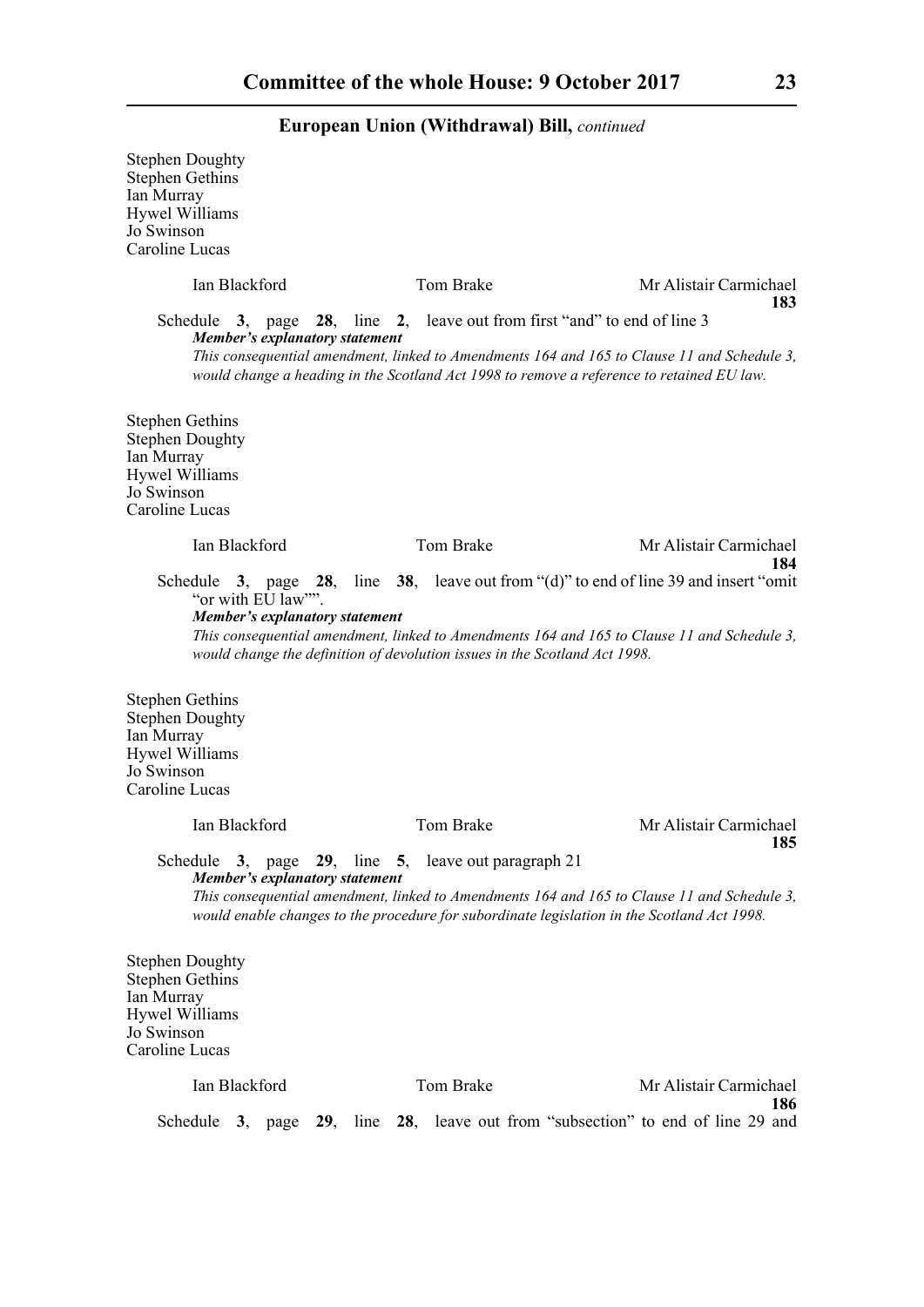insert "(4), omit paragraph (d)"

*Member's explanatory statement* 

*This amendment makes a change consequential on Amendment 165, which would omit section 80 of the Government of Wales Act 2006, making section 58A (4)(d) of that Act redundant.* 

Stephen Doughty Stephen Gethins Ian Murray Hywel Williams Jo Swinson Caroline Lucas

> Ian Blackford Tom Brake Mr Alistair Carmichael **187** Schedule **3**, page **30**, line **4**, leave out "before "EU" insert "Retained"" and insert "omit "EU law"" *Member's explanatory statement*

*Amendment 165 omits section 80 of the Government of Wales Act 2006. This amendment would amend the changes made to the heading before section 80 to reflect the omission of section 80 of the Government of Wales Act 2006.*

Stephen Doughty Stephen Gethins Ian Murray Hywel Williams Jo Swinson Caroline Lucas

Ian Blackford Tom Brake Mr Alistair Carmichael **188**

Schedule **3**, page **30**, line **5**, leave out paragraph 31 *Member's explanatory statement* 

*This amendment makes a change consequential on Amendment 165, which would omit section 80 of the Government of Wales Act 2006, making paragraph 31 of Schedule 3 in this Bill redundant.* 

#### *NEW CLAUSES AND NEW SCHEDULES RELATING TO CLAUSE 10 OR SCHEDULE 2, CLAUSE 10, SCHEDULE 2*

Ian Blackford Peter Grant Joanna Cherry Patrick Grady  $\forall$  Schedule 2, page 16, line 13, leave out "appropriate" and insert "necessary" Ian Blackford

Peter Grant Joanna Cherry Patrick Grady

 $\forall$  Schedule 2, page 16, line 18, leave out "appropriate" and insert "necessary"

**210**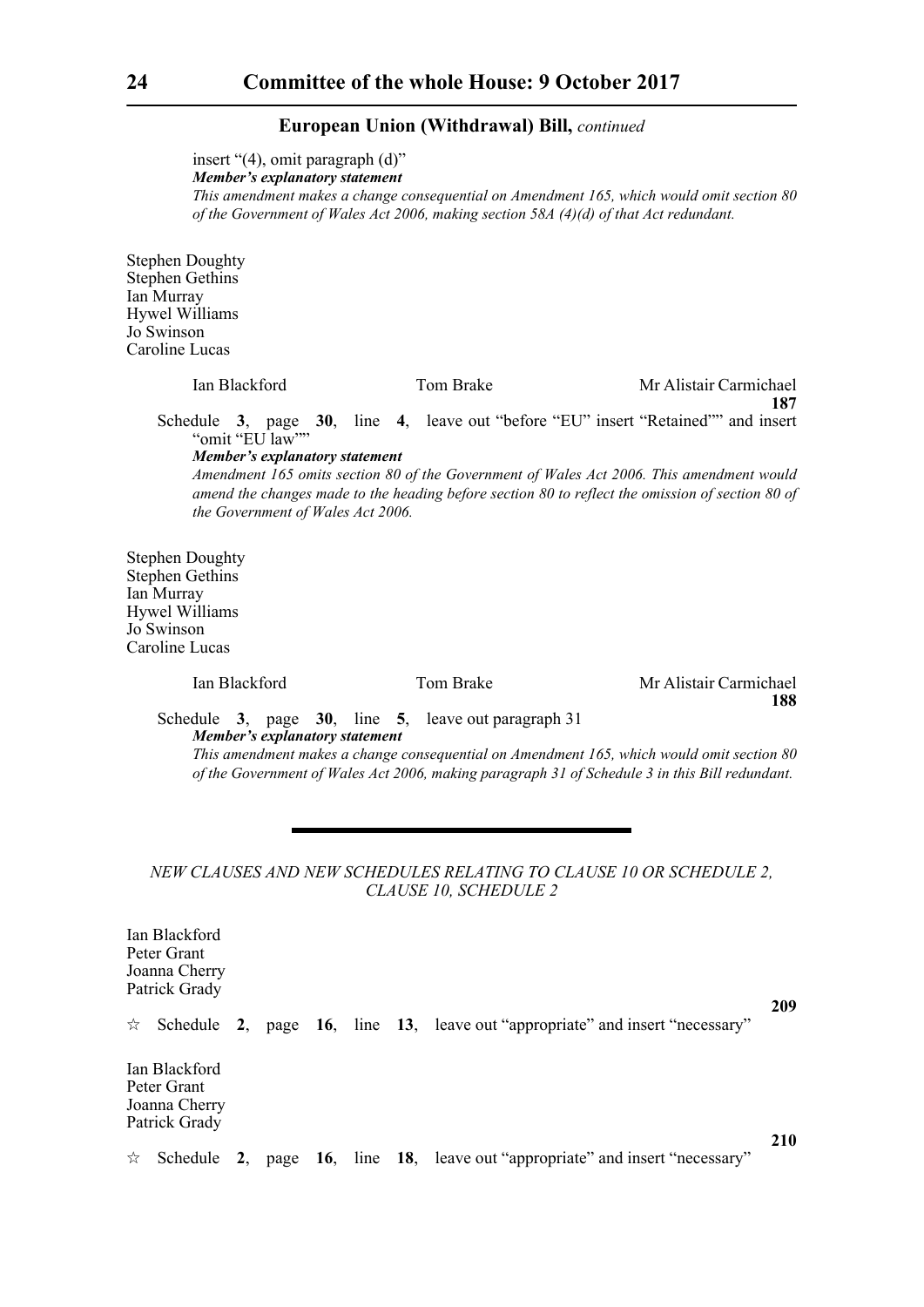| <b>Stephen Gethins</b><br><b>Stephen Doughty</b><br>Ian Murray<br>Hywel Williams<br>Jo Swinson<br>Caroline Lucas        |                        |    |                                       |                                                 |                                                    |                                                                                                                                                                                                                                                                                              |     |
|-------------------------------------------------------------------------------------------------------------------------|------------------------|----|---------------------------------------|-------------------------------------------------|----------------------------------------------------|----------------------------------------------------------------------------------------------------------------------------------------------------------------------------------------------------------------------------------------------------------------------------------------------|-----|
|                                                                                                                         | Ian Blackford          |    |                                       |                                                 | Mr Alistair Carmichael                             | Tom Brake                                                                                                                                                                                                                                                                                    | 166 |
|                                                                                                                         |                        |    |                                       | Schedule 2, page 16, line $33$ , at end insert— |                                                    |                                                                                                                                                                                                                                                                                              |     |
|                                                                                                                         |                        |    | <b>Member's explanatory statement</b> |                                                 | Scottish Ministers or the Welsh Ministers."        | "(6) Sub-paragraph (4)(b) does not apply to regulations made under this Part by the                                                                                                                                                                                                          |     |
|                                                                                                                         | powers under Clause 7. |    |                                       |                                                 |                                                    | This amendment would include the power to confer a power to legislate among the powers of the<br>Scottish Ministers and Welsh Ministers to make regulations under Part 1 of Schedule 2 to fix<br>problems in retained EU law arising from withdrawal, in line with a Minister of the Crown's |     |
| Ian Blackford<br>Peter Grant<br>Joanna Cherry<br>Patrick Grady                                                          |                        |    |                                       |                                                 |                                                    |                                                                                                                                                                                                                                                                                              |     |
| ☆                                                                                                                       |                        |    |                                       |                                                 | Schedule 2, page 17, line 1, leave out paragraph 3 |                                                                                                                                                                                                                                                                                              | 211 |
| <b>Stephen Gethins</b><br><b>Stephen Doughty</b><br>Ian Murray<br><b>Hywel Williams</b><br>Jo Swinson<br>Caroline Lucas |                        |    |                                       |                                                 |                                                    |                                                                                                                                                                                                                                                                                              |     |
|                                                                                                                         | Ian Blackford          |    |                                       |                                                 | Mr Alistair Carmichael                             | Tom Brake                                                                                                                                                                                                                                                                                    | 167 |
| Schedule                                                                                                                |                        | 2, |                                       | page $17$ , line 9, at end insert—              |                                                    |                                                                                                                                                                                                                                                                                              |     |
|                                                                                                                         |                        |    |                                       |                                                 | Scottish Ministers or the Welsh Ministers."        | "(3) This paragraph does not apply to regulations made under this Part by the                                                                                                                                                                                                                |     |
|                                                                                                                         |                        |    | Member's explanatory statement        |                                                 |                                                    | This amendment would provide that the power of the Scottish Ministers and the Welsh Ministers<br>to make regulations under Part 1 of Schedule 2 extends to amending directly applicable EU law<br>incorporated into UK law, in line with a Minister of the Crown's power in Clause 7.        |     |
| <b>Stephen Doughty</b><br><b>Stephen Gethins</b><br>Ian Murray<br><b>Hywel Williams</b><br>Jo Swinson<br>Caroline Lucas |                        |    |                                       |                                                 |                                                    |                                                                                                                                                                                                                                                                                              |     |
|                                                                                                                         | Ian Blackford          |    |                                       |                                                 | Mr Alistair Carmichael                             | Tom Brake                                                                                                                                                                                                                                                                                    | 168 |
|                                                                                                                         |                        |    |                                       | Schedule 2, page 17, line 13, at end insert—    |                                                    |                                                                                                                                                                                                                                                                                              |     |
|                                                                                                                         |                        |    | Member's explanatory statement        |                                                 | Scottish Ministers or the Welsh Ministers."        | "(2) This paragraph does not apply to regulations made under this Part by the                                                                                                                                                                                                                |     |
|                                                                                                                         |                        |    |                                       |                                                 |                                                    | This amendment would provide that the power of the Scottish Ministers and the Welsh Ministers                                                                                                                                                                                                |     |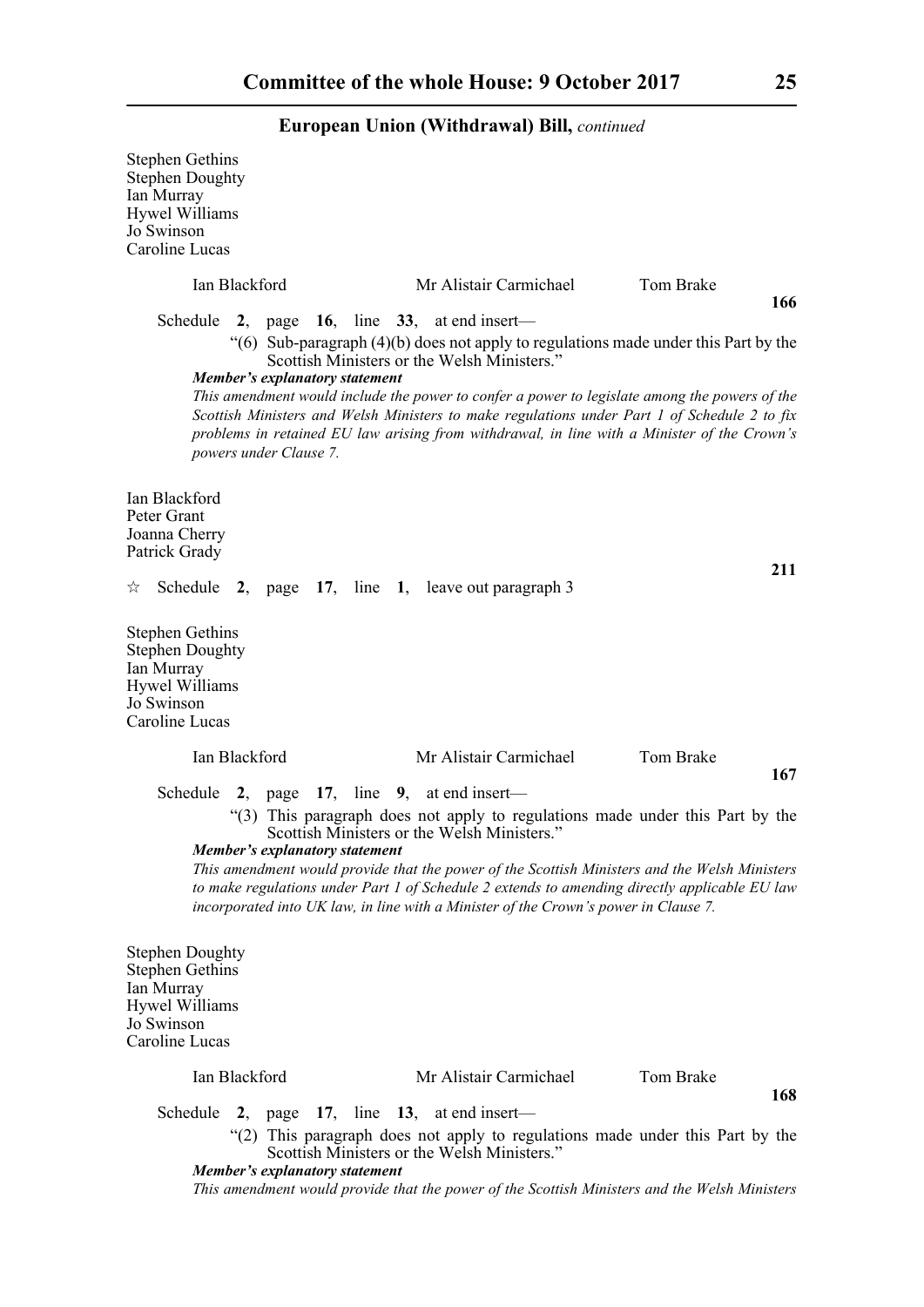*to make regulations under Part 1 of Schedule 2 includes the power to confer functions which correspond to functions to make EU tertiary legislation, in line with a Minister of the Crown's power in Clause 7.*

Stephen Doughty Stephen Gethins Ian Murray Hywel Williams Jo Swinson Caroline Lucas

| Ian Blackford | Mr Alistair Carmichael | Tom Brake |     |
|---------------|------------------------|-----------|-----|
|               |                        |           | 169 |

Schedule **2**, page **17**, line **20**, at end insert—

"(2) This paragraph does not apply to regulations made under this Part by the Scottish Ministers or the Welsh Ministers.

*Requirement for consultation in certain circumstances*

- 5A No regulations may be made under this Part by the Scottish Ministers or the Welsh Ministers acting alone so far as the regulations—
	- (a) are to come into effect before exit day, or
	- (b) remove (whether wholly or partly) reciprocal arrangements of the kind mentioned in section  $7(2)(c)$  or (e),

unless the regulations are, to that extent, made after consulting with a Minister of the Crown."

#### *Member's explanatory statement*

*This amendment would replace the requirement for consent from a Minister of the Crown for regulations made by Scottish Ministers or Welsh Ministers in fixing problems in retained EU law that arise from withdrawal if they come into force before exit day or remove reciprocal arrangements with a requirement for Scottish Ministers and Welsh Ministers to consult with a Minister of the Crown before making the regulations.*

Ian Murray Stephen Doughty Stephen Gethins Hywel Williams Jo Swinson Caroline Lucas

Ian Blackford Tom Brake Mr Alistair Carmichael **177**

Schedule **2**, page **19**, line **47**, leave out "and retained EU law" *Member's explanatory statement* 

*This is a consequential amendment linked to Amendments 164 and 165 to Clause 11 and Schedule 3.*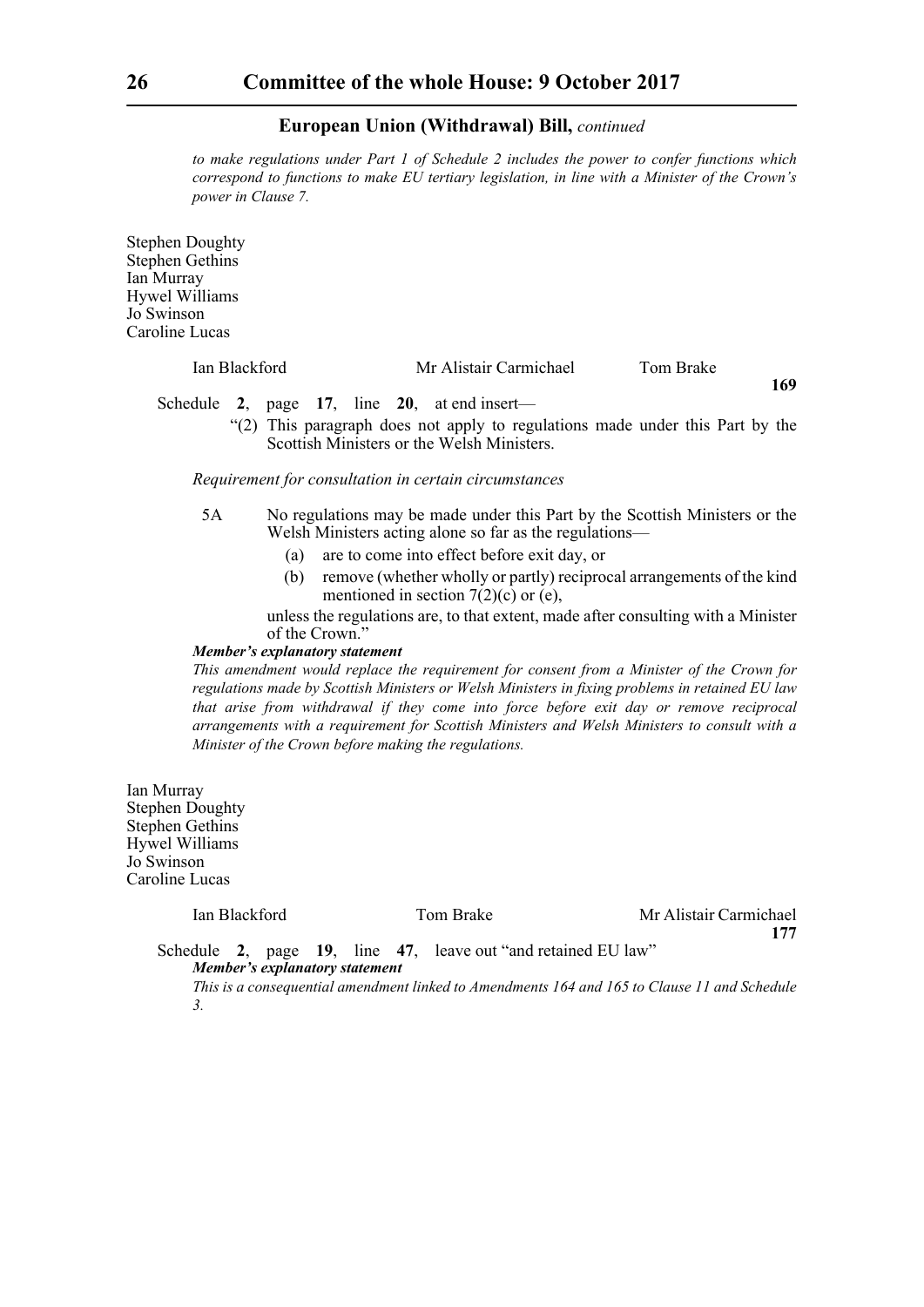|   | Tom Brake<br>Sir Vince Cable<br>Mr Alistair Carmichael<br>Tim Farron<br>Wera Hobhouse<br>Caroline Lucas                 |                                       |  |                                                                                                          |                                                                                                                                                                                                                                                                                    |
|---|-------------------------------------------------------------------------------------------------------------------------|---------------------------------------|--|----------------------------------------------------------------------------------------------------------|------------------------------------------------------------------------------------------------------------------------------------------------------------------------------------------------------------------------------------------------------------------------------------|
|   | Layla Moran                                                                                                             |                                       |  | Jo Swinson                                                                                               |                                                                                                                                                                                                                                                                                    |
|   |                                                                                                                         | <b>Member's explanatory statement</b> |  | Schedule 2, page $20$ , line 18, leave out paragraph 10<br>modifying retained direct EU legislation etc. | 135<br>This amendment is intended to remove the proposed restriction in the Bill on devolved authorities                                                                                                                                                                           |
|   | Ian Murray<br><b>Stephen Doughty</b><br><b>Stephen Gethins</b><br><b>Hywel Williams</b><br>Jo Swinson<br>Caroline Lucas |                                       |  |                                                                                                          |                                                                                                                                                                                                                                                                                    |
|   | Ian Blackford                                                                                                           |                                       |  | Tom Brake                                                                                                | Mr Alistair Carmichael<br>178                                                                                                                                                                                                                                                      |
|   | $\mathfrak{Z}$ .                                                                                                        | Member's explanatory statement        |  | Schedule 2, page 20, line 23, leave out "and retained EU law"                                            | This is a consequential amendment linked to Amendments 164 and 165 to Clause 11 and Schedule                                                                                                                                                                                       |
|   | Ian Blackford<br>Peter Grant<br>Joanna Cherry<br>Patrick Grady                                                          |                                       |  |                                                                                                          |                                                                                                                                                                                                                                                                                    |
| ☆ | Schedule                                                                                                                |                                       |  | 2, page 21, line 39, leave out "appropriate" and insert "necessary"                                      | 212                                                                                                                                                                                                                                                                                |
|   | Ian Blackford<br>Peter Grant<br>Joanna Cherry<br>Patrick Grady                                                          |                                       |  |                                                                                                          |                                                                                                                                                                                                                                                                                    |
| ☆ |                                                                                                                         |                                       |  | Schedule 2, page 21, line 43, leave out "appropriate" and insert "necessary"                             | 213                                                                                                                                                                                                                                                                                |
|   | Peter Grant<br><b>Hywel Williams</b>                                                                                    |                                       |  |                                                                                                          | 287                                                                                                                                                                                                                                                                                |
| ★ | Schedule<br>effect of."                                                                                                 | <b>Member's explanatory statement</b> |  |                                                                                                          | 2, page 22, line 9, after "or revoke", insert ", or otherwise modify the<br>This amendment would ensure that the restriction in this paragraph could not be undermined by<br>the use of legislation which does not amend the text of the Human Rights Act but modifies its effect. |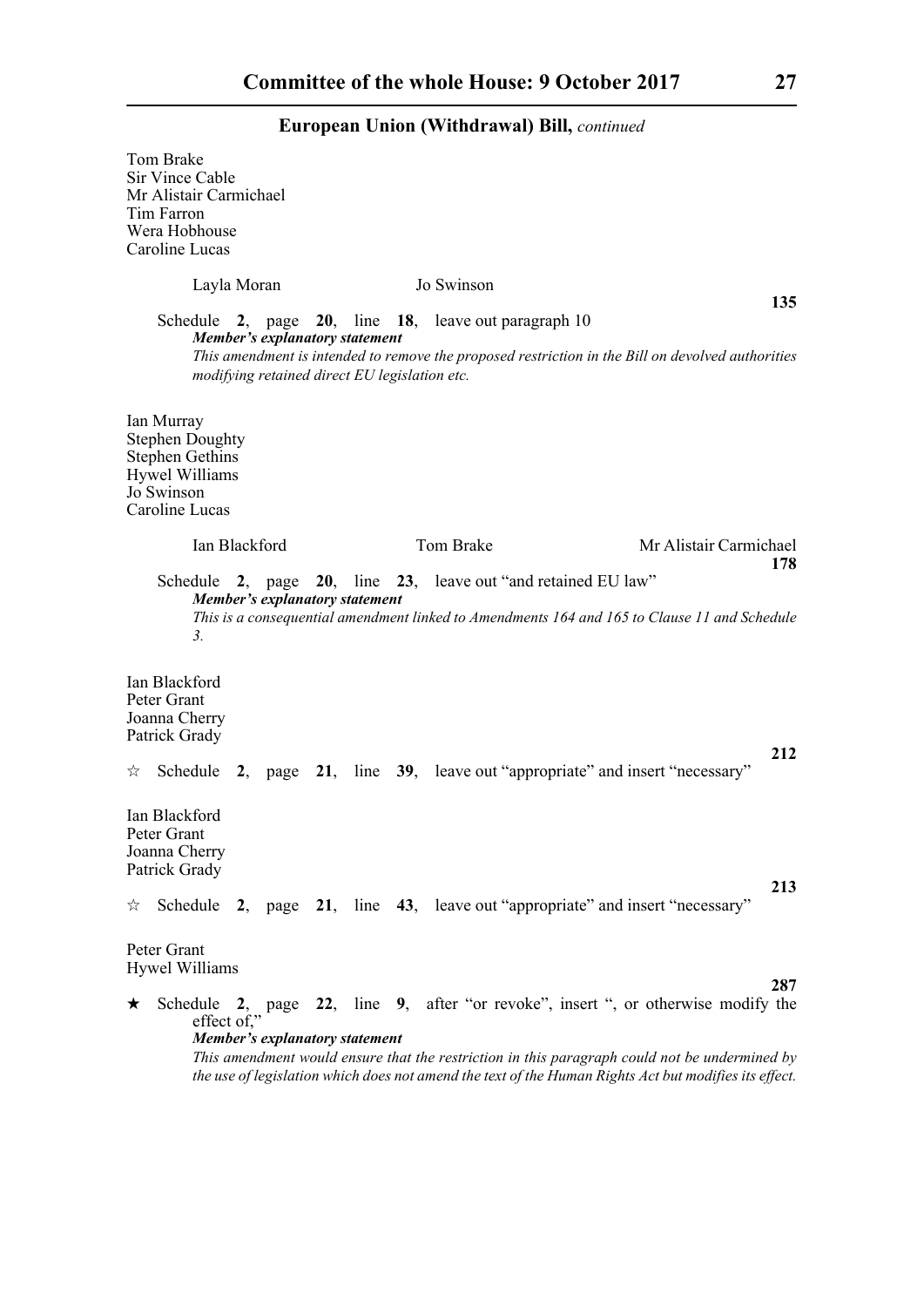| Peter Grant<br><b>Hywel Williams</b>                                                                                                                                                                                                                                                                                                                                                                                                                                   |
|------------------------------------------------------------------------------------------------------------------------------------------------------------------------------------------------------------------------------------------------------------------------------------------------------------------------------------------------------------------------------------------------------------------------------------------------------------------------|
| 288<br>Schedule 2, page 22, line 10, at end insert ", or<br>★<br>" $(f)$ "<br>amend, repeal or revoke, or otherwise modify the effect of, any other law<br>relating to equality or human rights."<br><b>Member's explanatory statement</b><br>This amendment would broaden the restriction in this subsection to protect all legislation relating<br>to equality and human rights (and not only the Human Rights Act 1998).                                            |
| <b>Stephen Gethins</b><br><b>Stephen Doughty</b><br>Ian Murray<br><b>Hywel Williams</b><br>Jo Swinson<br>Caroline Lucas                                                                                                                                                                                                                                                                                                                                                |
| Ian Blackford<br>Mr Alistair Carmichael<br>Tom Brake<br>170                                                                                                                                                                                                                                                                                                                                                                                                            |
| "(4A) Sub-paragraph (4)(d) does not apply to regulations made under this Part by the<br>Scottish Ministers or the Welsh Ministers."<br><b>Member's explanatory statement</b><br>This amendment would provide that the power of Scottish Ministers and Welsh Ministers to make<br>regulations under Part 2 of Schedule 2 includes the power to confer a power to legislate, aligning<br>those Ministers' powers to the power of a Minister of the Crown under Clause 8. |
| Caroline Lucas                                                                                                                                                                                                                                                                                                                                                                                                                                                         |
| 119<br>Schedule 2, page 22, line 15, leave out "two years beginning with exit day" and<br>insert "12 months beginning with March 2019"<br><b>Member's explanatory statement</b><br>This amendment would restrict the use of the delegated powers granted to Ministers in Clause 8<br>to a period of 12 months after 29 March 2019.                                                                                                                                     |
| Tom Brake<br>Sir Vince Cable<br>Mr Alistair Carmichael<br>Tim Farron<br>Wera Hobhouse<br>Caroline Lucas                                                                                                                                                                                                                                                                                                                                                                |
| Jo Swinson<br>Layla Moran<br>136                                                                                                                                                                                                                                                                                                                                                                                                                                       |
| Schedule 2, page 22, line 25, leave out paragraph 15<br><b>Member's explanatory statement</b><br>This amendment is intended to remove the proposed restriction in the Bill on devolved authorities<br>modifying retained direct EU legislation etc.                                                                                                                                                                                                                    |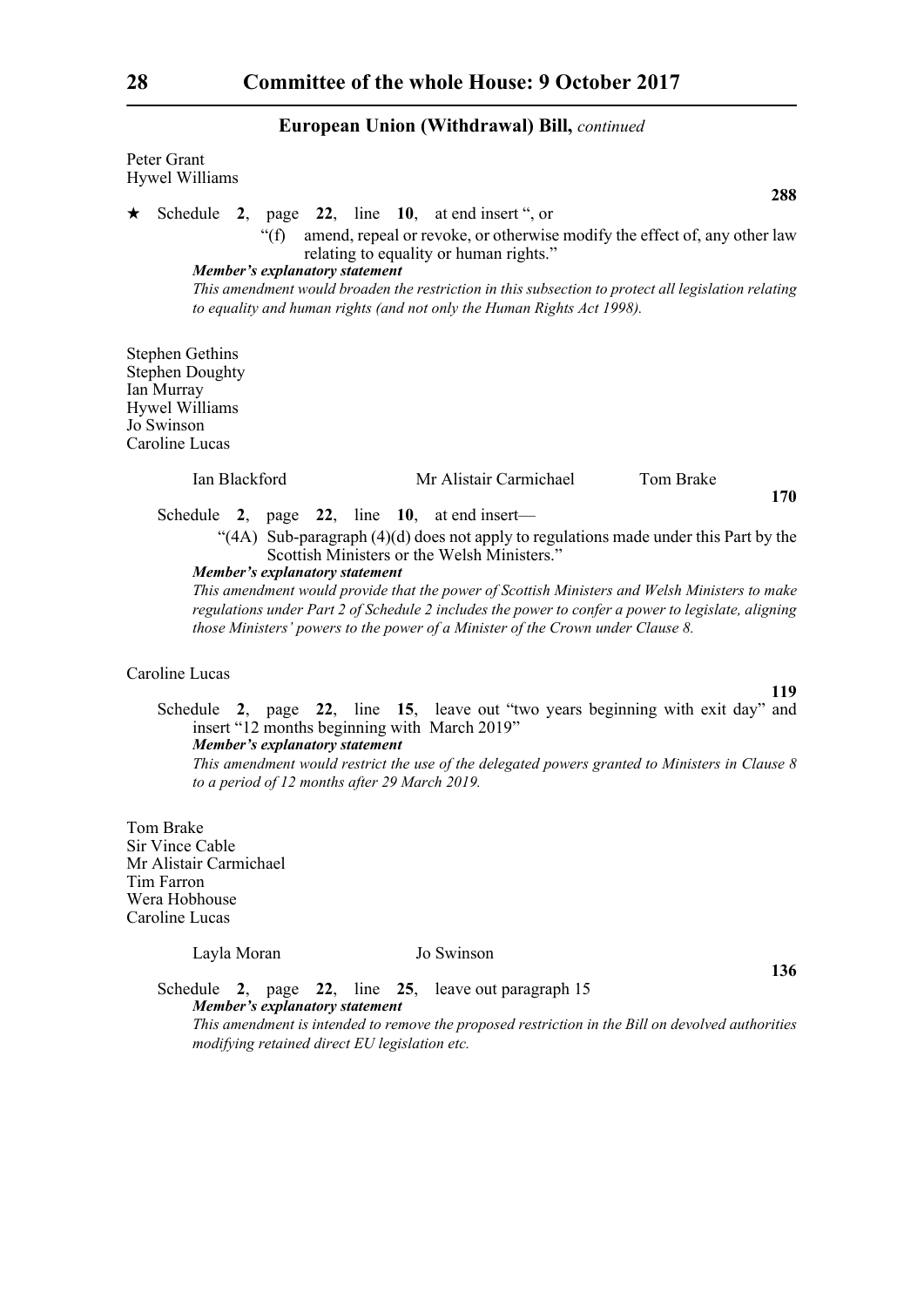| <b>Stephen Gethins</b><br><b>Stephen Doughty</b><br>Ian Murray<br>Jo Swinson<br>Hywel Williams<br>Caroline Lucas |                                |                                                                 |                                                                                                                                                                                                                                                                                                  |
|------------------------------------------------------------------------------------------------------------------|--------------------------------|-----------------------------------------------------------------|--------------------------------------------------------------------------------------------------------------------------------------------------------------------------------------------------------------------------------------------------------------------------------------------------|
| Ian Blackford                                                                                                    |                                | Mr Alistair Carmichael                                          | Tom Brake<br>171                                                                                                                                                                                                                                                                                 |
|                                                                                                                  |                                | Schedule 2, page 22, line $32$ , at end insert—                 |                                                                                                                                                                                                                                                                                                  |
|                                                                                                                  | Member's explanatory statement | Scottish Ministers or the Welsh Ministers."                     | "(3) This paragraph does not apply to regulations made under this Part by the                                                                                                                                                                                                                    |
| in Clause 8.                                                                                                     |                                |                                                                 | This amendment would provide that the power of the Scottish Ministers and the Welsh Ministers<br>to make regulations under Part 2 of Schedule 2 extends to amending directly applicable EU law<br>incorporated into UK law. This brings the power into line with the Minister of the Crown power |
| <b>Stephen Doughty</b><br><b>Stephen Gethins</b><br>Ian Murray<br>Jo Swinson<br>Hywel Williams<br>Caroline Lucas |                                |                                                                 |                                                                                                                                                                                                                                                                                                  |
| Ian Blackford                                                                                                    |                                | Mr Alistair Carmichael                                          | Tom Brake                                                                                                                                                                                                                                                                                        |
| Schedule<br>2,                                                                                                   |                                | page $23$ , line 11, at end insert—                             | 172                                                                                                                                                                                                                                                                                              |
|                                                                                                                  |                                | Scottish Ministers or the Welsh Ministers.                      | "(4) This paragraph does not apply to regulations made under this Part by the                                                                                                                                                                                                                    |
|                                                                                                                  |                                | Requirement for consultation in certain circumstances           |                                                                                                                                                                                                                                                                                                  |
|                                                                                                                  |                                | Welsh Ministers acting alone so far as the regulations—         | 16A (1) No regulations may be made under this Part by the Scottish Ministers or the                                                                                                                                                                                                              |
|                                                                                                                  | (a)                            | are to come into effect before exit day, or                     |                                                                                                                                                                                                                                                                                                  |
|                                                                                                                  | (b)<br>Agreement, or           |                                                                 | are for the purpose of preventing or remedying any breach of the WTO                                                                                                                                                                                                                             |
|                                                                                                                  | (c)                            | with any such arrangements,                                     | make provision about any quota arrangements or are incompatible                                                                                                                                                                                                                                  |
|                                                                                                                  | of the Crown.                  |                                                                 | unless the regulations are, to that extent, made after consulting with a Minister                                                                                                                                                                                                                |
|                                                                                                                  | (2) In sub-paragraph $(1)$ —   |                                                                 |                                                                                                                                                                                                                                                                                                  |
|                                                                                                                  |                                | "the WTO Agreement" has the meaning given in paragraph 16(2),   |                                                                                                                                                                                                                                                                                                  |
|                                                                                                                  | Member's explanatory statement | "quota arrangements" has the meaning given in paragraph 16(3)." |                                                                                                                                                                                                                                                                                                  |

*This amendment would replace the requirement for a Minister of the Crown to consent to regulations made by the Scottish Ministers or the Welsh Ministers to ensure compliance with international obligations if they come into force before exit day or relate to the WTO or quota arrangements, with a requirement for the Scottish Ministers and Welsh Ministers to consult with a Minister of the Crown before making the relevant regulations.*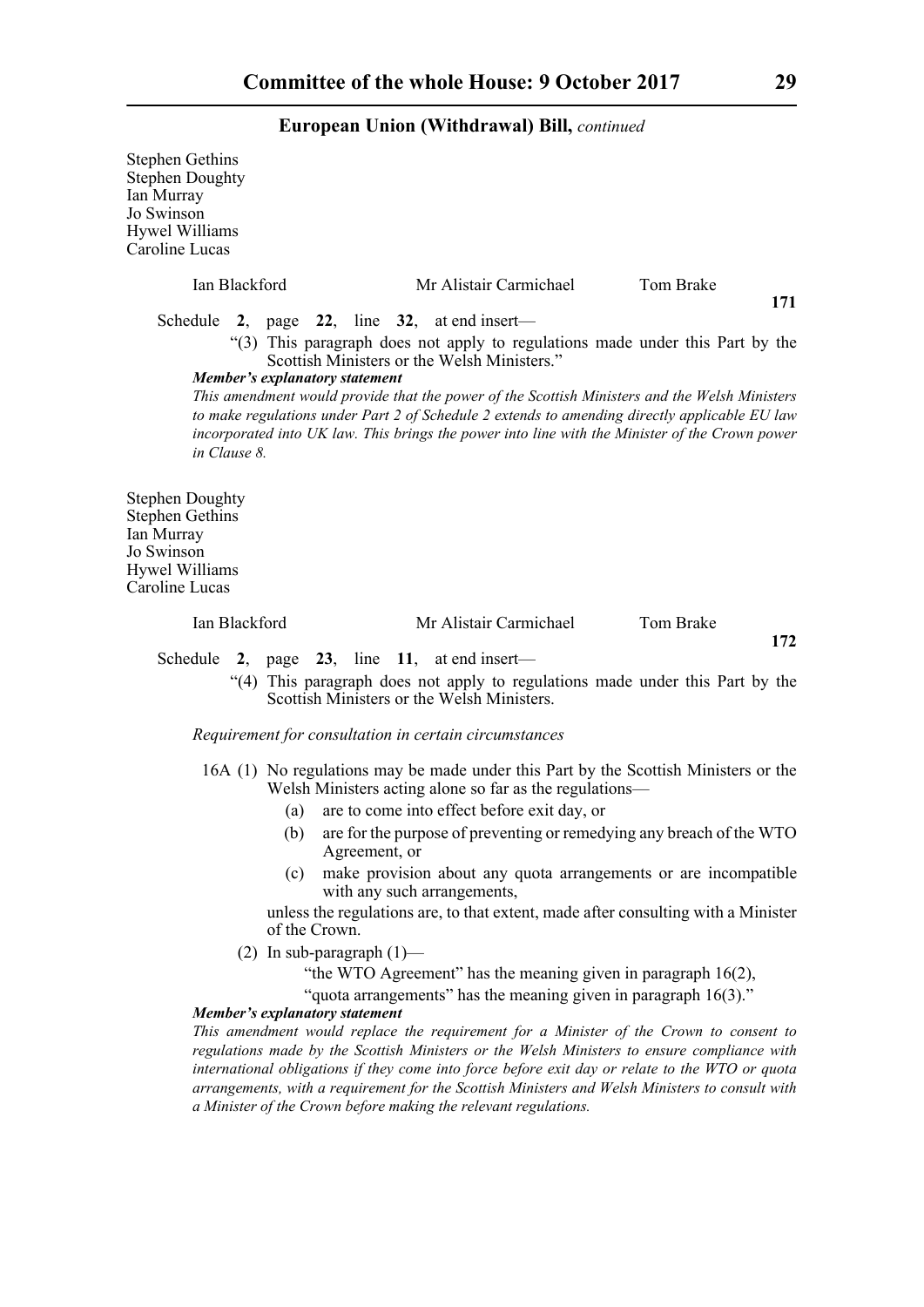Ian Murray Stephen Doughty Stephen Gethins Hywel Williams Jo Swinson Caroline Lucas Ian Blackford Tom Brake Mr Alistair Carmichael **179** Schedule **2**, page **23**, line **21**, leave out "and retained EU law" *Member's explanatory statement This is a consequential amendment linked to amendments 164 and 165 to Clause 11 and Schedule 3.*  Ian Murray Stephen Doughty Stephen Gethins Hywel Williams Jo Swinson Caroline Lucas Ian Blackford Tom Brake Mr Alistair Carmichael **180** Schedule **2**, page **23**, line **25**, leave out "and section 57(4) and (5) of that Act" *Member's explanatory statement This is a consequential amendment linked to amendments 164 and 165 to Clause 11 and Schedule 3.*  Ian Murray Stephen Doughty Stephen Gethins Hywel Williams Jo Swinson Caroline Lucas Ian Blackford Tom Brake Mr Alistair Carmichael **181** Schedule **2**, page **23**, line **31**, leave out "and retained EU law" *Member's explanatory statement This is a consequential amendment linked to amendments 164 and 165 to Clause 11 and Schedule 3.*  Stephen Doughty Stephen Gethins Ian Murray Hywel Williams Jo Swinson Caroline Lucas Ian Blackford Tom Brake Mr Alistair Carmichael **182** Schedule **2**, page **23**, line **35**, leave out "80(8)" and insert "80" *Member's explanatory statement This consequential amendment, linked to amendments 164 and 165 to Clause 11 and Schedule 3, changes the reference to section 80 of the Government of Wales Act 2006 to make clear that the*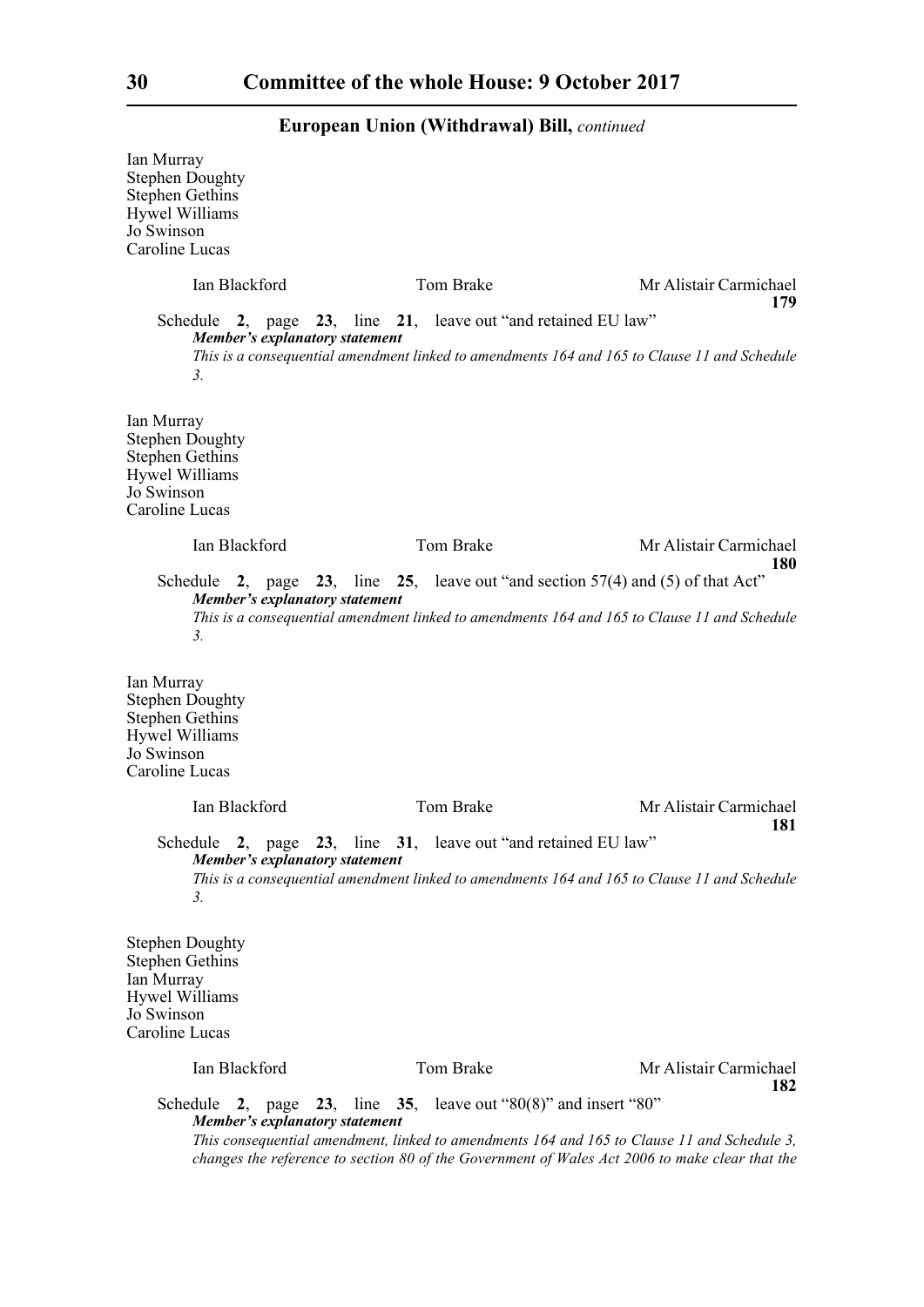*restriction on the powers of the Welsh Ministers not to act or legislate incompatibly with EU law is removed.* 

Ian Blackford Peter Grant Joanna Cherry Patrick Grady **214** Schedule **2**, page **24**, line **12**, leave out "appropriate" and insert "necessary" Ian Blackford Peter Grant Joanna Cherry Patrick Grady **215**  $\forall$  Schedule 2, page 24, line 16, leave out "appropriate" and insert "necessary" Peter Grant Hywel Williams **289** Schedule **2**, page **24**, line **32**, after "or revoke", insert ", or otherwise modify the effect of," *Member's explanatory statement This amendment would ensure that the restriction in this paragraph could not be undermined by the use of legislation which does not amend the text of the Human Rights Act but modifies its effect.* Peter Grant Hywel Williams **290** Schedule **2**, page **24**, line **33**, at end insert ", or (h) amend, repeal or revoke, or otherwise modify the effect of, any other law relating to equality or human rights." *Member's explanatory statement* 

*This amendment would broaden the restriction in this subsection to protect all legislation relating to equality and human rights (and not only the Human Rights Act 1998).*

Stephen Doughty Stephen Gethins Ian Murray Hywel Williams Jo Swinson Caroline Lucas

#### Ian Blackford Mr Alistair Carmichael Tom Brake

Schedule **2**, page **24**, line **33**, at end insert—

"(4A) Sub-paragraph (4)(d) does not apply to regulations made under this Part by the Scottish Ministers or the Welsh Ministers."

*Member's explanatory statement* 

*This amendment would include the power to confer a power to legislate among the powers of the Scottish Ministers and Welsh Ministers to make regulations under Part 3 of Schedule 2, in line with a Minister of the Crown's powers under Clause 9.*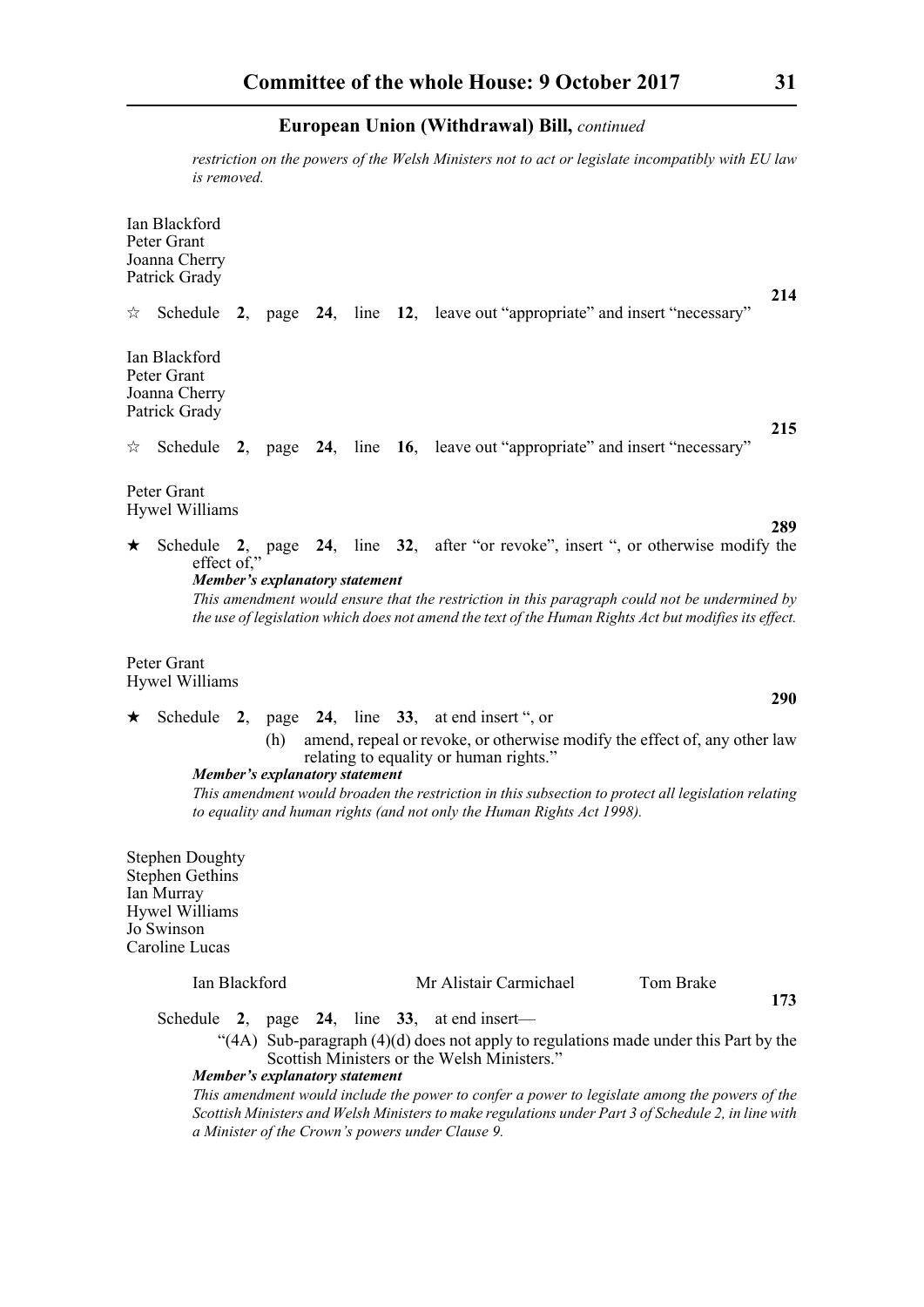| <b>Stephen Gethins</b><br><b>Stephen Doughty</b><br>Ian Murray<br>Hywel Williams<br>Caroline Lucas<br>Jo Swinson        |                                                                                                                                                                                         |                                                                                                                                                                                                                                                                                   |           |     |
|-------------------------------------------------------------------------------------------------------------------------|-----------------------------------------------------------------------------------------------------------------------------------------------------------------------------------------|-----------------------------------------------------------------------------------------------------------------------------------------------------------------------------------------------------------------------------------------------------------------------------------|-----------|-----|
| Ian Blackford                                                                                                           |                                                                                                                                                                                         | Mr Alistair Carmichael                                                                                                                                                                                                                                                            | Tom Brake |     |
|                                                                                                                         | Schedule 2, page 25, line 11, at end insert—                                                                                                                                            |                                                                                                                                                                                                                                                                                   |           | 174 |
| $\degree$ (3)                                                                                                           | Ministers or the Welsh Ministers."<br><b>Member's explanatory statement</b>                                                                                                             | This paragraph does not apply to regulations made under this Part by the Scottish<br>This amendment would provide that the power of the Scottish Ministers and the Welsh Ministers                                                                                                |           |     |
|                                                                                                                         |                                                                                                                                                                                         | to make regulations under Part 3 of Schedule 2 extends to amending directly applicable EU law<br>incorporated into UK law, in line with the Minister of the Crown power in Clause 9.                                                                                              |           |     |
| <b>Stephen Doughty</b><br><b>Stephen Gethins</b><br>Ian Murray<br><b>Hywel Williams</b><br>Caroline Lucas<br>Jo Swinson |                                                                                                                                                                                         |                                                                                                                                                                                                                                                                                   |           |     |
| Ian Blackford                                                                                                           |                                                                                                                                                                                         | Mr Alistair Carmichael                                                                                                                                                                                                                                                            | Tom Brake | 175 |
| $\degree(2)$                                                                                                            | Schedule 2, page 25, line 15, at end insert—<br>Ministers or the Welsh Ministers."<br><b>Member's explanatory statement</b><br>correspond to functions to make EU tertiary legislation. | This paragraph does not apply to regulations made under this Part by the Scottish<br>This amendment would provide that the power of the Scottish Ministers and the Welsh Ministers<br>to make regulations under Part 3 of Schedule 2 includes the power to confer functions which |           |     |
| <b>Stephen Doughty</b><br><b>Stephen Gethins</b><br>Ian Murray<br><b>Hywel Williams</b><br>Caroline Lucas<br>Jo Swinson |                                                                                                                                                                                         |                                                                                                                                                                                                                                                                                   |           |     |
| Ian Blackford                                                                                                           |                                                                                                                                                                                         | Mr Alistair Carmichael                                                                                                                                                                                                                                                            | Tom Brake |     |
| Schedule<br>$\degree$ (3)                                                                                               | 2, page $25$ , line $28$ , at end insert—<br>Ministers or the Welsh Ministers.                                                                                                          | This paragraph does not apply to regulations made under this Part by the Scottish                                                                                                                                                                                                 |           | 176 |

*Requirement for consultation in certain circumstances*

25A (1) No regulations may be made under this Part by the Scottish Ministers or the Welsh Ministers acting alone so far as the regulations make provision about any quota arrangements or are incompatible with any such arrangements unless the regulations are, to that extent, made after consulting with a Minister of the Crown.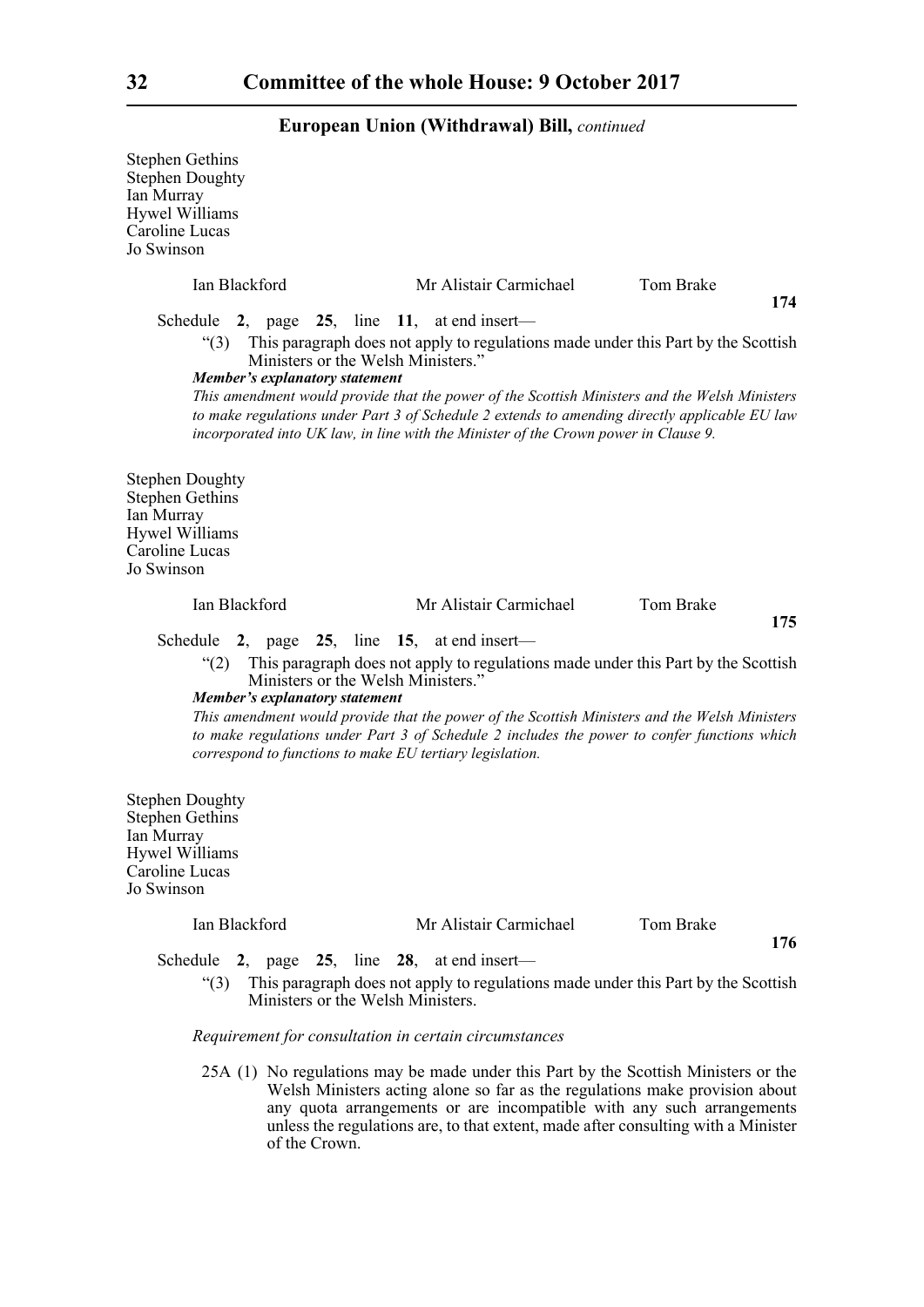(2) In sub-paragraph (1), "quota arrangements" has the meaning given in paragraph  $25(2)$ ."

#### *Member's explanatory statement*

*This amendment replaces the requirement for Minister of the Crown consent to regulations made by the Scottish Ministers or the Welsh Ministers to implement the withdrawal agreement if they relate to quota arrangements, with a requirement for the Scottish Ministers and Welsh Ministers to consult with a Minister of the Crown before making the relevant regulations.* 

#### *NEW CLAUSES AND NEW SCHEDULES RELATING TO CLAUSE 12 OR SCHEDULE 4, CLAUSE 12, SCHEDULE 4*

Mr Chris Leslie Mr Pat McFadden Paul Farrelly Mr David Lammy Ian Murray Liz Kendall

Helen Hayes Mr Ben Bradshaw Angela Smith

Mike Gapes Catherine McKinnell Stephen Doughty

**NC17**

To move the following Clause—

#### **"Withdrawal Agreement Payment to the European Union**

Nothing in section 12 of this Act shall be taken to permit a Minister of the Crown, government department or devolved authority to pay out of money provided by Parliament expenditure in relation to a settlement in respect of the making of a withdrawal agreement with the European Union unless a draft of the instrument authorising that payment has been laid before, and approved by a resolution of the House of Commons."

#### *Member's explanatory statement*

*This new clause would ensure that the financial provision made in section 12 of this Act does not allow the Government to make a payment in settlement of the UK's withdrawal from the European Union as part of a withdrawal agreement or new Treaty unless it has been expressly approved by the House of Commons.*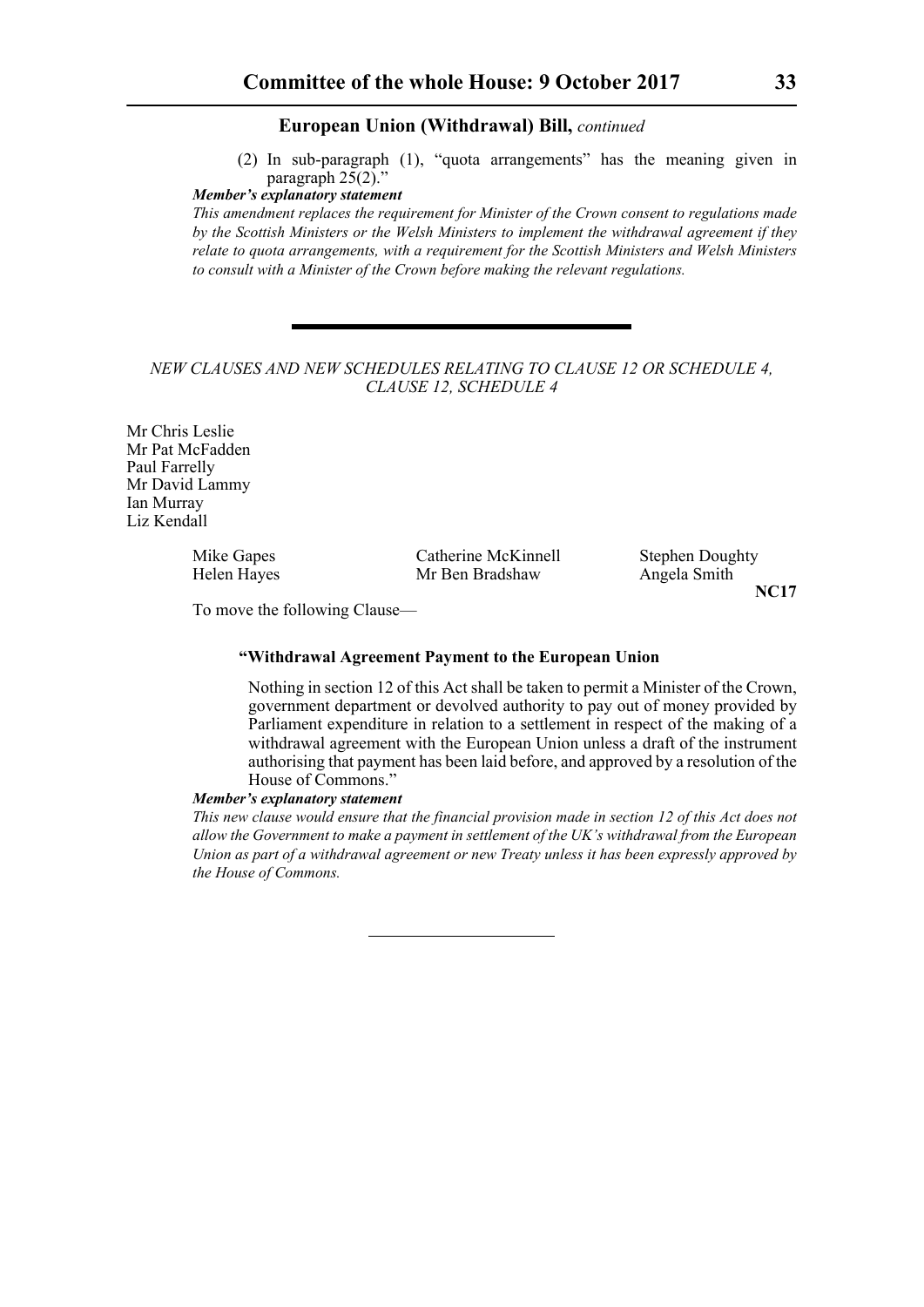Mr Chris Leslie Mike Gapes Neil Coyle Peter Kyle Mr Ben Bradshaw Liz Kendall

| Helen Hayes | <b>Stephen Doughty</b><br>Mr David Lammy |  | Mr Pat McFadden<br>Ian Murray<br>Angela Smith | Paul Farrelly<br>Catherine McKinnell<br>Mr David Lammy |
|-------------|------------------------------------------|--|-----------------------------------------------|--------------------------------------------------------|
|             |                                          |  | Clause 12, page 9, line 4, at end insert—     | 54                                                     |

"(5) No payment shall be made to the European Union or its member states in respect of the making of a withdrawal agreement or a new Treaty with the European Union or any new settlement relating to arrangements that are to be made after exit day unless a draft of the instrument authorising the payment has been laid

before, and approved by a resolution of the House of Commons."

#### *Member's explanatory statement*

*This amendment would ensure that there is a vote in the House of Commons to approve any settlement payment agreed by Ministers as a consequence of negotiations on a withdrawal agreement or new Treaty with the European Union.*

Stephen Timms

Schedule **4**, page **32**, line **35**, leave out "(among other things)" *Member's explanatory statement This amendment would limit the scope of regulations modifying the levying of fees or charges by*

*regulatory bodies to only the effects set out in sub-sub-paragraphs (a), (b) and (c).*

#### Stephen Timms

Schedule **4**, page **35**, line **8**, at end insert—

- "(3) Modification of subordinate legislation under sub-paragraph (2) may not be made for the purposes of—
	- (a) Creating a fee or charge that does not replicate a fee or charge levied by an EU entity on exit day, or
	- (b) increasing a fee or charge to an amount larger than an amount charged by an EU entity for the performance of the relevant function on exit day."

#### *Member's explanatory statement*

*This amendment would prevent Ministers using the power for public bodies to alter fees and charges either to create a fee or charge that does not currently exist for the purposes of EU regulators, or to increase a UK charge to be higher than an existing EU fee or charge.*

**152**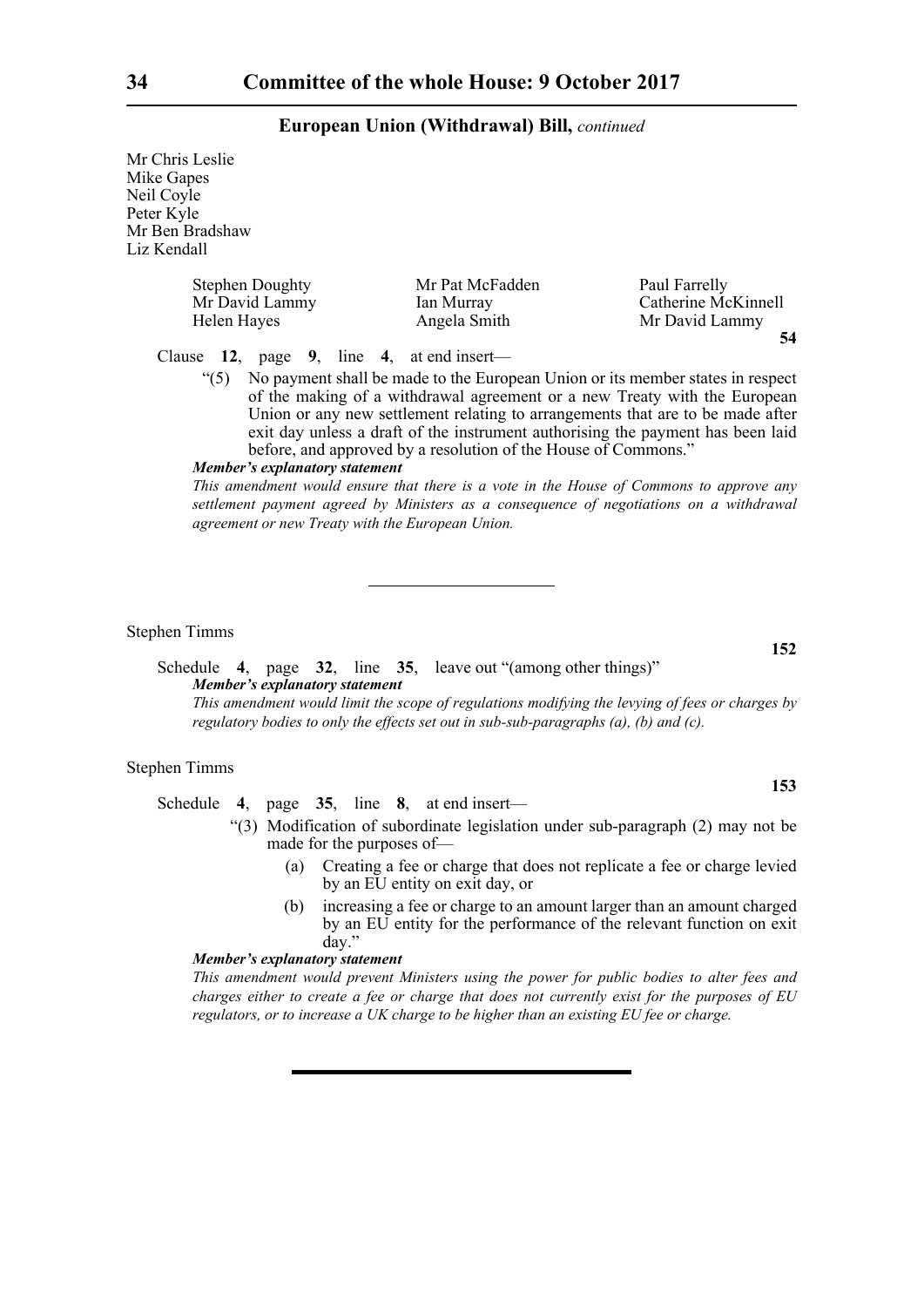*NEW CLAUSES AND NEW SCHEDULES RELATING TO CLAUSE 7, CLAUSE 7*

Mr Chris Leslie Mr David Lammy Ian Murray Mike Gapes Catherine McKinnell Helen Hayes

Mr Ben Bradshaw Angela Smith

**NC18**

To move the following Clause—

#### **"Regulations to deal with deficiencies arising from withdrawal – Independent Report**

Within one month of Royal Assent of this Act HM Government shall commission the publication of an Independent Report into the constitutional implications of the powers delegated to Ministers in section 7 of this Act and the implications these powers will have on the relationship between Parliament and the executive, the rule of law and legal certainty, and the stability of the UK's territorial constitution."

#### *Member's explanatory statement*

*This new clause would require the Government to commission an Independent Report into the constitutional implications of the wide-ranging powers to make regulations delegated to Ministers in Clause 7 of the Bill, in pursuance of the conclusions of the 3rd Report of the House of Lords Select Committee on the Constitution session 2017-19 (HL Paper 19) "European Union (Withdrawal) Bill: interim report"*

Kerry McCarthy Caroline Lucas Mike Gapes Mary Creagh Mr Ben Bradshaw Darren Jones

Mr Kenneth Clarke Mr David Lammy

Ruth Cadbury **Catherine McKinnell** Stella Creasy<br>
Ms Angela Eagle Ms Ian Murray Ms Angela Eagle Ian Murray Stephen Doughty Mrs Madeleine Moon Helen Hayes

**NC24**

To move the following Clause—

#### **"Scope of delegated powers**

Subject to sections 8 and 9 and paragraphs 13 and 21 of Schedule 2, any power to make, confirm or approve subordinate legislation conferred or modified under this Act and its Schedules must be used, and may only be used, insofar as is necessary to ensure that retained EU law continues to operate with equivalent scope, purpose and effect following the United Kingdom's exit from the EU."

#### *Member's explanatory statement*

*The purpose of this amendment is to ensure that the powers to create secondary legislation given*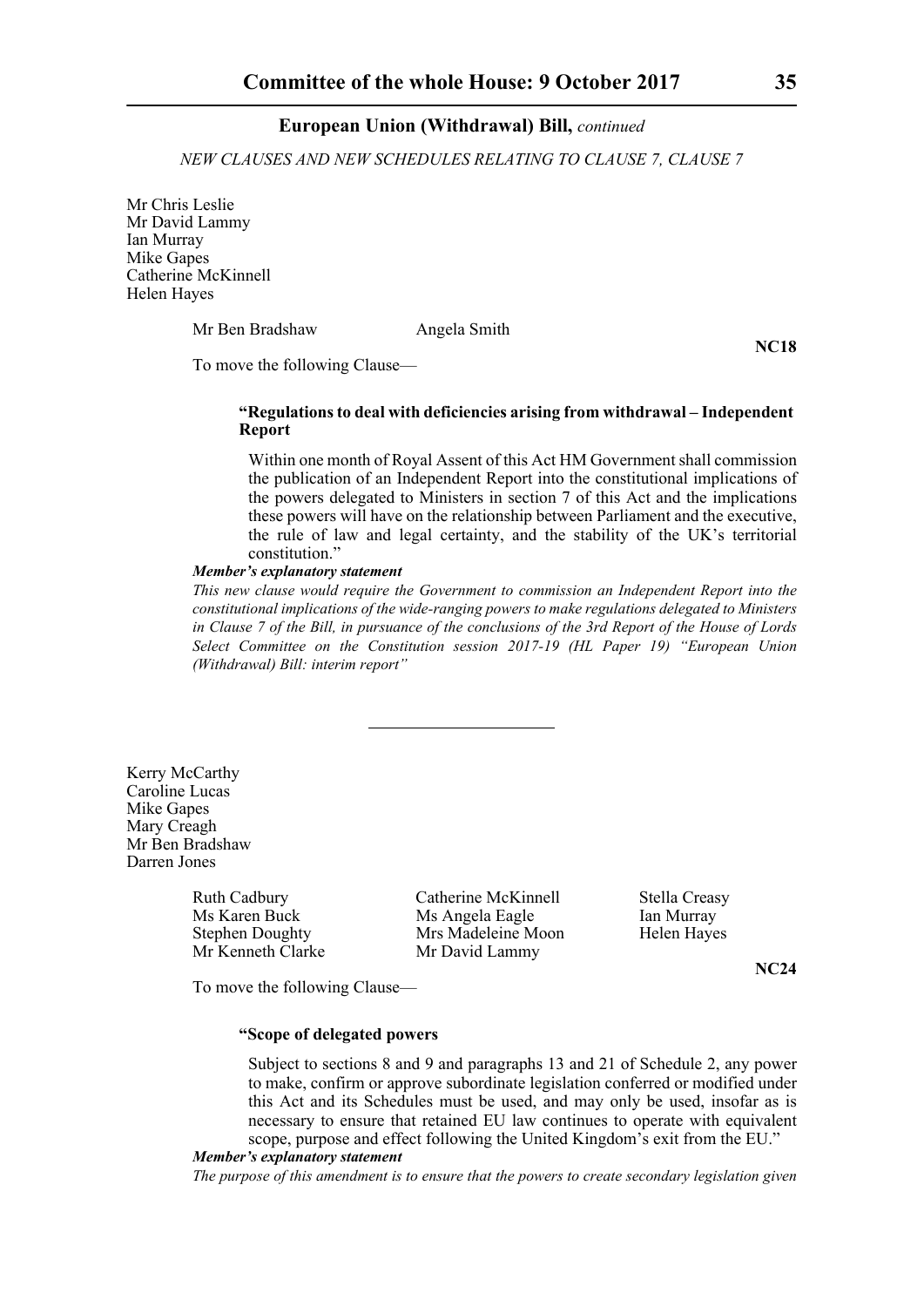*to Ministers by the Bill can be used only in pursuit of the overall statutory purpose, namely to allow retained EU law to continue to operate effectively after exit day.*

Kerry McCarthy Caroline Lucas Mike Gapes Mary Creagh Mr Ben Bradshaw Darren Jones

Ruth Cadbury Catherine McKinnell Stella Creasy<br>Ms Angela Eagle Ian Murray Ms Angela Eagle Stephen Doughty Mrs Madeleine Moon Helen Hayes Mr Kenneth Clarke Rushanara Ali Mr David Lammy

**NC25**

To move the following Clause—

#### **"Treatment of retained law**

- (1) Following the commencement of this Act, no modification may be made to retained EU law save by primary legislation, or by subordinate legislation made under this Act.
- (2) By regulation, the Minister may establish a Schedule listing technical provisions of retained EU law that may be amended by subordinate legislation.
- (3) Regulations made under subsection (2) will be subject to an enhanced scrutiny procedure including consultation with the public and relevant stakeholders.
- (4) Regulations may only be made under subsection (2) to the extent that they will have no detrimental impact on the UK environment.
- (5) Delegated powers may only be used to modify provisions of retained EU law listed in any Schedule made under subsection (2) to the extent that such modification will not limit the scope or weaken standards of environmental protection."

#### *Member's explanatory statement*

*This new clause provides a mechanism for Ministers to establish a list of technical provisions of retained EU law that may be amended by subordinate legislation outside of the time restrictions of the Bill.*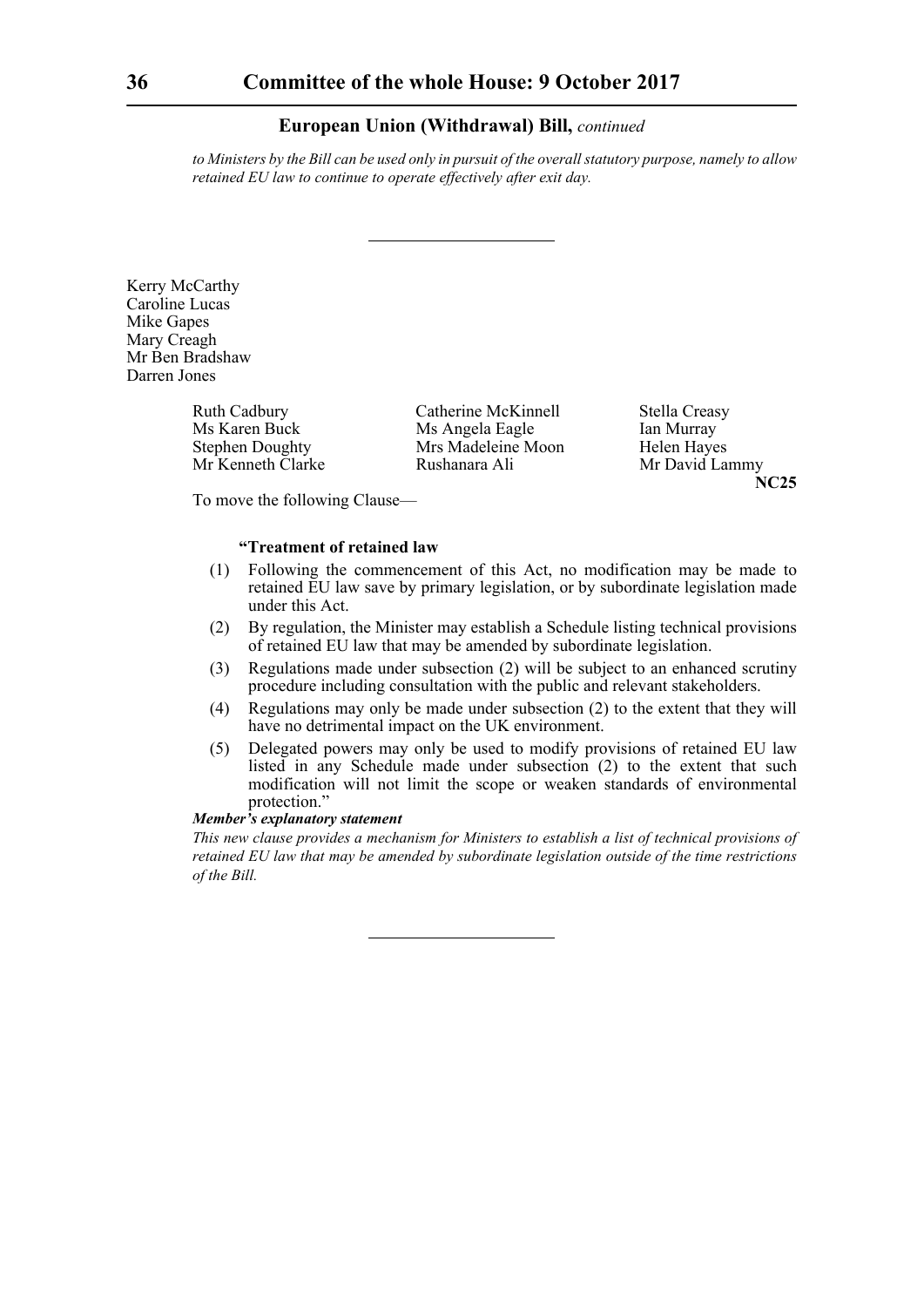Caroline Lucas Kerry McCarthy Mike Gapes Mary Creagh Mr Ben Bradshaw Darren Jones

| <b>Ruth Cadbury</b><br>Ms Karen Buck<br><b>Stephen Doughty</b><br>Mr Kenneth Clarke | Catherine McKinnell<br>Ms Angela Eagle<br>Mrs Madeleine Moon<br>Ian Blackford | Stella Creasy<br>Ian Murray<br>Helen Hayes<br>Patrick Grady |
|-------------------------------------------------------------------------------------|-------------------------------------------------------------------------------|-------------------------------------------------------------|
|                                                                                     |                                                                               |                                                             |
| <b>Stephen Gethins</b>                                                              | Mr David Lammy                                                                |                                                             |

**NC27**

To move the following Clause—

#### **"Institutional arrangements**

- (1) Before exit day a Minister of the Crown must make provision that all powers and functions relating to the environment or environmental protection that were exercisable by EU entities or other public authorities anywhere in the United Kingdom before exit day which do not cease to have effect as a result of the withdrawal agreement ("relevant powers and functions") will—
	- (a) continue to be carried out by an EU entity or public authority;
	- (b) be carried out by an appropriate existing or newly established entity or public authority in the United Kingdom; or
	- (c) be carried out by an appropriate international entity or public authority.
- (2) For the purposes of this section, relevant powers and functions relating to the UK exercisable by an EU entity or public authority include, but are not limited to—
	- (a) monitoring and measuring compliance with legal requirements,
	- (b) reviewing and reporting on compliance with legal requirements,
	- (c) enforcement of legal requirements,
	- (d) setting standards or targets,
	- (e) co-ordinating action,
	- (f) publicising information including regarding compliance with environmental standards.
- (3) Within 12 months of exit day, the Government shall consult on and bring forward proposals for the creation by primary legislation of—
	- (a) a new independent body or bodies with powers and functions at least equivalent to those of EU entities and public authorities in Member States in relation to environment; and
	- (b) a new domestic framework for environmental protection and improvement.
- (4) Responsibility for any functions or obligations arising from retained EU law for which no specific provision has been made immediately after commencement of this Act will belong to the relevant Minister until such a time as specific provision for those functions or obligations has been made."

#### *Member's explanatory statement*

*This new clause requires the Government to establish new domestic governance proposals following the UK's exit from the EU and to ensure statutory and institutional basis for future environmental protection.*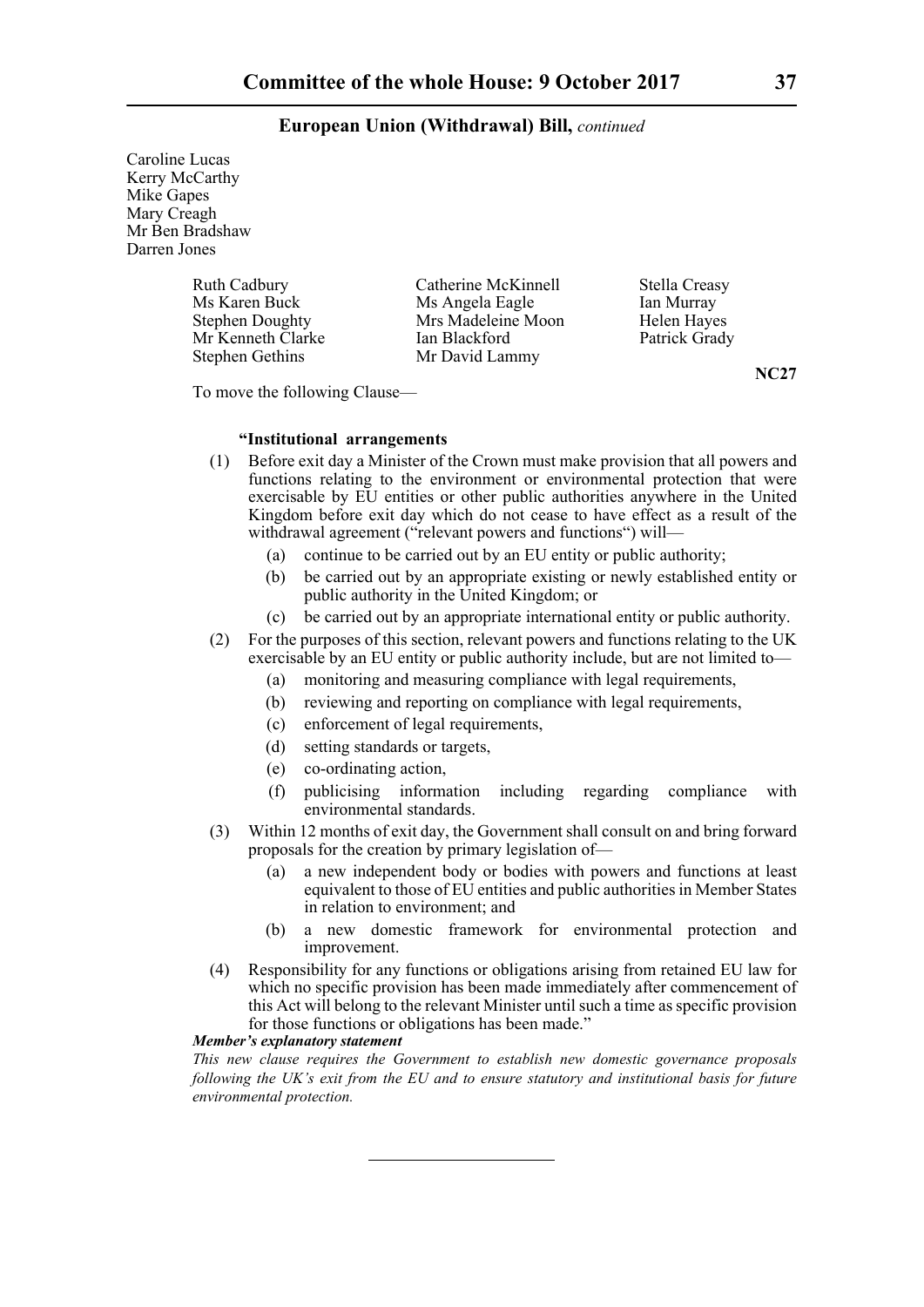Stephen Timms Mr David Lammy

To move the following Clause—

**NC35**

#### **"Regulations (publication of list)**

- (1) Within 1 month of this Act receiving Royal Assent, the Secretary of State must publish a draft list of regulations that the Government intends to make under section 7.
- (2) A list under subsection (1) must include—
	- (a) the proposed title of the regulation,
	- (b) the area of retained EU law it is required to correct,
	- (c) the Government Department who has responsibility for the regulation, and
	- (d) the proposed month in which the regulation will be tabled.
- (3) The Secretary of State must ensure that a list published under subsection (1) is updated within one month from the day it was published, and within one month of every subsequent update, to include any regulations that the Government has since determined it intends to make."

#### *Member's explanatory statement*

*This new clause would require the Government to produce a list of regulations it intends to make under the Bills correcting powers, and to update that list each month, in order to provide clarity about when, and in which areas, it believes the power will be necessary.*

Stephen Kinnock Stephen Timms Heidi Alexander Chuka Umunna Mr Chris Leslie Alison McGovern

> Neil Coyle Mike Gapes Ann Coffey Maria Eagle Rushanara Ali Mrs Madeleine Moon Helen Goodman Stephen Doughty Stella Creasy John Woodcock Kate Green Peter Kyle Ian Murray Wes Streeting Daniel Zeichner Ruth Cadbury Mr Ben Bradshaw Emma Reynolds<br>
> Catherine McKinnell Ms Karen Buck Dame Margaret Mr David Lammy

Ms Karen Buck Dame Margaret Hodge

**NC37**

To move the following Clause—

### **"Governance and institutional arrangements**

- (1) Before exit day a Minister of the Crown must seek to make provision that all powers and functions relating to any right, freedom, or protection, that any person might reasonably expect to exercise, that were exercisable by EU entities or other public authorities anywhere in the United Kingdom before exit day, and which do not cease to have effect as a result of the withdrawal agreement ("relevant powers and functions") will—
	- (a) continue to be carried out by an EU entity or public authority;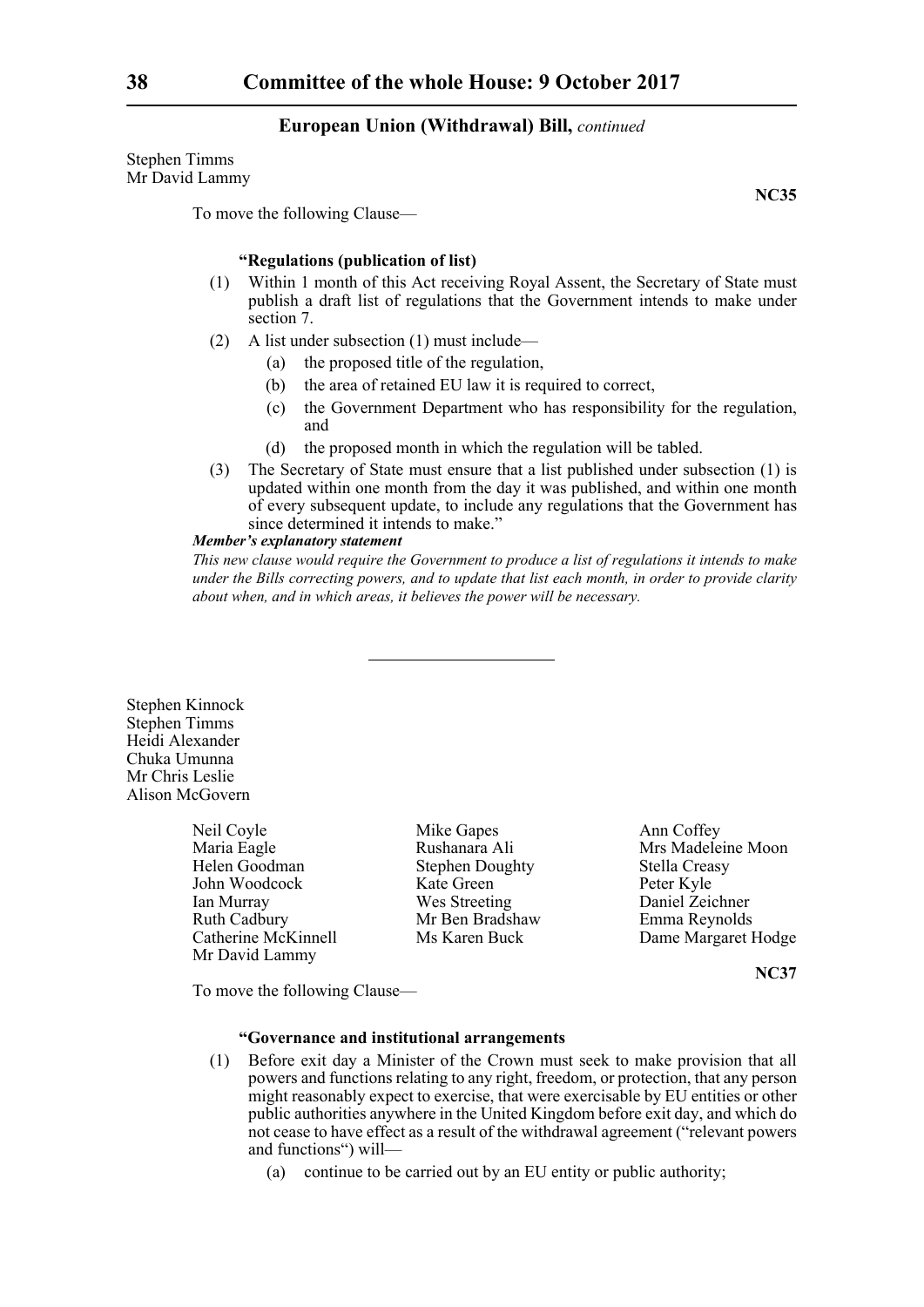- (b) be carried out by an appropriate existing or newly established entity or public authority in the United Kingdom; or
- (c) be carried out by an appropriate international entity or public authority.
- (2) For the purposes of this section, relevant powers and functions relating to the UK exercisable by an EU entity or public authority include, but are not limited to—
	- (a) monitoring and measuring compliance with legal requirements,
	- (b) reviewing and reporting on compliance with legal requirements,
	- (c) enforcement of legal requirements,
	- (d) setting standards or targets,
	- (e) co-ordinating action,
	- (f) publicising information.
- (3) Responsibility for any functions or obligations arising from retained EU law for which no specific provision has been made immediately after commencement of this Act will belong to the relevant Minister until such a time as specific provision for those functions or obligations has been made."

#### *Member's explanatory statement*

*This new clause would ensure that the institutions and agencies that protect EU derived rights and protections are replaced to a sufficient standard so those rights and protections will still be enjoyed in practice.*

#### Tim Loughton Nicky Morgan

**NC53**

 $\star$  To move the following Clause—

#### **"Dealing with deficiencies arising from withdrawal in relation to child refugee family reunion**

- (1) In the exercise of powers under section 7 (Dealing with deficiencies arising from withdrawal) the Secretary of State must in particular make regulations amending the Immigration Rules in order to preserve the effect in the United Kingdom of Commission Regulation (EU) No. 604/2013 (establishing the criteria and mechanisms for determining the Member State responsible for examining an application for international protection lodged in one of the Member States by a third-country national or a stateless person).
- (2) In particular, the regulations made under subsection (1) must provide for an unaccompanied minor who has a family member in the United Kingdom who is a refugee or has been granted humanitarian protection to have the same family reunion rights to be reunited in the United Kingdom with that family member as they would have had under Commission Regulation (EU) No. 604/2013.
- (3) The regulations under subsection (1) must require an assessment of the best interests of the minor, taking into account possibilities for family reunification, the minor's well-being and social development, safety and security considerations, and the view of the minor.
- (4) Regulations under this section must be made within six months of this Act receiving Royal Assent.
- (5) For the purpose of this section "family member" in relation to the unaccompanied minor, means—
	- (a) their parents;
	- (b) their adult siblings;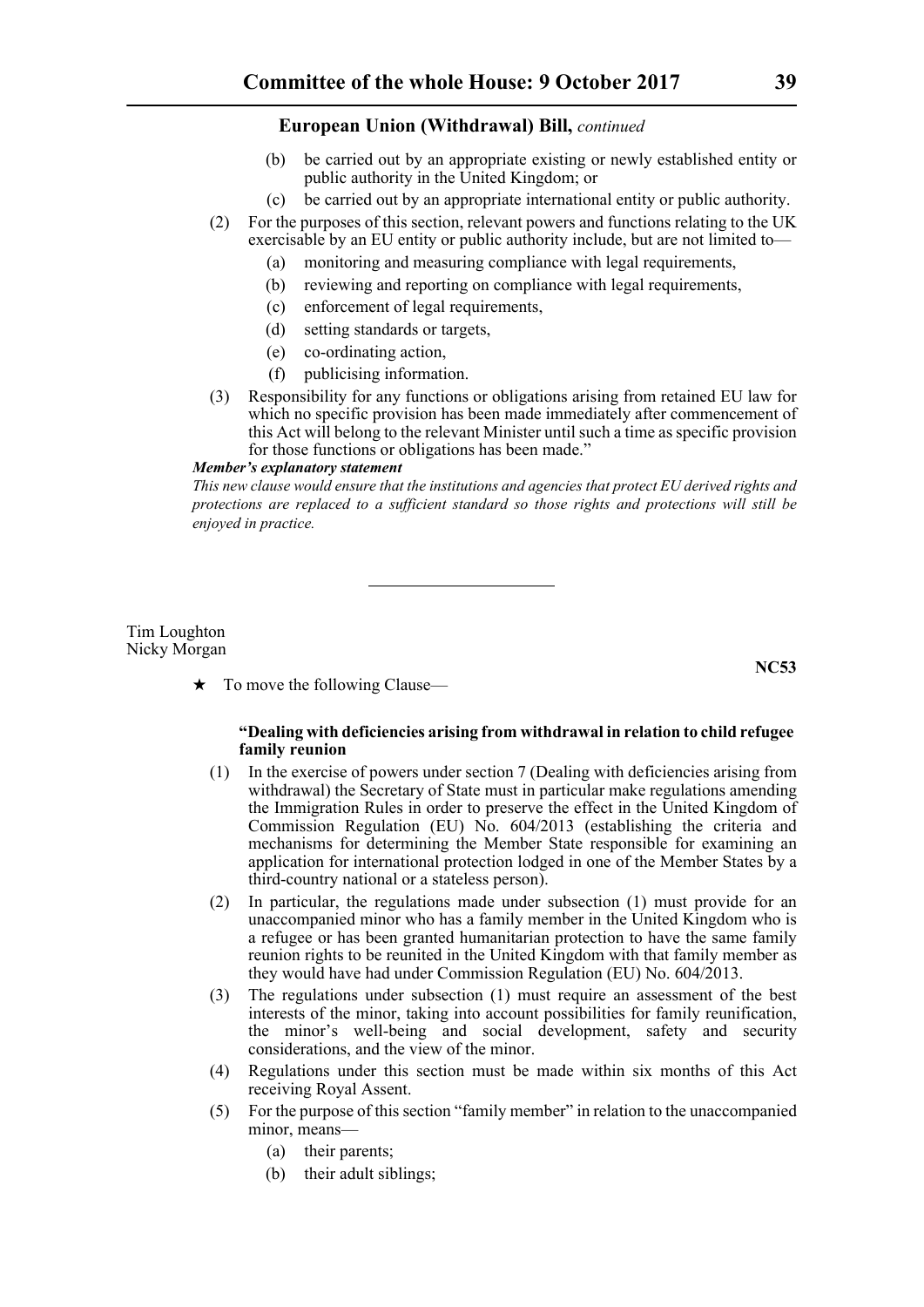- (c) their aunts and uncles;
- (d) their grandparents."

*Member's explanatory statement* 

*This new clause is intended to provide for refugee family reunion in the UK in place of the family reunion aspects of the Dublin III Regulation, allowing adult refugees in the UK to sponsor relatives who are unaccompanied children to come to the UK from around the world.*

Mr Chris Leslie Paul Farrelly Mr David Lammy Joanna Cherry Ian Murray Mike Gapes

> Catherine McKinnell Stephen Doughty Caroline Lucas Helen Hayes Mr Ben Bradshaw Angela Smith

Clause **7**, page **5**, line **4**, leave out "appropriate" and insert "necessary" *Member's explanatory statement This Amendment would reduce the wide discretion for using delegated legislation and limit it to*

*those aspects which are unavoidable.*

Mr Dominic Grieve John Penrose Paul Farrelly Joanna Cherry Mike Gapes Mr Edward Vaizey

Stephen Doughty Helen Hayes

**15**

**65**

Clause **7**, page **5**, line **5**, leave out from "effectively" to end of line 6 on page 6.

Yvette Cooper Hilary Benn Ms Harriet Harman Nicky Morgan Robert Neill Mary Creagh

> Stephen Doughty Angela Smith Stephen Kinnock Rushanara Ali

Rachel Reeves Norman Lamb Mr David Lammy Ian Murray Mike Gapes Catherine McKinnell<br>Stephen Doughty Helen Hayes Mr Ben Bradshaw **49**

Clause **7**, page **5**, line **7**, at end insert—

 $\text{``(1A)}$  Regulations under subsection (1) may be made so far as necessary to adapt the body of EU law to fit the UK's domestic legal framework."

*Member's explanatory statement* 

*This amendment would place a general provision on the face of the Bill to the effect that the delegated powers granted by the Bill should be used only so far as necessary.*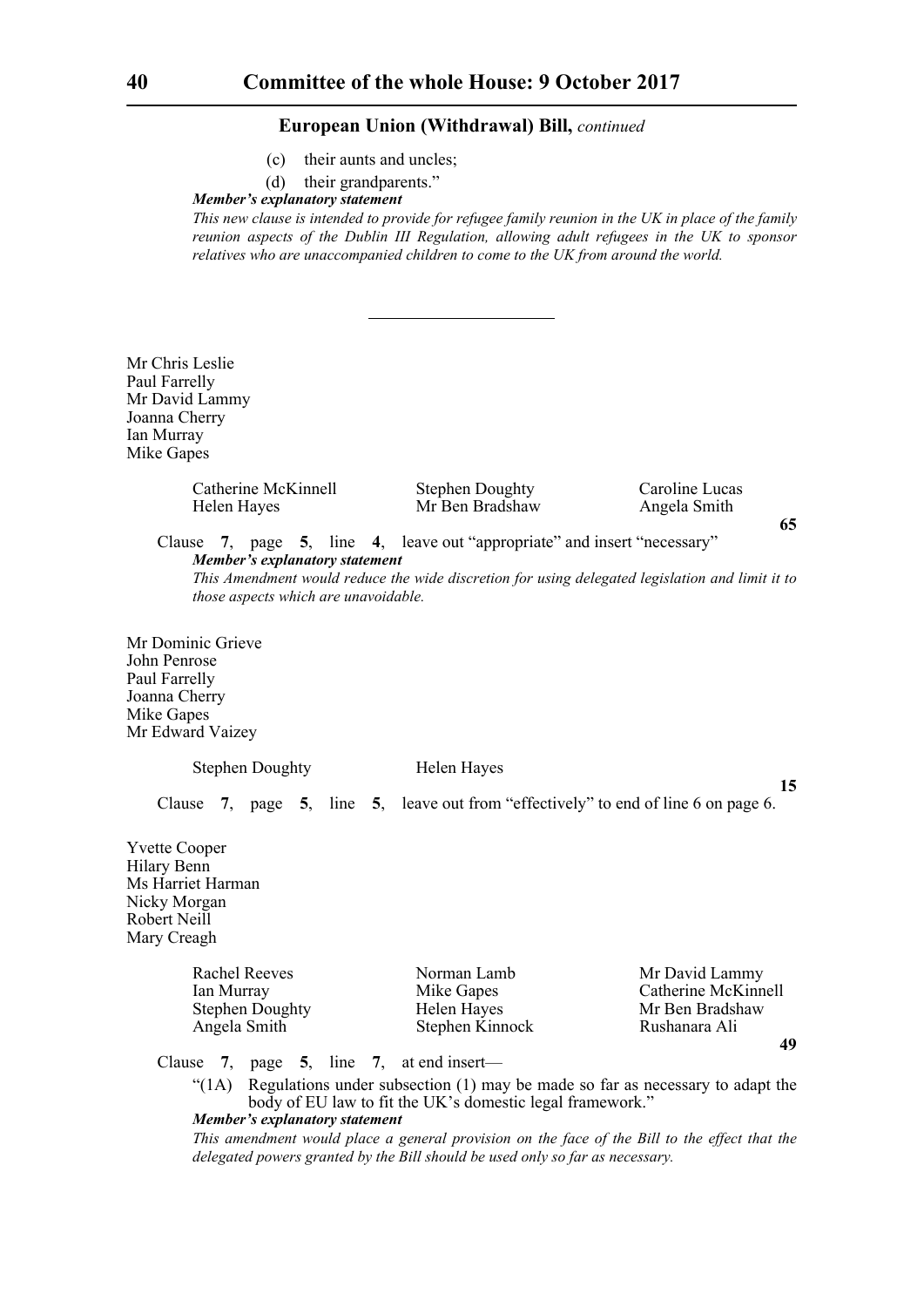| Tom Brake<br>Sir Vince Cable<br>Mr Alistair Carmichael<br>Caroline Lucas<br>Mike Gapes<br>Tim Farron     |                           |                                                                                                                      |                                                                                                                                                  |                                                                                                                                                                                                                                                |
|----------------------------------------------------------------------------------------------------------|---------------------------|----------------------------------------------------------------------------------------------------------------------|--------------------------------------------------------------------------------------------------------------------------------------------------|------------------------------------------------------------------------------------------------------------------------------------------------------------------------------------------------------------------------------------------------|
|                                                                                                          | Jo Swinson                | Wera Hobhouse                                                                                                        | <b>Stephen Doughty</b>                                                                                                                           | Layla Moran                                                                                                                                                                                                                                    |
| Clause                                                                                                   |                           | 7, page 5, line 7, at end insert—                                                                                    |                                                                                                                                                  | 131                                                                                                                                                                                                                                            |
|                                                                                                          |                           | Member's explanatory statement                                                                                       | continue their right to be lawfully resident in the UK."                                                                                         | "(1A) A Minister of the Crown must by regulations make provision to maintain,<br>preserve and protect the rights of any citizen of an EU member state who was<br>lawfully resident in the UK immediately before exit day, and in particular to |
|                                                                                                          |                           | $citizens$ in the $UK$ .                                                                                             |                                                                                                                                                  | This Amendment is intended to preserve after exit day the rights, including residence rights, of EU                                                                                                                                            |
| Ian Blackford<br>Patrick Grady<br>Stuart C. McDonald<br>Joanna Cherry                                    |                           |                                                                                                                      |                                                                                                                                                  |                                                                                                                                                                                                                                                |
|                                                                                                          |                           |                                                                                                                      |                                                                                                                                                  | 264                                                                                                                                                                                                                                            |
|                                                                                                          | " $(1A)$                  | $\star$ Clause 7, page 5, line 7, at end insert—<br>Member's explanatory statement                                   | efficiently" for the purposes of this section."<br>for the use of Clause 7 powers to deal with deficiencies arising from withdrawal from the EU. | The Secretary of State shall make regulations to define "failure to operate<br>This amendment would require the Secretary of State to define in regulations one of the criteria                                                                |
| Mr Dominic Grieve<br>John Penrose<br>Mr Kenneth Clarke<br>Nicky Morgan<br>Anna Soubry<br>Stephen Hammond |                           |                                                                                                                      |                                                                                                                                                  |                                                                                                                                                                                                                                                |
|                                                                                                          | Vicky Ford<br>Helen Hayes | Antoinette Sandbach<br>Chuka Umunna<br>Paul Masterton<br><b>Stephen Doughty</b><br>Kerry McCarthy<br>Stephen Kinnock | Robert Neill<br>Dr Sarah Wollaston<br>Caroline Lucas<br>Ian Murray<br>Mike Gapes<br>Catherine McKinnell<br>Mr Ben Bradshaw<br>Mr David Lammy     | Jeremy Lefroy<br>Tom Tugendhat<br>Paul Farrelly<br>Liz Kendall<br>Mr Edward Vaizey<br>Heidi Allen<br>Angela Smith                                                                                                                              |
| Clause                                                                                                   | limited to"               | 5,<br>7, page<br>Member's explanatory statement<br>the EU law is deficient in the way set out in the Bill.           |                                                                                                                                                  | line 8, leave out "(but are not limited to)" and insert "and are<br>To restrict the power of a Minister to make regulations to amend retained EU law to cases where                                                                            |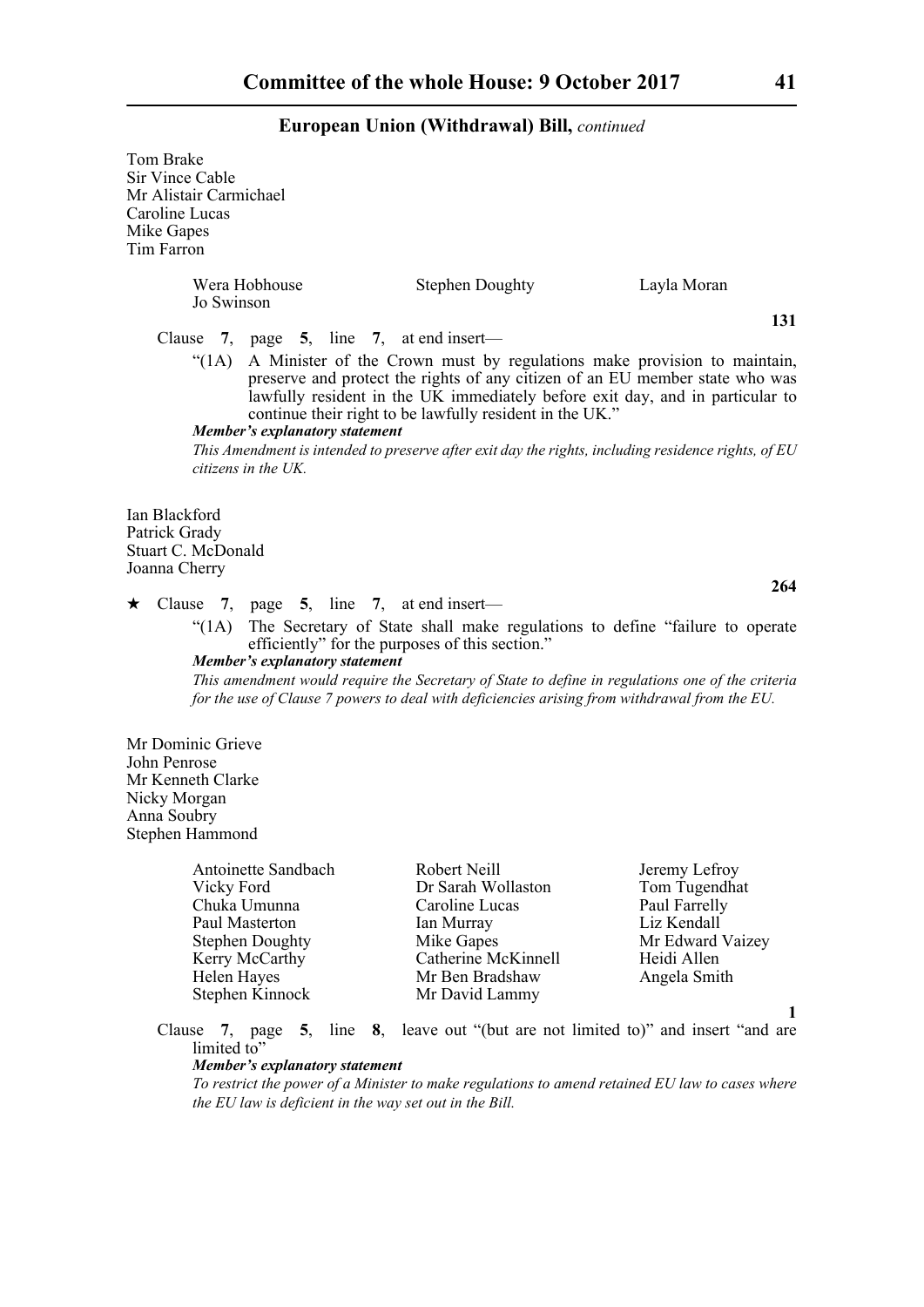Mr Chris Leslie Chuka Umunna Neil Coyle Peter Kyle Mr Ben Bradshaw Stephen Doughty Caroline Lucas Mr David Lammy Joanna Cherry<br>
Ian Murray Mike Gapes Catherine McK Mike Gapes Catherine McKinnell Helen Hayes Angela Smith **56** Clause **7**, page **5**, line **8**, leave out "(but are not limited to)" *Member's explanatory statement This amendment would remove the ambiguity in Clause 7 which sets out a definition of 'deficiencies in retained EU law' but allows Ministers significant latitude. By removing the qualifying phrase 'but are not limited to', subsection (2) becomes a more precise prescribed set of circumstances where Ministers may and may not make regulations.* Mr Chris Leslie Chuka Umunna Neil Coyle Peter Kyle Mr Ben Bradshaw Stephen Doughty Caroline Lucas **Paul Farrelly** Mr David Lammy Joanna Cherry Ian Murray Ian Murray Mike Gapes Catherine McKinnell Helen Hayes Angela Smith Stephen Kinnock **57** Clause **7**, page **5**, line **42**, leave out subsection (4) *Member's explanatory statement This amendment would remove the scope for regulations to make provisions that could be made by an Act of Parliament.*  Jeremy Corbyn Mr Nicholas Brown Keir Starmer Jenny Chapman Matthew Pennycook Paul Blomfield Valerie Vaz Caroline Lucas Paul Farrelly Mr David Lammy Ian Murray Catherine McKinnell Stephen Doughty **Helen Hayes** Stephen Kinnock **32** Clause **7**, page **5**, line **43**, at end insert ", apart from amending or modifying this Act" *Member's explanatory statement This amendment would remove the proposed capacity of Ministers under Clause 7 to modify and*

*amend the Act itself via delegated powers.*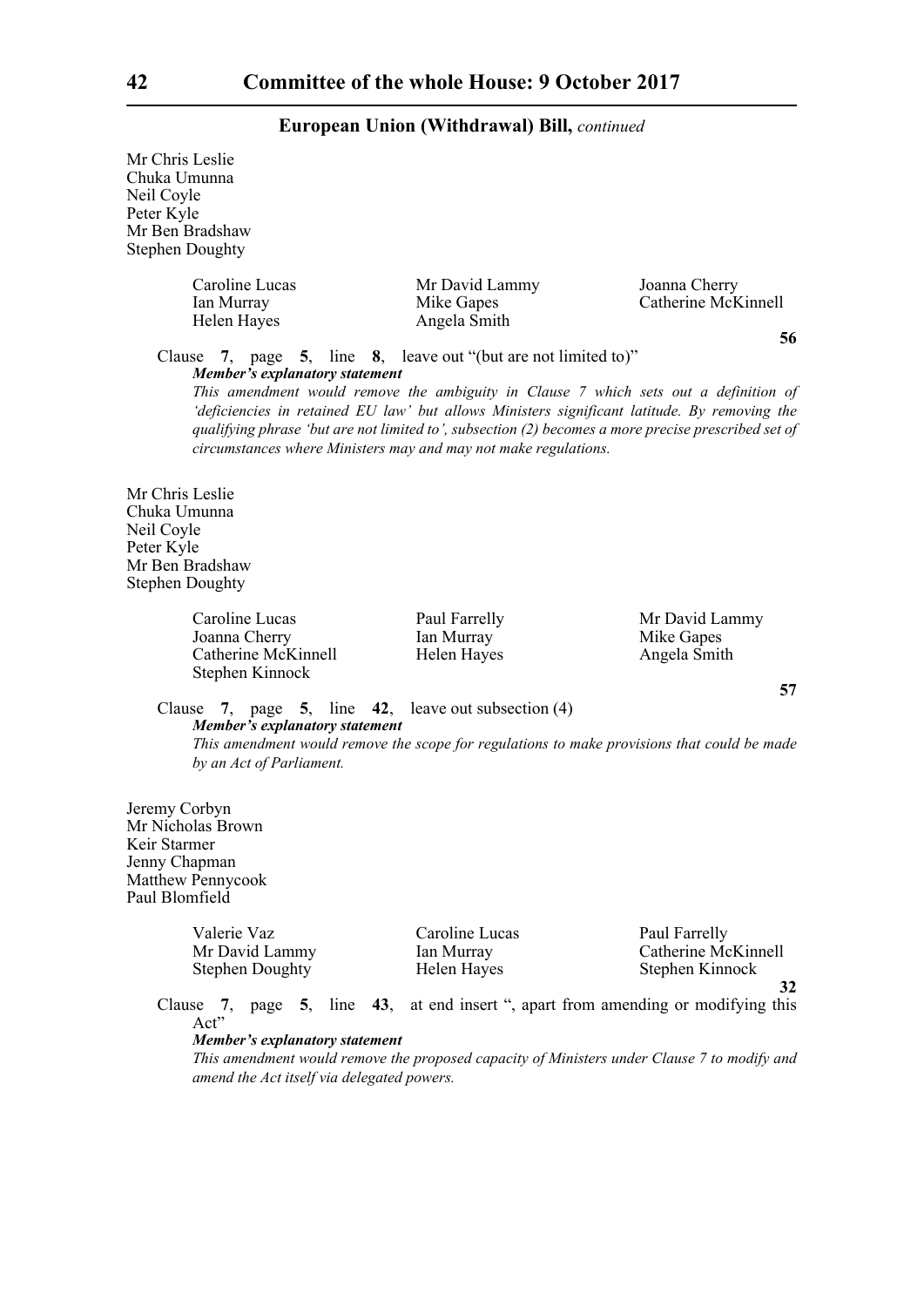Tom Brake Sir Vince Cable Mr Alistair Carmichael Caroline Lucas Tim Farron Wera Hobhouse

Jo Swinson

**121**

- Clause **7**, page **5**, line **44**, leave out subsection (5) and insert—
	- "(5) No regulations may be made under this section which provide for the establishment of public authorities in the United Kingdom.
		- (6) Subsection (5) applies to but is not limited to—
			- (a) Agency for the Cooperation of Energy Regulators (ACER),
			- (b) Office of the Body of European Regulators for Electronic Communications (BEREC Office),
			- (c) Community Plant Variety Office (CPVO),
			- (d) European Border and Coast Guard Agency (Frontex),
			- (e) European Agency for the operational management of large-scale IT systems in the area of freedom, security and justice (eu-LISA),
			- (f) European Asylum Support Office (EASO),
			- (g) European Aviation Safety Agency (EASA),
			- (h) European Banking Authority (EBA),
			- (i) European Centre for Disease Prevention and Control (ECDC),
			- (j) European Chemicals Agency (ECHA),
			- (k) European Environment Agency (EEA),
			- (l) European Fisheries Control Agency (EFCA),
			- (m) European Insurance and Occupational Pensions Authority (EIOPA),
			- (n) European Maritime Safety Agency (EMSA),
			- (o) European Medicines Agency (EMA),
			- (p) European Monitoring Centre for Drugs and Drug Addiction (EMCDDA),
			- (q) European Union Agency for Network and Information Security (ENISA),
			- (r) European Police Office (Europol),
			- (s) European Union Agency for Railways (ERA),
			- (t) European Securities and Markets Authority (ESMA), and
			- (u) European Union Intellectual Property Office (EUIPO)."

#### *Member's explanatory statement*

*This amendment ensures that the Government cannot establish new agencies using delegated legislation.*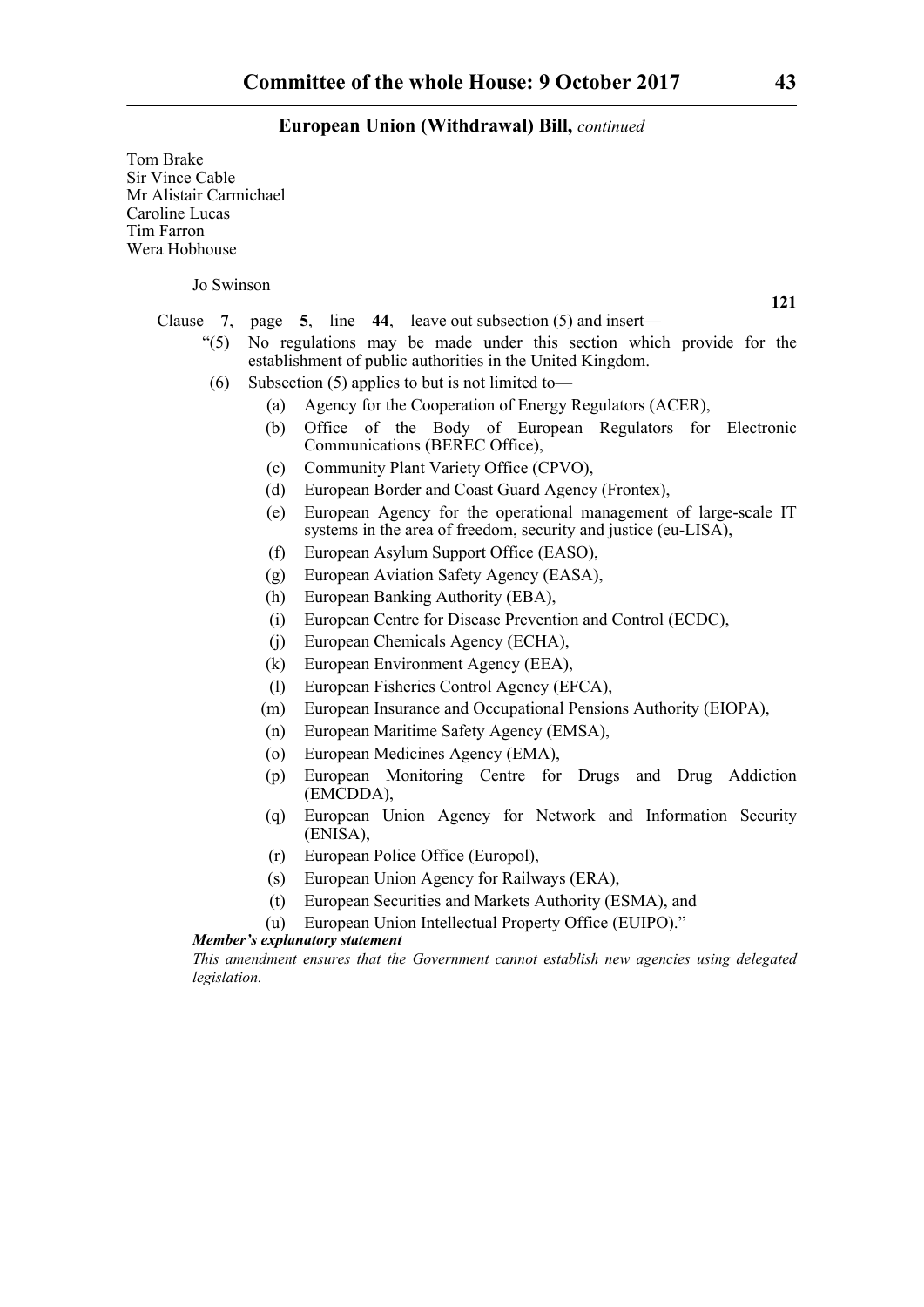Mr Chris Leslie Chuka Umunna Neil Coyle Peter Kyle Mr Ben Bradshaw Stephen Doughty

| Mr Pat McFadden<br>Ian Murray<br>Helen Hayes | Paul Farrelly<br>Mike Gapes<br>Angela Smith | Mr David Lammy<br>Catherine McKinnell |
|----------------------------------------------|---------------------------------------------|---------------------------------------|
|----------------------------------------------|---------------------------------------------|---------------------------------------|

**61**

#### Clause **7**, page **6**, line **3**, leave out sub-paragraph (ii) *Member's explanatory statement*

*This amendment would remove the ability of Ministers to replace or abolish public service functions currently undertaken by EU entities without making an alternative provision for those equivalent public services to continue domestically after exit day. Retaining the existing functions undertaken by the EU is an important principle that the part of this sub-clause could potentially*

Mr Dominic Grieve Mr Kenneth Clarke Nicky Morgan Anna Soubry Antoinette Sandbach Stephen Hammond

*undermine.*

Dr Sarah Wollaston Jeremy Lefroy Robert Neill<br>
Chuka Umunna Caroline Lucas Paul Farrelly Chuka Umunna<br>Ian Murray Catherine McKinnell Stephen Doughty Heidi Allen Helen Hayes Mr Ben Bradshaw Angela Smith Stephen Kinnock Mr David Lammy

Liz Kendall Mike Gapes

**5**

**108**

Clause **7**, page **6**, line **3**, leave out "abolished" *Member's explanatory statement* 

*To prevent the abolition by SI of a function currently carried out by an EU entity in the UK, as opposed to its replacement or modification.*

#### Caroline Lucas

Clause **7**, page **6**, line **4**, leave out paragraph (b). *Member's explanatory statement This amendment seeks to prevent the establishment of new public bodies by means of secondary legislation only, as opposed to primary legislation.*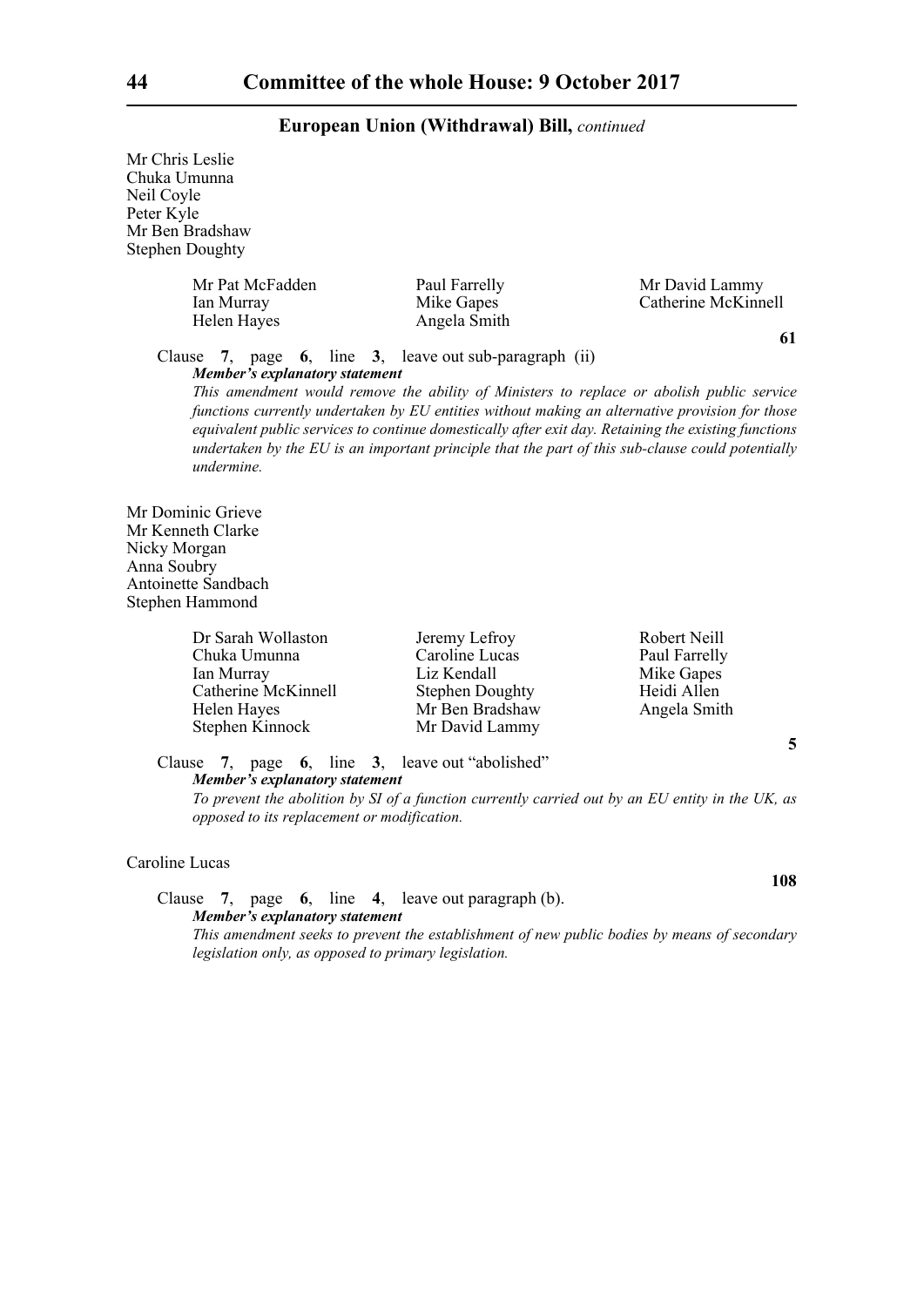| Chris Bryant<br>Paul Farrelly<br>Mr David Lammy<br>Mike Gapes<br><b>Catherine McKinnell</b><br><b>Stephen Doughty</b> |                                                                                                                                                                                                                                                                                                                                                                           |
|-----------------------------------------------------------------------------------------------------------------------|---------------------------------------------------------------------------------------------------------------------------------------------------------------------------------------------------------------------------------------------------------------------------------------------------------------------------------------------------------------------------|
| Helen Hayes                                                                                                           | Mr Ben Bradshaw                                                                                                                                                                                                                                                                                                                                                           |
|                                                                                                                       | 17<br>Clause 7, page 6, line 6, at end insert—                                                                                                                                                                                                                                                                                                                            |
| (5A)                                                                                                                  | Regulations under this section must be prefaced by a statement by the person<br>making the regulations—                                                                                                                                                                                                                                                                   |
|                                                                                                                       | specifying the nature of the failure of retained European Union law to<br>(a)<br>operate effectively or other deficiency arising from the withdrawal of the<br>United Kingdom from the European Union in respect of which the<br>regulations are made, and                                                                                                                |
|                                                                                                                       | declaring that the person making the regulations—<br>(b)                                                                                                                                                                                                                                                                                                                  |
|                                                                                                                       | is satisfied that the conditions in section 7 are met,<br>(i)                                                                                                                                                                                                                                                                                                             |
|                                                                                                                       | is satisfied that the regulations contain only provision which is<br>(ii)<br>appropriate for the purpose of preventing, remedying or<br>mitigating any failure to operate effectively or other deficiency<br>in retained European Union law arising from the withdrawal of<br>the United Kingdom from the European Union in respect of<br>which the regulations are made, |
|                                                                                                                       | is satisfied that the effect of the regulations is in due proportion<br>(iii)<br>to that failure to operate effectively or other deficiency in<br>European Union retained law arising from the withdrawal of the<br>United Kingdom from the European Union, and                                                                                                           |
|                                                                                                                       | is satisfied that the regulations are compatible with the<br>(iv)<br>Convention rights (within the meaning of section 1 of the Human<br>Rights Act 1998 (c. 42))."                                                                                                                                                                                                        |
|                                                                                                                       | <b>Member's explanatory statement</b>                                                                                                                                                                                                                                                                                                                                     |
|                                                                                                                       | This amendment replicates the provisions in the Civil Contingencies Act 2004, which limit                                                                                                                                                                                                                                                                                 |
|                                                                                                                       | Ministers' powers even in a time of declared emergency. They ensure that statutory instruments<br>are proportionate and necessary.                                                                                                                                                                                                                                        |
| <b>Yvette Cooper</b><br>Hilary Benn<br>Me Harriet Harman                                                              |                                                                                                                                                                                                                                                                                                                                                                           |

Hilary Benn Ms Harriet Harman Nicky Morgan Robert Neill Mary Creagh

| Norman Lamb<br>Joanna Cherry<br>Mike Gapes<br><b>Stephen Doughty</b> |              |
|----------------------------------------------------------------------|--------------|
|                                                                      |              |
|                                                                      | Angela Smith |

Paul Farrelly an Murray Caroline Lucas Helen Hayes

**48**

Clause **7**, page **6**, line **6**, at end insert—

"(5A) But a Minister may not make provision under subsection (4), other than provision which merely restates an enactment, unless the Minister considers that the conditions in subsection (5B), where relevant, are satisfied in relation to that provision.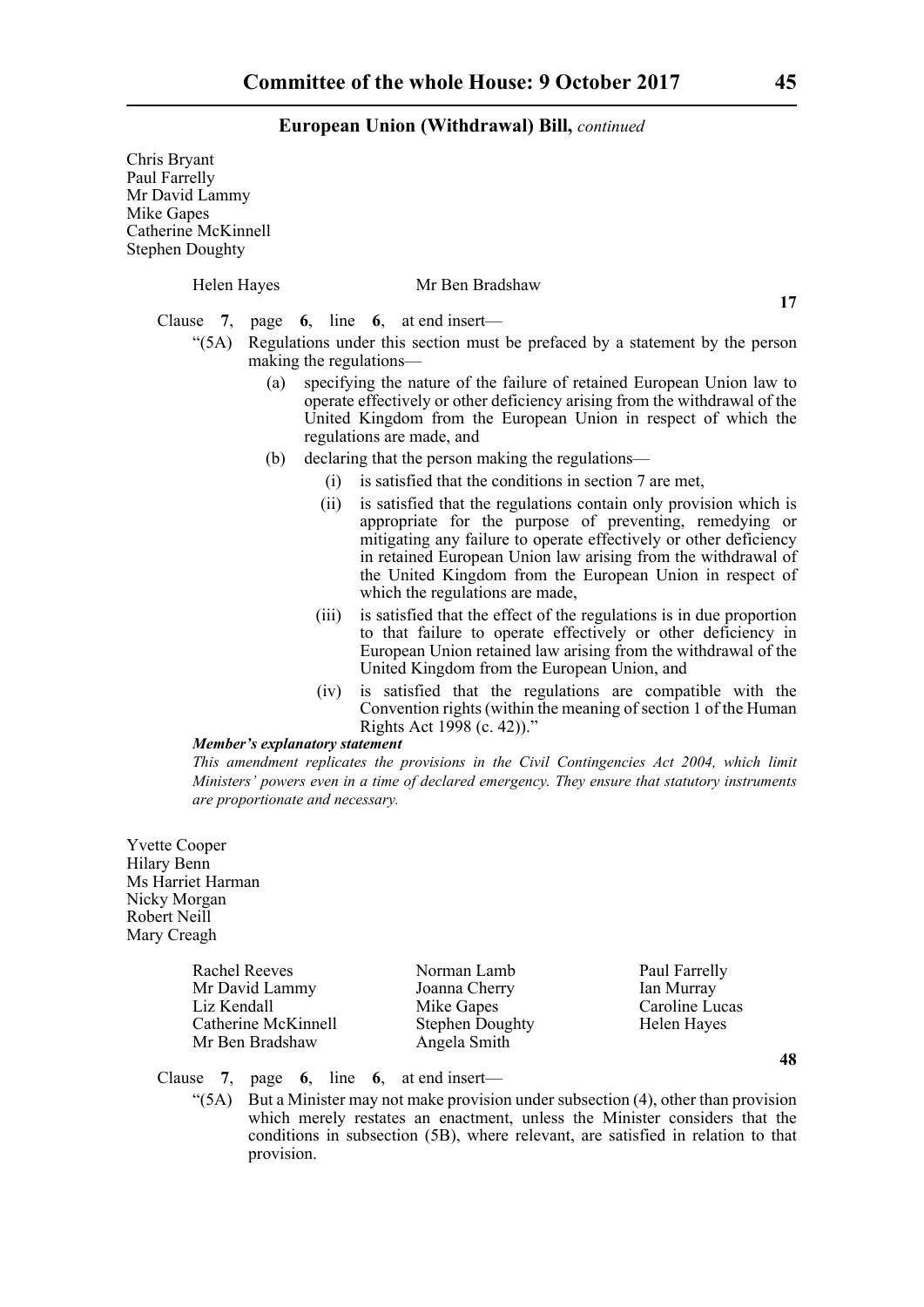- (5B) These conditions are that—
	- (a) the effect of the provision is proportionate to the policy objective,
	- (b) the provision does not remove any necessary protection, and
	- (c) the provision does not prevent any person from continuing to exercise any right or freedom which that person might reasonably expect to continue to exercise."

#### *Member's explanatory statement*

*This amendment is intended to prevent the regulation-making power from being used to remove necessary protections.* 

Kerry McCarthy Caroline Lucas Mike Gapes Mary Creagh Mr Ben Bradshaw Darren Jones

| <b>Ruth Cadbury</b>    | Catherine McKinnell | Stella Creasy  |
|------------------------|---------------------|----------------|
| Ms Karen Buck          | Ms Angela Eagle     | Ian Murray     |
| <b>Stephen Doughty</b> | Mrs Madeleine Moon  | Mr David Lammy |
|                        |                     | 104            |

Clause **7**, page **6**, line **6**, at end insert—

"(5A) A public authority established under this section will be abolished after two years."

#### *Member's explanatory statement*

*This amendment provides for any new public authority established under secondary legislation to be temporary.*

Ian Blackford Patrick Grady Douglas Chapman Stewart Malcolm McDonald

 Clause **7**, page **6**, line **8**, at end insert— "(g) make provision which, in the opinion of the Minister, could pose a threat to national security." *Member's explanatory statement* 

*This amendment would prevent the powers in Clause 7 being used to make provision which could pose a threat to national security.*

**272**

**123**

Tom Brake Sir Vince Cable Mr Alistair Carmichael Caroline Lucas Tim Farron Wera Hobhouse

#### Layla Moran Jo Swinson

Clause **7**, page **6**, line **10**, at end insert—

"(ca) weaken, remove or replace any requirement of law in effect in the United Kingdom place immediately before exit day which, in the opinion of the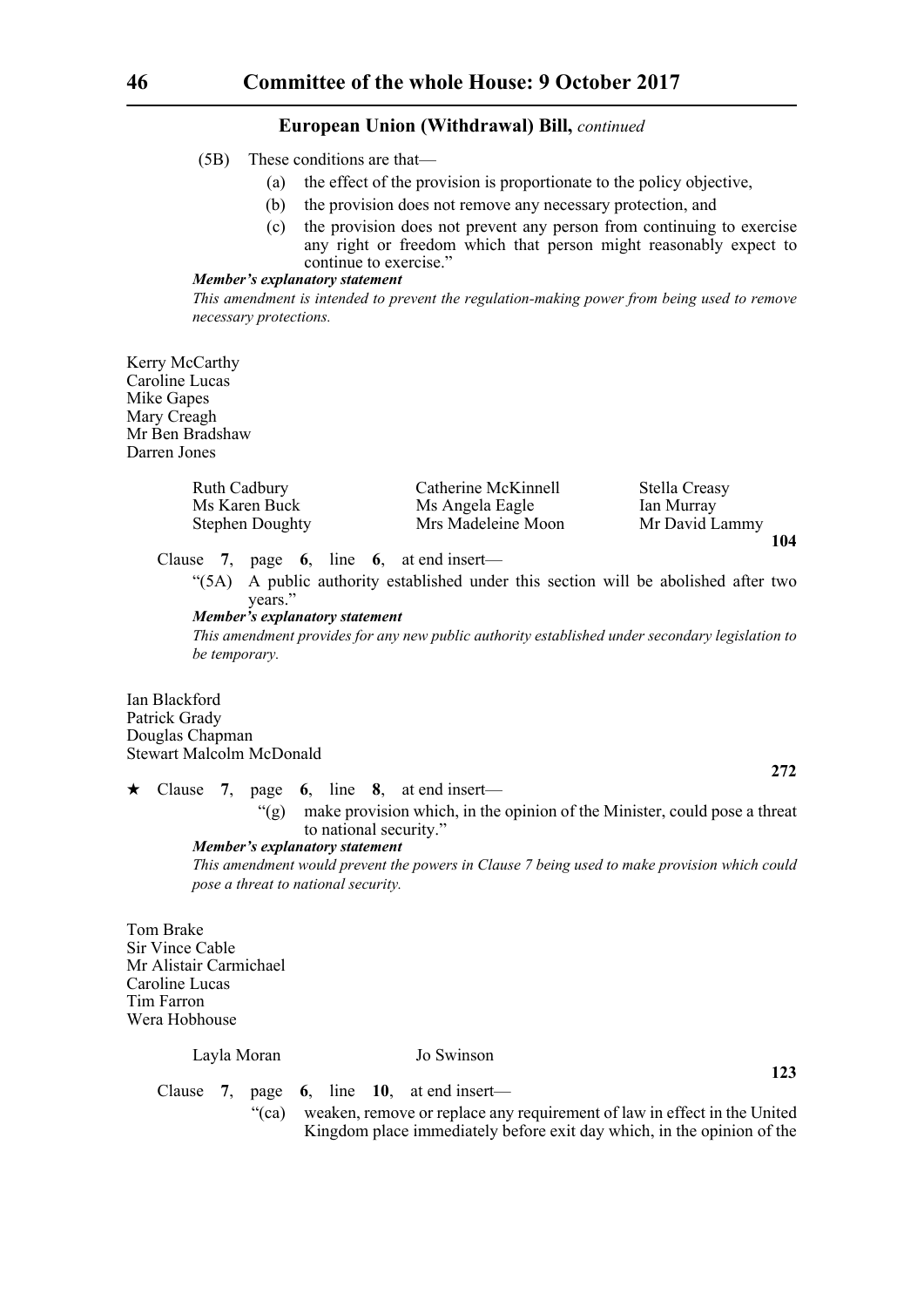Minister, was a requirement up to exit day of the United Kingdom's membership of the customs union,"

#### *Member's explanatory statement*

*This amendment is intended to prevent the regulation-making powers being used to create barriers to the UK's continued membership of the customs union.*

Tom Brake Sir Vince Cable Mr Alistair Carmichael Caroline Lucas Tim Farron Wera Hobhouse

Jo Swinson

#### Clause **7**, page **6**, line **10**, at end insert—

"(ca) weaken, remove or replace any requirement of law in effect in the United Kingdom place immediately before exit day which, in the opinion of the Minister, was a requirement up to exit day of the United Kingdom's membership of the single market,'

#### *Member's explanatory statement*

*This amendment is intended to prevent the regulation-making powers being used to create barriers to the UK's continued membership of the single market.*

Hywel Williams Liz Saville Roberts Jonathan Edwards Ben Lake Joanna Cherry

|  |          |  | Clause 7, page 6, line 11, at end insert—                                  |
|--|----------|--|----------------------------------------------------------------------------|
|  | " $(da)$ |  | apply to Wales unless they relate to matters specified in Schedule 7A to   |
|  |          |  | the Government of Wales Act 2006,                                          |
|  |          |  | apply to Scotland unless they relate to matters specified in Schedule 5 to |

- (db) apply to Scotland unless they relate to matters specified in Schedule 5 to the Scotland Act 1998,
- (dc) apply to Northern Ireland unless they relate to matters specified in Schedules 2 or 3 to the Northern Ireland Act 1998."

### *Member's explanatory statement*

*This amendment prevents Ministers of the Crown from making regulations under the powers in Clause 7 that apply to Wales, Scotland or Northern Ireland other than in relation to reserved (or, in the case of Northern Ireland, excepted and reserved) matters.*

Ian Blackford Patrick Grady Kirsty Blackman Patricia Gibson

Clause **7**, page **6**, line **11**, at end insert—

"(da) remove any protections or rights of consumers which are available in the United Kingdom under EU law immediately before exit day." *Member's explanatory statement* 

*This amendment would prevent the Government from using powers in the Act to remove any consumer protections or rights enshrined in EU law after the United Kingdom's withdrawal from the European Union.*

**89**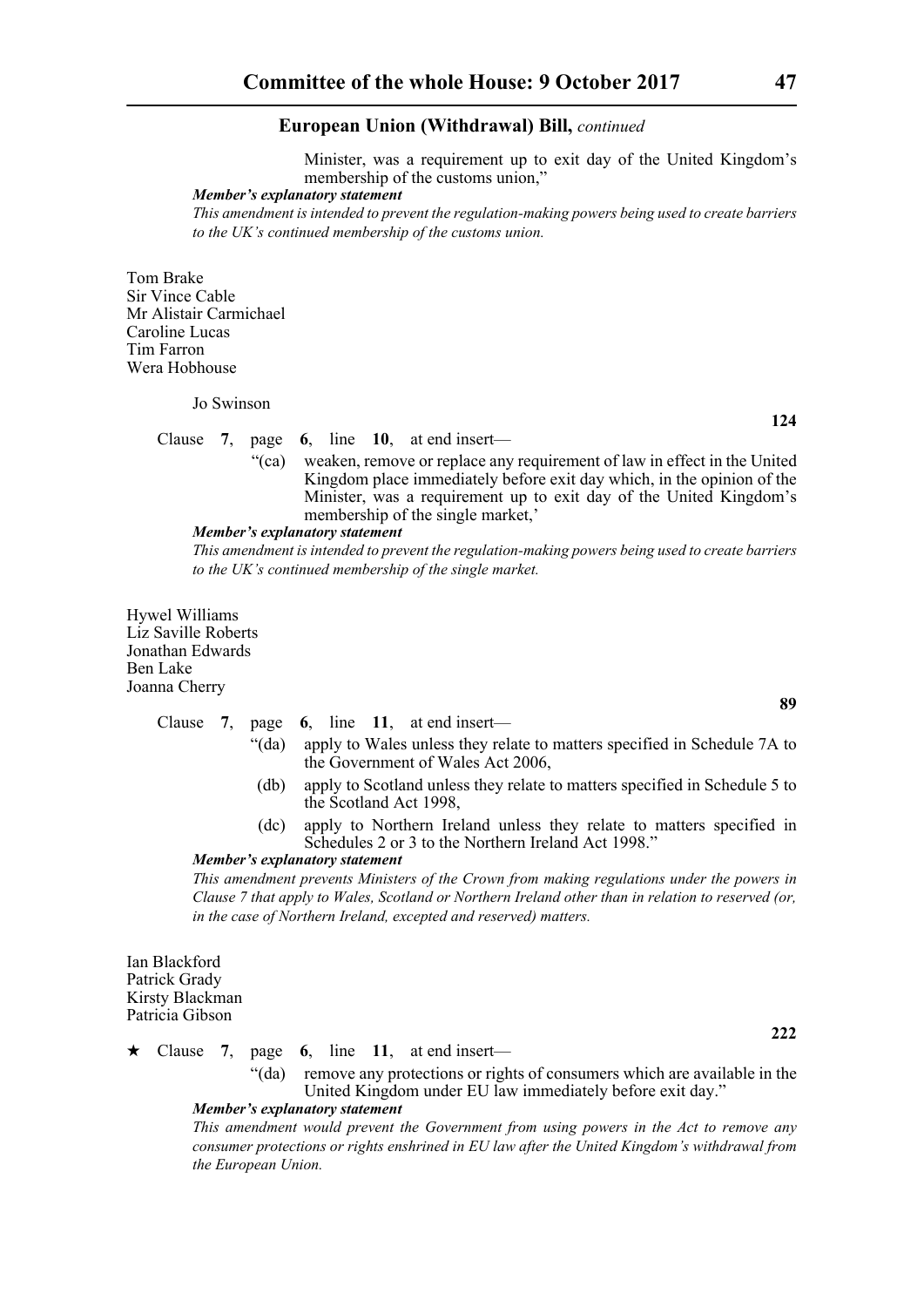Yvette Cooper Ms Harriet Harman Rachel Reeves Caroline Lucas Paul Farrelly Mr David Lammy Joanna Cherry Ian Murray Kate Green Catherine McKinnell Stephen Doughty Helen Hayes Mr Ben Bradshaw Rushanara Ali Clause **7**, page **6**, line **12**, after "revoke" insert "the Equality Act 2010 or" *Member's explanatory statement This amendment would prevent regulations under the Bill being used to amend the Equality Act 2010.* Stephen Doughty Stephen Gethins Ian Murray Hywel Williams Jo Swinson Caroline Lucas Ian Blackford Mr Alistair Carmichael Tom Brake **158** Clause **7**, page **6**, line **13**, after "it", insert— "( ) modify the Scotland Act 1998 or the Government of Wales Act 2006," *Member's explanatory statement This amendment would prevent the powers of a Minister of the Crown under Clause 7 of the Bill to fix problems in retained EU law from being exercised to amend the Scotland Act 1998 or the Government of Wales Act 2006.*  Tom Brake Sir Vince Cable Mr Alistair Carmichael **144** Clause **7**, page **6**, line **14**, leave out from "1998" to end of line 18 and insert "or otherwise affect any legislation derived from the Belfast Agreement of 10 April 1998 or the intention of that Agreement."

*Member's explanatory statement* 

*This amendment is intended to ensure that the EU Withdrawal Bill does not affect any legislation derived from the Good Friday Agreement or the intention of the Good Friday Agreement.*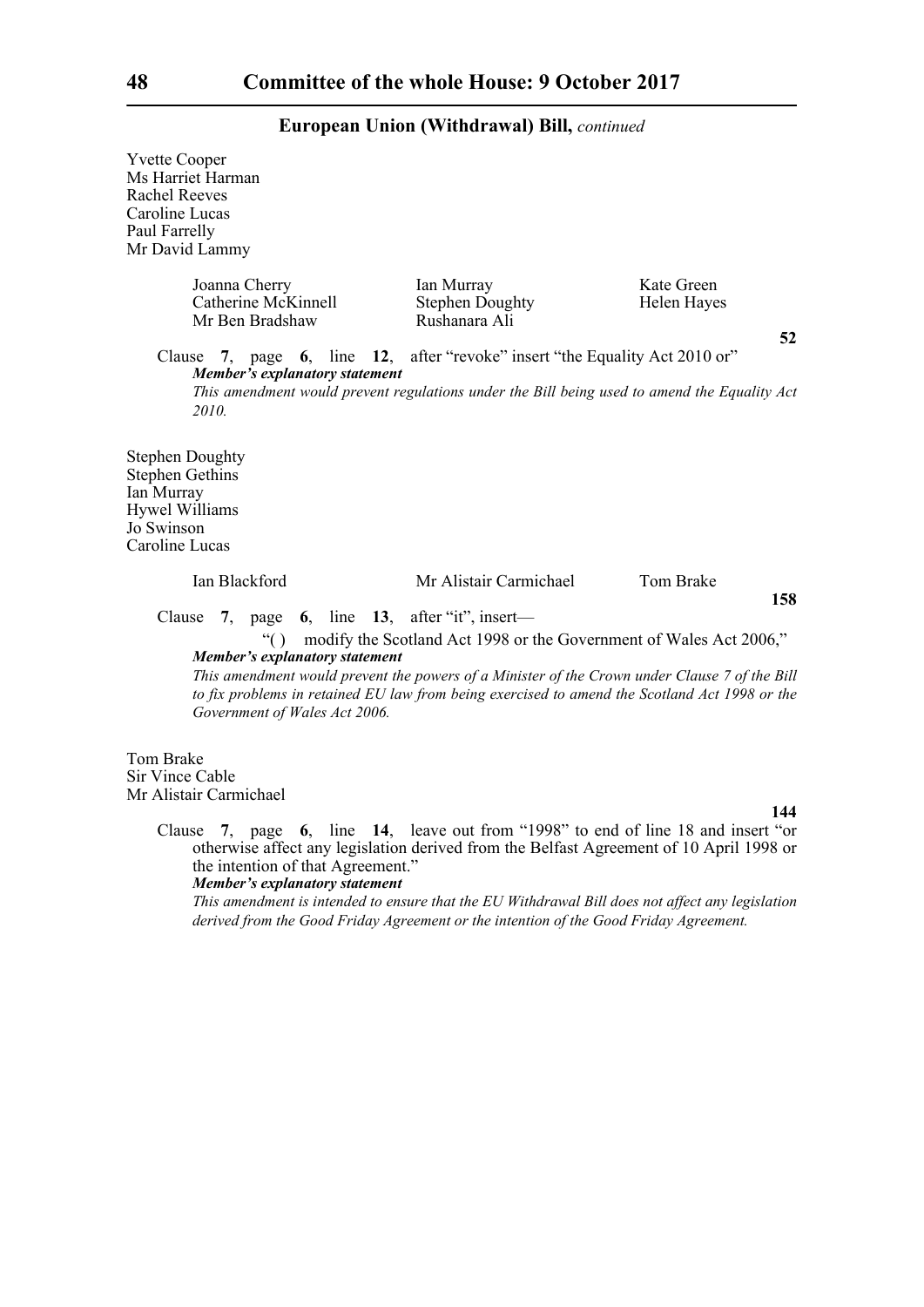| Mr Dominic Grieve<br>John Penrose<br>Mr Kenneth Clarke<br>Nicky Morgan<br>Anna Soubry<br>Stephen Hammond                                          |                                       |                                                                                                                                                  |                                                                                                                                                         |
|---------------------------------------------------------------------------------------------------------------------------------------------------|---------------------------------------|--------------------------------------------------------------------------------------------------------------------------------------------------|---------------------------------------------------------------------------------------------------------------------------------------------------------|
| Antoinette Sandbach<br>Vicky Ford<br>Chuka Umunna<br>Paul Masterton<br><b>Stephen Doughty</b><br>Kerry McCarthy<br>Helen Hayes<br>Stephen Kinnock |                                       | Robert Neill<br>Dr Sarah Wollaston<br>Caroline Lucas<br>Ian Murray<br>Mike Gapes<br>Catherine McKinnell<br>Mr Ben Bradshaw<br>Rushanara Ali      | Jeremy Lefroy<br>Tom Tugendhat<br>Paul Farrelly<br>Liz Kendall<br>Mr Edward Vaizey<br>Heidi Allen<br>Angela Smith<br>Mr David Lammy<br>$\boldsymbol{2}$ |
| Clause<br>7.<br>page                                                                                                                              |                                       | 6, line $18$ , at end insert—                                                                                                                    |                                                                                                                                                         |
| $\lq(2)$                                                                                                                                          | that provision.                       | make any other provision, unless the Minister considers that the<br>conditions in subsection (6A) where relevant are satisfied in relation to    |                                                                                                                                                         |
| (6A)                                                                                                                                              | Those conditions are that-            |                                                                                                                                                  |                                                                                                                                                         |
| (a)                                                                                                                                               |                                       | the policy objective intended to be secured by the provision could not be<br>secured by non-legislative means;                                   |                                                                                                                                                         |
| (b)                                                                                                                                               |                                       | the effect of the provision is proportionate to the policy objective;                                                                            |                                                                                                                                                         |
| (c)                                                                                                                                               |                                       | the provision, taken as a whole, strikes a fair balance between the public<br>interest and the interests of any person adversely affected by it; |                                                                                                                                                         |
| (d)                                                                                                                                               |                                       | the provision does not remove any necessary protection;                                                                                          |                                                                                                                                                         |
| (e)                                                                                                                                               | continue to exercise;                 | the provision does not prevent any person from continuing to exercise<br>any right or freedom which that person might reasonably expect to       |                                                                                                                                                         |
| (f)                                                                                                                                               | <b>Member's explanatory statement</b> | the provision is not of constitutional significance"                                                                                             |                                                                                                                                                         |
|                                                                                                                                                   |                                       | To narrow down the circumstances in which this power can be exercised.                                                                           |                                                                                                                                                         |
| Jeremy Corbyn<br>Mr Nicholas Brown<br>Keir Starmer<br>Jenny Chapman                                                                               |                                       |                                                                                                                                                  |                                                                                                                                                         |

Matthew Pennycook Paul Blomfield

| Valerie Vaz    | Caroline Lucas  | Paul Farrelly          |
|----------------|-----------------|------------------------|
| Mr David Lammy | Ian Murray      | <b>Stephen Doughty</b> |
| Mike Gapes     | Kerry McCarthy  | Catherine McKinnell    |
| Helen Hayes    | Stephen Kinnock |                        |
|                |                 |                        |

- Clause **7**, page **6**, line **18**, at end insert—
	- "(g) remove or reduce any protections currently conferred upon individuals, groups or the natural environment,
	- (h) prevent any person from continuing to exercise a right that they can currently exercise,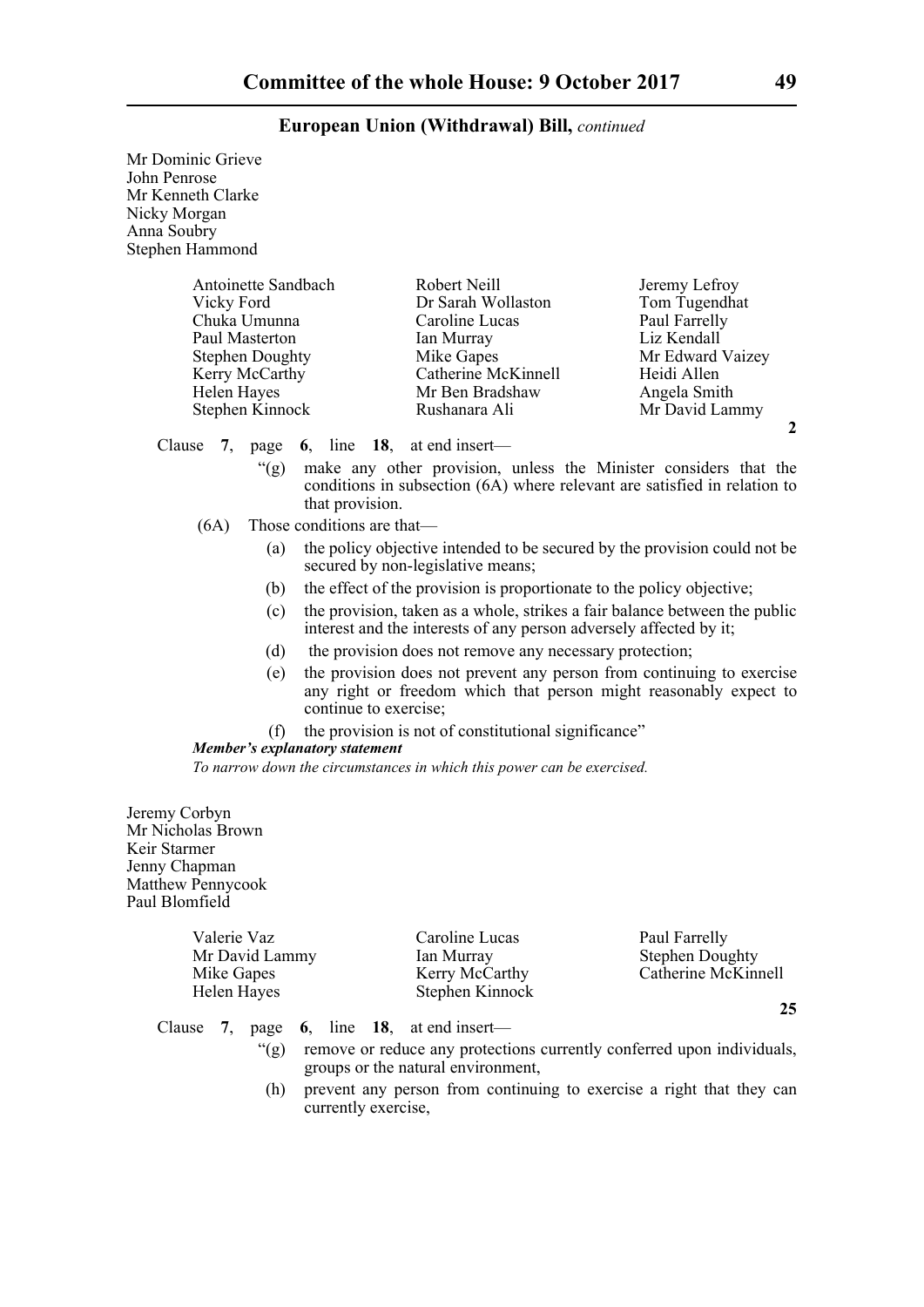(i) amend, repeal or revoke the Equality Act 2010 or any subordinate legislation made under that Act."

*Member's explanatory statement* 

*This amendment would prevent the Government's using delegated powers under Clause 7 to reduce rights or protections.*

Ian Blackford Joanna Cherry Patrick Grady Stephen Gethins Kirsty Blackman Peter Grant

Clause **7**, page **6**, line **18**, at end insert—

**73**

"(g) make changes to EU-derived domestic legislation concerning the rights of workers in the UK unless the Secretary of State has secured unanimous agreement from the Joint Ministerial Committee."

Kerry McCarthy Caroline Lucas Mary Creagh Mr Ben Bradshaw Darren Jones Ruth Cadbury

> Catherine McKinnell Stella Creasy Ms Karen Buck Ms Angela Eagle Ian Murray Stephen Doughty Mrs Madeleine Moon Helen Hayes Angela Smith Mr David Lammy

**96**

Clause **7**, page **6**, line **18**, at end insert—

"(g) limit the scope or weaken standards of environmental protection." *Member's explanatory statement* 

*This Amendment ensures that the power to make regulations in Clause 7 may not be exercised to reduce environmental protection.*

Caroline Lucas Mr David Lammy

Clause **7**, page **6**, line **18**, at end insert—

"(g) amend, repeal or revoke any legal right derived from EU law and operative in UK law immediately before 30 March 2019."

#### *Member's explanatory statement*

*This amendment seeks to prevent the delegated powers granted to Ministers by Clause 7 being used to weaken or abolish existing EU-derived legal rights, such as those on workers' rights, equality, and environmental protection.*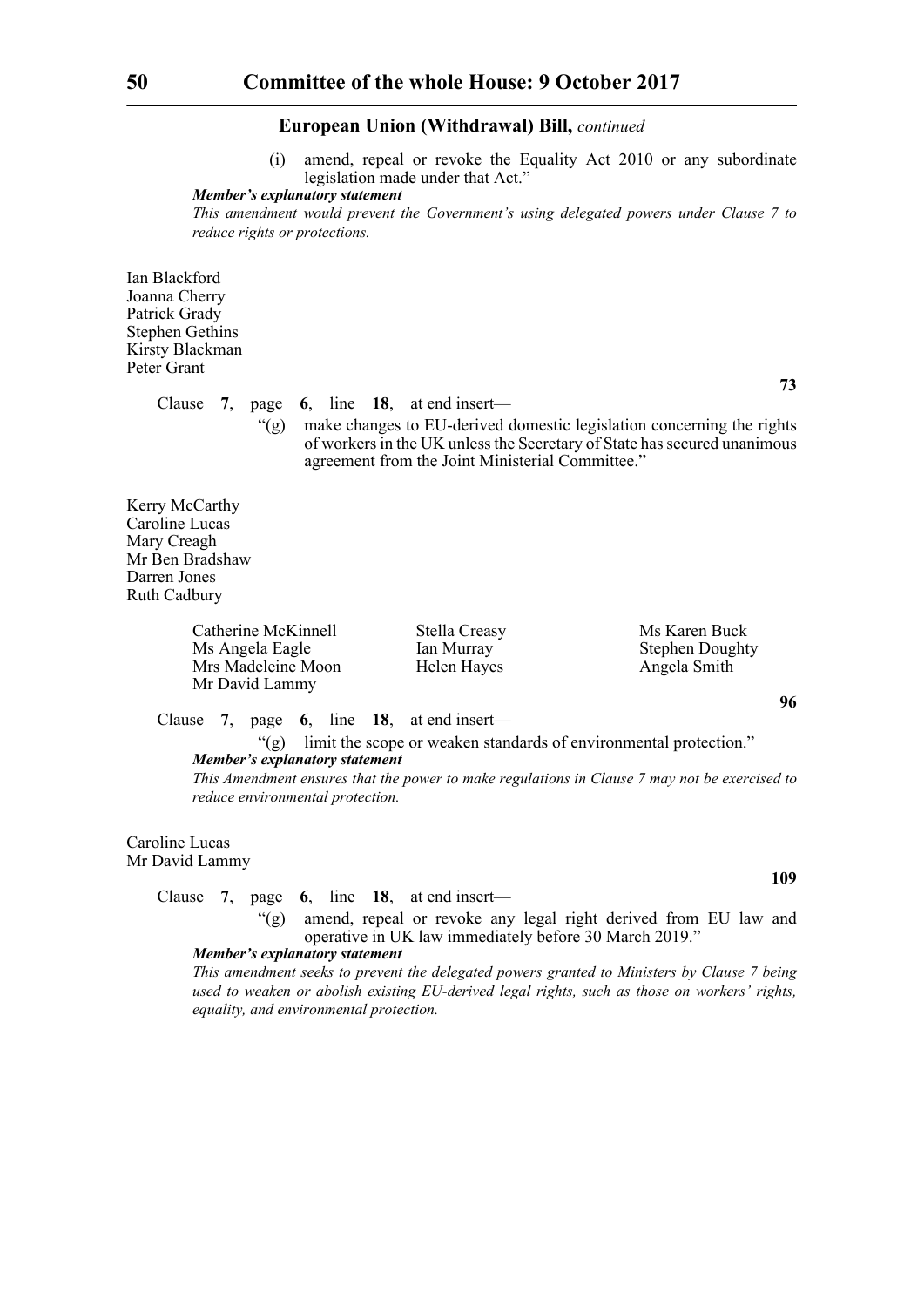Kate Green Ann Coffey Rushanara Ali Mr Chris Leslie Stella Creasy Mrs Madeleine Moon Angela Smith Heidi Alexander Stephen Doughty<br>Tulip Siddiq Helen Hayes Chuka Umunna Helen Hayes Chuka Umunna Catherine McKinnell Mike Gapes **149** Clause **7**, page **6**, line **18**, at end insert— "(g) make any provision which is not compliant with the United Nations Convention on the Rights of the Child." *Member's explanatory statement This amendment would seek to bar Ministers from making regulations under Clause 7 which are not compliant with the United Nations Convention on the Rights of the Child.* Neil Gray Patrick Grady Deidre Brock **233**  $\star$  Clause 7, page 6, line 18, at end insert— "(g) make changes to EU-derived domestic legislation concerning the coordination of social security systems between the UK and EU member states unless the Secretary of State has consulted with the relevant Minister in each of the devolved administrations." *Member's explanatory statement This amendment would require that changes cannot be made under Clause 7 to EU-derived domestic legislation concerning the co-ordination of social security systems between the UK and EU member states unless the Secretary of State has consulted with the relevant Minister in each of the devolved administrations.* Ian Blackford Patrick Grady Mhairi Black Drew Hendry **234** Clause **7**, page **6**, line **18**, at end insert— "(g) make changes to EU-derived domestic legislation concerning eligibility for UK pensions unless a public consultation on these changes has taken place." *Member's explanatory statement This amendment would require that changes cannot be made under Clause 7 to EU-derived domestic legislation concerning eligibility for UK pensions unless a public consultation on these changes has taken place.* Ian Blackford Patrick Grady Angus Brendan MacNeil **239** Clause **7**, page **6**, line **18**, at end insert— "(g) make changes to EU-derived domestic legislation concerning

agricultural policies in the UK unless the Secretary of State has secured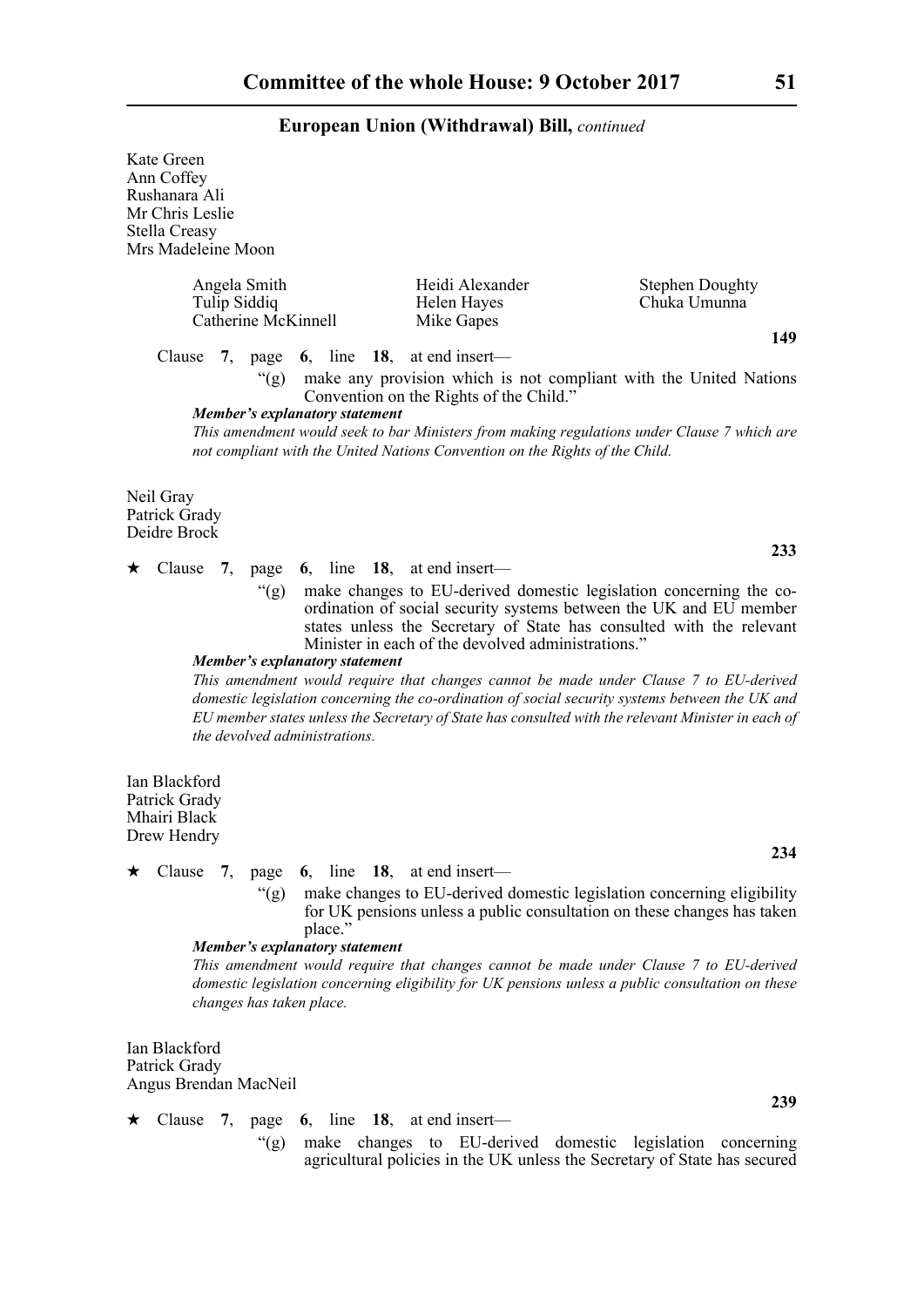unanimous agreement from the Joint Ministerial Committee to those changes."

#### *Member's explanatory statement*

*This amendment would ensure that the power to make regulations on agricultural policy under Clause 7 could not be exercised without agreement from the Joint Ministerial Council.*

Ian Blackford Patrick Grady Peter Grant

 $\star$  Clause 7, page 6, line 18, at end insert—

"(g) make changes to EU-derived domestic legislation concerning fisheries in the UK unless the Secretary of State has secured unanimous agreement from the Joint Ministerial Committee to those changes."

*Member's explanatory statement* 

*This amendment would ensure that the power to make regulations concerning fisheries under Clause 7 could not be exercised without agreement from the Joint Ministerial Council.*

Ian Blackford Patrick Grady Stuart C. McDonald Joanna Cherry Angela Crawley

Clause **7**, page **6**, line **18**, at end insert—

"(g) amend, repeal or revoke the Equality Act 2010 or any subordinate legislation made under it."

*Member's explanatory statement* 

*This amendment would prevent the powers in Clause 7 being used to amend Equality Act 2010 legislation.*

Ian Blackford Patrick Grady Stuart C. McDonald Joanna Cherry

 $\star$  Clause 7, page 6, line 18, at end insert— "(g) remove, reduce or otherwise limit the rights of EU citizens resident in the

UK."

#### *Member's explanatory statement*

*This amendment would prevent the powers in Clause 7 being used to remove, reduce or otherwise limit the rights of EU citizens resident in the UK.*

**240**

**266**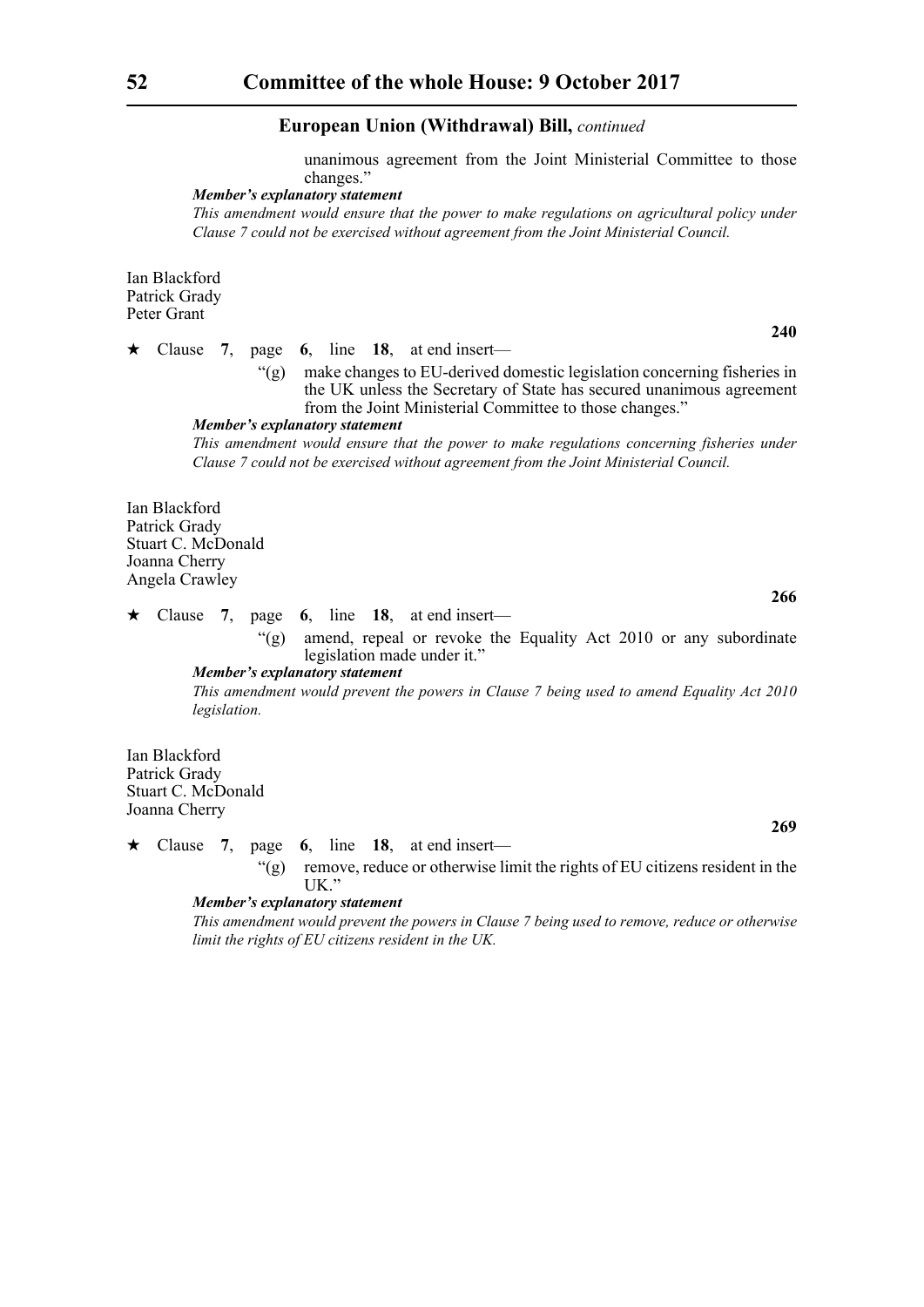Mary Creagh Daniel Zeichner Ruth Cadbury Mr Ben Bradshaw Heidi Alexander Peter Kyle Maria Eagle Liz Kendall Mike Gapes<br>
Chuka Umunna Darren Jones Stella Creasy Chuka Umunna Stephen Doughty<br>
Catherine McKinnell<br>
Caroline Lucas<br>
Helen Haves Catherine McKinnell Angela Smith **Rushanara Ali** Mr David Lammy **138** Clause **7**, page **6**, line **18**, at end insert— "(6A) Regulations may not be made under this section unless a Minister of the Crown has certified that the Minister is satisfied that the regulations do not remove or reduce any environmental protection provided by retained EU law." *Member's explanatory statement This amendment ensures that regulations under this section cannot interfere with environmental protection under retained EU law, by requiring a Ministerial certificate.* Mr Dominic Grieve John Penrose Mike Gapes Stephen Doughty Stephen Kinnock **16** Clause **7**, page **6**, line **21**, leave out subsection (8). Hywel Williams Liz Saville Roberts Jonathan Edwards Ben Lake Caroline Lucas Joanna Cherry Stephen Kinnock **88** Clause **7**, page **6**, line **25**, at end insert— "(9) Regulations may only be made under subsection  $(5)(a)(ii)$  if an impact assessment on the replacement, abolition or modification of the functions of EU entities is laid before each House of Parliament prior to them being made." *Member's explanatory statement This amendment prevents Ministers of the Crown from being able to replace, abolish or modify the functions of EU Agencies without laying impact assessments on its effect before both Houses of Parliament.*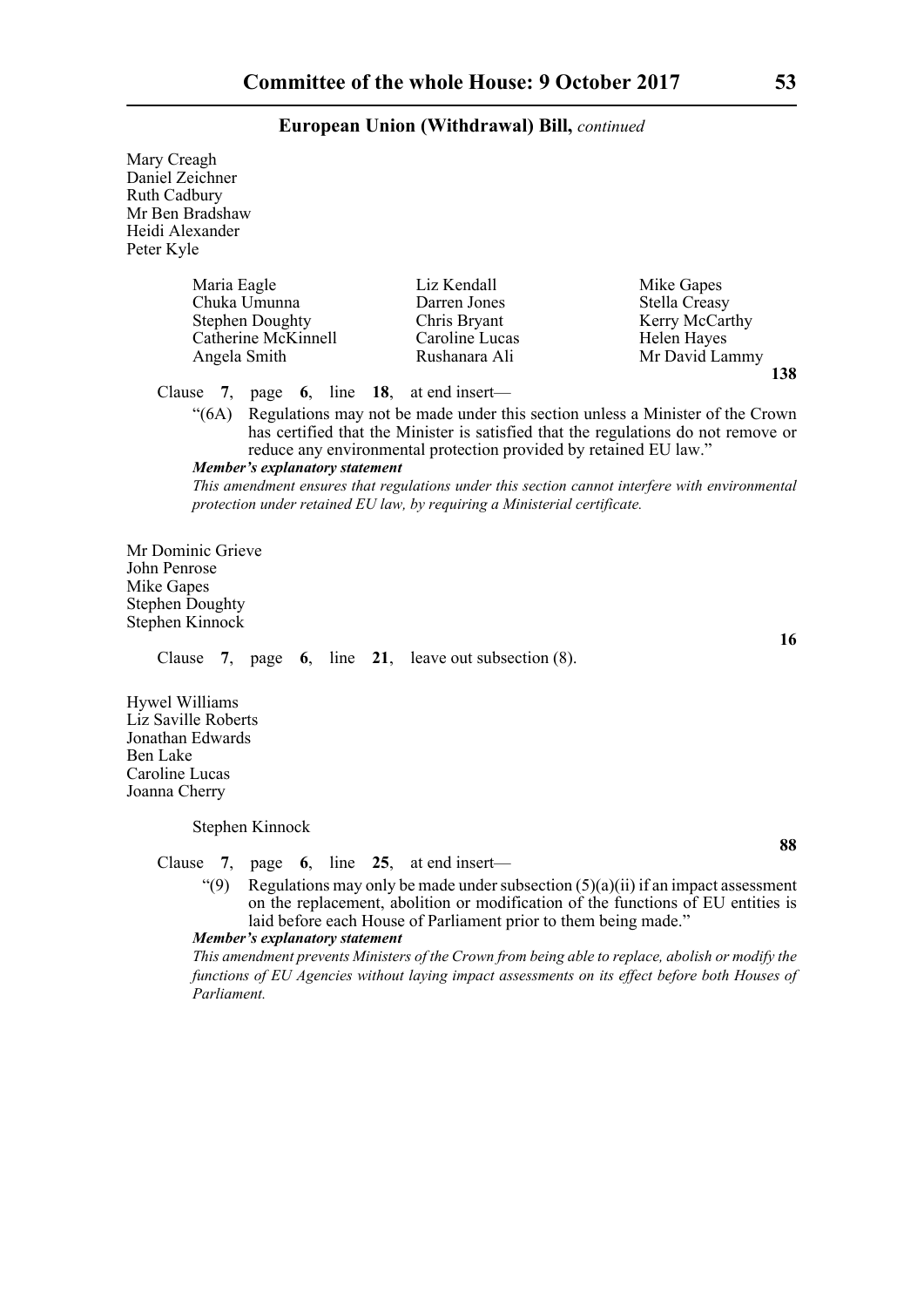Stephen Gethins Stephen Doughty Ian Murray Hywel Williams Jo Swinson Carol

| line Lucas    |                                |                                    |                                                                                                                                                                                                                                                             |
|---------------|--------------------------------|------------------------------------|-------------------------------------------------------------------------------------------------------------------------------------------------------------------------------------------------------------------------------------------------------------|
| Ian Blackford |                                | Mr Alistair Carmichael             | Tom Brake<br>161                                                                                                                                                                                                                                            |
| Clause 7,     |                                | page $6$ , line 25, at end insert— |                                                                                                                                                                                                                                                             |
| (9)           | Schedule 2.                    |                                    | The consent of the Scottish Ministers is required before any provision is made in<br>regulations under this section so far as the provision would be within the devolved<br>competence of the Scottish Ministers within the meaning given in paragraph 9 of |
| (10)          | Schedule 2."                   |                                    | The consent of the Welsh Ministers is required before any provision is made in<br>regulations under this section so far as the provision would be within the devolved<br>competence of the Welsh Ministers within the meaning given in paragraph 10 of      |
|               | Member's explanatory statement |                                    |                                                                                                                                                                                                                                                             |
|               |                                |                                    | This amendment would require a Minister of the Crown to first seek the consent of the Scottish<br>Ministers or the Welsh Ministers before making any regulations under Clause 7 on Scottish or                                                              |
|               | Welsh devolved matters.        |                                    |                                                                                                                                                                                                                                                             |

Mr Chris Leslie

Clause **7**, page **6**, line **41**, at end insert—

"(3A) Regulations under this section may not be made unless a Minister of the Crown has laid before each House of Parliament a report setting out how any functions, regulation-making powers or instruments of a legislative character undertaken by EU entities prior to exit day and instead to be exercisable by a public authority in the United Kingdom shall also be subject to the level of legislative scrutiny by the UK Parliament equivalent to that available to the European Parliament prior to exit day."

### *Member's explanatory statement*

*This amendment would ensure that any regulatory or rule-making powers transferred from EU entities to UK public bodies receive the same degree of scrutiny that would have been the case if the UK had remained in the European Union.*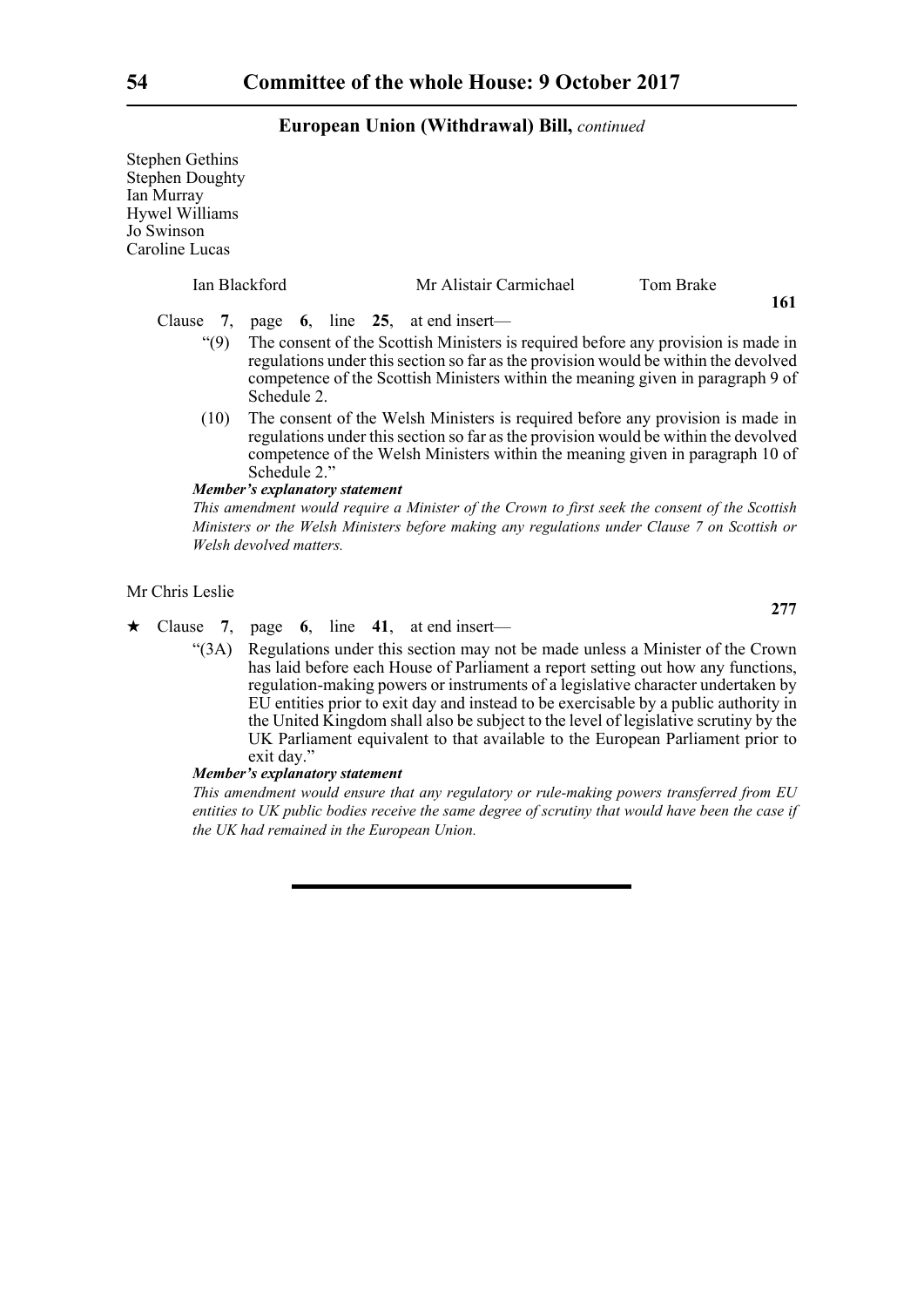*NEW CLAUSES AND NEW SCHEDULES RELATING TO CLAUSE 9, CLAUSE 9, NEW CLAUSES AND NEW SCHEDULES RELATING TO CLAUSE 16 OR SCHEDULE 7, CLAUSE 16, SCHEDULE 7, CLAUSE 17*

*NEW CLAUSES AND NEW SCHEDULES RELATING TO CLAUSE 9, CLAUSE 9*

Yvette Cooper Ms Harriet Harman Norman Lamb Nicky Morgan Robert Neill Mary Creagh

Angela Smith

Joanna Cherry Ian Murray Liz Kendall<br>
Mike Ganes Catherine McKinnell Stephen Doughty Mike Gapes Catherine McKinnell Stephen Doughty<br>Caroline Lucas Helen Haves Mr Ben Bradshaw Helen Hayes

Rachel Reeves Paul Farrelly Mr David Lammy<br>
Joanna Cherry Ian Murray Liz Kendall

**NC3**

To move the following Clause—

#### **"Implementing the withdrawal agreement**

- (1) No powers to make regulations under this Act may be used for the purposes of implementing the withdrawal agreement.
- (2) The Secretary of State must lay a report before Parliament detailing how the withdrawal agreement will be implemented, including any proposed primary legislation.'

#### *Member's explanatory statement*

*This new clause is linked to the removal of Clause 9 and paragraph 6 of Schedule 7 to require the Government to implement the withdrawal agreement through separate primary and secondary legislation rather than through this bill.* 

Mr Chris Leslie Mike Gapes Chuka Umunna Neil Coyle Peter Kyle Mr Ben Bradshaw

> Liz Kendall Stephen Doughty Caroline Lucas<br>
> Paul Farrelly Mr David Lammy Ian Murray Catherine McKinnell Helen Hayes

Mr David Lammy Ian Murray

**NC4**

To move the following Clause—

#### **"Arrangements for withdrawing from the EU**

Notwithstanding any powers granted under this Act, no Minister of the Crown may agree to the arrangements for the withdrawal of the United Kingdom from the European Union referred to in Article 50(2) of the Treaty on European Union until Royal Assent is granted to an Act of Parliament—

(a) authorising the Minister to agree to an exit day to be specified in the Act,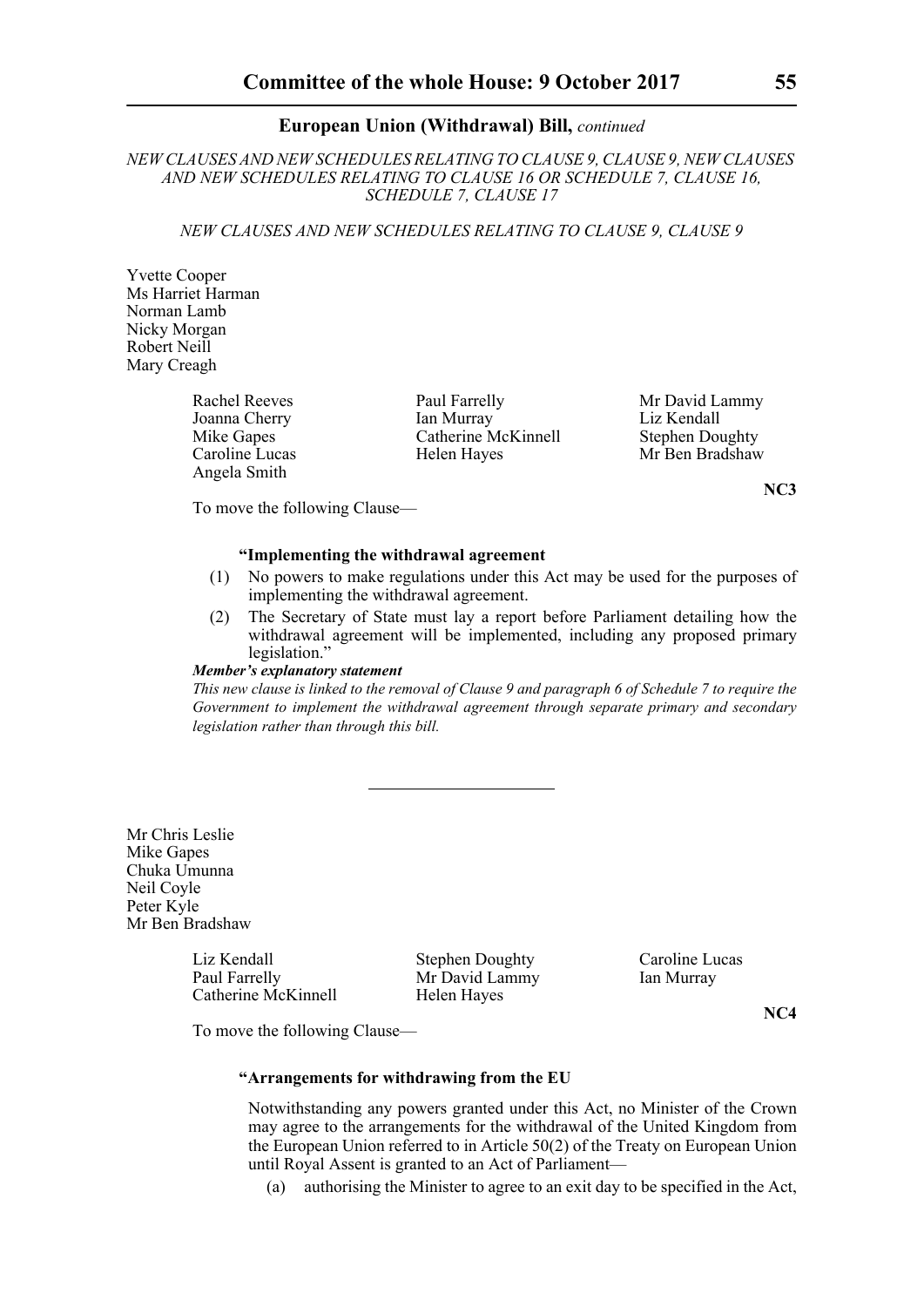(b) authorising the Minister to agree to those arrangements that will apply after exit day, the arrangements to be specified in the Act."

#### *Member's explanatory statement*

*This new clause would ensure that a separate Act of Parliament would be required for Ministers to determine exit day and to set out the arrangements that will apply after exit day.*

Mr Chris Leslie Caroline Lucas Paul Farrelly Mr David Lammy Ian Murray Mike Gapes

> Catherine McKinnell Stephen Doughty Helen Hayes Mr Ben Bradshaw

**NC19**

To move the following Clause—

#### **"Publication of the Withdrawal Agreement**

The powers for Ministers set out in section 9 shall not come into force unless and until a final withdrawal agreement made between the United Kingdom and the European Union has been published and copies placed in the Libraries of the House of Commons and the House of Lords."

#### *Member's explanatory statement*

*This new clause would ensure that the wide-ranging powers for Ministers to implement the withdrawal agreement set out in Clause 9 of the Bill cannot come into force until the withdrawal agreement has been published.*

Tom Brake Sir Vince Cable Mr Alistair Carmichael Tim Farron Wera Hobhouse Layla Moran

Jo Swinson

To move the following Clause—

**NC29**

#### **"Parliamentary vote on withdrawal from European Economic Area**

The requirement of this section is that each House of Parliament has passed a resolution in the following terms—

That this House supports the United Kingdom's withdrawal from the European Economic Area.'

#### *Member's explanatory statement*

*This new clause describes the requirement for each House of Parliament to agree to withdrawal*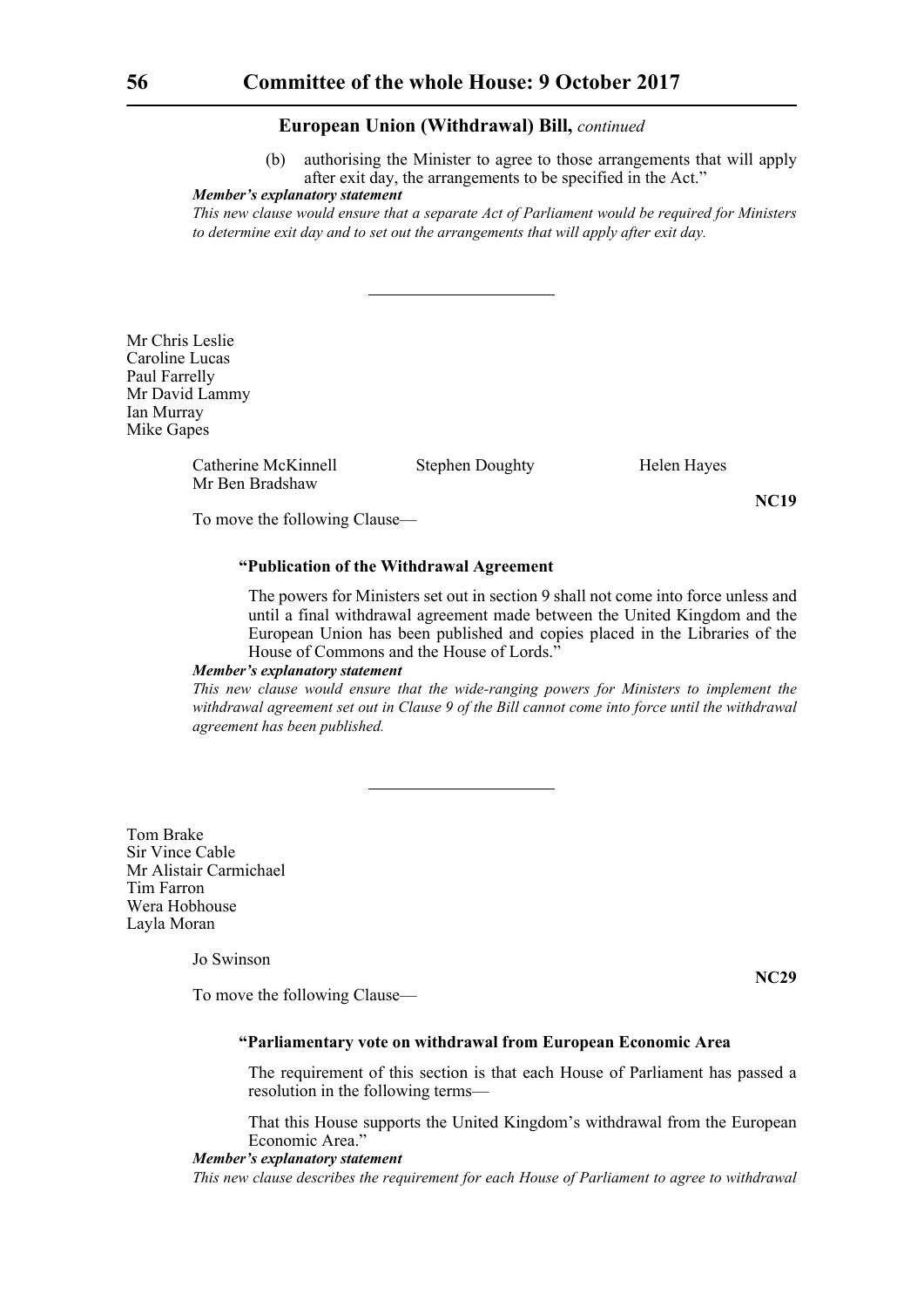*from the European Economic Area and is linked to Amendment 128 which makes the exercise of the power to make regulations implementing the withdrawal agreement contingent on such agreement.*

Conor McGinn Mr David Lammy

**NC38**

To move the following Clause—

#### **"Status of Irish citizens in the United Kingdom**

Before making any regulations under section 9, the Minister shall commit to making available to Irish citizens lawfully resident in the United Kingdom after exit day any status, rights and entitlements available to Irish citizens before exit day, inclusive of and in addition to their status, rights and entitlements as EU citizens."

Conor McGinn Mr David Lammy

To move the following Clause—

#### **"Provisions of the Good Friday Agreement**

Before making any regulations under section 9, the Minister shall commit to maintaining the provisions of the Good Friday Agreement and subsequent Agreements agreed between the United Kingdom and Ireland since 1998, including—

- (a) the free movement of people, goods and services on the island of Ireland,
- (b) citizenship rights,
- (c) the preservation of institutions set up relating to strands 1, 2 and 3 of the Good Friday Agreement,
- (d) human rights and equality,
- (e) the principle of consent,
- (f) the status of the Irish language, and
- (g) a Bill of Rights."

Ian Blackford Peter Grant Joanna Cherry Patrick Grady

Clause **9**, page **6**, line **43**, leave out "appropriate" and insert "necessary"

**NC39**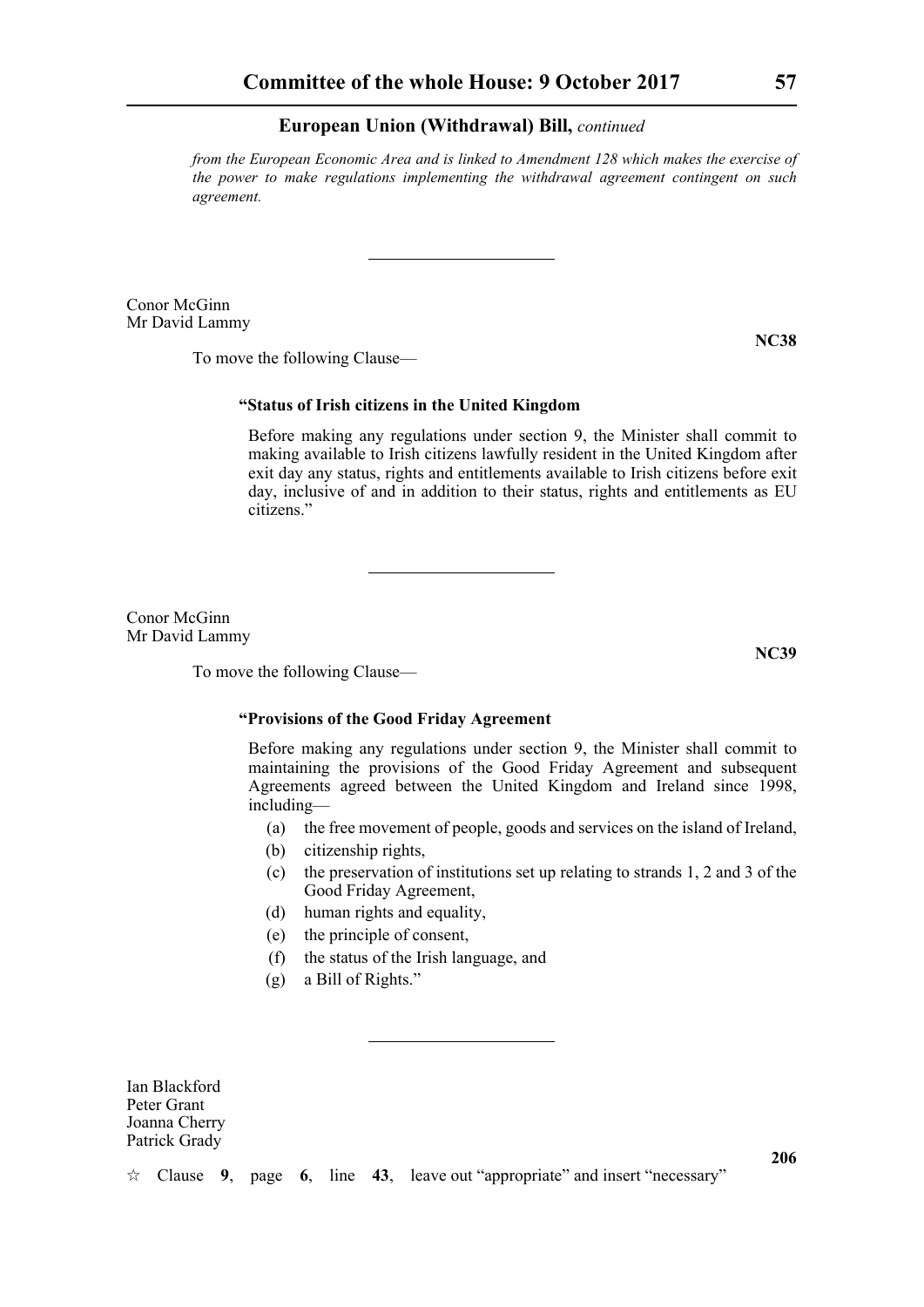Mr Dominic Grieve Mr Kenneth Clarke Nicky Morgan Anna Soubry Antoinette Sandbach Stephen Hammond

| Dr Sarah Wollaston | Jeremy Lefroy       | Robert Neill           |
|--------------------|---------------------|------------------------|
| Chuka Umunna       | Caroline Lucas      | Paul Farrelly          |
| Ian Murray         | Liz Kendall         | Mike Gapes             |
| Kerry McCarthy     | Catherine McKinnell | <b>Stephen Doughty</b> |
| Heidi Allen        | Helen Hayes         | Mr Ben Bradshaw        |
| Angela Smith       | Stephen Kinnock     |                        |

Clause **9**, page **6**, line **45**, at end insert ", subject to the prior enactment of a statute by Parliament approving the final terms of withdrawal of the United Kingdom from the European Union.<sup>3</sup> *Member's explanatory statement* 

*To require the final deal with the EU to be approved by statute passed by Parliament.*

#### Caroline Lucas

Clause **9**, page **7**, line **1**, leave out subsection (2). *Member's explanatory statement This amendment seeks to restrict the delegated powers granted to Ministers by Clause 9.*

Chris Bryant Stephen Doughty Helen Hayes Mr Ben Bradshaw

**18**

**114**

**7**

Clause **9**, page **7**, line **2**, leave out "(including modifying this Act)" and insert "except modifying this Act, the Parliament Acts 1911 and 1949 and any Act granted Royal Assent in the session of Parliament in which this Act is passed" *Member's explanatory statement* 

*This removes the power of Ministers to amend this Act, the Parliament Acts and any Act granted assent in this session of Parliament. It is necessary so as to safeguard the constitutional provisions in the Parliament Acts, such as the provision that a Parliament cannot last more than five years and the relative powers of the House of Lords.*

Jeremy Corbyn Mr Nicholas Brown Keir Starmer Jenny Chapman Matthew Pennycook Paul Blomfield

| Valerie Vaz         | Caroline Lucas         | Paul Farrelly |
|---------------------|------------------------|---------------|
| Mr David Lammy      | Ms Harriet Harman      | Ian Murray    |
| Catherine McKinnell | <b>Stephen Doughty</b> | Helen Hayes   |
| Stephen Kinnock     |                        |               |

**30**

Clause **9**, page **7**, line **2**, leave out '(including modifying this Act)' and insert ",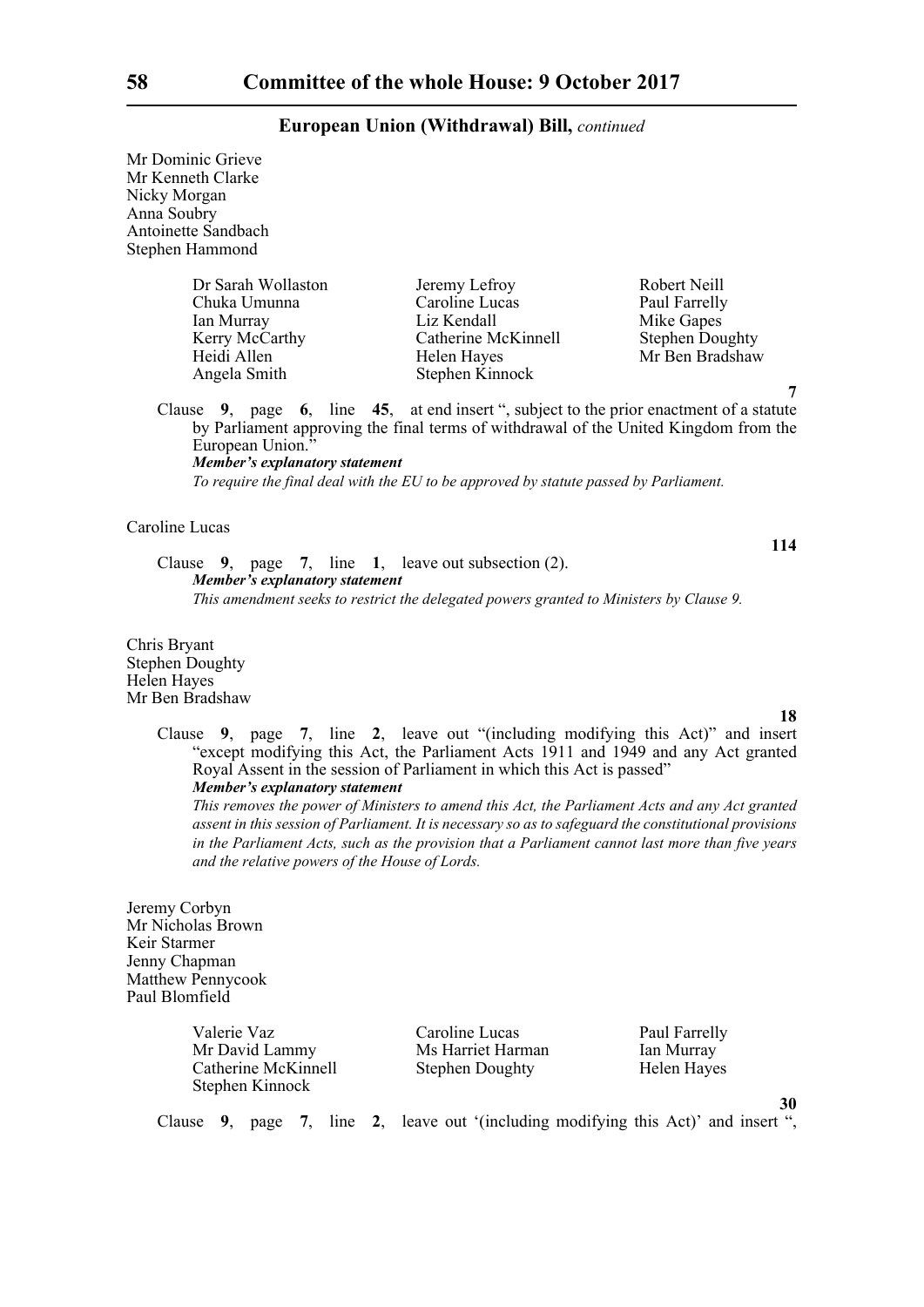apart from amending or modifying this Act" *Member's explanatory statement This amendment would remove the proposed capacity of Ministers in Clause 9 to modify and amend the Act itself via delegated powers.*

Mr Chris Leslie Chuka Umunna Neil Coyle Peter Kyle Mr Ben Bradshaw Stephen Doughty

> Mr Pat McFadden Caroline Lucas Paul Farrelly<br>
> Mr David Lammy Ian Murray Catherine Mc Mr David Lammy Ian Murray Catherine McKinnell Helen Hayes Angela Smith

**59**

**147**

**13**

Clause **9**, page **7**, line **2**, leave out "including" and insert "but not" *Member's explanatory statement* 

*This amendment would prevent the Ministerial order making powers in Clause 9 being used to modify the European Union (Withdrawal) Act itself.* 

Tom Brake Sir Vince Cable Mr Alistair Carmichael Angela Smith

Clause **9**, page **7**, line **5**, at end insert—

"(bc) amend or repeal the Northern Ireland Act 1998 (except with the intention of preserving the effects of the Belfast Agreement of 10 April 1998 after exit day)."

#### *Member's explanatory statement*

*This amendment is intended to maintain the provisions of the Good Friday Agreement after the UK leaves the EU.*

Mr Dominic Grieve Mr Kenneth Clarke Nicky Morgan Anna Soubry Antoinette Sandbach Stephen Hammond

| Dr Sarah Wollaston | Jeremy Lefroy       | Robert Neill           |
|--------------------|---------------------|------------------------|
| Chuka Umunna       | Caroline Lucas      | Paul Farrelly          |
| Ian Murray         | Liz Kendall         | <b>Stephen Doughty</b> |
| Kerry McCarthy     | Catherine McKinnell | Heidi Allen            |
| Helen Hayes        | Mr Ben Bradshaw     | Angela Smith           |
| Rushanara Ali      | Mr David Lammy      |                        |

Clause **9**, page **7**, line **8**, at end insert—

- "(e) make any provision, unless the Minister considers that the conditions in subsection (3B) where relevant are satisfied in relation to that provision.
- (3A) Those conditions are that—
	- (a) the policy objective intended to be secured by the provision could not be secured by non-legislative means;
	- (b) the effect of the provision is proportionate to the policy objective;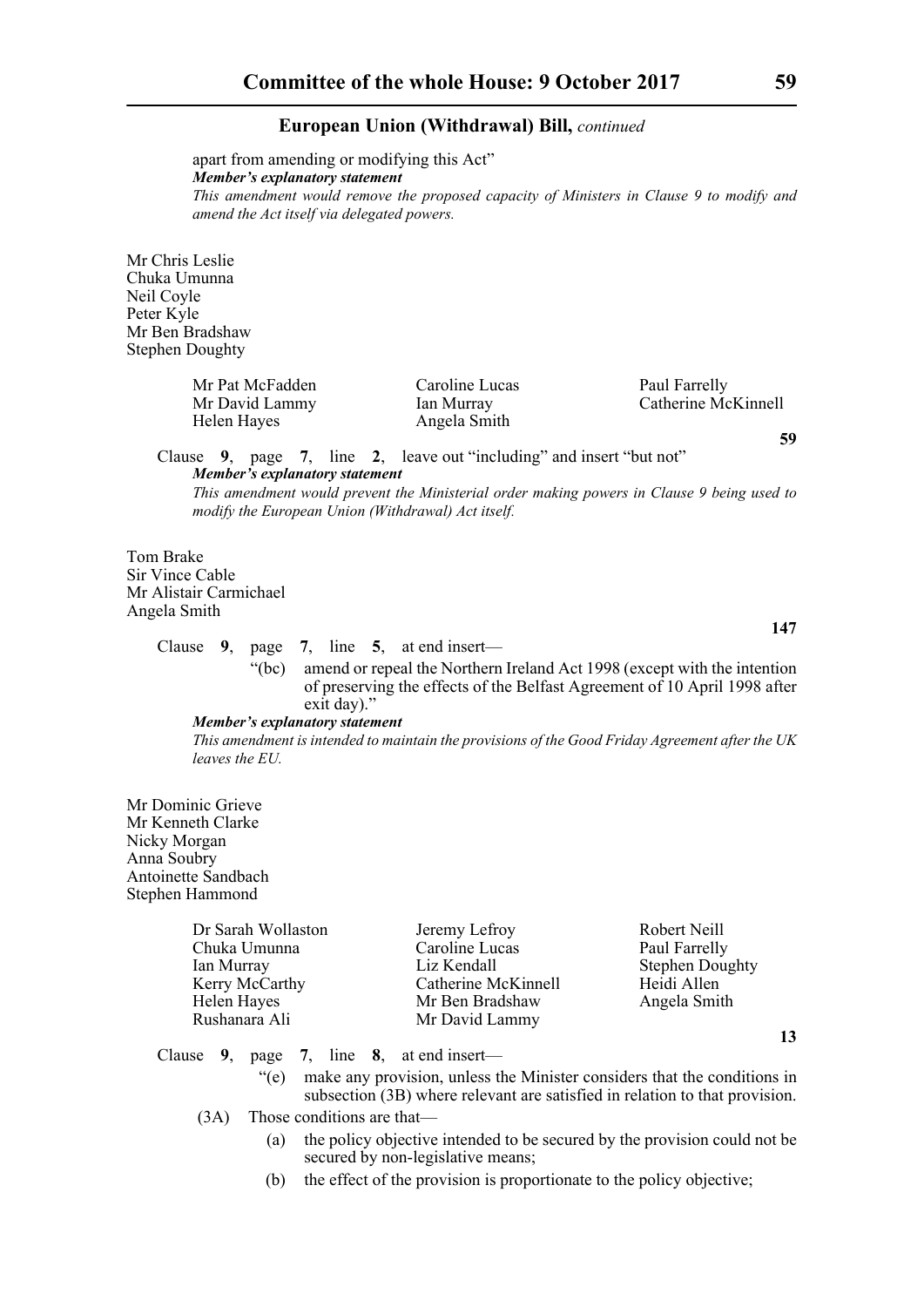- (c) the provision, taken as a whole, strikes a fair balance between the public interest and the interests of any person adversely affected by it;
- (d) the provision does not remove any necessary protection;
- (e) the provision does not prevent any person from continuing to exercise any right or freedom which that person might reasonably expect to continue to exercise;
- (f) the provision is not of constitutional significance"

Jeremy Corbyn Mr Nicholas Brown Keir Starmer Jenny Chapman Matthew Pennycook Paul Blomfield

| Valerie Vaz    | Caroline Lucas      | Paul Farrelly          |
|----------------|---------------------|------------------------|
| Mr David Lammy | Ms Harriet Harman   | Ian Murray             |
| Kerry McCarthy | Catherine McKinnell | <b>Stephen Doughty</b> |
| Helen Hayes    | Stephen Kinnock     | Rushanara Ali          |

Clause **9**, page **7**, line **8**, at end insert—

"(e) remove or reduce any protections currently conferred upon individuals, groups or the natural environment,

**27**

- (f) prevent any person from continuing to exercise a right that they can currently exercise,
- (g) amend, repeal or revoke the Equality Act 2010 or any subordinate legislation made under that Act."

#### *Member's explanatory statement*

*This amendment would prevent the Government's using delegated powers under Clause 9 to reduce rights or protections.*

Kerry McCarthy Caroline Lucas Mary Creagh Mr Ben Bradshaw Darren Jones Ruth Cadbury

| Catherine McKinnell | Stella Creasy | Ms Karen Buck          |
|---------------------|---------------|------------------------|
| Ms Angela Eagle     | Ian Murray    | <b>Stephen Doughty</b> |
| Mrs Madeleine Moon  | Helen Hayes   | Mr David Lammy         |
|                     |               | 98                     |

Clause **9**, page **7**, line **8**, at end insert—

"(e) limit the scope or weaken standards of environmental protection." *Member's explanatory statement* 

*This Amendment ensures that the power to make regulations in Clause 8 may not be exercised to reduce environmental protection.*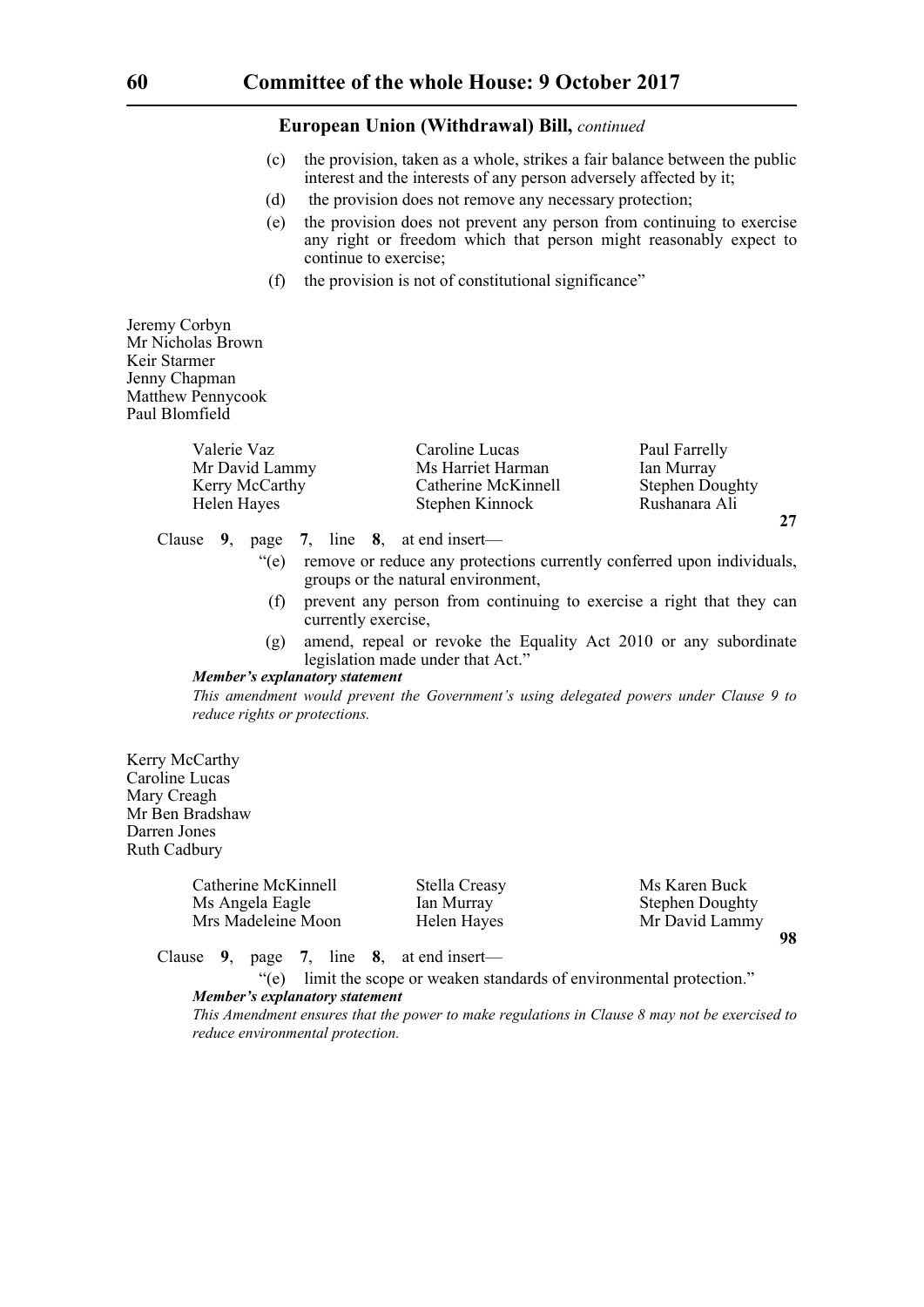Caroline Lucas Mr David Lammy **115** Clause **9**, page **7**, line **8**, at end insert— "(e) amend, repeal or revoke any legal right derived from EU law and operative in UK law immediately before 30 March 2019." *Member's explanatory statement This amendment seeks to prevent the delegated powers granted to Ministers by Clause 9 being used to weaken or abolish existing EU-derived legal rights, such as those on workers' rights, equality, and environmental protection.* Caroline Lucas Liz Saville Roberts Mr David Lammy **142** Clause **9**, page **7**, line **8**, at end insert— "(e) remove, reduce or otherwise amend the rights of any citizen of an EU Member State who was lawfully resident in the UK on any day before 30 March 2019." *Member's explanatory statement This amendment seeks to protect the existing rights of EU citizens living in the UK.* Kate Green Ann Coffey Rushanara Ali Mr Chris Leslie Stella Creasy Mrs Madeleine Moon Angela Smith **Heidi Alexander** Stephen Doughty Tulip Siddiq Helen Hayes Chuka Umunna Catherine McKinnell Mike Gapes **150** Clause **9**, page **7**, line **8**, at end insert— "(e) make any provision which is not compliant with the United Nations Convention on the Rights of the Child."

*Member's explanatory statement* 

*This amendment would seek to bar Ministers from making regulations under Clause 9 which are not compliant with the United Nations Convention on the Rights of the Child.*

Ian Blackford Patrick Grady Stuart C. McDonald Joanna Cherry Angela Crawley

 Clause **9**, page **7**, line **8**, at end insert— "(e) amend, repeal or revoke the Equality Act 2010 or any subordinate legislation made under it." *Member's explanatory statement* 

*This amendment would prevent the powers in Clause 9 being used to amend Equality Act 2010 legislation.*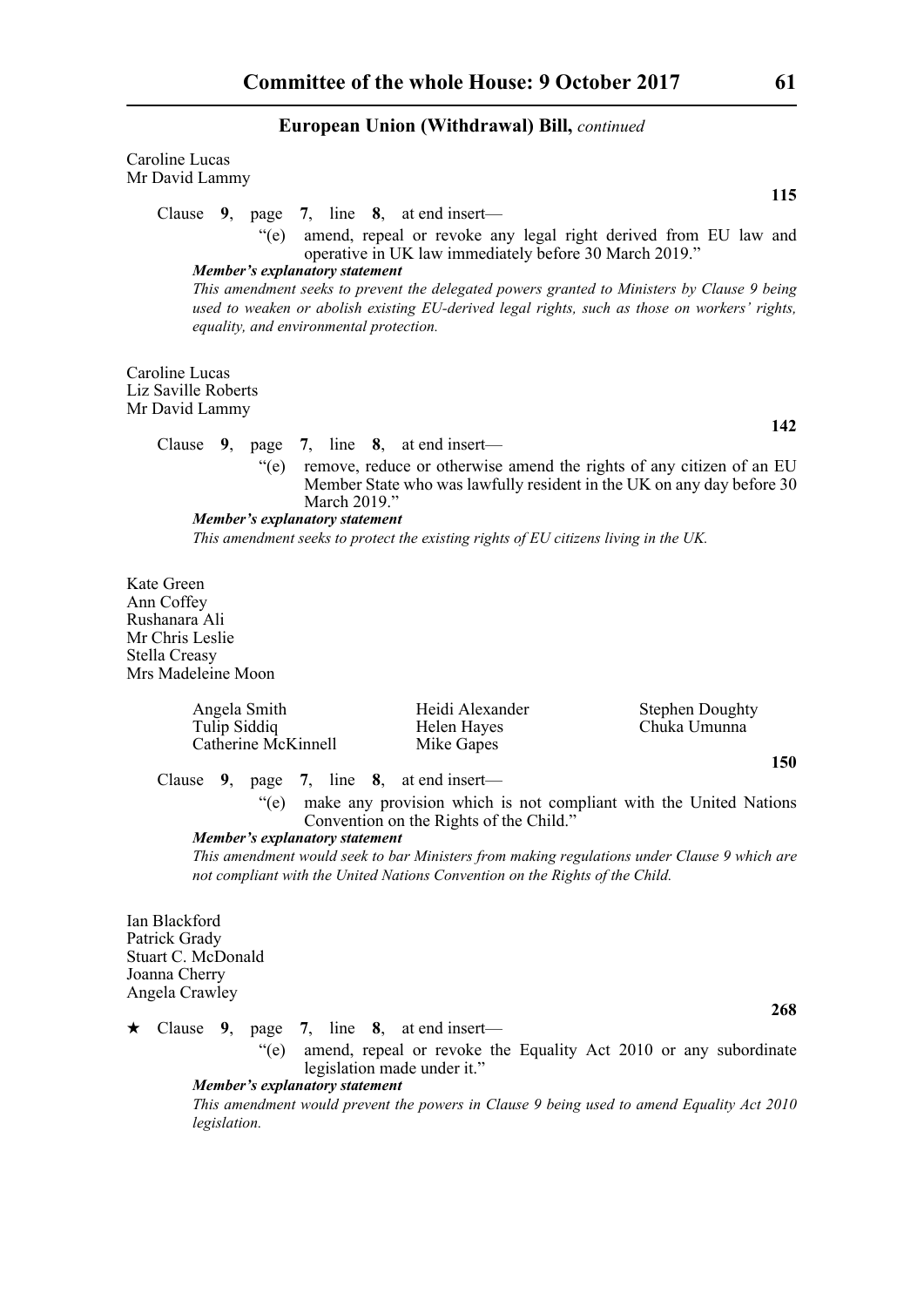| Ian Blackford<br>Patrick Grady<br>Stuart C. McDonald<br>Joanna Cherry                                               |                                                                                                                                                    |                                                             |                                                                                                                                                                                   |
|---------------------------------------------------------------------------------------------------------------------|----------------------------------------------------------------------------------------------------------------------------------------------------|-------------------------------------------------------------|-----------------------------------------------------------------------------------------------------------------------------------------------------------------------------------|
| $\star$                                                                                                             | Clause $9$ , page 7, line 8, at end insert—                                                                                                        |                                                             | 271                                                                                                                                                                               |
|                                                                                                                     | UK."<br><b>Member's explanatory statement</b><br>limit the rights of EU citizens resident in the UK.                                               |                                                             | "(e) remove, reduce or otherwise limit the rights of EU citizens resident in the<br>This amendment would prevent the powers in Clause 9 being used to remove, reduce or otherwise |
| Ian Blackford<br>Patrick Grady<br>Douglas Chapman<br><b>Stewart Malcolm McDonald</b>                                |                                                                                                                                                    |                                                             |                                                                                                                                                                                   |
|                                                                                                                     |                                                                                                                                                    |                                                             | 274                                                                                                                                                                               |
| ★                                                                                                                   | Clause 9, page 7, line 8, at end insert—<br>to national security."<br><b>Member's explanatory statement</b><br>pose a threat to national security. |                                                             | "(e) make provision which, in the opinion of the Minister, could pose a threat<br>This amendment would prevent the powers in Clause 9 being used to make provision which could    |
| Hilary Benn<br><b>Yvette Cooper</b><br>Caroline Lucas<br>Paul Farrelly<br>Ms Harriet Harman<br><b>Yvette Cooper</b> |                                                                                                                                                    |                                                             |                                                                                                                                                                                   |
| Ian Murray<br>Helen Hayes                                                                                           | Mr David Lammy                                                                                                                                     | Catherine McKinnell<br>Mr Ben Bradshaw                      | <b>Stephen Doughty</b><br>Angela Smith                                                                                                                                            |
|                                                                                                                     | Clause $9$ , page 7, line 8, at end insert—                                                                                                        | agreement have been approved by both Houses of Parliament." | 47<br>"(3A) No regulations may be made under this section unless the terms of the withdrawal                                                                                      |
| Tom Brake<br><b>Sir Vince Cable</b><br>Mr Alistair Carmichael<br>Tim Farron<br>Wera Hobhouse<br>Layla Moran         |                                                                                                                                                    |                                                             |                                                                                                                                                                                   |

Jo Swinson

Clause **9**, page **7**, line **8**, at end insert—

"(3A) No regulations may be made under this section until the requirement of section (*Parliamentary vote on withdrawal from European Economic Area*) have been met."

**128**

*Member's explanatory statement* 

*This amendment makes the exercise of the power to make regulations implementing the withdrawal*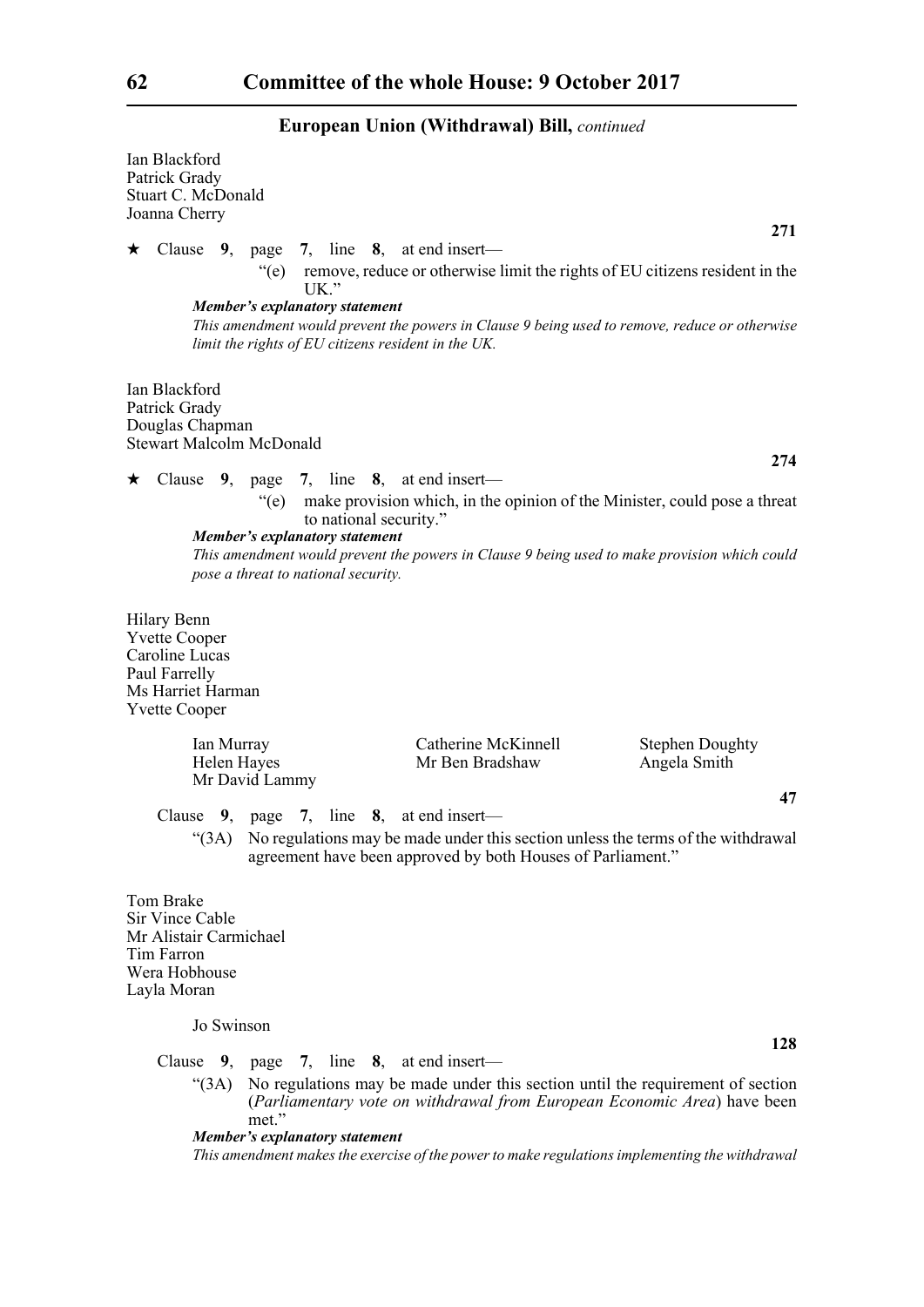*agreement contingent on the requirement for separate agreement on withdrawal from the European Economic Area of NC29.*

Stephen Gethins Stephen Doughty Ian Murray Hywel Williams Jo Swinson Caroline Lucas Ian Blackford Mr Alistair Carmichael Tom Brake **160** Clause **9**, page **7**, line **8**, at end insert— "(3A) The consent of the Scottish Ministers is required before any provision is made in regulations under this section that modifies the Scotland Act 1998. (3B) The consent of the Welsh Ministers is required before any provision is made in regulations under this section that modifies the Government of Wales Act 2006." *Member's explanatory statement This amendment would prevent a Minister of the Crown from using the power to make regulations under Clause 9 implementing any withdrawal agreement to change the devolution settlements for Scotland and Wales without the consent of the Scottish Ministers or Welsh Ministers.* Stewart Malcolm McDonald Patrick Grady Martin Docherty-Hughes Douglas Chapman

Clause **9**, page **7**, line **8**, at end insert—

"(3A) No regulations may be made under this section until a Minister of the Crown has submitted a formal request to the President of the European Council that the UK should continue to be a member of the European Union's Political and Security Committee after exit day."

Stewart Malcolm McDonald Patrick Grady Carol Monaghan Douglas Chapman

Clause **9**, page **7**, line **8**, at end insert—

"(3A) No regulations may be made under this section until a Minister of the Crown has submitted a formal request to the President of the European Council that the UK should continue to be a signatory to all agreements signed through the European Union's Common Foreign and Security Policy."

Peter Grant Patrick Grady Carol Monaghan

Clause **9**, page **7**, line **8**, at end insert—

"(3A) No regulations may be made under this section until a Minister of the Crown has submitted a formal request to the President of the European Council that the UK should continue to be a member of the European Union's Foreign Affairs Council."

**196**

**197**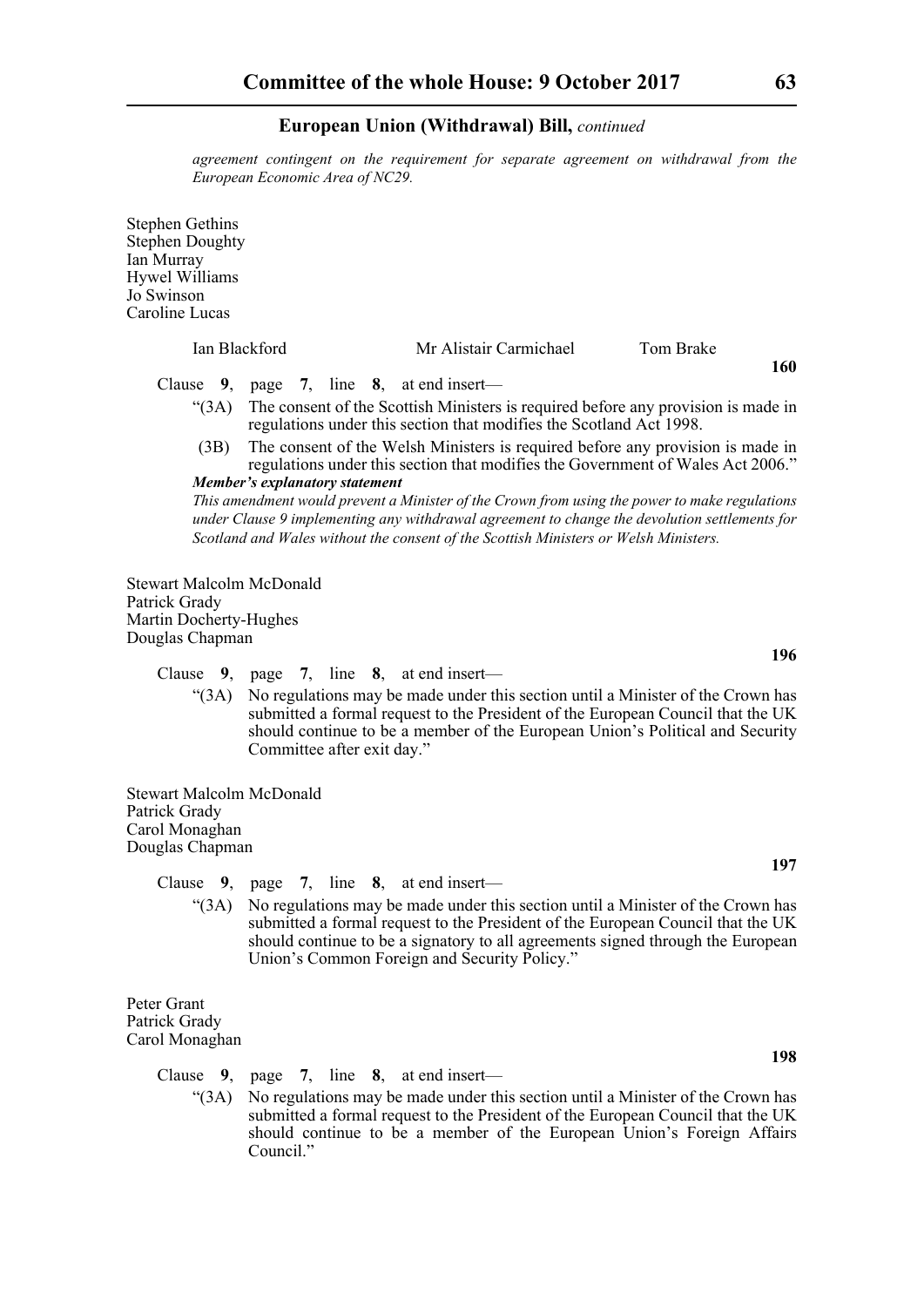| Peter Grant<br>Hannah Bardell<br>Patrick Grady<br>Kirsty Blackman | 199                                                                                                                                                                                                                                                                     |
|-------------------------------------------------------------------|-------------------------------------------------------------------------------------------------------------------------------------------------------------------------------------------------------------------------------------------------------------------------|
|                                                                   | Clause $9$ , page 7, line 8, at end insert—                                                                                                                                                                                                                             |
| (3A)                                                              | No regulations may be made under this section until a Minister of the Crown has<br>submitted a formal request to the President of the European Council that the UK<br>should continue to be a member of the European Bank for Reconstruction and<br>Development."       |
| Ian Blackford<br>Patrick Grady<br>Kirsty Blackman                 |                                                                                                                                                                                                                                                                         |
|                                                                   | 227<br>$\star$ Clause 9, page 7, line 8, at end insert—                                                                                                                                                                                                                 |
| (3A)                                                              | No regulations may be made under this section until the Chancellor of the<br>Exchequer has laid before Parliament an assessment of the impact of the UK<br>leaving the EU single market on the forecast to the UK's public finances."<br>Member's explanatory statement |
|                                                                   | This amendment would require publication of a Government assessment of the impact of the<br>United Kingdom exiting the EU single market on the UK public finances, before any regulations<br>are made under section 9.                                                  |
| Ian Blackford<br>Patrick Grady<br>Kirsty Blackman                 |                                                                                                                                                                                                                                                                         |
| Clause<br>$\star$                                                 | 228<br>9, page 7, line $8$ , at end insert—                                                                                                                                                                                                                             |
| (3A)                                                              | No regulations may be made under this section until the Chancellor of the<br>Exchequer has laid before Parliament an assessment of the impact of exiting the<br>EU single market on levels of GDP growth.                                                               |
| (3B)                                                              | Any assessment under subsection (3A) shall set out an assessment of the impact<br>of exiting the EU single market on levels of GDP growth in—                                                                                                                           |
|                                                                   | Scotland,<br>(a)<br>(b) Northern Ireland,                                                                                                                                                                                                                               |
|                                                                   | (c)<br>England, and                                                                                                                                                                                                                                                     |
|                                                                   | Wales."<br>(d)                                                                                                                                                                                                                                                          |
|                                                                   | <b>Member's explanatory statement</b><br>This amendment would require publication of a Government assessment of the impact of the                                                                                                                                       |
|                                                                   | United Kingdom exiting the EU single market on the levels of GDP growth in the UK and in each<br>part of the UK, before any regulations are made under section 9.                                                                                                       |
| Ian Blackford<br>Patrick Grady<br>Kirsty Blackman                 |                                                                                                                                                                                                                                                                         |
|                                                                   | 229                                                                                                                                                                                                                                                                     |
| Clause<br>★<br>(3A)                                               | 9, page 7, line $8$ , at end insert—<br>No regulations may be made under this section until the Chancellor of the                                                                                                                                                       |

Exchequer has laid before Parliament an assessment of the impact of ending freedom of movement on the UK's public finances."

*Member's explanatory statement* 

*This amendment would require publication of a Government assessment of the impact of the*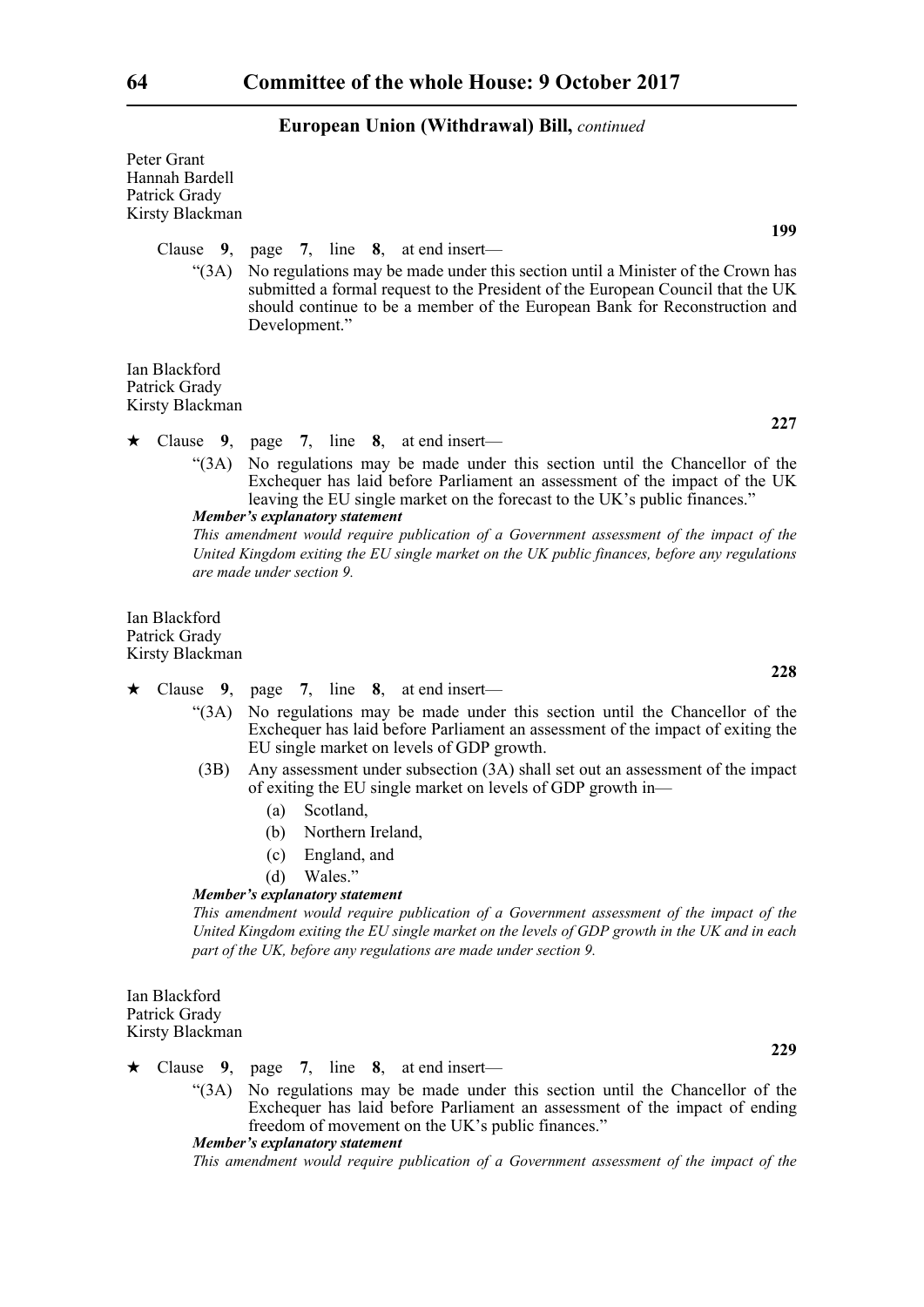*United Kingdom ending freedom of movement on the UK's public finances, before any regulations are made under section 9.* 

Ian Blackford Patrick Grady Kirsty Blackman

- Clause **9**, page **7**, line **8**, at end insert—
	- "(3A) No regulations may be made under this section until the Chancellor of the Exchequer has laid before Parliament an assessment of the broadened responsibilities of the UK Treasury following the UK's withdrawal from the EU." *Member's explanatory statement*

*This amendment would require publication of a Government assessment of the broadened responsibilities of the UK Treasury following the UK's withdrawal from the EU, before any regulations are made under section 9.* 

Mr Chris Leslie Chuka Umunna Neil Coyle Peter Kyle Mr Ben Bradshaw Stephen Doughty

> Paul Farrelly Mr David Lammy Ian Murray Catherine McKinnell Helen Hayes

**55**

Clause **9**, page **7**, line **9**, at end insert "or until the withdrawal agreement has been published and legislation proposed in the 2017 Gracious Speech in relation to customs, trade, immigration, fisheries, agriculture, nuclear safeguards and international sanctions has been published."

#### *Member's explanatory statement*

*This amendment would ensure that powers to Ministers to make regulations implementing the withdrawal agreement cannot be exercised until such time as the withdrawal agreement has been published along with the publication of associated legislative proposals on customs, trade, immigration, fisheries, agriculture, nuclear safeguards and international sanctions.*

Chris Bryant Stephen Doughty Helen Hayes Mr Ben Bradshaw Mr David Lammy

Clause **9**, page **7**, line **9**, at end insert—

"(5) Regulations under this section will lapse two years after exit day." *Member's explanatory statement* 

*Although the power conferred by this clause lapses on exit day, there is no sunset clause for the statutory instruments provided under it. This would make all such statutory instruments lapse two years after exit day and require the Government to introduce primary legislation if it wanted to keep them in force.*

**230**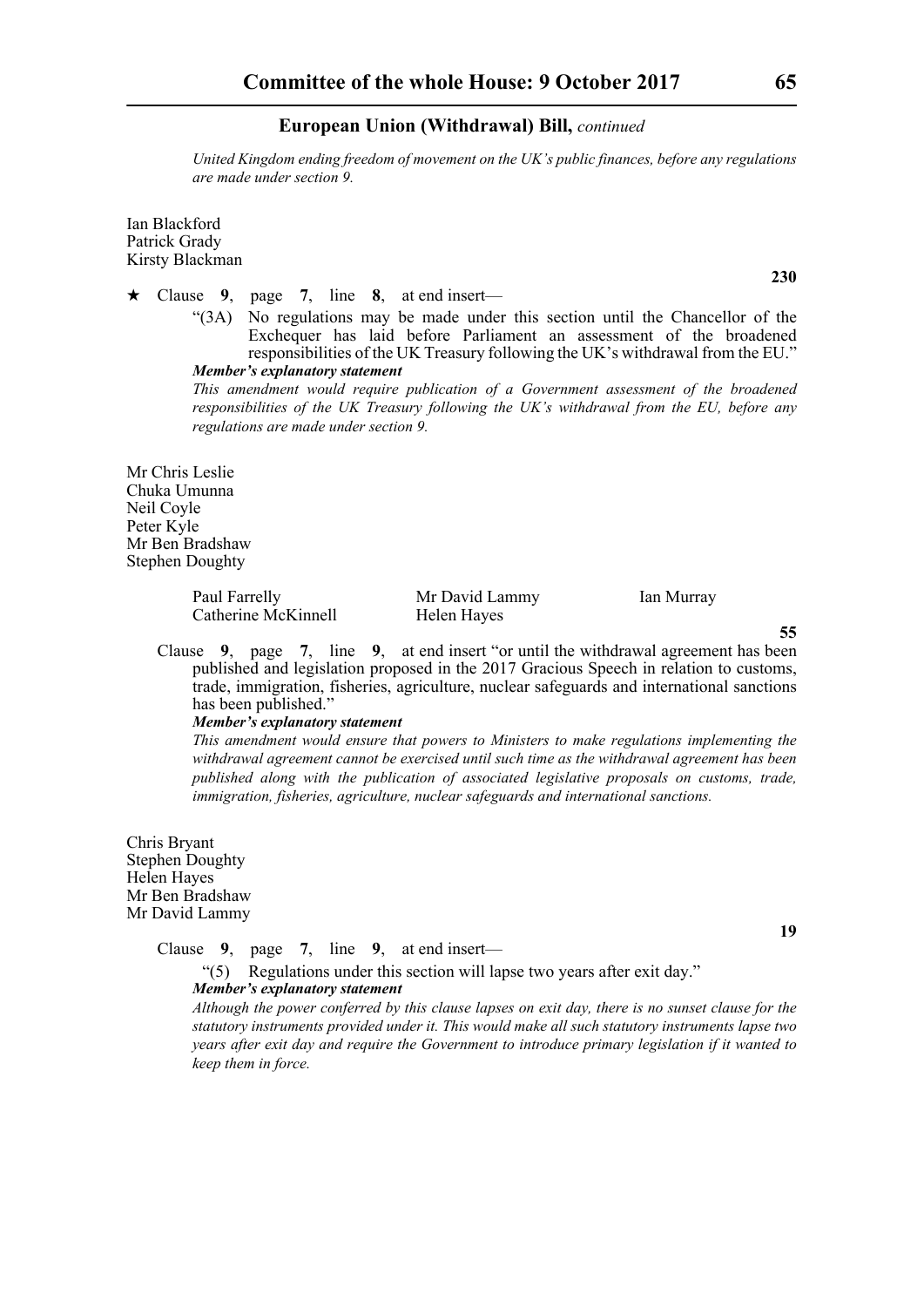Ian Blackford Joanna Cherry Patrick Grady Stephen Gethins Kirsty Blackman Peter Grant

Caroline Lucas

Clause **9**, page **7**, line **9**, at end insert—

"(5) No regulations may be made under this section until the Secretary of State has signed an agreement with the EU guaranteeing that the UK will remain a permanent member of the EU Single Market."

Ian Blackford Joanna Cherry Patrick Grady Stephen Gethins Kirsty Blackman Peter Grant

#### Caroline Lucas

Clause **9**, page **7**, line **9**, at end insert—

"(5) No regulations may be made under this section until the Secretary of State has signed an agreement with the EU guaranteeing that the UK will remain a permanent member of the EU Customs Union."

Caroline Lucas Mr David Lammy

Clause **9**, page **7**, line **9**, at end insert—

 $(5)$  No regulations may be made under this section until such time as the terms of the withdrawal agreement have been approved by a Ratification Referendum, giving voters the options of supporting the terms of the withdrawal agreement, or remaining in the EU."

#### *Member's explanatory statement*

*This amendment seeks to ensure that Ministers cannot make and use secondary legislation for the purposes of implementing the withdrawal agreement until such time as that agreement has been approved by a Ratification Referendum.*

Caroline Lucas Liz Saville Roberts Mr David Lammy

Clause **9**, page **7**, line **9**, at end insert—

"(5) No regulations may be made under this section until such time as the Government has signed an agreement with the EU that maintains and guarantees the existing rights of EU citizens living in the UK, and UK citizens living elsewhere in the EU, as of 29 March 2019."

*Member's explanatory statement* 

*This amendment seeks to protect the existing rights of both EU citizens living in the UK, and UK citizens living elsewhere in the EU.*

**74**

**75**

**116**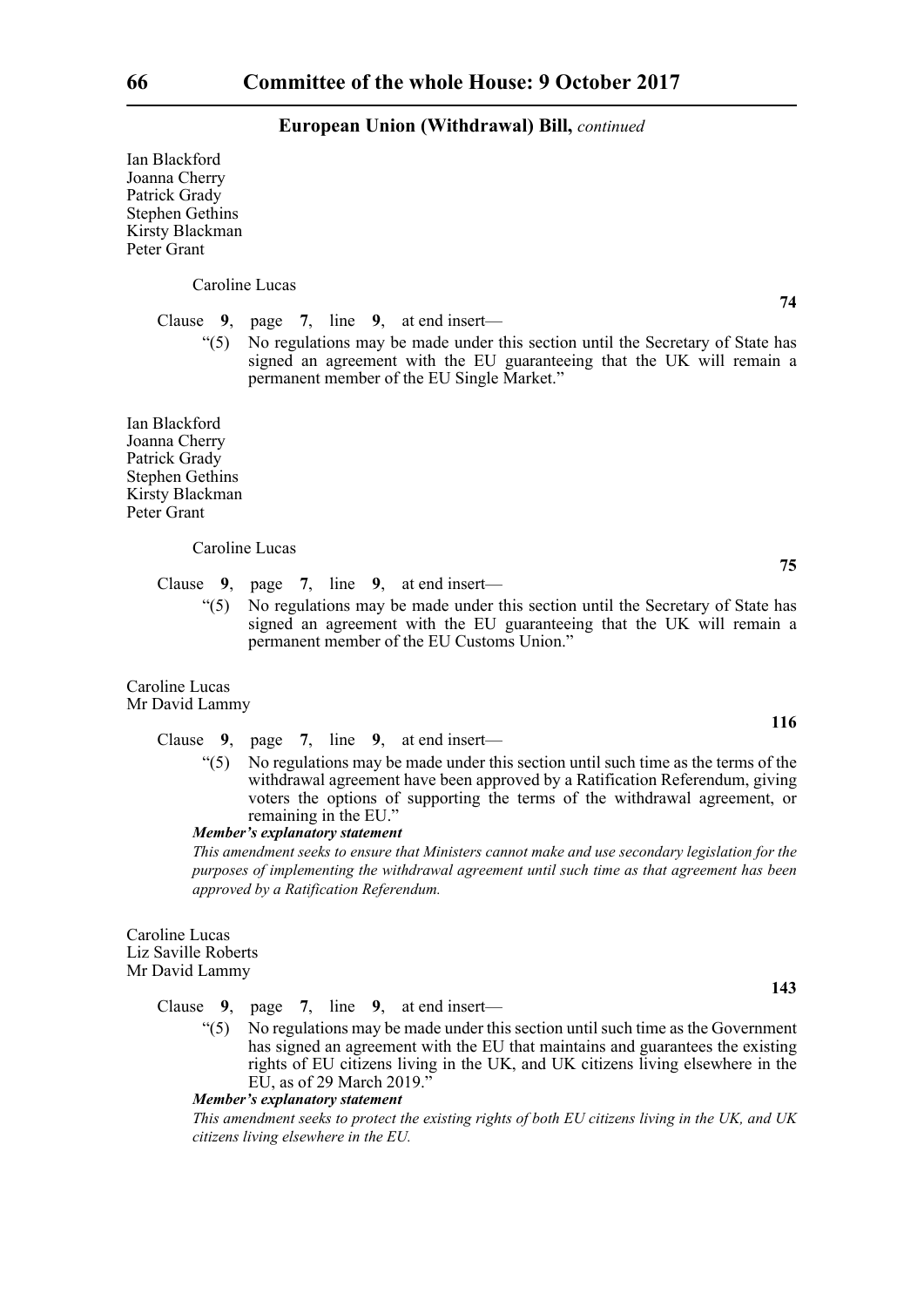#### Conor McGinn

**156** Clause **9**, page **7**, line **9**, at end insert— "(5) No regulations may be made under this section unless the requirement in section [*Status of Irish citizens in the United Kingdom*] has been satisfied."

#### Conor McGinn

Clause **9**, page **7**, line **9**, at end insert— "(5) No regulations may be made under this section unless the requirement in section [*Provisions of the Good Friday Agreement*] has been satisfied."

Stephen Gethins Stephen Doughty Ian Murray Hywel Williams Jo Swinson Caroline Lucas

| Ian Blackford | Mr Alistair Carmichael | Tom Brake |  |
|---------------|------------------------|-----------|--|
|               |                        |           |  |

### Clause **9**, page **7**, line **9**, at end insert—

- "(5) The consent of the Scottish Ministers is required before any provision is made in regulations under this section so far as the provision would be within the devolved competence of the Scottish Ministers within the meaning given in paragraph 18 of Schedule 2.
- (6) The consent of the Welsh Ministers is required before any provision is made in regulations under this section so far as the provision would be within the devolved competence of the Welsh Ministers within the meaning given in paragraph 19 of Schedule 2."

#### *Member's explanatory statement*

*This amendment would require a Minister of the Crown to first seek the consent of the Scottish Ministers or the Welsh Ministers before making any regulations under Clause 9 on Scottish or Welsh devolved matters.* 

Ian Blackford Patrick Grady Kirsty Blackman Alan Brown Stewart Malcom McDonald

- Clause **9**, page **7**, line **9**, at end insert—
	- "(5) No regulations may be made under this section until the Secretary of State has laid before Parliament a strategy for the UK to retain access to the EU's Emissions Trading System markets after withdrawal from the EU."

*Member's explanatory statement* 

*This amendment would require the Secretary of State to publish a strategy to retain access to the EU's Emissions Trading System markets after withdrawal.* 

**157**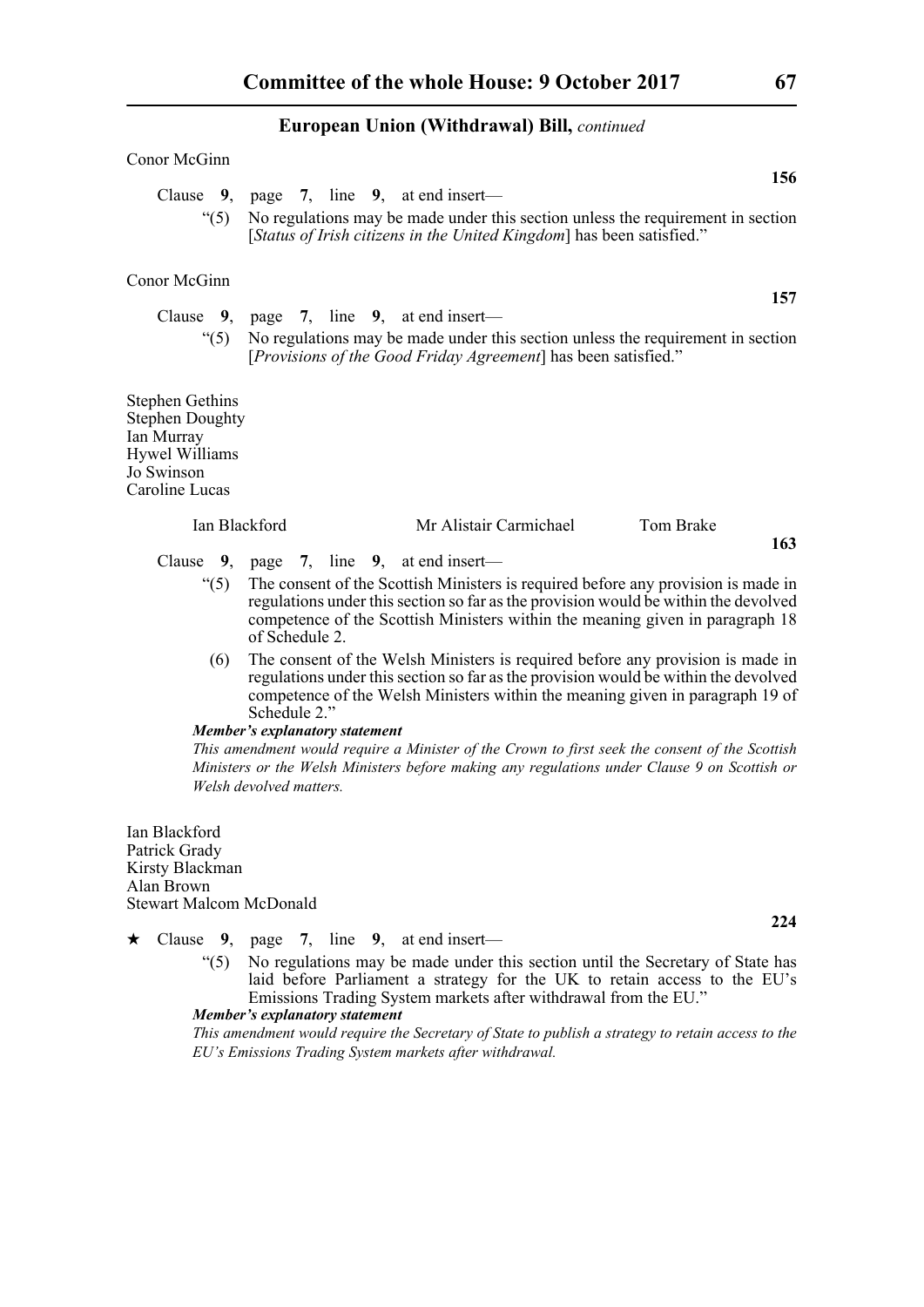Ian Blackford Patrick Grady Kirsty Blackman

Clause **9**, page **7**, line **9**, at end insert—

"(5) No regulations may be made under this section until the Secretary of State has laid before Parliament a strategy for the UK's continued participation in the North Seas Countries' Offshore Grid Initiative after withdrawal from the EU."

#### *Member's explanatory statement*

*This amendment would require the Secretary of State to set out a strategy for the UK to continue participation in the North Seas Countries' Offshore Grid Initiative after withdrawal from the EU."* 

Ian Blackford Patrick Grady Kirsty Blackman

#### Clause **9**, page **7**, line **9**, at end insert—

"(5) No regulations may be made under this section until the Chancellor of the Exchequer has published a statement setting out a strategy for retaining access to the European Investment Bank."

#### *Member's explanatory statement*

*This amendment would require the Government to publish a strategy for retaining access to the European Investment Bank.*

Ian Blackford Patrick Grady Kirsty Blackman

#### $\star$  Clause 9, page 7, line 9, at end insert—

"(5) No regulations may be made under this section until the Chancellor of the Exchequer has published a statement setting out a strategy for retaining membership of the European Investment Fund."

#### *Member's explanatory statement*

*This amendment would require the Government to publish a strategy for retaining access to the European Investment Fund.*

Ian Blackford Patrick Grady Angus Brendan MacNeil Patricia Gibson

- Clause **9**, page **7**, line **9**, at end insert—
	- "(5) No regulations may be made under this section until the Secretary of State has laid a report before Parliament setting out a strategy for seeking the maintenance of UK membership of the European Food Safety Authority on existing terms after withdrawal from the EU."

#### *Member's explanatory statement*

*This amendment would require the Government to publish a strategy for continuing to be a member of the European Food Safety Authority.*

**231**

**225**

**232**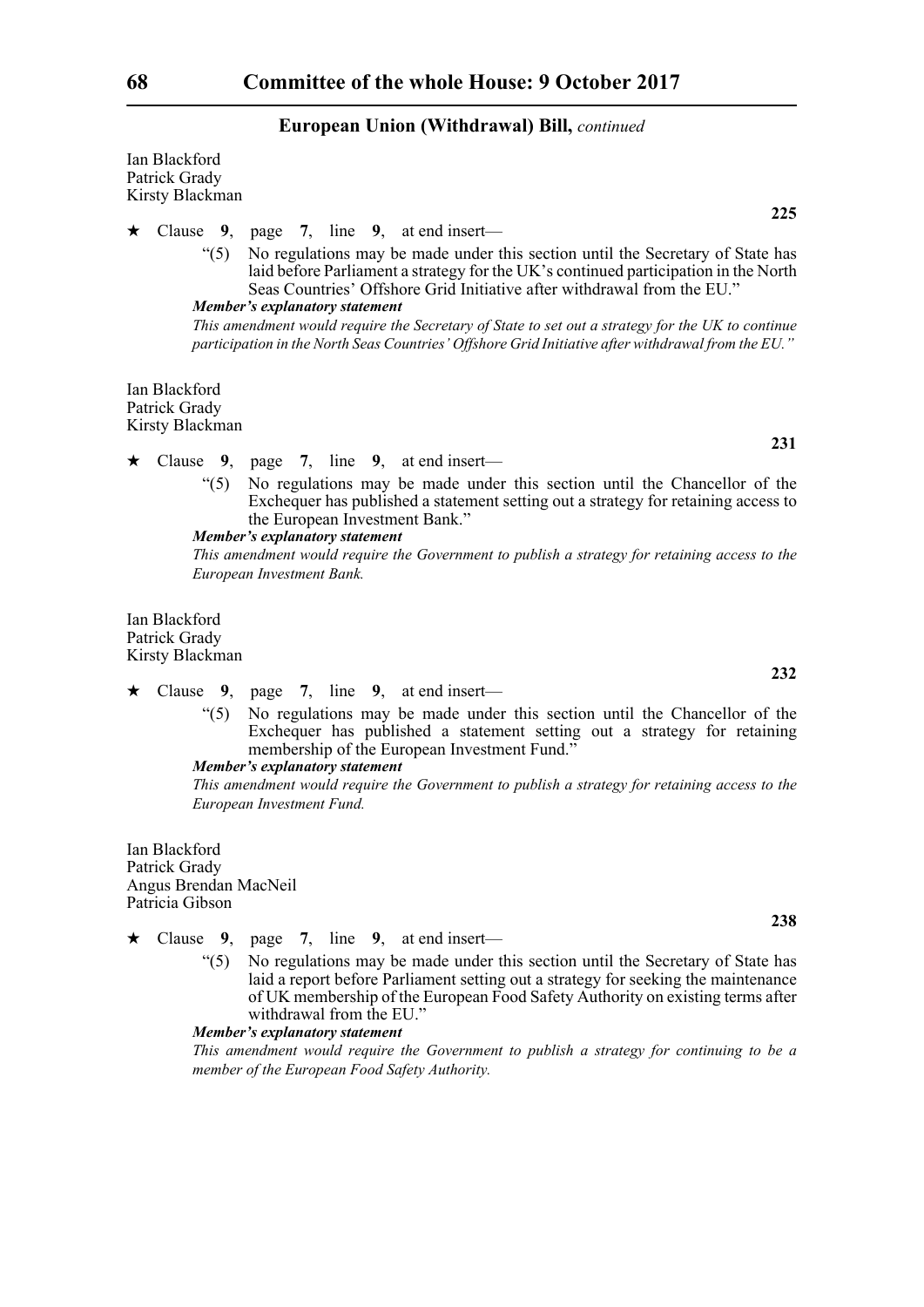Dr Philippa Whitford Patrick Grady Dr Lisa Cameron

- Clause **9**, page **7**, line **9**, at end insert—
	- "(5) No regulations may be made under this section until the Secretary of State has laid a report before Parliament setting out a strategy for seeking the preservation of reciprocal healthcare agreements on existing terms as under social security coordination regulations 883/2004 and 987/2009 after the UK's withdrawal from the EU.
	- (6) Any changes to regulations in subsection (5) shall only be made after—
		- (a) the House of Commons has passed a resolution approving changes to regulations mentioned in subsection (5),
		- (b) the Scottish Parliament has passed a resolution approving changes to regulations mentioned in subsection (5),
		- (c) the National Assembly of Wales has passed a resolution approving changes to regulations mentioned in subsection (5), and
		- (d) the Northern Ireland Assembly has passed a resolution approving changes to regulations mentioned in subsection (5)."

#### *Member's explanatory statement*

*This amendment would require the Secretary of State to publish a strategy for seeking to ensure that reciprocal healthcare arrangements continue after the UK leaves the EU.*

Dr Philippa Whitford Ian Blackford Patrick Grady Deidre Brock

#### $\star$  Clause 9, page 7, line 9, at end insert—

"(5) No regulations may be made under this section until the Secretary of State has laid a report before Parliament setting out a strategy for seeking to maintain UK membership of the European Medicines Agency on existing terms after withdrawal from the EU."

#### *Member's explanatory statement*

*This amendment would require the Government to publish a strategy for continuing to be a member of the European Medicines Agency.*

Patrick Grady Chris Stephens Deidre Brock Ronnie Cowan

- Clause **9**, page **7**, line **9**, at end insert—
	- "(5) No regulations may be made under this section until the Secretary of State has laid a report before Parliament setting out a strategy for seeking to maintain UK membership of the European Agency for Safety and Health at Work after withdrawal from the EU."

*Member's explanatory statement* 

*This amendment would require the Government to publish a strategy for continuing to be a member of the European Agency for Safety and Health at Work.*

**242**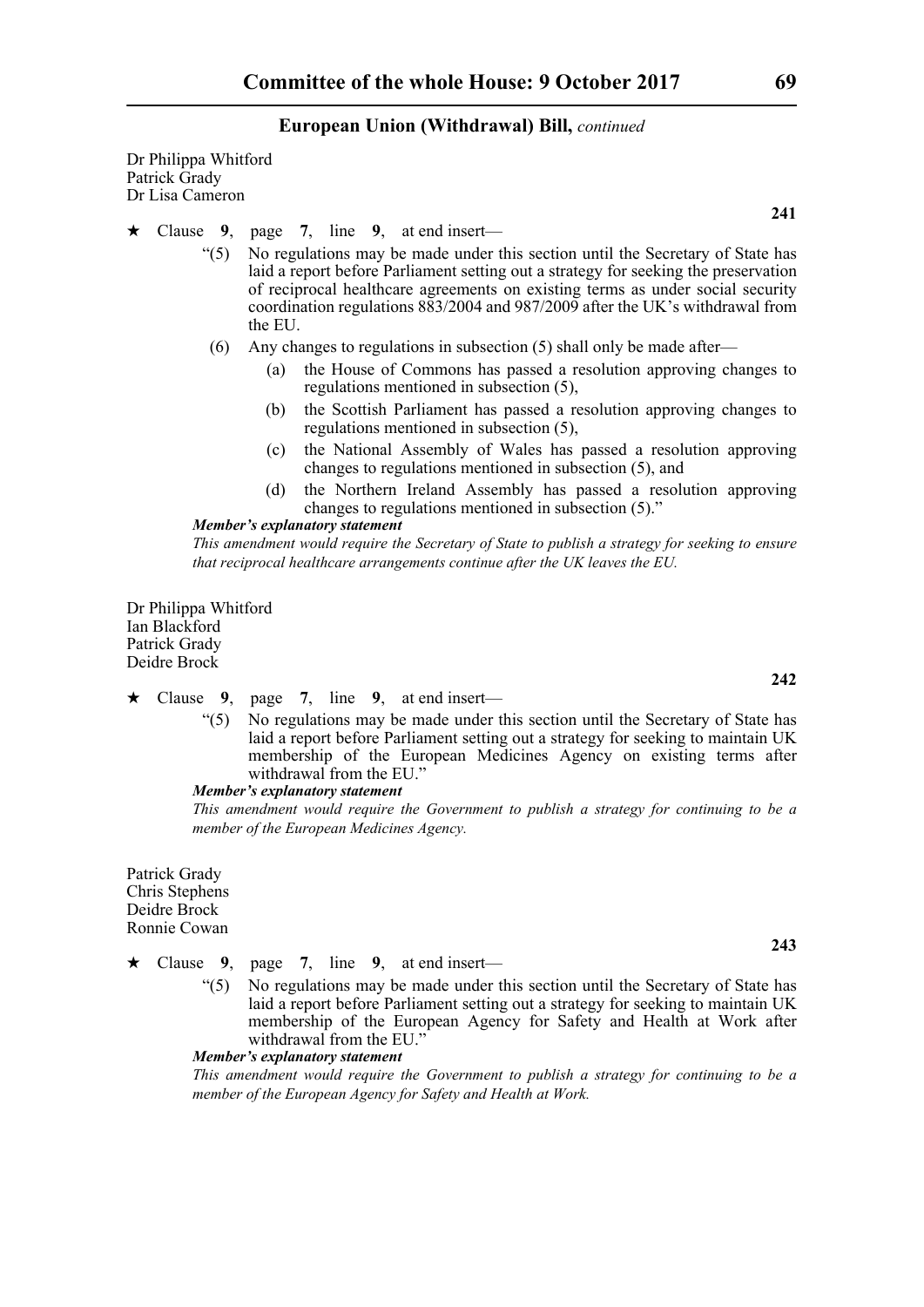Dr Philippa Whitford Patrick Grady Carol Monaghan

Clause **9**, page **7**, line **9**, at end insert—

"(5) No regulations may be made under this section until the Secretary of State has laid a report before Parliament setting out a strategy for seeking to maintain UK membership of the European Chemicals Agency after withdrawal from the EU." *Member's explanatory statement* 

*This amendment would require the Government to publish a strategy for continuing to be a member of the European Chemicals Agency.*

Alan Brown Hannah Bardell Patrick Grady Deidre Brock Dr Philippa Whitford

- Clause **9**, page **7**, line **9**, at end insert—
	- "(5) No regulations may be made under this section until the Secretary of State has laid a report before Parliament setting out a strategy for seeking to maintain UK membership of the European Single Sky Agreement on existing terms after withdrawal from the EU."

#### *Member's explanatory statement*

*This amendment would require the Government to publish a strategy for continuing to be a member of the European Single Sky Agreement.*

Alan Brown Hannah Bardell Patrick Grady Deidre Brock Dr Philippa Whitford

- Clause **9**, page **7**, line **9**, at end insert—
	- "(5) No regulations may be made under this section until the Secretary of State has laid a report before Parliament setting out a strategy for seeking to maintain UK membership of the European Aviation Safety Agency on existing terms after withdrawal from the EU."

#### *Member's explanatory statement*

*This amendment would require the Government to set out a strategy for seeking to ensure that the UK continues to be a member of the European Aviation Safety Agency after withdrawal from the EU.*

Alan Brown Peter Grant Deidre Brock Brendan O'Hara Patrick Grady

- Clause **9**, page **7**, line **9**, at end insert—
	- "(5) No regulations may be made under this section until the Secretary of State has laid a report before Parliament setting out a strategy for seeking to retain UK

**245**

**244**

**246**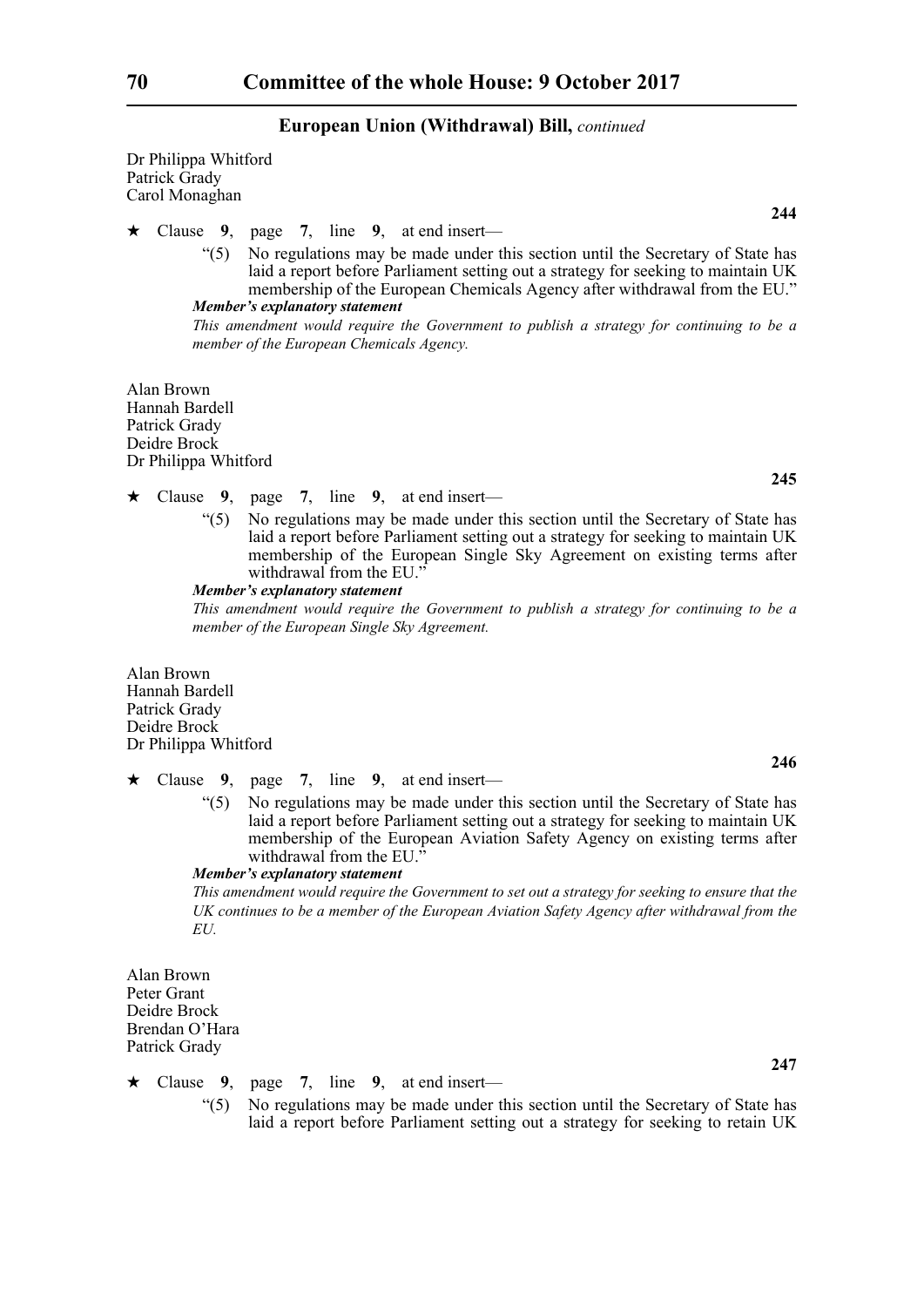membership of the European Maritime Safety Agency on existing terms after withdrawal from the EU."

#### *Member's explanatory statement*

*This amendment would require the Secretary of State to set out a strategy for seeking to ensure that the UK continues to be a member of the European Maritime Safety Agency after withdrawal from the EU.*

Carol Monaghan Patrick Grady Deidre Brock Tommy Sheppard

#### Clause **9**, page **7**, line **9**, at end insert—

"(5) No regulations may be made under this section until the Secretary of State has laid a report before Parliament setting out a strategy for seeking to retain UK membership of ERASMUS on existing terms after withdrawal from the EU."

#### *Member's explanatory statement*

*This amendment would require the Secretary of State to set out a strategy for seeking to ensure that the UK continued to be a member of the ERASMUS scheme after withdrawal from the EU.*

Brendan O'Hara Patrick Grady Deidre Brock Kirsty Blackman

#### Clause **9**, page **7**, line **9**, at end insert—

"(5) No regulations may be made under this section until the Secretary of State has laid a report before Parliament setting out a strategy for seeking to maintain access for the UK to reciprocal roaming charge agreements on existing terms as under Regulation 2017/920, after withdrawal from the EU."

#### *Member's explanatory statement*

*This amendment would seek to ensure that roaming charges do not come into effect after exit day for UK citizens in the EU and vice versa.* 

Brendan O'Hara Patrick Grady Deidre Brock Carol Monaghan

- Clause **9**, page **7**, line **9**, at end insert—
	- "(5) No regulations may be made under this section until the Secretary of State has laid a report before Parliament setting out a strategy for seeking to retain UK membership of Creative Europe on existing terms after withdrawal from the EU." *Member's explanatory statement*

*This amendment would require the Secretary of State to set out a strategy for seeking to ensure that the UK continued to be a member of Creative Europe after withdrawal from the EU.*

**248**

**249**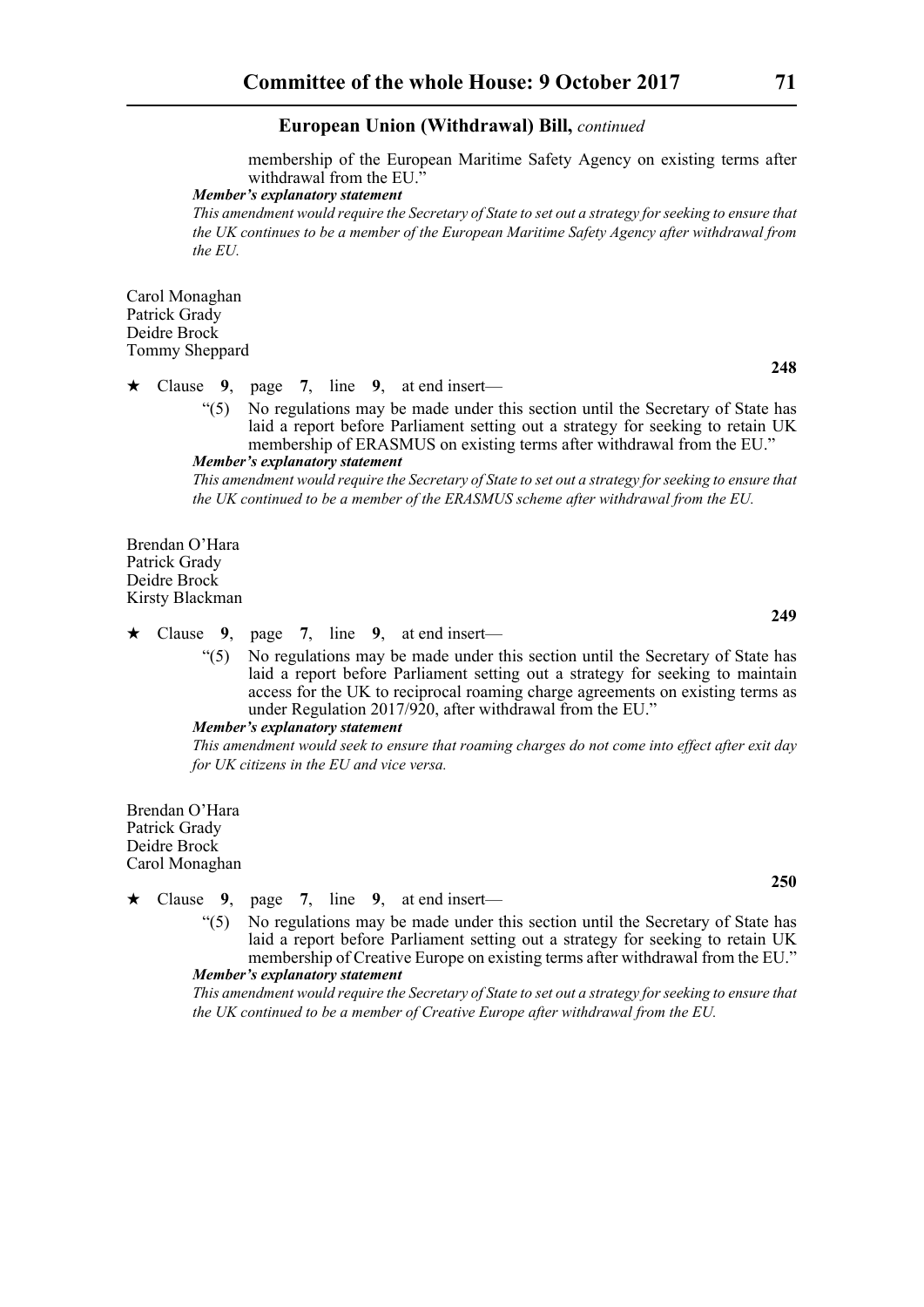Ian Blackford Patrick Grady Stuart C. McDonald Joanna Cherry Peter Grant

Clause **9**, page **7**, line **9**, at end insert—

"(5) No regulations may be made under this section until the Secretary of State has made a formal request to President of the European Council that the UK continues membership of the European Union Agency for Fundamental Rights after withdrawal from the EU."

*Member's explanatory statement* 

*This amendment would require the UK to make a request to the President of the European Council for continued UK membership of the European Agency for Fundamental Rights after withdrawal from the EU.*

Ian Blackford Patrick Grady Stuart C. McDonald Joanna Cherry

- Clause **9**, page **7**, line **9**, at end insert—
	- "(5) No regulations may be made under this section until the Secretary of State has published a strategy for reaching an agreement with the EU to enable the UK to have continued access to Passenger Name Records after withdrawal from the EU."

#### *Member's explanatory statement*

*This amendment would require the Secretary of State to set out a strategy for seeking to ensure that the UK continued to have access to Passenger Name Records after withdrawal from the EU.*

Ian Blackford Patrick Grady Stuart C. McDonald Joanna Cherry

Clause **9**, page **7**, line **9**, at end insert—

"(5) No regulations may be made under this section until the Secretary of State has laid before Parliament a strategy for reaching agreement with the EU to enable the UK to continue to have access to the Schengen Information System after withdrawal from the EU."

#### *Member's explanatory statement*

*This amendment would require the Secretary of State to set out a strategy for reaching agreement with the EU to enable the UK to continue to have access to the Schengen Information System after withdrawal from the EU.*

**251**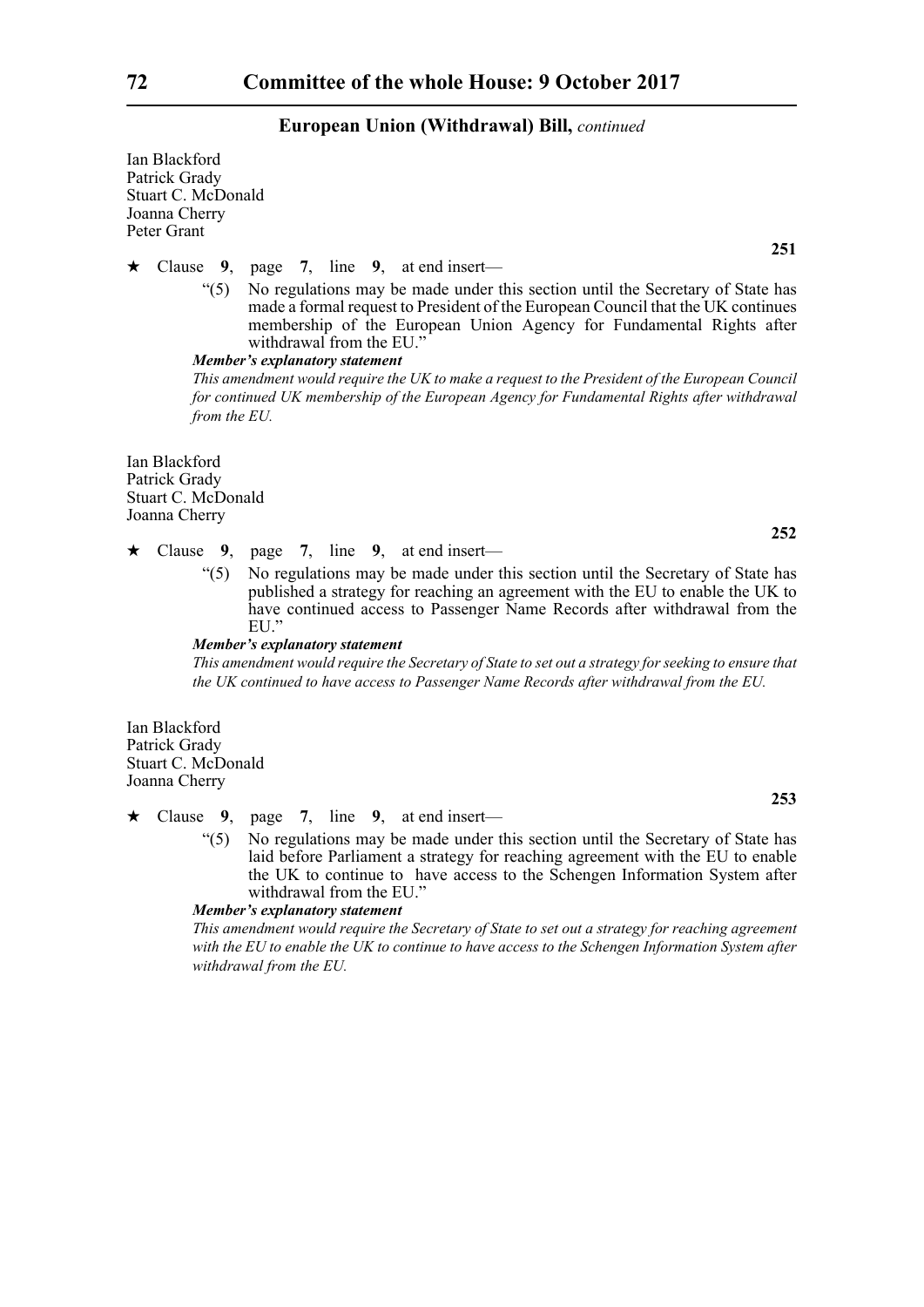Ian Blackford Patrick Grady Stuart C. McDonald Joanna Cherry

Clause **9**, page **7**, line **9**, at end insert—

"(5) No regulations may be made under this section until the Secretary of State has laid before Parliament a strategy for reaching agreement with the EU to enable the UK to continue to have continued access to the European Arrest Warrant." *Member's explanatory statement* 

*This amendment would require the Secretary of State to set out a strategy for reaching agreement with the EU to enable the UK to continue to have access to the European Arrest Warrant after withdrawal from the EU.*

Ian Blackford Patrick Grady Stuart C. McDonald Joanna Cherry

- Clause **9**, page **7**, line **9**, at end insert—
	- "(5) No regulations may be made under this section until the Secretary of State has laid before Parliament a strategy for reaching agreement with the EU to enable the UK to continue to have membership of EUROPOL."

*Member's explanatory statement* 

*This amendment would require the Secretary of State to set out a strategy for reaching agreement with the EU to enable the UK to continue to have membership of EUROPOL after withdrawal from the EU.*

Ian Blackford Patrick Grady Stuart C. McDonald Joanna Cherry

- Clause **9**, page **7**, line **9**, at end insert—
	- "(5) No regulations may be made under this section until the Secretary of State has laid before Parliament a strategy for reaching agreement with the EU to enable the UK to continue to have membership of EUROJUST."

*Member's explanatory statement* 

*This amendment would require the Secretary of State to set out a strategy for reaching agreement with the EU to enable the UK to continue to have membership of EUROJUST after withdrawal from the EU.*

Ian Blackford Patrick Grady Stuart C. McDonald Joanna Cherry

Clause **9**, page **7**, line **9**, at end insert—

"(5) No regulations may be made under this section until the Secretary of State has laid before Parliament a strategy for reaching agreement with the EU to enable the UK to continue to have access to the European Criminal Records Information system with the EU."

*Member's explanatory statement* 

*This amendment would require the Secretary of State to set out a strategy for reaching agreement*

**254**

**255**

**256**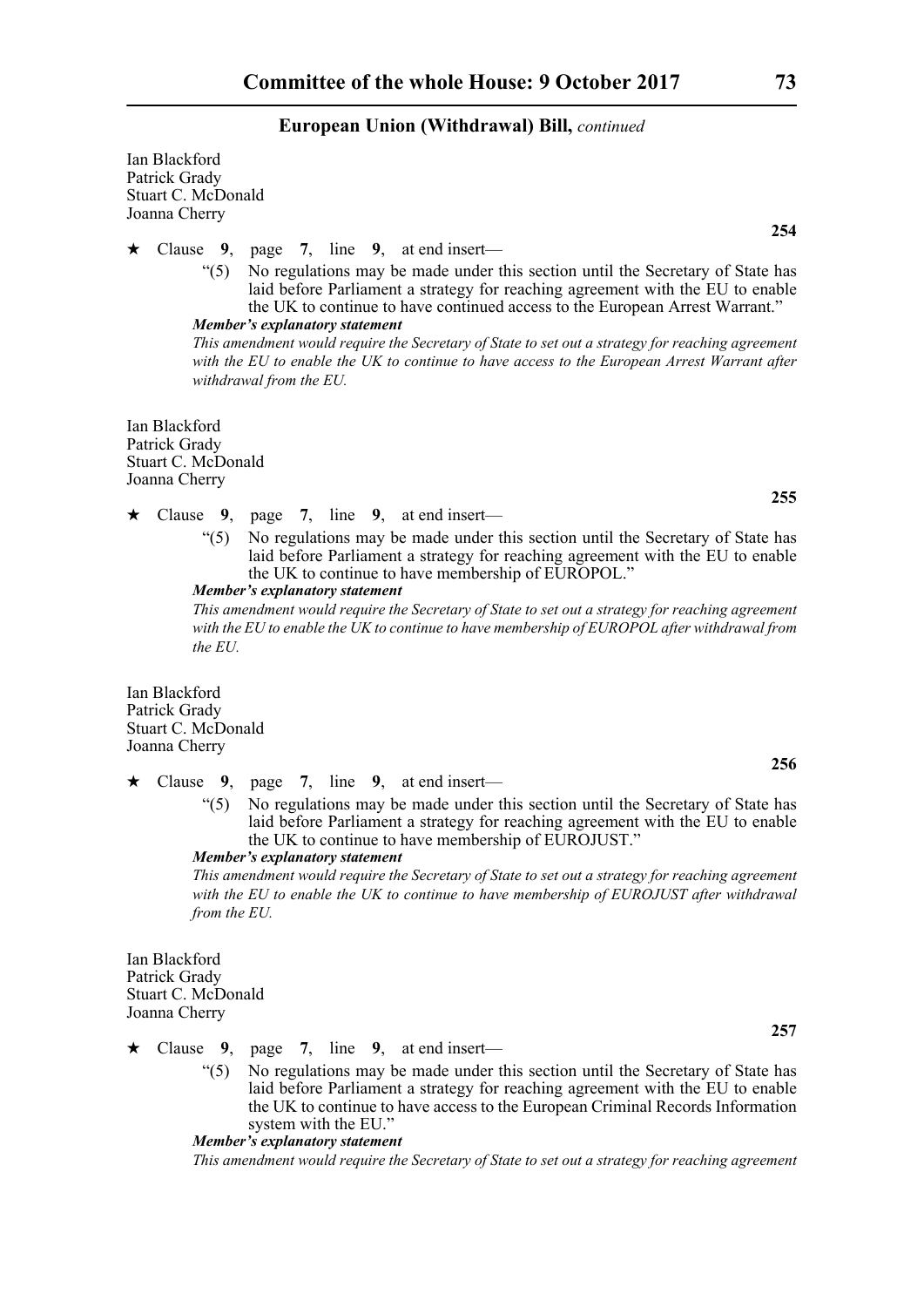*with the EU to enable the UK to continue to have access to the European Criminal Records Information system with the EU after withdrawal from the EU.*

Ian Blackford Patrick Grady Stuart C. McDonald Joanna Cherry

Clause **9**, page **7**, line **9**, at end insert—

"(5) No regulations may be made under this section until the Secretary of State has laid before Parliament a strategy for reaching agreement with the EU to enable the UK to continue to have access to the Prüm Council decisions relating to fingerprint and DNA exchange with the EU."

*Member's explanatory statement* 

*This amendment would require the Secretary of State to set out a strategy for reaching agreement with the EU to enable the UK to continue to have access to the Prüm Council decisions relating to fingerprint and DNA exchange with the EU, after withdrawal from the EU.*

Ian Blackford Patrick Grady Stuart C. McDonald Joanna Cherry

Clause **9**, page **7**, line **9**, at end insert—

"(5) No regulations may be made under this section until the Secretary of State has laid before Parliament a strategy for reaching agreement with the EU to enable the UK to continue to have access to the False and Authentic Documents Online ("FADO") internet-based image archiving system."

#### *Member's explanatory statement*

*This amendment would require the Secretary of State to set out a strategy for reaching agreement with the EU to enable the UK to continue to have access to the False and Authentic Documents Online ("FADO") internet-based image archiving system after withdrawal from the EU.*

Ian Blackford Patrick Grady Stuart C. McDonald Joanna Cherry

Clause **9**, page **7**, line **9**, at end insert—

"(5) No regulations may be made under this section until the Secretary of State has laid before Parliament a strategy for reaching agreement with the EU to enable the UK to continue to participate in the Convention on Mutual Assistance and Cooperation between Customs Administrations of 1997 ("Naples II Convention")."

#### *Member's explanatory statement*

*This amendment would require the Secretary of State to set out a strategy for reaching agreement with the EU to enable the UK to continue to participate in the Convention on Mutual Assistance and Cooperation between Customs Administrations of 1997 ("Naples II Convention"), after withdrawal from the EU.*

**258**

**259**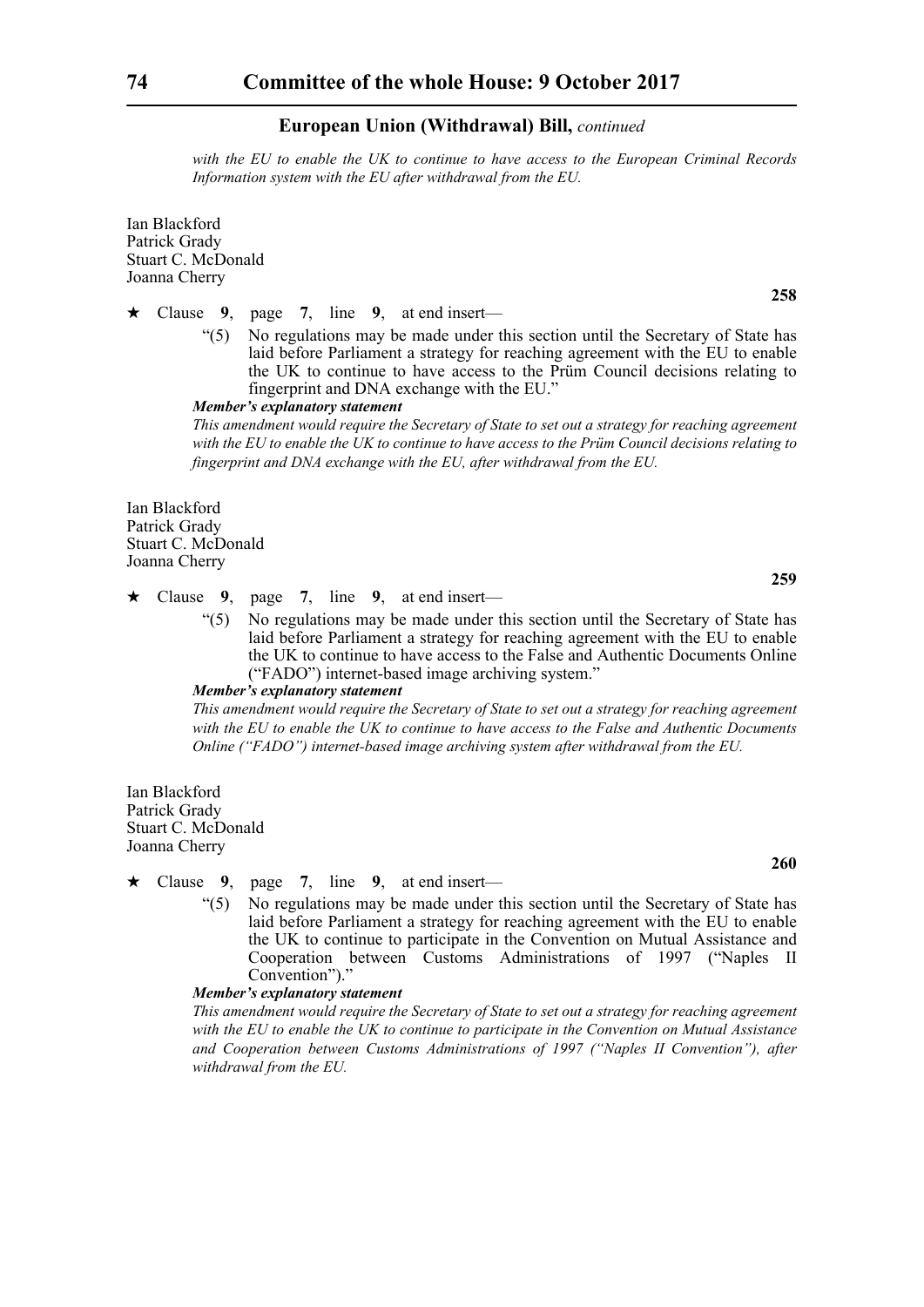Ian Blackford Patrick Grady Stuart C. McDonald Joanna Cherry

Clause **9**, page **7**, line **9**, at end insert—

"(5) No regulations may be made under this section until the Secretary of State has laid before Parliament a strategy for reaching agreement with the EU to enable the UK to continue to have access to the EU Intelligence Analysis Centre." *Member's explanatory statement* 

*This amendment would require the Secretary of State to set out a strategy for reaching agreement with the EU to enable the UK to continue to have access to the EU Intelligence Analysis Centre after withdrawal from the EU.*

Ian Blackford Patrick Grady Stuart C. McDonald Joanna Cherry

- Clause **9**, page **7**, line **9**, at end insert—
	- "(5) No regulations may be made under this section until the Secretary of State has laid a report before both Houses of Parliament setting out a strategy for ensuring that lawyers registered to practise in England, Wales, Northern Ireland and Scotland shall not lose their right of audience at the European Court after the UK's withdrawal from the EU."

#### *Member's explanatory statement*

*This amendment would require the Secretary of State to set out a strategy for reaching agreement with the EU to enable British-registered lawyers to continue to appear before the Court of Justice of the European Union, after withdrawal from the EU.*

Ian Blackford Patrick Grady Stuart C. McDonald Joanna Cherry

Clause **9**, page **7**, line **9**, at end insert—

"(5) No regulations may be made under this section until the Secretary of State has laid a report before both Houses of Parliament setting out a strategy for ensuring that lawyers from England, Wales, Northern Ireland and Scotland shall not lose their status of legal profession privilege concerning communications with regard to proceedings before the European Court, after the UK's withdrawal from the  $EI^{\hat{j}}$ "

## *Member's explanatory statement*

*This amendment would require the Secretary of State to set out a strategy for reaching agreement with the EU to ensure that communications from British-registered lawyers with regard to proceedings before the European Court continue to be covered by legal profession privilege, after withdrawal from the EU.*

**261**

**262**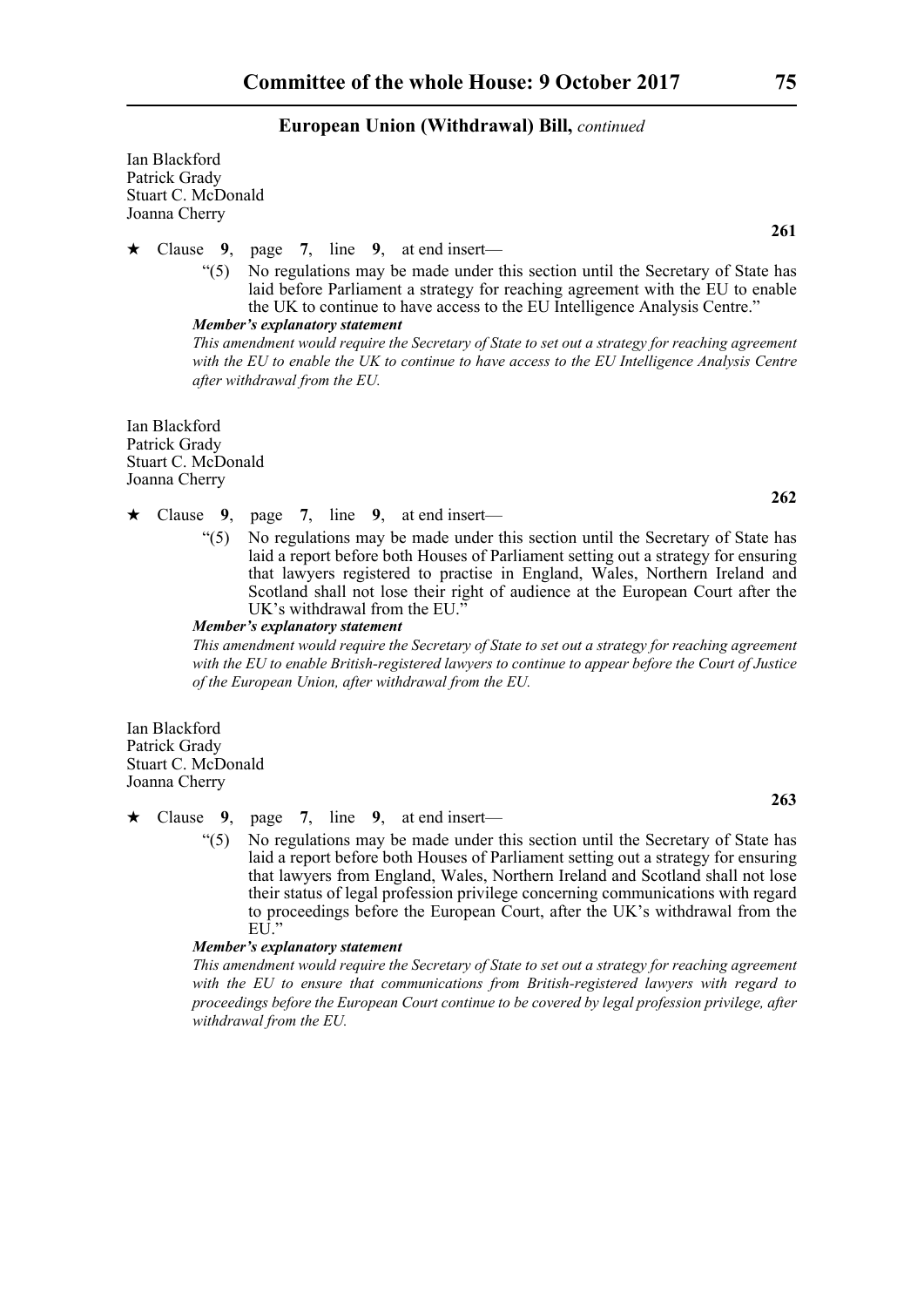Ian Blackford Patrick Grady Stuart C. McDonald Joanna Cherry

**275**

#### Clause **9**, page **7**, line **9**, at end insert—

"(5) No regulations may be made under this section until the Secretary of State has laid before both Houses of Parliament an agreement with the Scottish Government for the freedom of movement of EU citizens in Scotland to continue after exit day."

#### *Member's explanatory statement*

*This amendment would facilitate the continuance of free movement in and out of Scotland after exit day.*

Ian Blackford Patrick Grady Stuart C. McDonald Joanna Cherry

- Clause **9**, page **7**, line **9**, at end insert—
	- "(5) No regulations may be made under this section until the Secretary of State has laid a report before both Houses of Parliament setting out a strategy for continued participation by the United Kingdom in the common European Asylum System." *Member's explanatory statement*

*This amendment would require the Secretary of State to set out a strategy for continued participation by the United Kingdom in the common European Asylum System, after withdrawal from the EU.*

Jeremy Corbyn Mr Nicholas Brown Keir Starmer Jenny Chapman Matthew Pennycook Paul Blomfield

> Valerie Vaz **XVIII Valerie Vaz** Yvette Cooper Ms Harriet Harman Norman Lamb Mr Chris Leslie Caroline Lucas Mary Creagh Rachel Reeves Paul Farrelly Stephen Doughty Helen Hayes Angela Smith Stephen Kinnock

Mr David Lammy Ian Murray Catherine McKinnell

**28**

Page **6**, line **41**, leave out Clause 9 *Member's explanatory statement* 

> *This amendment would ensure that the withdrawal agreement is implemented through primary legislation.*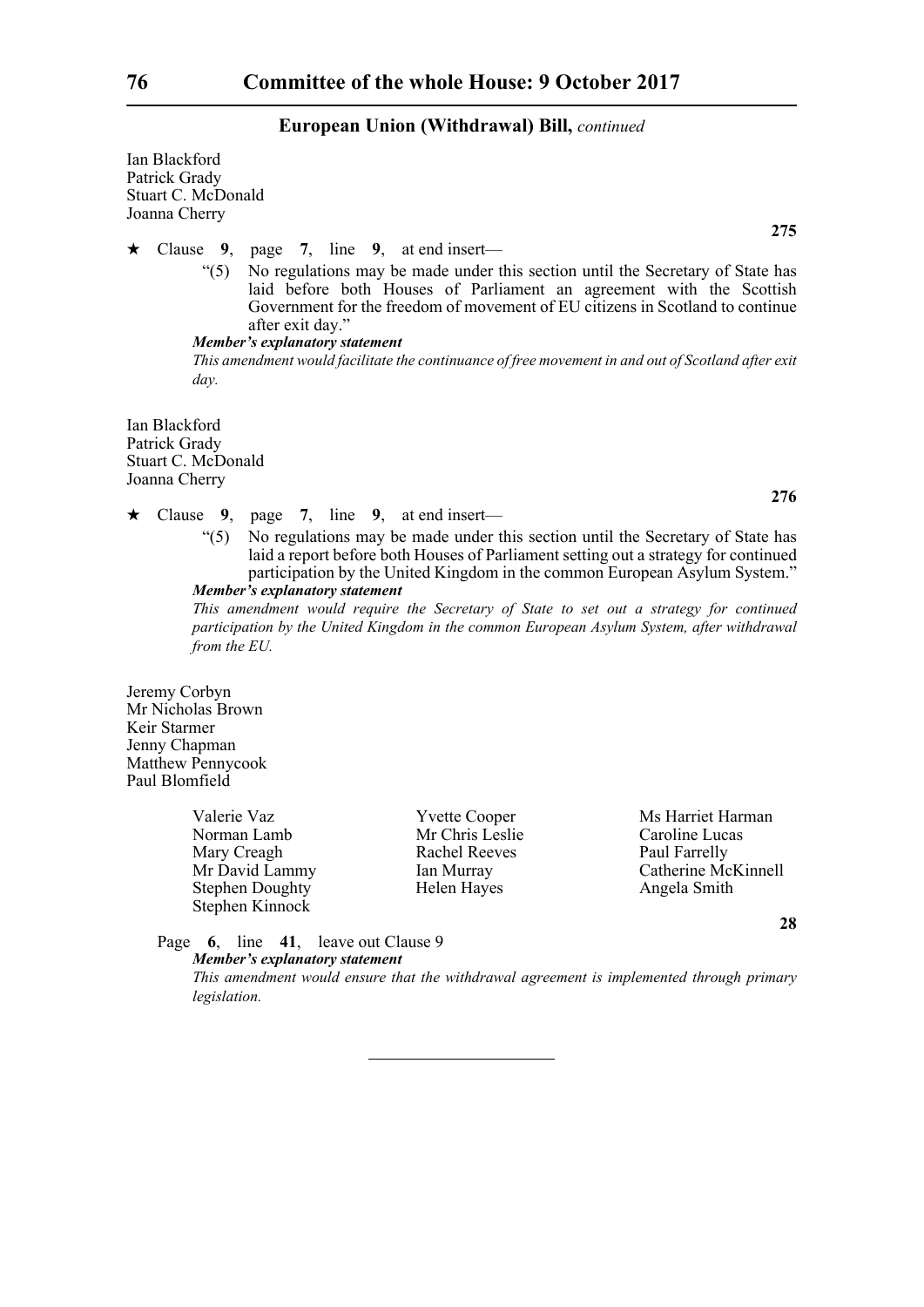*NEW CLAUSES AND NEW SCHEDULES RELATING TO CLAUSE 16 OR SCHEDULE 7, CLAUSE 16, SCHEDULE 7, CLAUSE 17*

Jeremy Corbyn Mr Nicholas Brown Keir Starmer Jenny Chapman Matthew Pennycook Paul Blomfield

> Valerie Vaz **Paul Farrelly** Mr David Lammy Ian Murray Catherine McKinnell Helen Hayes Stephen Kinnock

To move the following Clause—

## **"Scrutiny Committee**

- (1) For the purposes of this Act 'a scrutiny committee' refers to either―
	- (a) the House of Lords Secondary Legislation Scrutiny Committee, or
	- (b) a Committee of the House of Commons which is established to perform the specific functions assigned to a scrutiny committee in this Act.
- (2) The scrutiny committee referred to in subsection  $(1)(b)$  shall be chaired by a Member who is—
	- (a) of the same Party as the Official Opposition, and
	- (b) elected by the whole House."

## *Member's explanatory statement*

*This new clause establishes the principle that there shall be a Commons triage committee which works alongside the Lords Secondary Legislation Scrutiny Committee to determine the level of scrutiny each statutory instrument shall receive.*

Mr Chris Leslie Chuka Umunna Neil Coyle Peter Kyle Mr Ben Bradshaw Stephen Doughty

Angela Smith

Mr Pat McFadden Paul Farrelly Mr David Lammy<br>
Ian Murray Catherine McKinnell Helen Hayes Ian Murray Catherine McKinnell

**NC6**

To move the following Clause—

## **"Government proposals for Parliamentary scrutiny**

Within one month of Royal Assent of this Act the Leader of the House of Commons shall publish proposals for improved scrutiny of delegated legislation and regulations that result from this Act."

## *Member's explanatory statement*

*This new clause would require the Government to bring forward early proposals for the House of*

**NC1**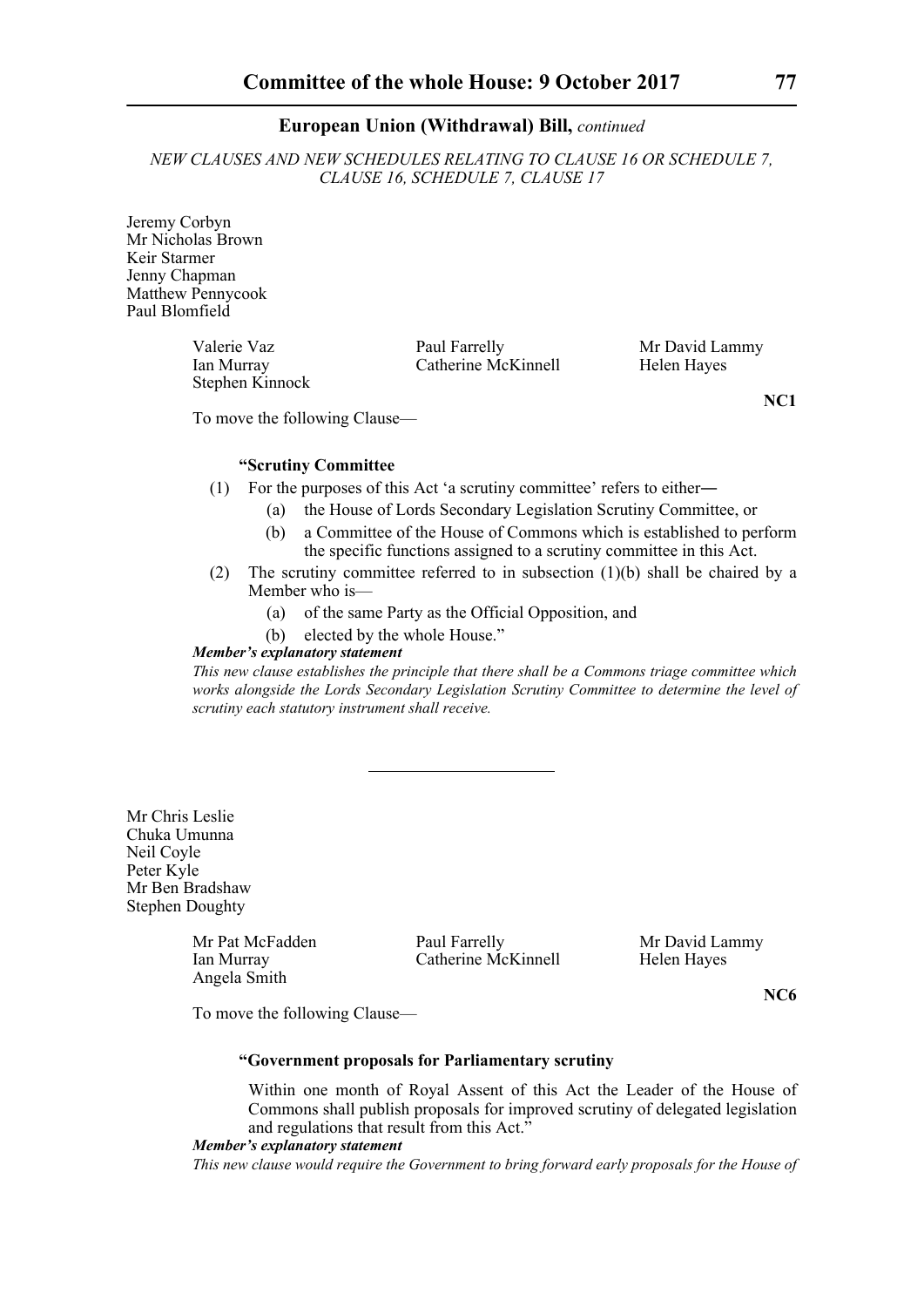*Commons to consider as changes to Standing Orders to reflect the scrutiny required as a result of changes to regulation and delegated legislation made by this Act.*

Mr Chris Leslie Chuka Umunna Neil Coyle Peter Kyle Mr Ben Bradshaw Stephen Doughty

> Paul Farrelly Mr David Lammy Ian Murray<br>Catherine McKinnell Helen Hayes Angela Smith Catherine McKinnell

**NC7**

To move the following Clause—

## **"Consultation**

The Government shall follow the principles set out in the Cabinet Office Code of Practice in respect of public consultation in advance of regulations being made under powers granted by this Act."

#### *Member's explanatory statement*

*This new clause would commit Ministers to abiding by the existing Cabinet Office code of practice on consultations in respect of regulations to be made under the Bill.*

Mr Chris Leslie Paul Farrelly Mr David Lammy Ian Murray Mike Gapes Kerry McCarthy

> Catherine McKinnell Stephen Doughty Helen Hayes Mr Ben Bradshaw Angela Smith Rushanara Ali

**NC12**

To move the following Clause—

#### **"Social, employment and environmental protection**

Any rights, protections, liabilities, obligations, powers, remedies and procedures which exist immediately before exit day in the fields of-

- (a) social and employment law, and
- (b) environmental law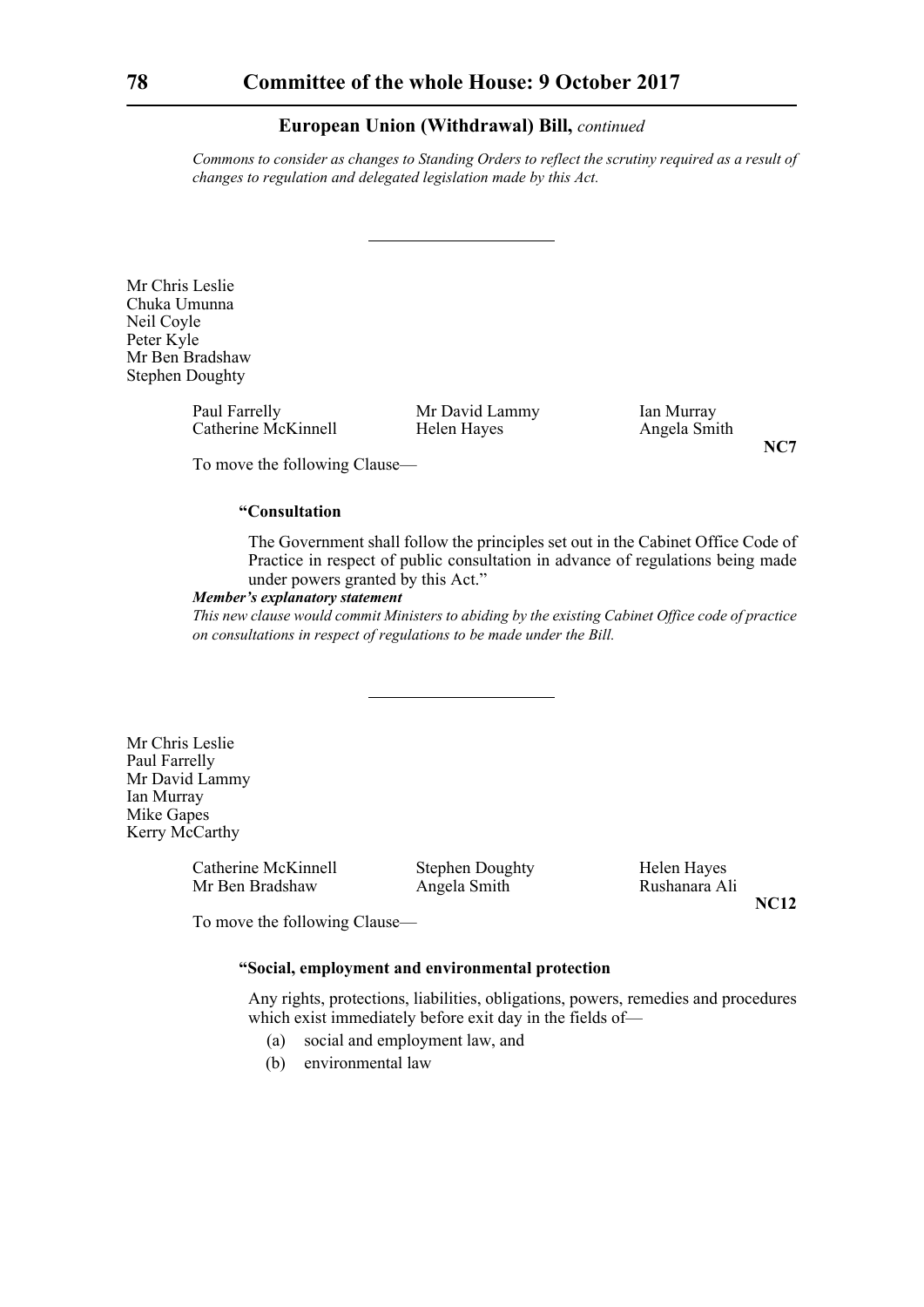will not be amended through any regulations made to deal with deficiencies or withdrawal unless approved by a resolution of each House of Parliament or by Act of Parliament"

#### *Member's explanatory statement*

*This new Clause would ensure that social, employment and environmental laws cannot be changed by the order-making powers delegated to Ministers without a vote in Parliament.*

Kerry McCarthy Caroline Lucas Mary Creagh Mr Ben Bradshaw Darren Jones Ruth Cadbury

> Catherine McKinnell Stella Creasy Ms Karen Buck<br>
> Ms Angela Eagle Ian Murray Stephen Doughty Ms Angela Eagle Mrs Madeleine Moon Helen Hayes Angela Smith Mr David Lammy

**NC26**

To move the following Clause—

#### **"Scrutiny of statutory instruments**

- (1) A Parliamentary Committee shall determine the form and duration of parliamentary and public scrutiny for every statutory instrument proposed to be made under this Act.
- (2) Where the relevant Committee decides that the statutory instrument will be subject to enhanced parliamentary scrutiny the Committee shall have the power—
	- (a) to require a draft of the proposed statutory instrument be laid before Parliament;
	- (b) to require the relevant Minister to provide further evidence or explanation as to the purpose and necessity of the proposed instrument;
	- (c) to make recommendations to the relevant Minister in relation to the text of the draft statutory instrument;
	- (d) to recommend to the House that "no further proceedings be taken" in relation to the draft statutory instrument.
- (3) Where an instrument is subject to enhanced scrutiny, the relevant Minister must have regard to any recommendations made by the Parliamentary Committee pursuant to subparagraph (c) above before laying a revised draft instrument before each House of Parliament.
- (4) Where an instrument is subject to public consultation, the relevant Minister must have regard to the results of the consultation before laying a revised draft instrument before each House of Parliament or making a Written Statement explaining why no revision is necessary."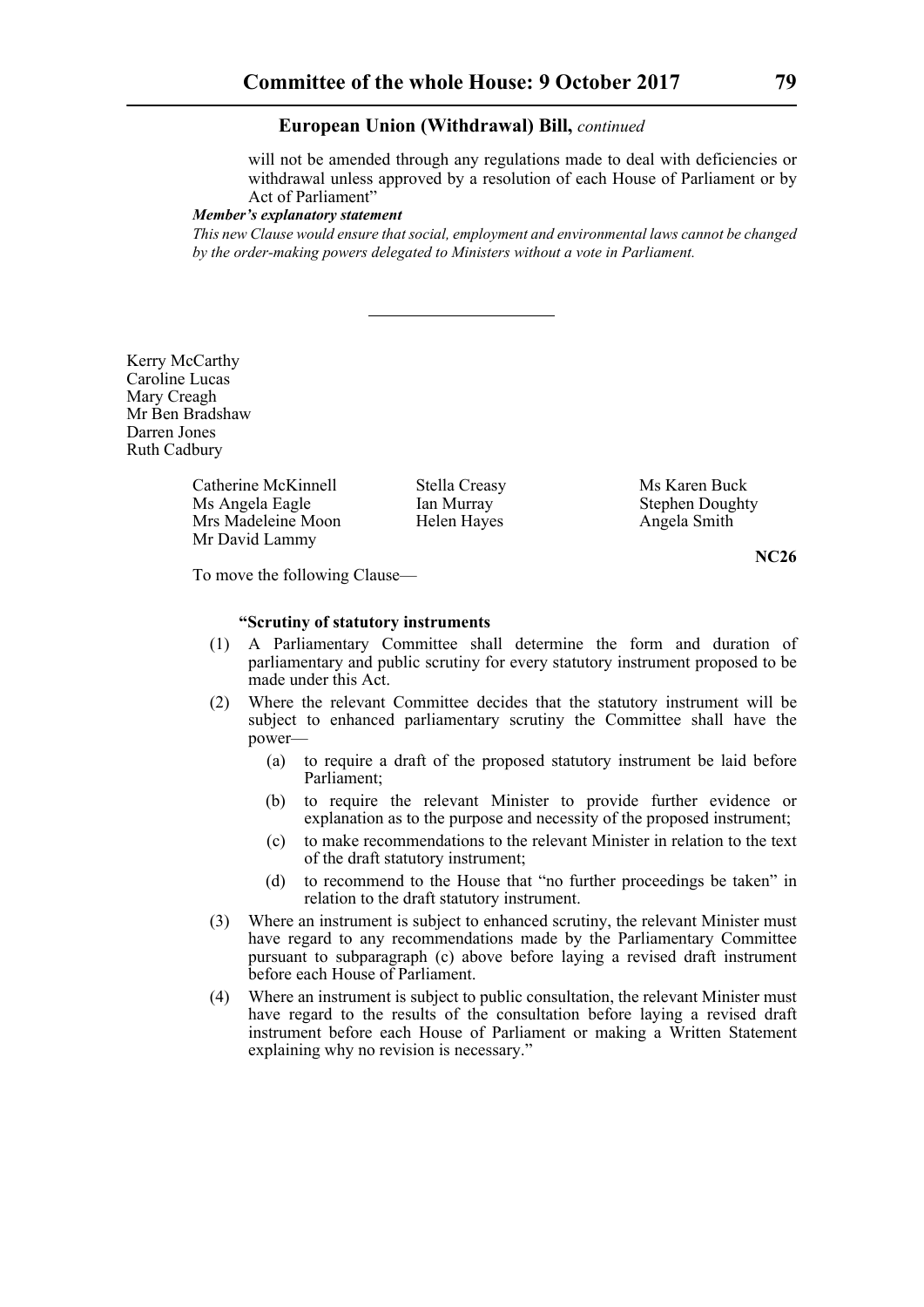#### *Member's explanatory statement*

*This new clause seeks to ensure that a Parliamentary Committee rather than ministers should decide what is the appropriate level of scrutiny for regulations made under the Act and that the Parliamentary Committee has the power to require enhanced scrutiny in relation to regulations that it considers to be particularly significant or contentious.*

Mr Chris Leslie Ian Murray Helen Hayes Mr Ben Bradshaw Angela Smith Mr David Lammy

**68**

Schedule **7**, page **39**, line **13**, leave out sub-paragraphs (1) to (3) and insert—

- "(1) If a Minister considers it appropriate to proceed with the making of regulations under section 7, the Minister shall lay before Parliament—
	- (a) draft regulations,
	- (b) an explanatory document and
	- (c) a declaration under sub-paragraph (3).
- (2) The explanatory document must—
	- (a) introduce and explain the amendment made to retained EU law by each proposed regulation, and
	- (b) set out the reason why each such amendment is necessary (or, in the case where the Minister is unable to make a statement of necessity under subparagraph (3)(a), the reason why each such amendment is nevertheless considered appropriate).
- (3) The declaration required in sub-paragraph (1) must either—
	- (a) state that, in the Minister's view, the provisions of the draft regulations do not exceed what is necessary to prevent, remedy or mitigate any deficiency in retained EU law arising from the withdrawal of the United Kingdom from the EU (a "statement of necessity"); or
	- (b) include a statement to the effect that although the Minister is unable to make a statement of necessity the Government nevertheless proposes to exercise the power to make the regulations in the form of the draft.
- (4) Subject as follows, if after the expiry of the 21-day period a joint committee of both Houses of Parliament appointed to consider draft regulations under this Schedule ("the joint committee") has not reported to both Houses a resolution in respect of the draft regulations laid under sub-paragraph (1), the Minister may proceed to make a statutory instrument in the form of the draft regulations.
- (5) A statutory instrument containing regulations under sub-paragraph (4) shall be subject to annulment in pursuance of a resolution of either House of Parliament.
- (6) The procedure in sub-paragraphs (7) to (9) shall apply to the proposal for the draft regulations instead of the procedure in sub-paragraph (4) if—
	- (a) either House of Parliament so resolves within the 21-day period,
	- (b) the joint committee so recommends within the 21-day period and neither House by resolution rejects the recommendation within that period, or
	- (c) the draft regulations contain provision to—
		- (i) establish a public authority in the United Kingdom,
		- (ii) provide for any function of an EU entity or public authority in a member State to be exercisable instead by a public authority in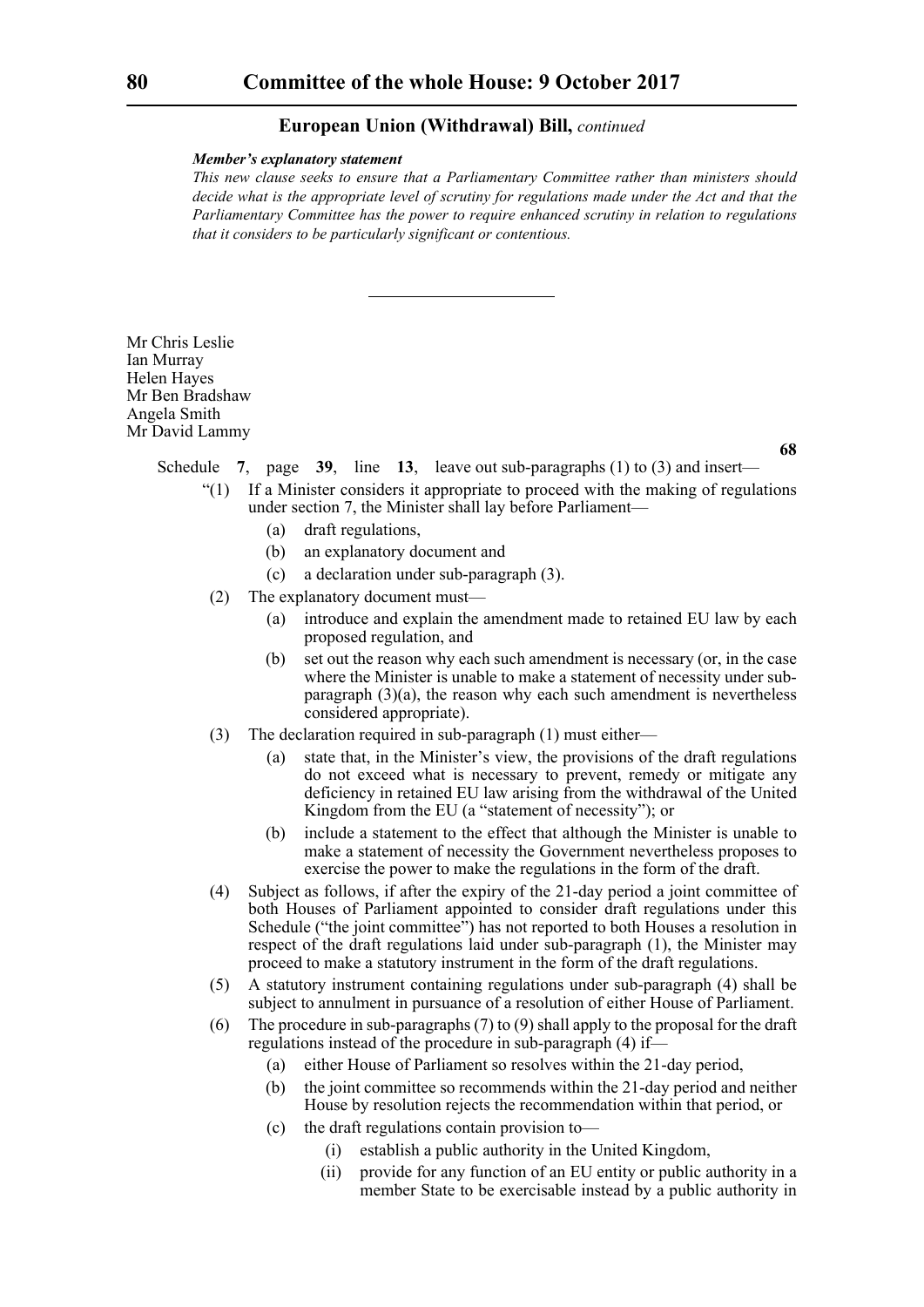the United Kingdom established by regulations under section 7, 8 or 9 or Schedule 2,

- (iii) provides for any function of an EU entity or public authority in a member State of making an instrument of a legislative character to be exercisable instead by a public authority in the United Kingdom,
- (iv) imposes, or otherwise relates to, a fee in respect of a function exercisable by a public authority in the United Kingdom,
- (v) creates, or widens the scope of, a criminal offence, or
- (vi) creates or amends a power to legislate.
- (7) The Minister must have regard to—
	- (a) any representations,
	- (b) any resolution of either House of Parliament, and
	- (c) any recommendations of a committee of either House of Parliament charged with reporting on the proposal for the draft regulations,

made during the 60-day period with regard to the draft regulations.

- (8) If after the expiry of the 60-day period the draft regulations are approved by a resolution of each House of Parliament, the Minister may make regulations in the form of the draft.
- (9) If after the expiry of the 60-day period the Minister wishes to proceed with the draft regulations but with material changes, the Minister may lay before Parliament—
	- (a) revised draft regulations, and
	- (b) a statement giving a summary of the changes proposed.
- (10) If the revised draft regulations are approved by a resolution of each House of Parliament, the Minister may make regulations in the terms of the revised draft.
- (11) For the purposes of sub-paragraphs (1) to (10) regulations are made in the terms of draft regulations or revised draft regulations if they contain no material change to their provisions.
- (12) In sub-paragraphs (1) to (10), references to the "21-day" and "60-day" periods in relation to any draft regulations are to the periods of 21 and 60 days beginning with the day on which the draft regulations were laid before Parliament.
- (13) For the purposes of sub-paragraph (12), no account is to be taken of any time during which Parliament is dissolved or prorogued or during which either House is adjourned for more than four days."

## *Member's explanatory statement*

*This amendment would require the Minister to provide an explanatory statement on whether the regulations simply transpose EU law or make further changes, subject to a check by a committee of the House, and require that if the regulations involve more than simple transposition the super affirmative procedure must be used.*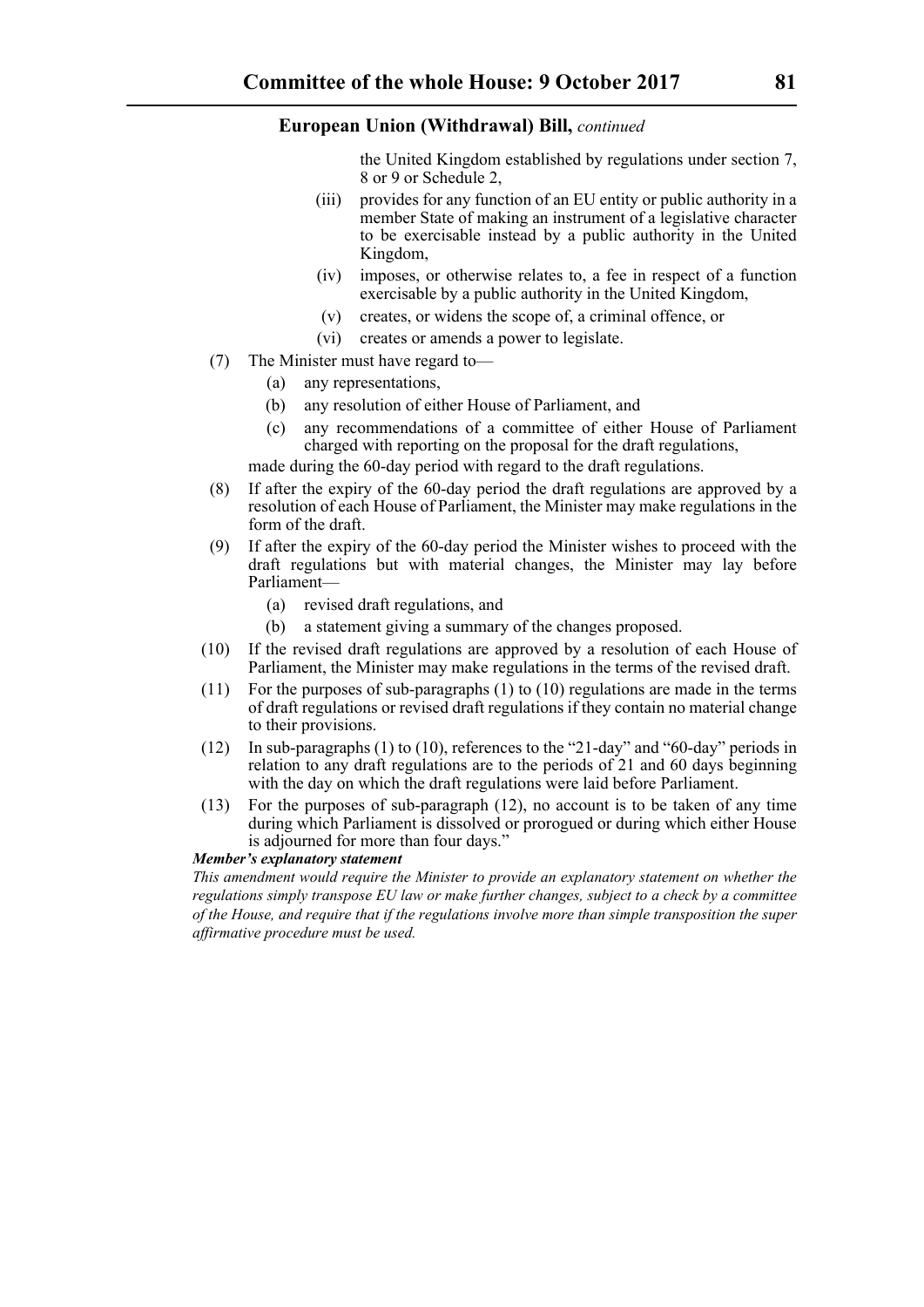Tom Brake Sir Vince Cable Mr Alistair Carmichael Caroline Lucas Tim Farron Wera Hobhouse

Jo Swinson

**129**

Schedule **7**, page **39**, line **13**, leave out paragraphs 1 to 3 and insert—

*"Scrutiny procedure: introductory*

1 A statutory instrument containing regulations under section 7 may not be made by a Minister of the Crown unless it complies with the procedures in this Part.

## *Determination of scrutiny procedure*

- 2 (1) The explanatory document laid with a statutory instrument or draft statutory instrument containing regulations under section 7 must contain a recommendation by the Minister as to which of the following should apply in relation to the making of an order pursuant to the draft order—
	- (a) the negative resolution procedure:
	- (b) the affirmative resolution procedure;
	- (c) the super-affirmative procedure.
	- (2) The explanatory document must give reasons for the Minister's recommendation.
	- (3) Where the Minister's recommendation is that the negative resolution procedure should apply, that procedure shall apply unless, within the 30-day period—
		- (a) either House of Parliament requires that the super-affirmative procedure shall apply, in which case that procedure shall apply; or
		- (b) in a case not falling within paragraph (a), either House of Parliament requires that the affirmative resolution procedure shall apply, in which case that procedure shall apply.
	- (4) Where the Minister's recommendation is that the affirmative resolution should apply, that procedure shall apply unless, within the 30-day period, either House of Parliament requires that the super-affirmative resolution procedure shall apply, in which case the super-affirmative resolution procedure shall apply.
	- (5) Where the Minister's recommendation is that the super-affirmative procedure should apply, that procedure shall apply.
	- (6) For the purposes of this paragraph a House of Parliament shall be taken to have required a procedure within the 30-day period if—
		- (a) that House resolves within that period that that procedure shall apply; or
		- (b) in a case not falling within paragraph (a), a committee of that House charged with reporting on the draft order has recommended within that period that that procedure shall apply and the House has not by resolution rejected that recommendation within that period.

## *Super-affirmative procedure*

3 (1) for the purposes of this Part of this Schedule, the "super-affirmative resolution procedure" is as follows.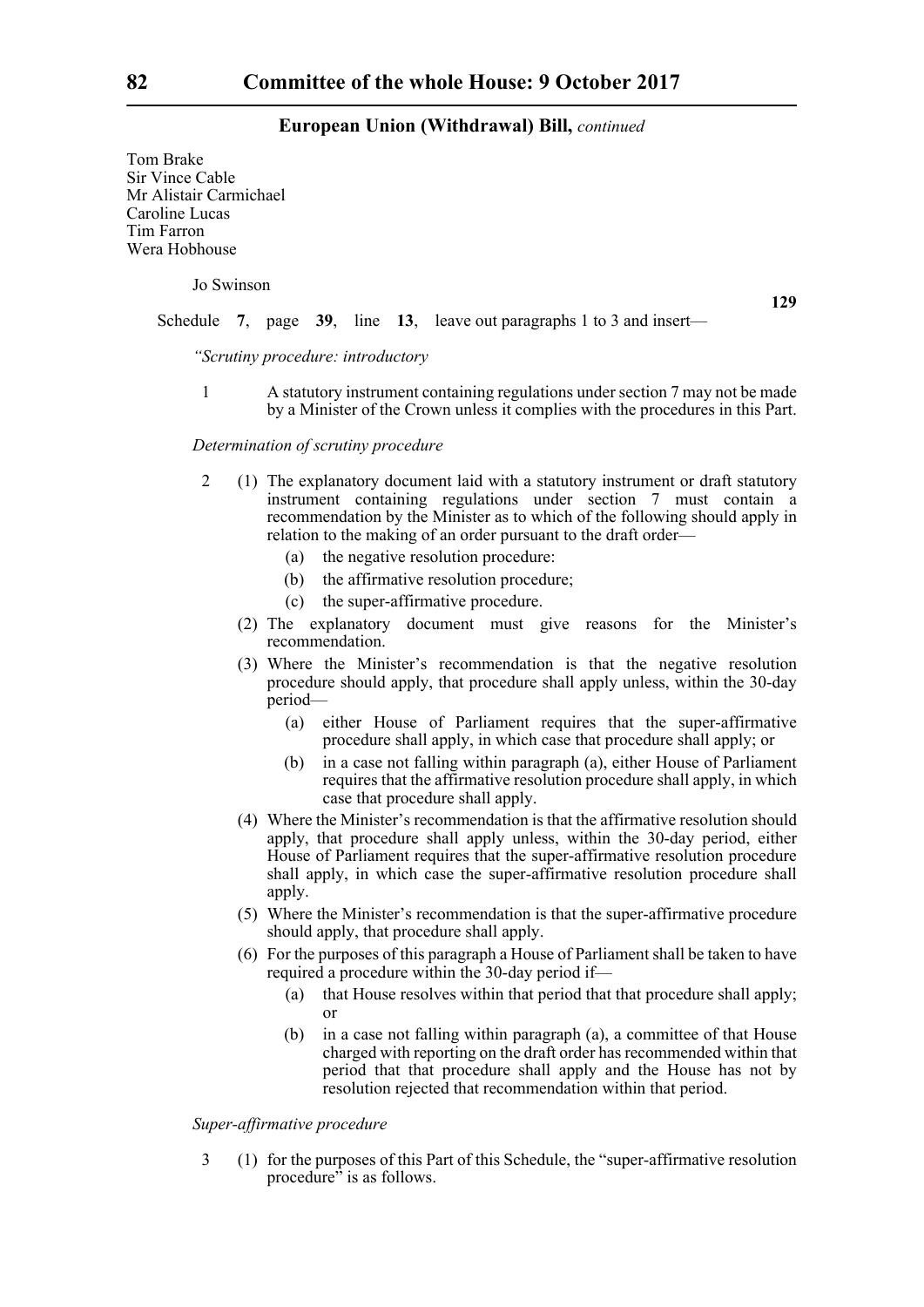- (2) The Minister must have regard to—
	- (a) any representations,
	- (b) any resolution of either House of Parliament, and
	- (c) any recommendations of a committee of either House of Parliament charged with reporting on the draft order,

made during the 60-day period with regard to the draft order.

- (3) If, after the expiry of the 60-day period, the Minister wishes to make an order in the terms of the draft, he or she must lay before Parliament a statement—
	- (a) stating whether any representations were made; and
	- (b) if any representations were so made, giving details of them.
- (4) The Minister may after the laying of such a statement make an order in the terms of the draft if it is approved by a resolution of each House of Parliament.
- (5) However, a committee of either House charged with reporting on the draft order may, at any time after the laying of a statement under sub-paragraph (3) and before the draft order is approved by that House under sub-paragraph (4), recommend under this subparagraph that no further proceedings be taken in relation to the draft order.
- (6) Where a recommendation is made by a committee of either House under subparagraph (5) in relation to a draft statutory instrument, no proceedings may be taken in relation to the draft statutory instrument in that House unless the recommendation is, in the same Session, rejected by resolution of that House.
- (7) If, after the expiry of the 60-day period, the Minister wishes to make an order consisting of a version of the draft statutory instrument with material changes, he or she must lay before Parliament—
	- (a) a revised draft statutory instrument; and
	- (b) a statement giving details of—
		- (i) any representations made; and
		- (ii) the revisions proposed.
- (8) The Minister may after laying a revised draft statutory instrument and statement under sub-paragraph (7) make regulations in the terms of the revised statutory instrument if it is approved by a resolution of each House of Parliament.
- (9) However, a committee of either House charged with reporting on the revised draft statutory instrument may, at any time after the revised draft statutory is laid under sub-paragraph (7) and before it is approved by that House under sub-paragraph (8), recommend under this sub-paragraph that no further proceedings be taken in relation to the revised draft statutory instrument.
- (10) Where a recommendation is made by a committee of either House under subparagraph (9) in relation to a revised draft statutory instrument, no proceedings may be taken in relation to the revised draft statutory instrument in that House under subsection (8) unless the recommendation is, in the same Session, rejected by resolution of that House.
- (11) In this Part—
	- (a) the "30-day period" means the period of 30 days beginning with the day on which the draft statutory instrument was laid before Parliament;
	- (b) the "60-day period" means the period of 60 days beginning with the day on which the draft statutory instrument was laid before Parliament;
	- (c) the "affirmative resolution procedure" has the same meaning as in section 17 of the Legislative and Regulatory Reform Act 2006;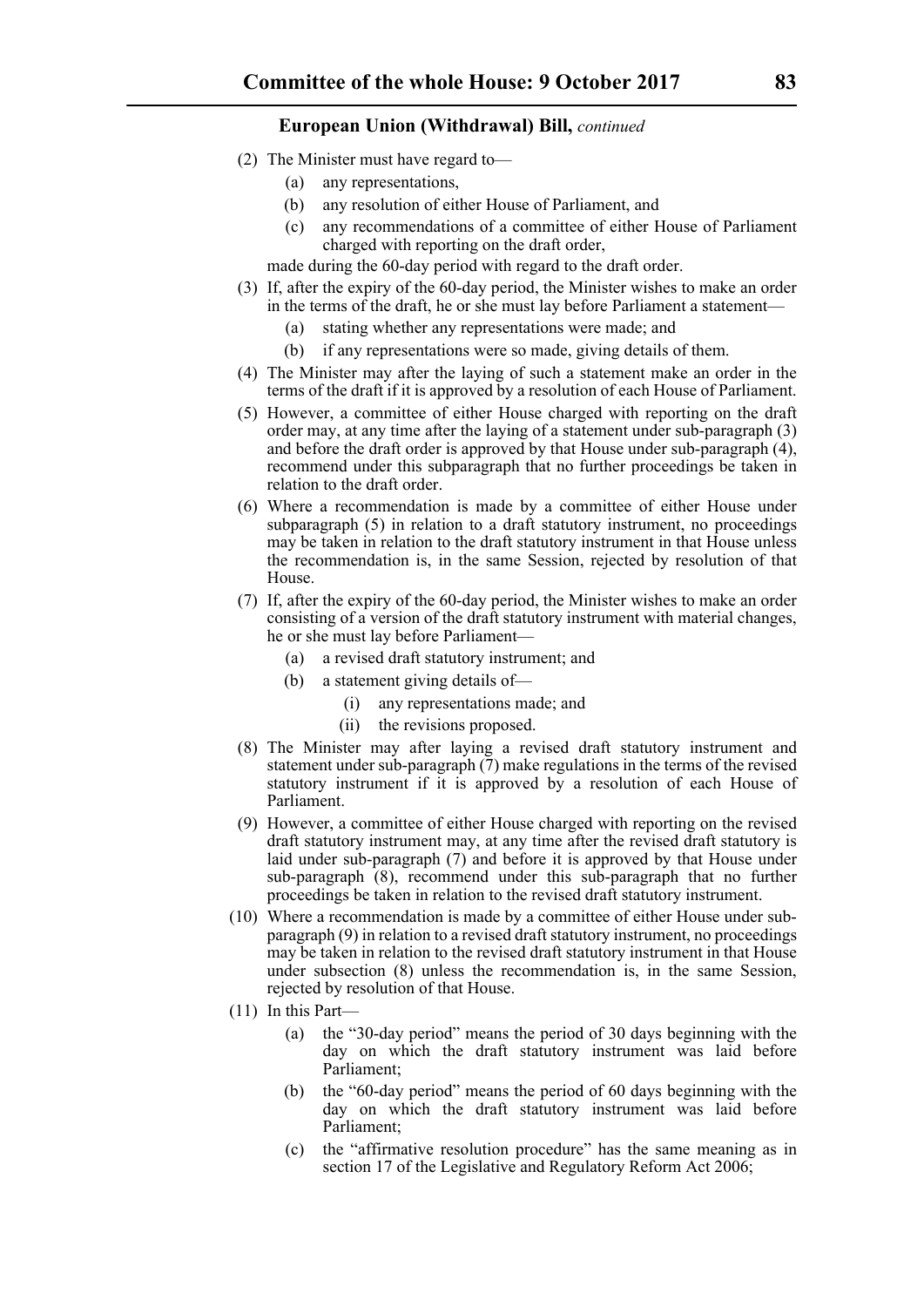(d) the "negative resolution procedure" has the same meaning as in section 16 of the Legislative and Regulatory Reform Act 2006."

#### *Member's explanatory statement*

*This amendment would ensure Parliament has the power to determine, following recommendations by the Minister, which parliamentary procedure should be used to scrutinise statutory instruments containing regulations that deal with deficiencies arising from EU withdrawal. It also provides for use of the "super-affirmative resolution procedure" whereby a committee of either House can recommend that no further proceedings be taken in relation to a draft order, which can only be over-turned by a resolution of that House.*

Chris Bryant Ian Murray Helen Hayes Mr Ben Bradshaw Mr David Lammy

**20**

**216**

**21**

Schedule **7**, page **39**, line **13**, leave out "which contain provisions falling with subparagraph (2)."

#### *Member's explanatory statement*

*This amendment is linked to Amendment 21 and removes the provision that certain statutory instruments can be introduced under the negative resolution and requires all SIs made under Clause 7 to go through the affirmative route with a vote in both Houses. It means that the Government could not bypass Parliament by refusing to grant time for a debate on annulling an SI.*

Ian Blackford Peter Grant Joanna Cherry Patrick Grady

#### $\hat{\varphi}$  Schedule 7, page 39, line 14, after "unless" insert—

- "(a) the Minister laying the instrument has made a declaration that the instrument does no more than necessary to prevent, remedy or mitigate—
	- (i) any failure of retained EU law to operate effectively, or
	- (ii) any other deficiency in retained EU law arising from the withdrawal of the United Kingdom from the EU, and

 $(b)$  ".

Chris Bryant Ian Murray Helen Hayes Mr Ben Bradshaw Mr David Lammy

> Schedule **7**, page **39**, line **17**, leave out paragraphs (2) and (3) *Member's explanatory statement This amendment is linked to Amendment 20 and removes the provision that certain statutory*

*instruments can be introduced under the negative resolution and requires all SIs made under Clause 7 to go through the affirmative route with a vote in both Houses. It means that the Government could not bypass Parliament by refusing to grant time for a debate on annulling an SI.*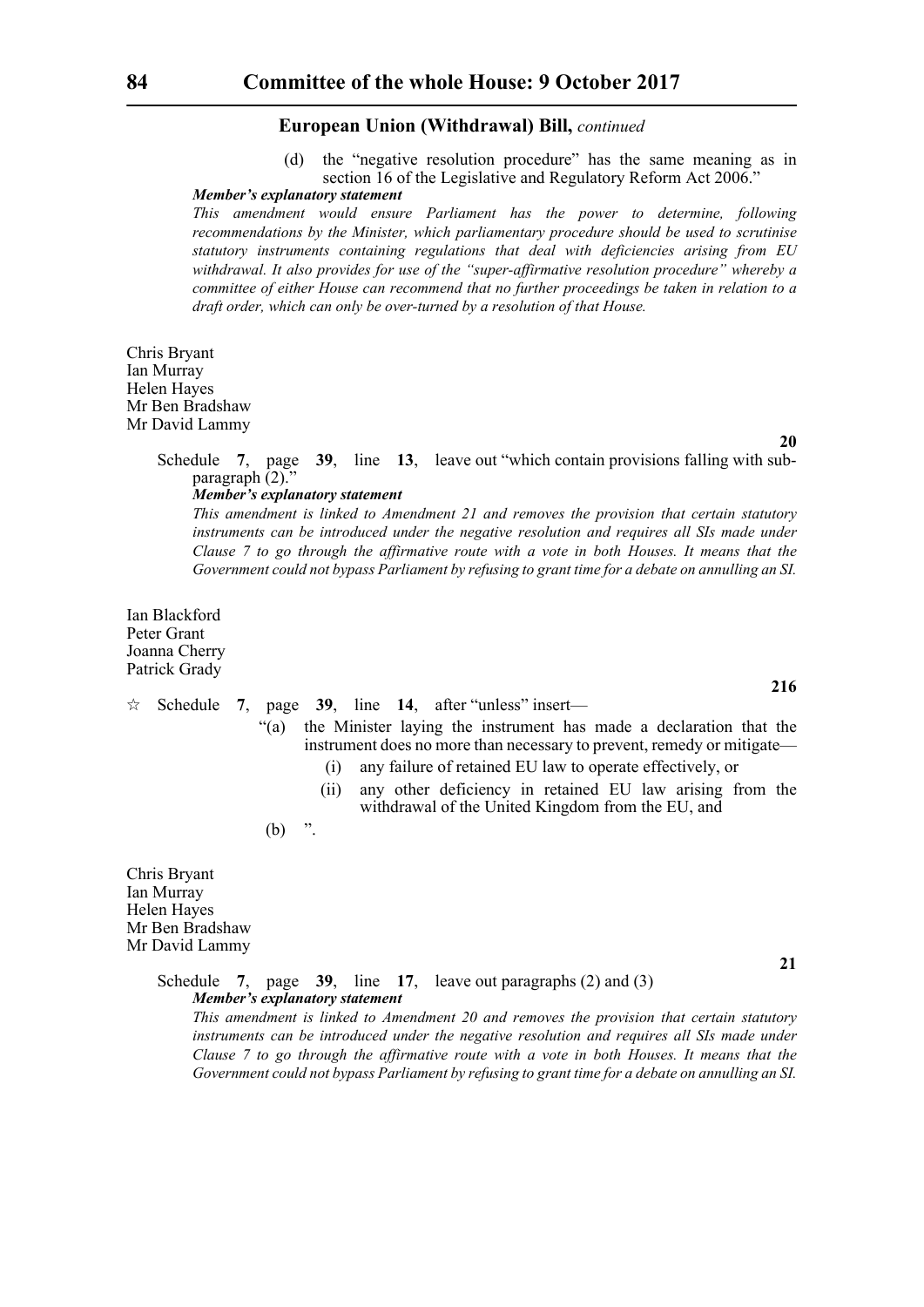| Jeremy Corbyn<br>Keir Starmer<br>Jenny Chapman<br>Paul Blomfield | Mr Nicholas Brown<br>Matthew Pennycook                                                                                            |                                                                                                                                                                                                                                                                                                                                                                                          |                                                      |
|------------------------------------------------------------------|-----------------------------------------------------------------------------------------------------------------------------------|------------------------------------------------------------------------------------------------------------------------------------------------------------------------------------------------------------------------------------------------------------------------------------------------------------------------------------------------------------------------------------------|------------------------------------------------------|
|                                                                  | Valerie Vaz<br>Mr David Lammy<br>Helen Hayes                                                                                      | Caroline Lucas<br>Ms Harriet Harman<br>Stephen Kinnock                                                                                                                                                                                                                                                                                                                                   | Paul Farrelly<br>Ian Murray                          |
|                                                                  | Schedule<br>that"<br><b>Member's explanatory statement</b>                                                                        | 7, page 39, line 17, after "if" insert "A scrutiny committee determines<br>This amendment together with Amendments 34 and 35 would establish that it is for Parliament to<br>decide which level of scrutiny a Statutory Instrument shall receive under Clause 7 of this Act, and<br>that matters of policy interest will be subject to the approval of both Houses and to amendment.     | 33                                                   |
| Jeremy Corbyn<br>Keir Starmer<br>Jenny Chapman<br>Paul Blomfield | Mr Nicholas Brown<br>Matthew Pennycook                                                                                            |                                                                                                                                                                                                                                                                                                                                                                                          |                                                      |
|                                                                  | Valerie Vaz<br>Mr David Lammy<br>Catherine McKinnell                                                                              | Caroline Lucas<br>Ms Harriet Harman<br>Helen Hayes                                                                                                                                                                                                                                                                                                                                       | Paul Farrelly<br>Ian Murray<br>Stephen Kinnock<br>34 |
|                                                                  | Schedule 7, page $39$ , line $29$ , at end insert—<br>" $(g)$ "<br>paragraph $(1)$ ."<br><b>Member's explanatory statement</b>    | is otherwise of sufficient policy interest to merit the application of sub-<br>This amendment together with Amendments 33 and 35 would establish that it is for Parliament to<br>decide which level of scrutiny a Statutory Instrument shall receive under Clause 7 of this Act, and<br>that matters of policy interest will be subject to the approval of both Houses and to amendment. |                                                      |
| Ian Blackford<br>Patrick Grady<br>Drew Hendry<br>Joanna Cherry   |                                                                                                                                   |                                                                                                                                                                                                                                                                                                                                                                                          |                                                      |
| ★                                                                | Schedule 7, page $39$ , line $29$ , at end insert—<br>" $(g)$ "<br>Directive in the UK."<br><b>Member's explanatory statement</b> | makes changes to the application of the 2012 Energy Efficiency<br>This amendment would make any changes to the application of the 2012 Energy Efficiency<br>Directive in the UK subject to approval by resolution of each House of Parliament.                                                                                                                                           | 226                                                  |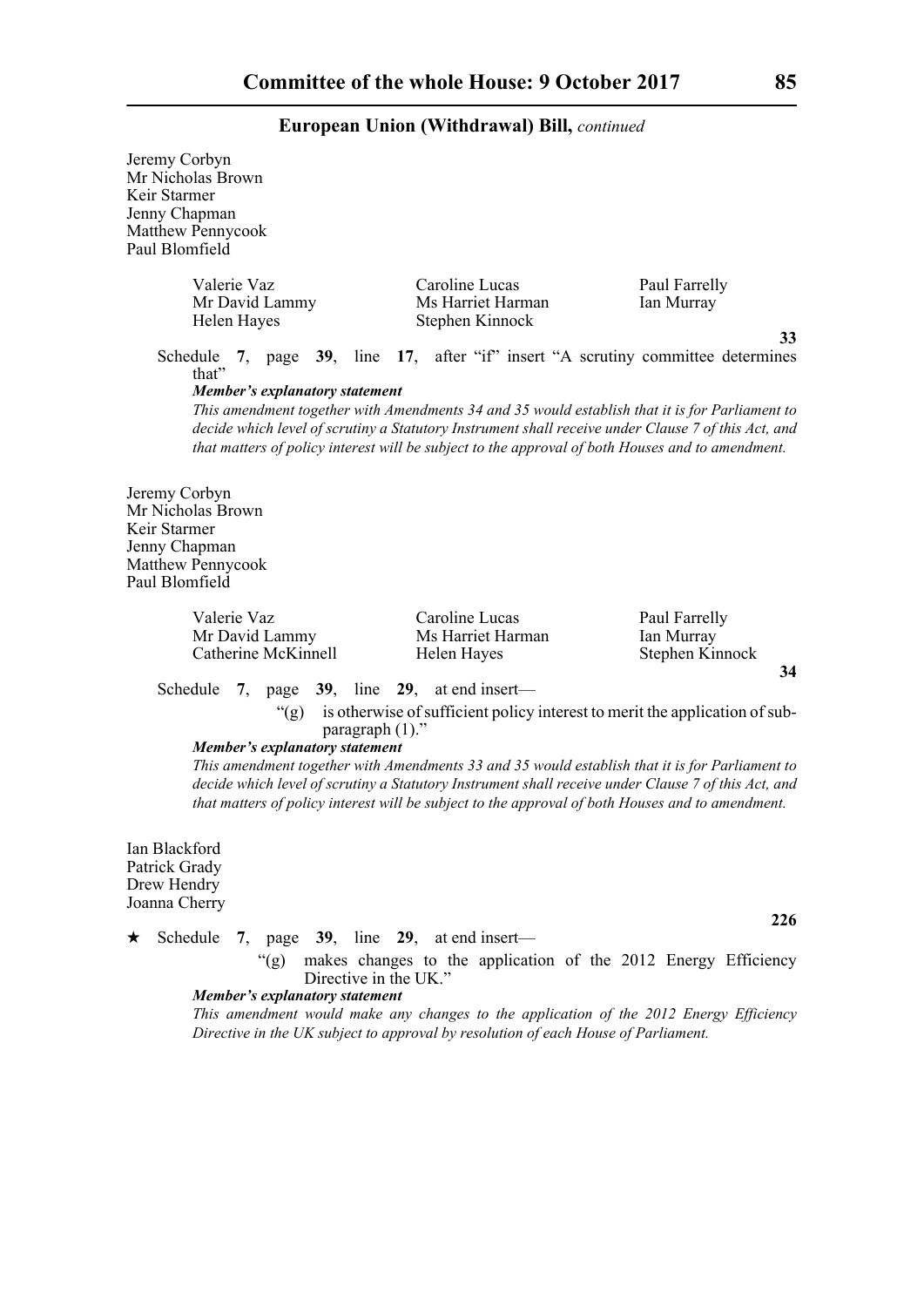|    | Ian Blackford<br>Patrick Grady<br>Chris Stephens<br>Joanna Cherry<br>Mhairi Black                  |    |               |                                                                                                                                                                                                                                                                                                                                          |
|----|----------------------------------------------------------------------------------------------------|----|---------------|------------------------------------------------------------------------------------------------------------------------------------------------------------------------------------------------------------------------------------------------------------------------------------------------------------------------------------------|
| ★. |                                                                                                    |    |               | 235<br>Schedule 7, page 39, line 29, at end insert—                                                                                                                                                                                                                                                                                      |
|    |                                                                                                    |    |               | "(g) makes changes to EU-derived domestic legislation concerning the rights<br>of workers in the UK."<br><b>Member's explanatory statement</b>                                                                                                                                                                                           |
|    |                                                                                                    |    |               | This amendment would require that the rights of workers currently afforded by EU law that are<br>being transposed into UK law can be changed only through affirmative procedure.                                                                                                                                                         |
|    | Ian Blackford<br>Patrick Grady<br>Neil Gray<br>Chris Stephens<br>Kirsty Blackman<br>Angela Crawley |    |               |                                                                                                                                                                                                                                                                                                                                          |
|    |                                                                                                    |    | Joanna Cherry | Dr Philippa Whitford                                                                                                                                                                                                                                                                                                                     |
| ★  |                                                                                                    |    |               | 236<br>Schedule 7, page 39, line 29, at end insert-                                                                                                                                                                                                                                                                                      |
|    |                                                                                                    |    |               | "(g) makes changes to EU-derived domestic legislation concerning rights for<br>disabled people in the UK."<br>Member's explanatory statement<br>This amendment would require that the rights of disabled people currently afforded by EU law that<br>are being transposed into UK law can be changed only through affirmative procedure. |
|    | Ian Blackford<br>Patrick Grady<br>Neil Gray<br>Chris Stephens<br>Kirsty Blackman<br>Angela Crawley |    |               |                                                                                                                                                                                                                                                                                                                                          |
|    |                                                                                                    |    | Joanna Cherry |                                                                                                                                                                                                                                                                                                                                          |
| ★. | Schedule                                                                                           | 7, |               | 237<br>page 39, line 29, at end insert—                                                                                                                                                                                                                                                                                                  |
|    |                                                                                                    |    | " $(g)$ "     | makes changes to EU-derived domestic legislation concerning annual                                                                                                                                                                                                                                                                       |
|    |                                                                                                    |    | (h)           | leave rights,<br>makes changes to EU-derived domestic legislation concerning agency                                                                                                                                                                                                                                                      |
|    |                                                                                                    |    | (i)           | worker rights,<br>makes changes to EU-derived domestic legislation concerning part-time                                                                                                                                                                                                                                                  |
|    |                                                                                                    |    |               | worker rights,                                                                                                                                                                                                                                                                                                                           |
|    |                                                                                                    |    | (j)           | makes changes to EU-derived domestic legislation concerning fixed-<br>term worker rights,                                                                                                                                                                                                                                                |
|    |                                                                                                    |    | (k)           | makes changes to EU-derived domestic legislation concerning work-<br>based health and safety obligations,                                                                                                                                                                                                                                |
|    |                                                                                                    |    | (1)           | makes changes to EU-derived legislation concerning state-guaranteed<br>payments upon an employer's insolvency,                                                                                                                                                                                                                           |

(m) makes changes to EU-derived domestic legislation concerning collective redundancy rights,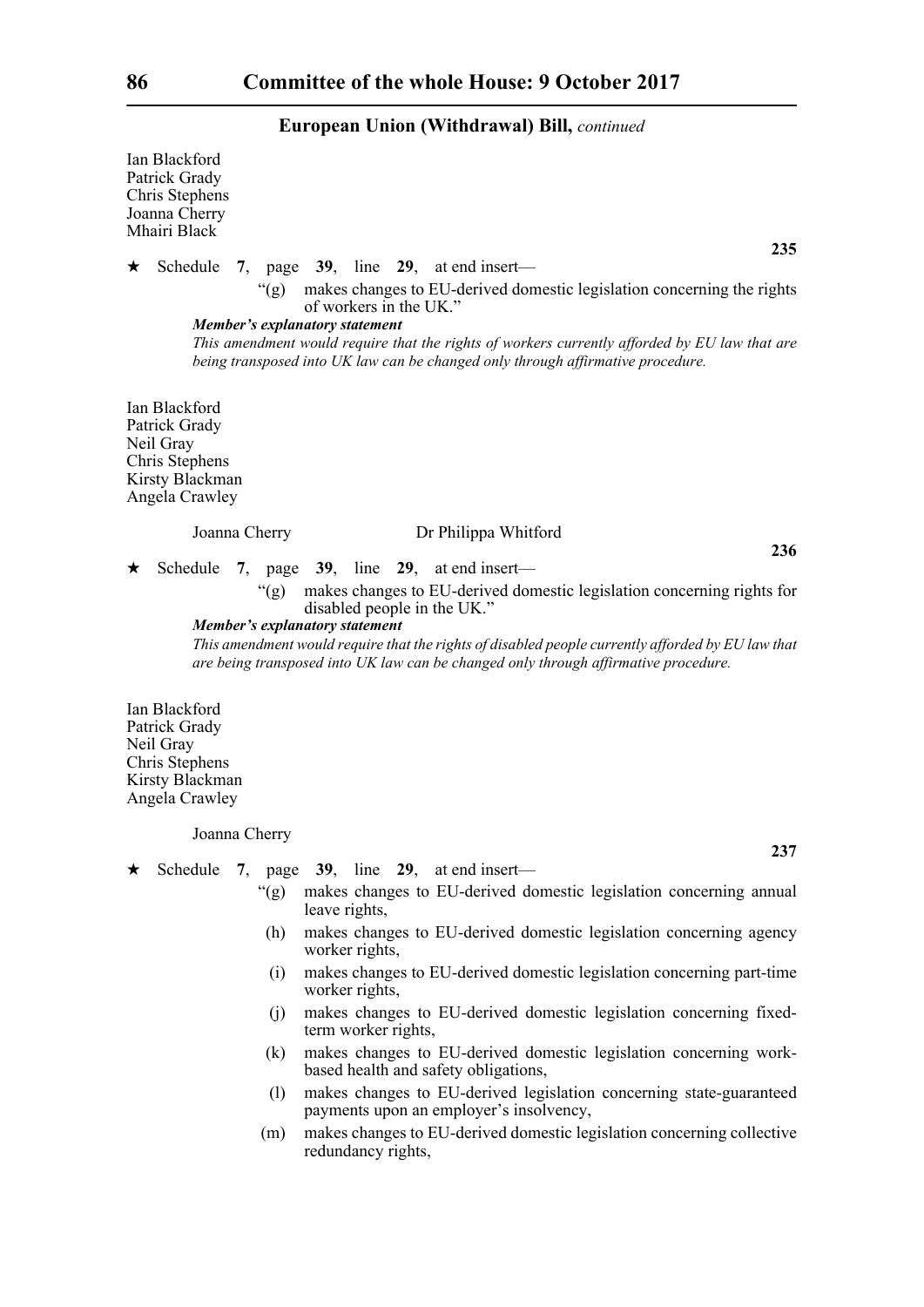- (n) makes changes to EU-derived domestic legislation concerning terms and conditions of employment rights,
- (o) makes changes to EU-derived domestic legislation concerning posted worker rights,
- (p) makes changes to EU-derived domestic legislation concerning paternity, maternity and parental leave rights,
- (q) makes changes to EU-derived domestic legislation concerning protection of employment upon the transfer of a business, or
- (r) makes changes to EU-derived domestic legislation concerning antidiscrimination.<sup>"</sup>

#### *Member's explanatory statement*

*This amendment would list areas regarding workers' rights where changes to EU-derived law could be made only through affirmative procedure.*

Ian Blackford Patrick Grady Stuart C. McDonald Joanna Cherry

## Schedule **7**, page **39**, line **29**, at end insert—

"(g) defines "failure to operate efficiently" under section 7(1A)." *Member's explanatory statement* 

*This amendment, linked to Amendment 264, would ensure that any regulations to define "failure to operate efficiently" under section 7(1A) would be subject to affirmative procedure.*

Mr Dominic Grieve John Penrose Mr Kenneth Clarke Nicky Morgan Anna Soubry Stephen Hammond

| Antoinette Sandbach    | Robert Neill       | Jeremy Lefroy       |
|------------------------|--------------------|---------------------|
| Vicky Ford             | Dr Sarah Wollaston | Tom Tugendhat       |
| Chuka Umunna           | Caroline Lucas     | Paul Masterton      |
| John Stevenson         | Ian Murray         | Liz Kendall         |
| <b>Stephen Doughty</b> | Kerry McCarthy     | Catherine McKinnell |
| Heidi Allen            | Helen Hayes        | Mr Ben Bradshaw     |
| Angela Smith           | Mr David Lammy     |                     |

**3**

## Schedule **7**, page **39**, line **30**, leave out sub-paragraphs (3) to (10) and insert—

- "(3) A Minister of the Crown must not make an Order under  $(1)$  and  $(2)$  above or any other Order to which this Schedule applies, unless—
	- (a) a draft Order and explanatory document has been laid before Parliament in accordance with paragraph 1A; and
	- (b) in the case of any Order which can be made other than solely by a resolution of each House of Parliament, the Order is made as determined under paragraph 1B in accordance in accordance with—
		- (i) the negative resolution procedure (see paragraph 1C); or
		- (ii) the affirmative resolution procedure (see paragraph 1D); or
	- (c) it is declared in the Order that it appears to the person making it that because of the urgency of the matter, it is necessary to make the Order without a draft being so approved (see paragraph 1E).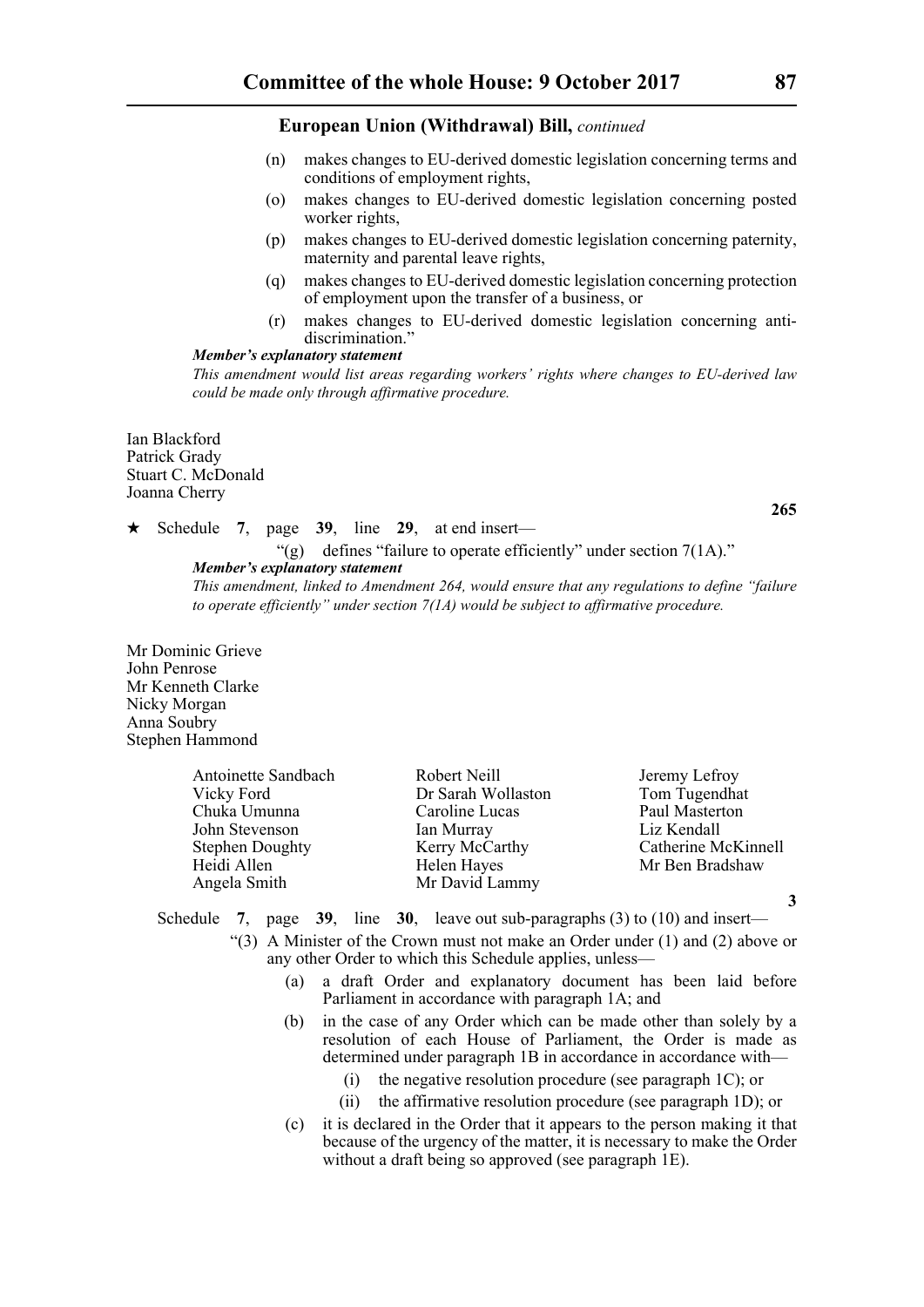*Draft Order and Explanatory document laid before Parliament*

- 1A (1) If the minister considers it appropriate to proceed with the making of an Order under this Part, he must lay before Parliament—
	- (a) a draft of the Order, together with
	- (b) an explanatory document.
	- (2) The explanatory document must—
		- (a) explain under which power or powers in this Part the provision contained in the Order is made;
		- (b) introduce and give reasons for the provision;
		- (c) explain why the Minister considers that
			- in the case of an Order under section 7, include, so far as appropriate, an assessment of the extent to which the provision made by the Order would prevent, remedy or mitigate—
				- (a) any failure of retained EU law to operate effectively; or
				- (b) any other deficiency in retained EU law arising from the withdrawal of the United Kingdom from the EU,
			- (ii) in the case of an Order under section 8, include, so far as appropriate, an assessment of the extent to which the provision made by the Order would prevent or remedy any breach, arising from the withdrawal of the United Kingdom from the EU, of the international obligations of the United Kingdom,
			- (iii) in the case of an Order under section 9, include, so far as appropriate, an assessment of the extent to which implementation of the withdrawal agreement should be in force on or before exit day.
		- (d) identify and give reasons for—
			- (i) any functions of legislating conferred by the Order; and
			- (ii) the procedural requirements attaching to the exercise of those functions.

## *Determination of Parliamentary procedure*

- 1B (1) The explanatory document laid with a draft Order under paragraph 1A must contain a recommendation by the Minister as to which of the following should apply in relation to the making of an Order pursuant to the draft Order—
	- (a) the negative resolution procedure (see paragraph 1C); or
	- (b) the affirmative resolution procedure (see paragraph 1D).
	- (2) The explanatory document must give reasons for the Minister's recommendation.
	- (3) Where the Minister's recommendation is that the negative resolution procedure should apply, that procedure shall apply unless, within the 20-day period either House of Parliament requires that the affirmative resolution procedure shall apply, in which case that procedure shall apply.
	- (4) For the purposes of this paragraph a House of Parliament shall be taken to have required a procedure within the 20-day period if—
		- (a) that House resolves within that period that that procedure shall apply; or
		- (b) in a case not falling within sub paragraph  $(4)(a)$ , a committee of that House charged with reporting on the draft Order has recommended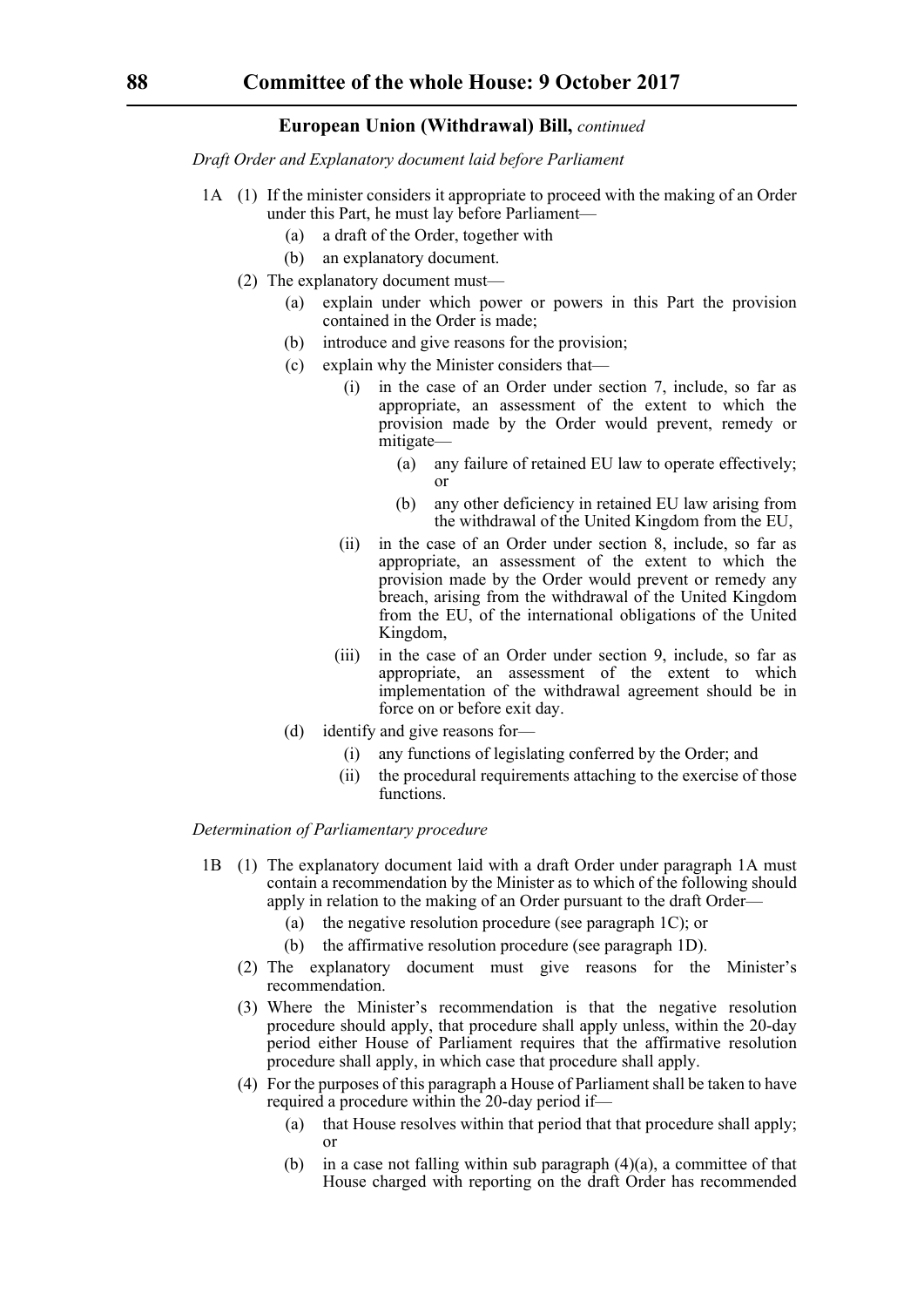within that period that that procedure should apply and the House has not by resolution rejected that recommendation within that period.

(5) In this section the "20-day period" means the period of 20 days beginning with the day on which the draft Order was laid before Parliament under paragraph 1A.

## *Negative resolution procedure*

- 1C (1) For the purposes of this Part, the "negative resolution procedure" in relation to the making of an Order pursuant to a draft order laid under paragraph 1A is as follows.
	- (2) The Minister may make an order in the terms of the draft Order subject to the following provisions of this paragraph.
	- (3) The Minister may not make an order in the terms of the draft Order if either House of Parliament so resolves within the 40-day period.
	- (4) For the purposes of this paragraph an Order is made in the terms of a draft Order if it contains no material changes to the provisions of the draft Order.
	- (5) In this paragraph the "40-day period" means the period of 40 days beginning with the day on which the draft Order was laid before Parliament under paragraph 1A.

*Affirmative resolution procedure*

- 1D (1) For the purposes of this Part the "affirmative resolution procedure" in relation to the making of an Order pursuant to a draft Order laid under paragraph 1A is as follows.
	- (2) The Minister must have regard to—
		- (a) any representations,
		- (b) any resolution of either House of Parliament, and
		- (c) any recommendations of a committee of either House of Parliament charged with reporting on the draft Order, made during the 40-day period with regard to the draft Order.
	- (3) If, after the expiry of the 40-day period, the minister wishes to make an Order in the terms of the draft, he must lay before Parliament a statement—
		- (a) stating whether any representations were made under sub-paragraph  $(2)(a)$ ; and
		- (b) if any representations were so made, giving details of them.
	- (4) The Minister may after the laying of such a statement make an Order in the terms of the draft if it is approved by a resolution of each House of Parliament.
	- (5) If, after the expiry of the 40-day period, the Minister wishes to make an Order consisting of a version of the draft Order with material changes, he must lay before Parliament—
		- (a) a revised draft Order; and
		- (b) a statement giving details of—
			- (i) any representations made under sub-paragraph (2)(a); and
			- (ii) the revisions proposed.
	- (6) The Minister may after laying a revised draft Order and statement under subparagraph (5) make an Order in the terms of the revised draft if it is approved by a resolution of each House of Parliament.
	- (7) For the purposes of sub-paragraphs (4) an Order is made in the terms of a draft Order if it contains no material changes to the provisions of the draft Order.
	- (8) In this paragraph the "40-day period" has the meaning given by paragraph  $4(5)(a)$ .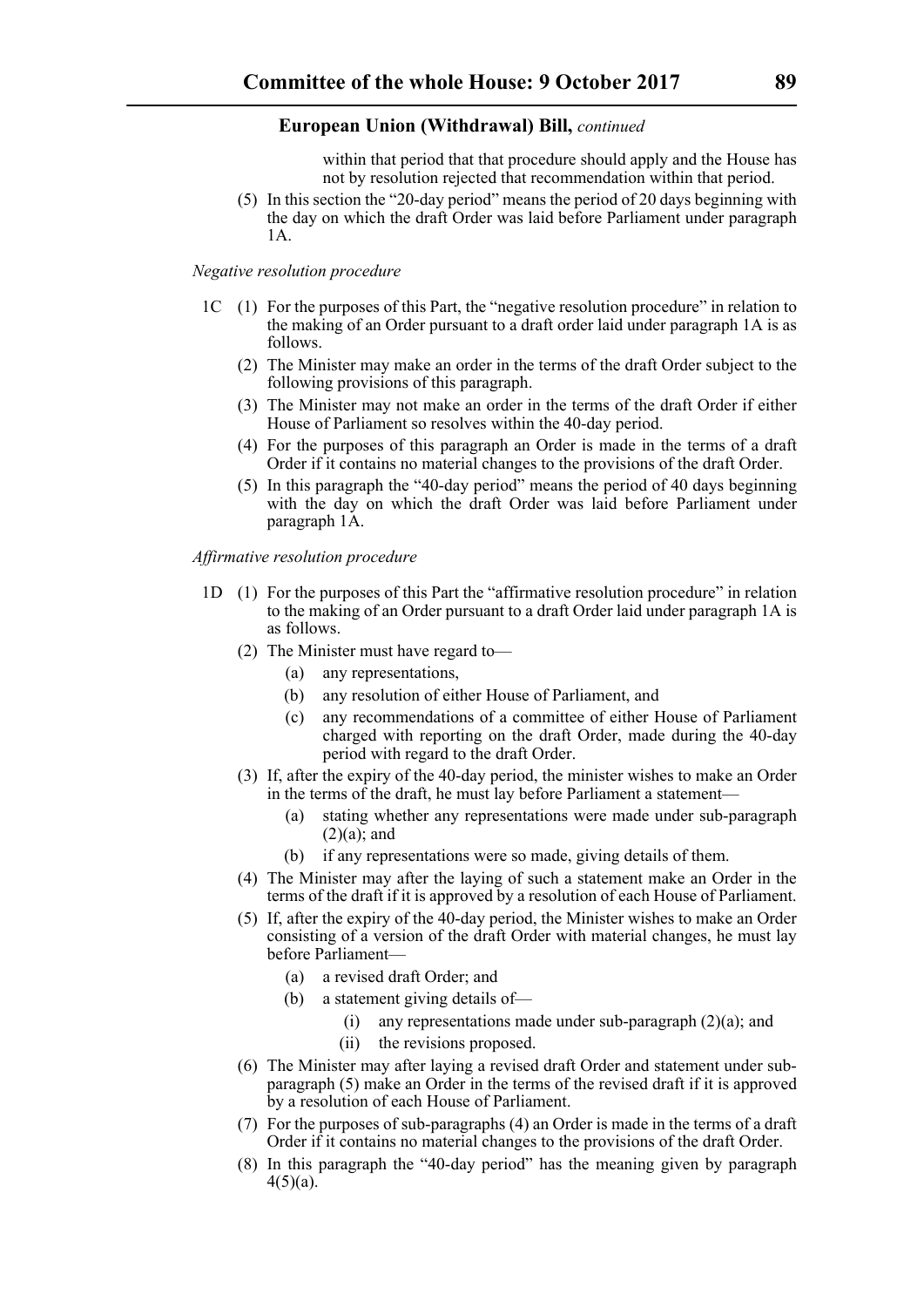*Procedure in urgent cases*

- 1E (1) If an Order is made without being approved in draft, the person making it must lay it before Parliament, accompanied by the required information, after it is made.
	- (2) If, at the end of the period of one month beginning with the day on which the original Order was made, a resolution has not been passed by each House approving the original or replacement Order, the Order ceases to have effect.
	- (3) For the purposes of sub-paragraph (1), "required information" means—
		- (a) a statement of the reasons for proceeding under paragraph 1E; and
		- (b) an explanatory document, as set out in paragraph 1A (2)."

#### *Member's explanatory statement*

*To set up a triage and scrutiny system under the control of Parliament for determining how Statutory Instruments under Clause 7 of the Bill will be dealt with.*

Mr Chris Leslie Mr Ben Bradshaw

> Schedule **7**, page **39**, line **30**, leave out sub-paragraph (3). *Member's explanatory statement This amendment would facilitate the use of affirmative and super-affirmative procedures, other than for the transfer of functions of EU public bodies.*

Jeremy Corbyn Mr Nicholas Brown Keir Starmer Jenny Chapman Matthew Pennycook Paul Blomfield

| Valerie Vaz     | Caroline Lucas      | Paul Farrelly |
|-----------------|---------------------|---------------|
| Mr David Lammy  | Ms Harriet Harman   | Ian Murray    |
| Kerry McCarthy  | Catherine McKinnell | Helen Hayes   |
| Stephen Kinnock | Mr David Lammy      |               |

Schedule **7**, page **39**, line **33**, at end insert ", unless a scrutiny committee determines that the instrument is of such significant policy interest that it ought to be subject to approval of each House with a procedure that allows for amendment." *Member's explanatory statement* 

*This amendment together with Amendments 33 and 34 would establish that it is for Parliament to decide which level of scrutiny a Statutory Instrument shall receive under Clause 7 of this Act, and that matters of policy interest will be subject to the approval of both Houses and to amendment.*

Tom Brake Sir Vince Cable Mr Alistair Carmichael Tim Farron Wera Hobhouse Layla Moran

Jo Swinson

**130**

**67**

- Schedule **7**, page **40**, line **23**, leave out sub-paragraphs (2) to (4) and insert—
	- "(2) The procedure provided for in paragraphs 1 to 3 of this Part in respect of the Houses of Parliament applies in relation to regulations to which this paragraph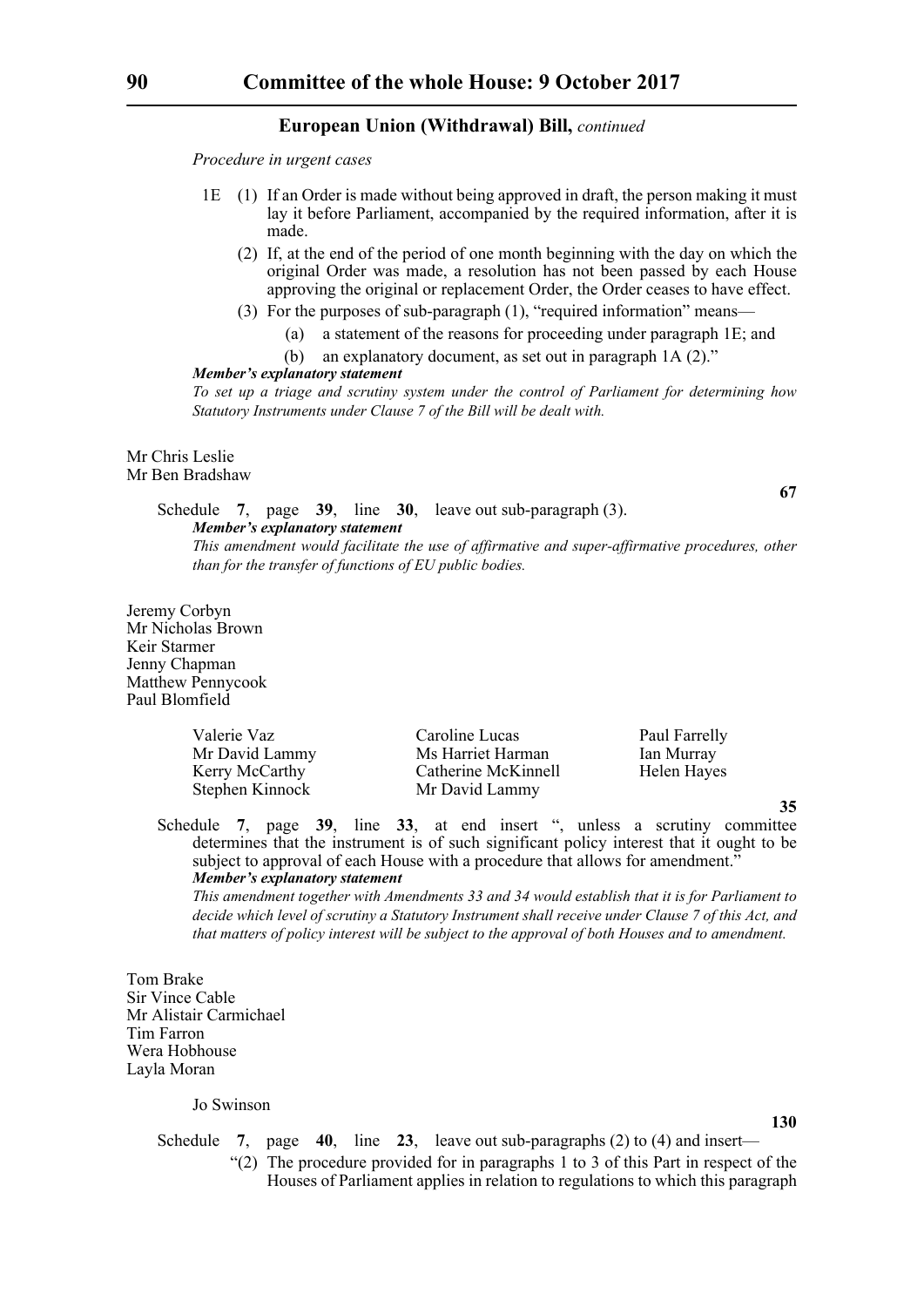applies as well as any other procedure provided for by this paragraph which is applicable to the regulations concerned."

*Member's explanatory statement* 

*This amendment applies the procedures set out in Amendment 129 in respect of the UK Parliament for regulations made jointly by a Minister of the Crown acting jointly with a devolved authority.*

Mr Dominic Grieve John Penrose Mr Kenneth Clarke Nicky Morgan Anna Soubry Stephen Hammond

| Antoinette Sandbach | Robert Neill        | Jeremy Lefroy          |
|---------------------|---------------------|------------------------|
| Vicky Ford          | Dr Sarah Wollaston  | Tom Tugendhat          |
| Chuka Umunna        | Paul Masterton      | Ian Murray             |
| Caroline Lucas      | Catherine McKinnell | <b>Stephen Doughty</b> |
| Heidi Allen         | Helen Hayes         | Mr Ben Bradshaw        |
| Angela Smith        | Mr David Lammy      |                        |

Schedule **7**, page **40**, line **32**, leave out from "is" to end of line 34 and insert "subject to the rules set out in paragraphs 1 to 1E above." *Member's explanatory statement* 

*Consequential amendment to Amendment 3.*

#### Stephen Timms

Schedule **7**, page **42**, line **17**, at end insert—

"(3A) A Minister cannot make a declaration under sub-paragraph (2) unless they have satisfied themselves that they have sufficiently consulted—

- (a) relevant public authorities,
- (b) businesses,
- (c) people, and
- (d) other organisations
- who are likely to be affected by the instrument."

#### *Member's explanatory statement*

*This amendment would require that, when using the urgent cases provision in the Bill, the Minister must first consult with businesses and other relevant organisations.*

#### Stephen Timms

Schedule **7**, page **42**, line **31**, at end insert—

"(7) For the purposes of this paragraph "urgent" has the same meaning as "emergency" in Section 1 of the Civil Contingencies Act 2004."

#### *Member's explanatory statement*

*This amendment would limit the circumstances in which Ministers can use procedures for urgent cases to circumstances in which there is a serious threat of damage to human welfare, the environment or the security of the United Kingdom.*

**155**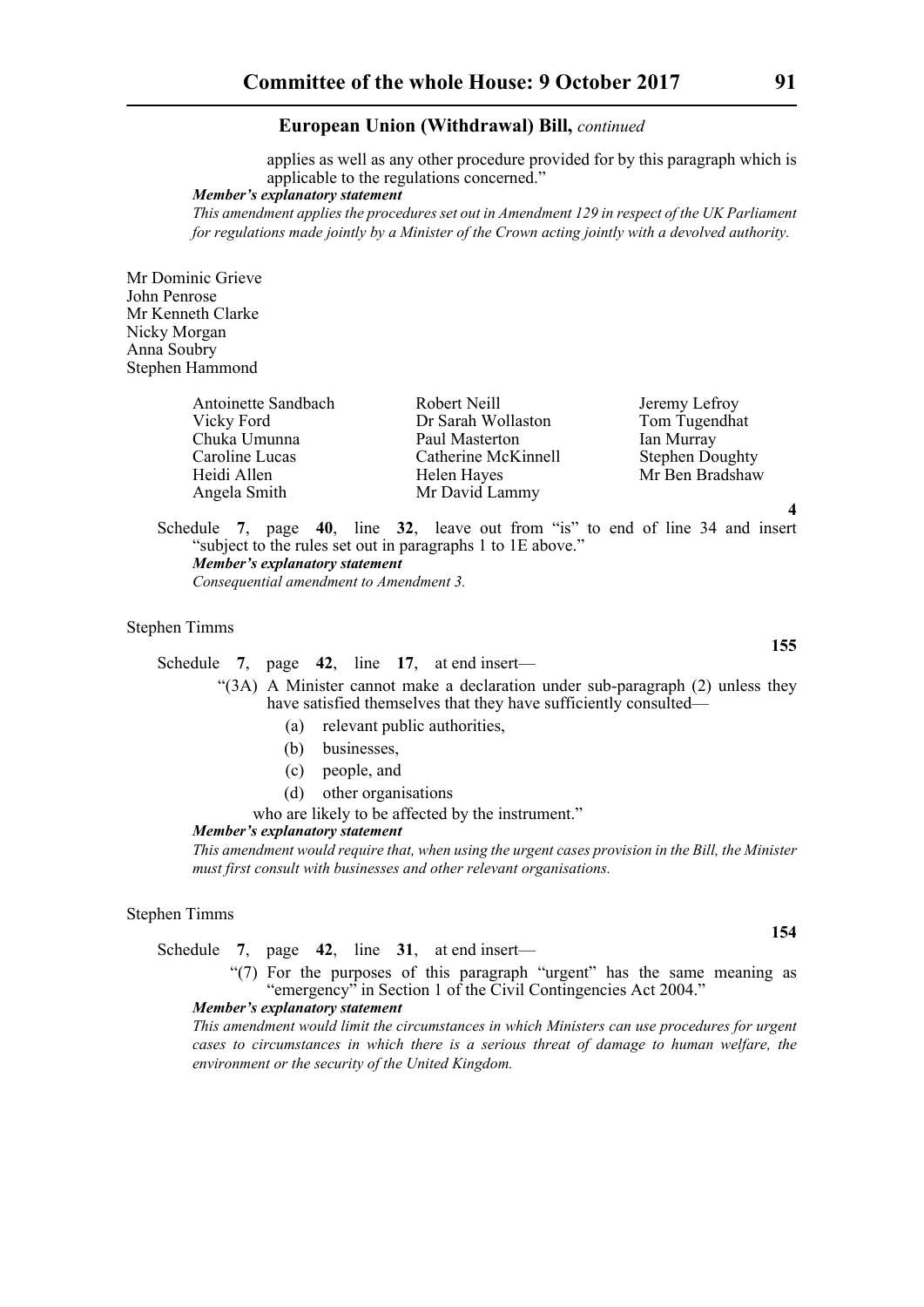Jeremy Corbyn Mr Nicholas Brown Keir Starmer Jenny Chapman Matthew Pennycook Paul Blomfield

| Valerie Vaz       | Caroline Lucas                     | Paul Farrelly       |
|-------------------|------------------------------------|---------------------|
| Ms Harriet Harman | Ian Murray                         | Catherine McKinnell |
| Helen Hayes       | Stephen Kinnock                    | Mr David Lammy      |
|                   | $\sim$ $\sim$ $\sim$ $\sim$ $\sim$ |                     |

Schedule **7**, page **43**, line **3**, after "if" insert "a scrutiny committee determines that" *Member's explanatory statement* 

*This amendment together with Amendments 37 and 38 would establish that it is for Parliament to decide which level of scrutiny a Statutory Instrument shall receive under Clause 8 of this Bill, and that matters of policy interest will be subject to the approval of both Houses and to amendment.*

Jeremy Corbyn Mr Nicholas Brown Keir Starmer Jenny Chapman Matthew Pennycook Paul Blomfield

> Valerie Vaz Caroline Lucas Paul Farrelly Mr David Lammy Ms Harriet Harman Ian Murray Catherine McKinnell Helen Hayes Stephen Kinnock

**37**

**22**

**36**

#### Schedule **7**, page **43**, line **15**, at end insert—

"(g) is otherwise of sufficient policy interest to merit the application of subparagraph (1)"

#### *Member's explanatory statement*

*This amendment together with Amendments 36 and 38 would establish that it is for Parliament to decide which level of scrutiny a Statutory Instrument shall receive under Clause 8 of this Bill, and that matters of policy interest will be subject to the approval of both Houses and to amendment.*

Chris Bryant Mr David Lammy Ian Murray Stephen Doughty Helen Hayes Mr Ben Bradshaw

#### Stephen Kinnock

Schedule **7**, page **43**, line **19**, at end insert "or if the Government has not provided time on the floor of the House for a debate and vote on a prayer against the statutory instrument signed by the Leader of the Opposition or 80 Members of the House of Commons."

#### *Member's explanatory statement*

*This would mean that if the Leader of the Opposition or 80 members of the House of Commons were to sign a prayer against an SI that was subject under Schedule 7 to the negative procedure, the Government would have to provide time for a debate and a vote on the floor of the House or lose the SI. At present there is no such provision in the House of Commons.*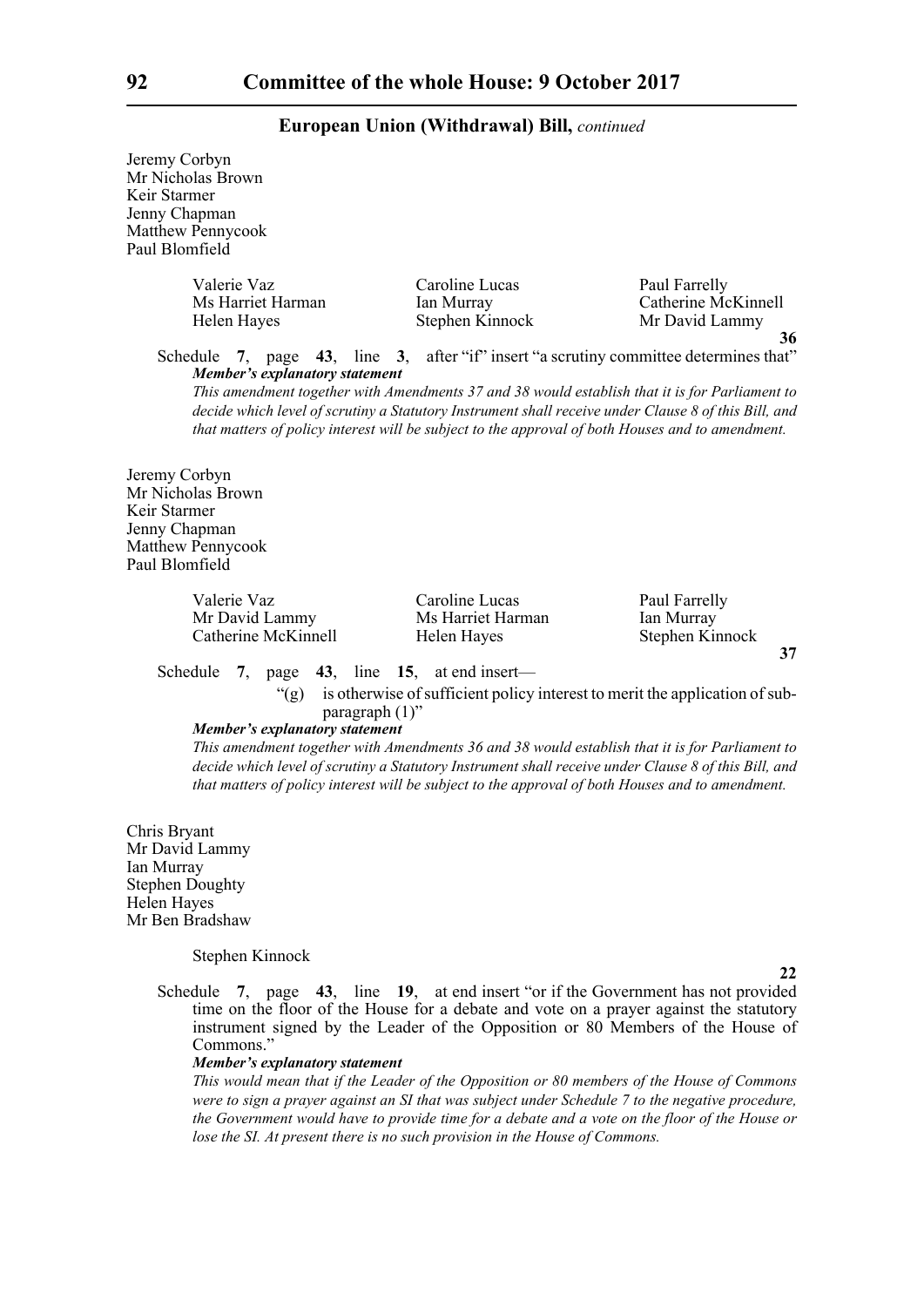Jeremy Corbyn Mr Nicholas Brown Keir Starmer Jenny Chapman Matthew Pennycook Paul Blomfield

| Valerie Vaz<br>Mr David Lammy<br>Helen Hayes | Caroline Lucas<br>Ian Murray<br>Stephen Kinnock | Paul Farrelly<br>Catherine McKinnell |
|----------------------------------------------|-------------------------------------------------|--------------------------------------|
|                                              |                                                 |                                      |
|                                              |                                                 |                                      |

Schedule **7**, page **43**, line **19**, at end insert ", unless a scrutiny committee determines that the instrument is of such significant policy interest that it ought to be subject to approval of each House with a procedure that allows for amendment." *Member's explanatory statement* 

*This amendment together with Amendments 36 and 37 would establish that it is for Parliament to decide which level of scrutiny a Statutory Instrument shall receive under Clause 8 of this Bill, and that matters of policy interest will be subject to the approval of both Houses and to amendment.*

Yvette Cooper Ms Harriet Harman Norman Lamb Nicky Morgan Robert Neill Mary Creagh

> Rachel Reeves Caroline Lucas Paul Farrelly Mr David Lammy Joanna Cherry Ian Murray Catherine McKinnell Stephen Doughty Helen Hayes Mr Ben Bradshaw Angela Smith

**51**

## Schedule **7**, page **43**, line **26**, leave out paragraph 6 *Member's explanatory statement*

*This amendment is linked to New Clause 3 to require the Government to implement the withdrawal agreement through separate primary and secondary legislation rather than through this Bill.*

Chris Bryant Mr David Lammy Helen Hayes Mr Ben Bradshaw

**23**

**24**

## Schedule **7**, page **43**, line **26**, leave out "which contain provisions falling within sub-paragraph (2)."

#### *Member's explanatory statement*

*This amendment is linked to Amendment 24 and removes the provision that certain statutory instruments can be introduced under the negative resolution and requires all SIs under Clause 9 to go through the affirmative route with a vote in both Houses. It means that the Government could not bypass Parliament by refusing to grant time for a debate on annulling an SI.*

Chris Bryant Mr David Lammy Helen Hayes

> Schedule **7**, page **43**, line **30**, leave out sub-paragraph (2) *Member's explanatory statement This amendment is linked to Amendment 23 and removes the provision that certain statutory*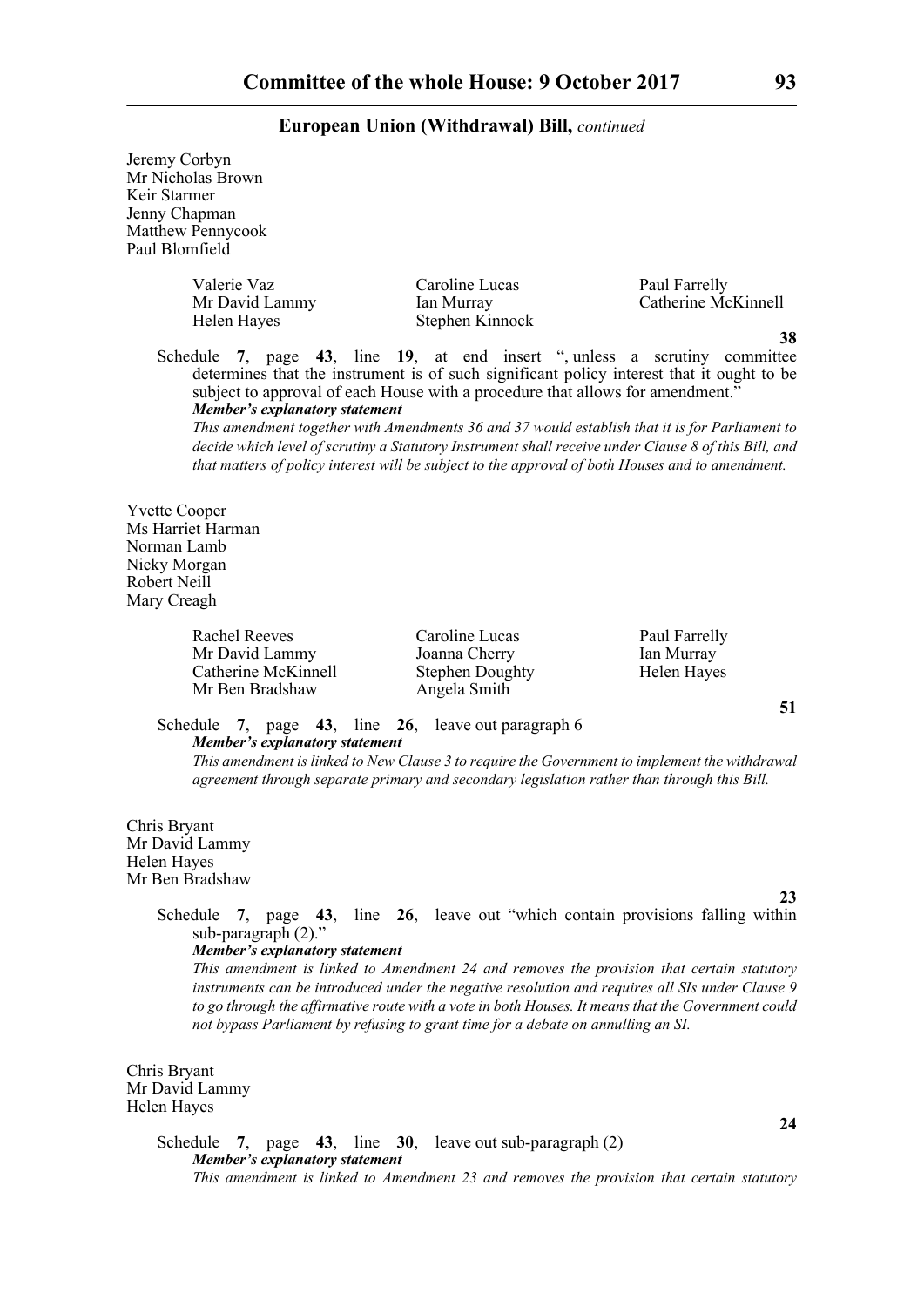*instruments can be introduced under the negative resolution and requires all SIs under Clause 9 to go through the affirmative route with a vote in both Houses. It means that the Government could not bypass Parliament by refusing to grant time for a debate on annulling an SI.*

Jeremy Corbyn Mr Nicholas Brown Keir Starmer Jenny Chapman Matthew Pennycook Paul Blomfield

| Valerie Vaz    | Caroline Lucas    | Paul Farrelly |
|----------------|-------------------|---------------|
| Mr David Lammy | Ms Harriet Harman | Ian Murray    |
| Helen Hayes    | Stephen Kinnock   |               |

Schedule **7**, page **43**, line **30**, after "if" insert "a scrutiny committee determines that"

#### *Member's explanatory statement*

*This amendment together with Amendments 40 and 41 would establish that it is for Parliament to decide which level of scrutiny a Statutory Instrument shall receive under Clause 9 of this Bill, and that matters of policy interest will be subject to the approval of both Houses and to amendment.*

Jeremy Corbyn Mr Nicholas Brown Keir Starmer Jenny Chapman Matthew Pennycook Paul Blomfield

| Valerie Vaz    | Caroline Lucas    | Paul Farrelly |
|----------------|-------------------|---------------|
| Mr David Lammy | Ms Harriet Harman | Ian Murray    |
| Helen Hayes    |                   |               |
|                |                   |               |

Schedule **7**, page **43**, line **43**, at end insert—

"(h) is otherwise of sufficient policy interest to merit the application of subparagraph (1)."

#### *Member's explanatory statement*

*This amendment together with Amendments 39 and 41 would establish that it is for Parliament to decide which level of scrutiny a Statutory Instrument shall receive under Clause 9 of this Bill, and that matters of policy interest will be subject to the approval of both Houses and to amendment.*

Jeremy Corbyn Mr Nicholas Brown Keir Starmer Jenny Chapman Matthew Pennycook Paul Blomfield

| Valerie Vaz    | Caroline Lucas    | Paul Farrelly |
|----------------|-------------------|---------------|
| Mr David Lammy | Ms Harriet Harman | Ian Murray    |
| Helen Hayes    |                   |               |

**41**

**39**

**40**

Schedule **7**, page **43**, line **47**, at end insert ", unless a scrutiny committee determines that the instrument if of such significant policy interest that it ought to be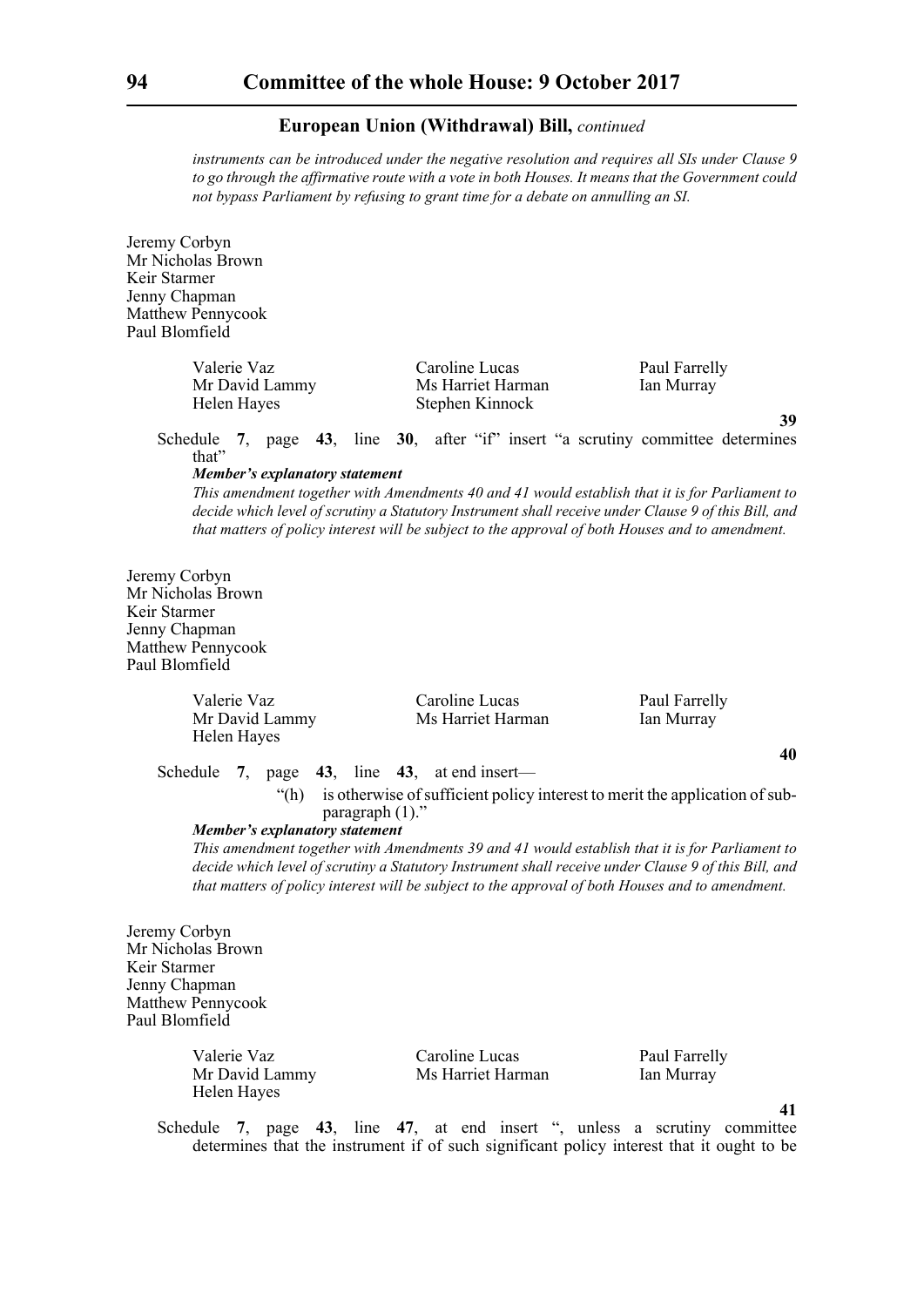subject to approval of each House with a procedure that allows for amendment." *Member's explanatory statement* 

*This amendment together with Amendments 39 and 40 would establish that it is for Parliament to decide which level of scrutiny a Statutory Instrument shall receive under Clause 9 of this Bill, and that matters of policy interest will be subject to the approval of both Houses and to amendment.*

Mr Chris Leslie Chuka Umunna Neil Coyle Peter Kyle Mr Ben Bradshaw Stephen Doughty

> Caroline Lucas **Paul Farrelly** Mr David Lammy Ian Murray Catherine McKinnell Helen Hayes Angela Smith

**58**

**223**

Schedule **7**, page **45**, line **23**, leave out "urgency" and insert "emergency" *Member's explanatory statement* 

*This amendment would remove the wider latitude currently allowing Ministers to make regulations without Parliamentary approval "by reason of urgency" and instead only allow such executive action "by reason of emergency". An emergency is a situation that poses an immediate risk to human health, life, property, or environment.* 

Ian Blackford Patrick Grady Kirsty Blackman

 $\star$  Schedule 7, page 46, line 29, at end insert—

"14A Any power to make regulations in this Act relating to the oil and gas sector may not be made without —

- (a) consultation, and
- (b) an impact assessment, a copy of which must be laid before Parliament."

#### *Member's explanatory statement*

*This amendment would require consultation and an impact assessment before legislation affecting the relating to the oil and gas sector is changed by regulations made under the Act.*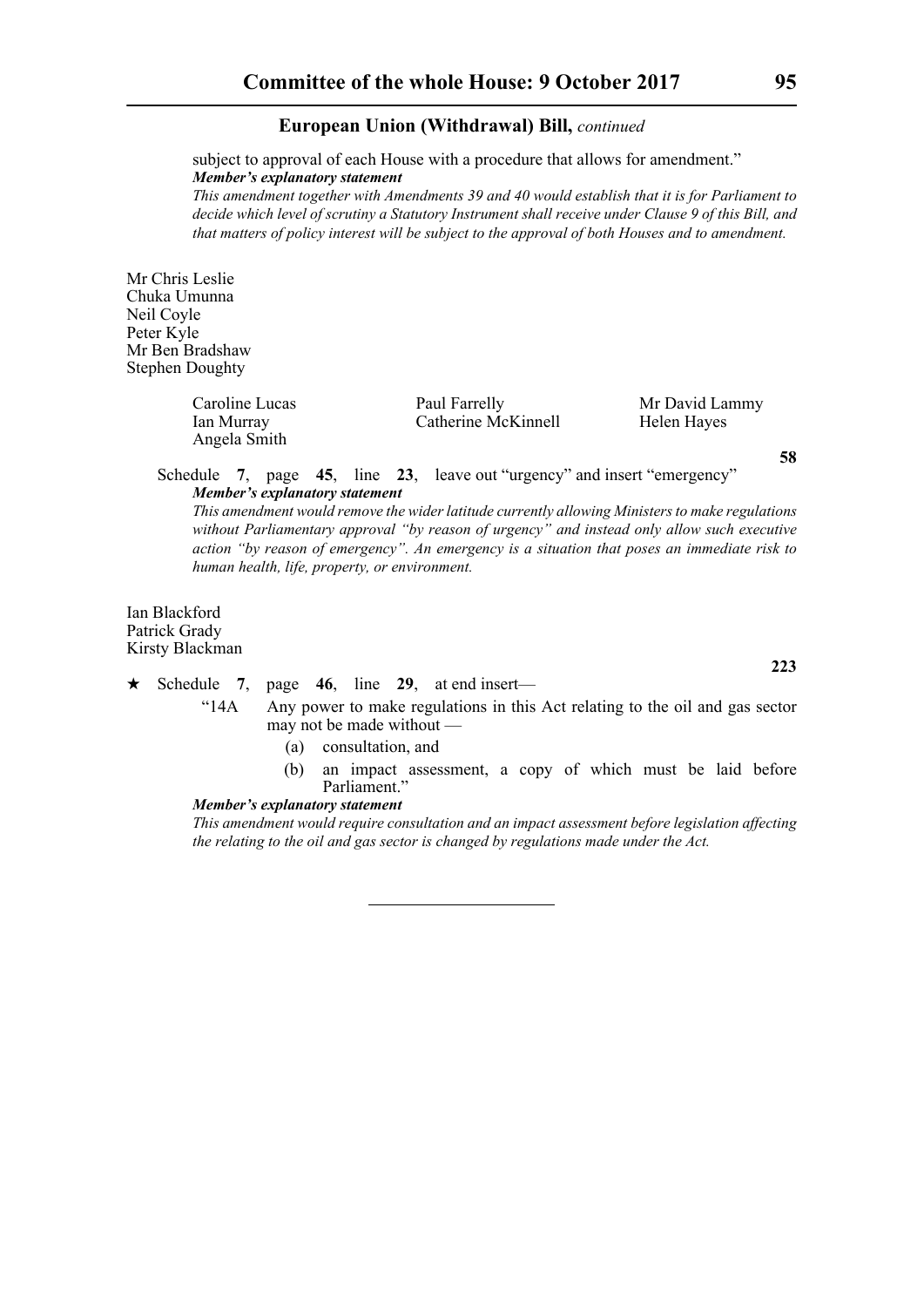| Jeremy Corbyn<br>Mr Nicholas Brown<br>Keir Starmer<br>Jenny Chapman<br>Matthew Pennycook<br>Paul Blomfield |                                                                               |                            |                                                                   |                                                                                        |     |
|------------------------------------------------------------------------------------------------------------|-------------------------------------------------------------------------------|----------------------------|-------------------------------------------------------------------|----------------------------------------------------------------------------------------|-----|
| Valerie Vaz                                                                                                | Ms Harriet Harman<br>Helen Hayes                                              |                            | Paul Farrelly<br>Ian Murray<br>Stephen Kinnock                    | Mr David Lammy<br><b>Stephen Doughty</b>                                               | 29  |
|                                                                                                            | <b>Member's explanatory statement</b><br>happens as a consequence of the Act. |                            | Clause 17, page 13, line 34, leave out subsections $(1)$ to $(3)$ | This amendment would remove a widely drawn delegated power, which covers anything that |     |
| Ian Blackford<br>Peter Grant<br>Joanna Cherry<br>Patrick Grady                                             |                                                                               |                            |                                                                   |                                                                                        | 207 |
|                                                                                                            |                                                                               |                            |                                                                   | $\star$ Clause 17, page 13, line 35, leave out "appropriate" and insert "necessary"    |     |
| Ian Blackford<br>Peter Grant<br>Joanna Cherry<br>Patrick Grady                                             |                                                                               |                            |                                                                   |                                                                                        | 208 |
|                                                                                                            |                                                                               |                            |                                                                   | $\star$ Clause 17, page 14, line 7, leave out "appropriate" and insert "necessary"     |     |
| Kerry McCarthy<br>Caroline Lucas<br>Mary Creagh<br>Mr Ben Bradshaw<br>Darren Jones<br>Ruth Cadbury         |                                                                               |                            |                                                                   |                                                                                        |     |
|                                                                                                            | Catherine McKinnell<br>Ms Angela Eagle<br>Mrs Madeleine Moon                  |                            | <b>Stella Creasy</b><br>Ian Murray<br>Helen Hayes                 | Ms Karen Buck<br><b>Stephen Doughty</b><br>Angela Smith                                |     |
|                                                                                                            | Mr David Lammy                                                                |                            |                                                                   |                                                                                        | 99  |
| $\degree(8)$                                                                                               |                                                                               | environmental protection." | Clause $17$ , page $14$ , line $13$ , at end insert—              | Regulations under this section may not limit the scope or weaken standards of          |     |

*Member's explanatory statement* 

*This amendment ensures that the power to make regulations in Clause 17 may not be exercised to reduce environmental protection.*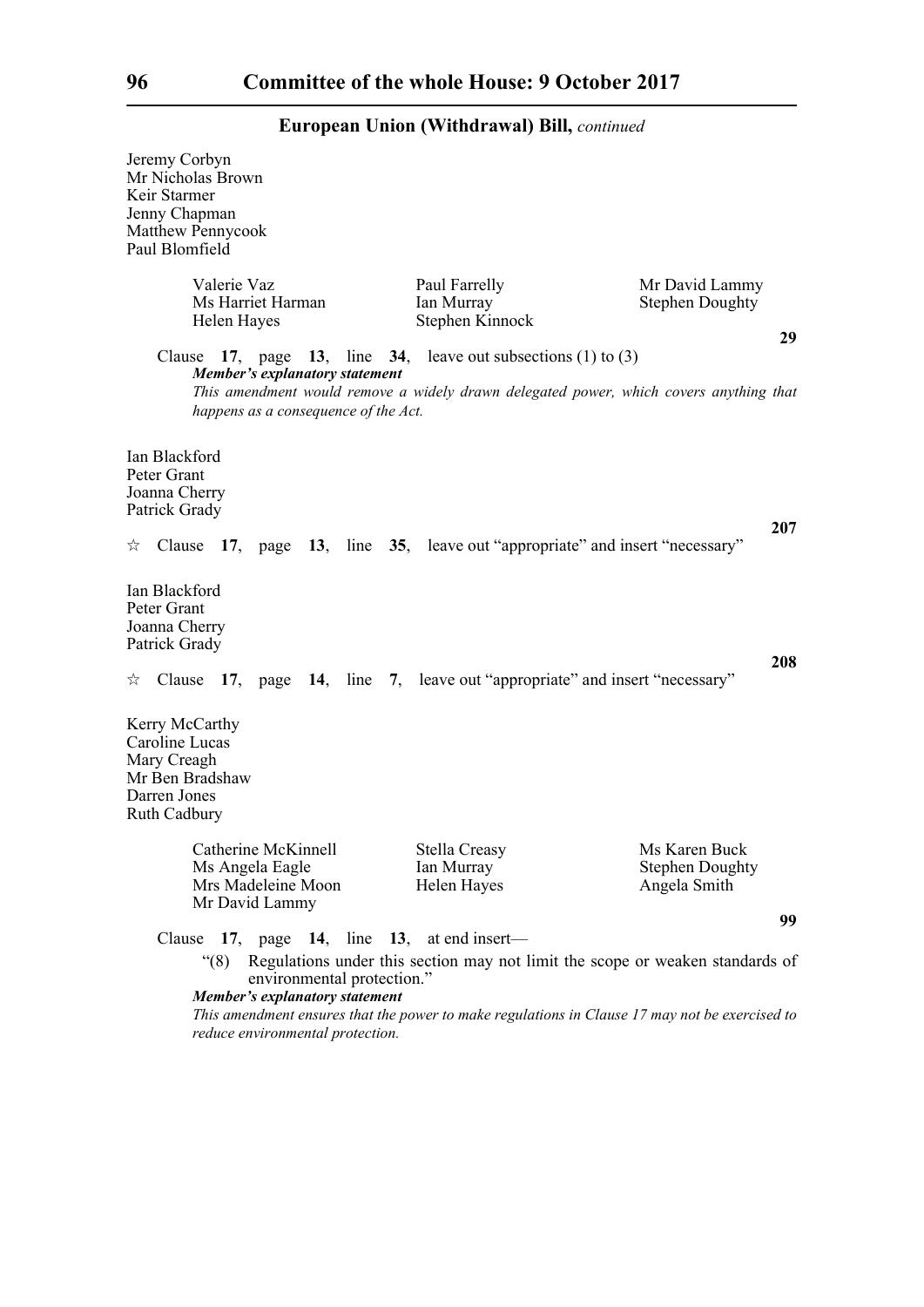| Kerry McCarthy                                       |                                                                                                                                                                                          |                        |
|------------------------------------------------------|------------------------------------------------------------------------------------------------------------------------------------------------------------------------------------------|------------------------|
| Caroline Lucas                                       |                                                                                                                                                                                          |                        |
| Mary Creagh                                          |                                                                                                                                                                                          |                        |
| Mr Ben Bradshaw                                      |                                                                                                                                                                                          |                        |
| Darren Jones                                         |                                                                                                                                                                                          |                        |
| Ruth Cadbury                                         |                                                                                                                                                                                          |                        |
| Catherine McKinnell                                  | Stella Creasy                                                                                                                                                                            | Ms Karen Buck          |
| Ms Angela Eagle                                      | Ian Murray                                                                                                                                                                               | <b>Stephen Doughty</b> |
| Mrs Madeleine Moon                                   | Helen Hayes                                                                                                                                                                              | Mr David Lammy         |
|                                                      |                                                                                                                                                                                          | 100                    |
| Clause $17$ , page $14$ , line $13$ , at end insert— |                                                                                                                                                                                          |                        |
| (8)<br>years beginning with exit day."               | No regulations may be made under this section after the end of the period of two                                                                                                         |                        |
| <b>Member's explanatory statement</b>                |                                                                                                                                                                                          |                        |
| as applies to other regulation powers in the Bill.   | This amendment imposes the same restriction on the regulation making powers under Clause 17                                                                                              |                        |
| Caroline Lucas                                       |                                                                                                                                                                                          |                        |
|                                                      |                                                                                                                                                                                          | 118                    |
| Page 13, line 33, leave out Clause 17                |                                                                                                                                                                                          |                        |
| Member's explanatory statement                       | This amendment would remove the powers granted to Ministers by Clause 17, including the power<br>to amend provisions in this Bill, once enacted, by means of delegated legislation only. |                        |
|                                                      |                                                                                                                                                                                          |                        |

## *NEW CLAUSES AND NEW SCHEDULES RELATING TO CLAUSE 8, CLAUSE 8*

Mr Chris Leslie Paul Farrelly Mr David Lammy Ian Murray Kerry McCarthy Catherine McKinnell

> Stephen Doughty Helen Hayes Mr Ben Bradshaw Angela Smith

**NC20**

To move the following Clause—

## **"International treaties and agreements**

The Secretary of State shall, within one month of Royal Assent of this Act, publish an assessment of each of the international treaties, agreements and obligations that will be affected, require amendment or require renegotiation as a result of this Act, including an assessment of where the powers in section 8 may need to be used."

#### *Member's explanatory statement*

*This new clause would require Ministers to publish a full list and assessment of the implications of this Act on the many international treaties and agreements that the United Kingdom is party to*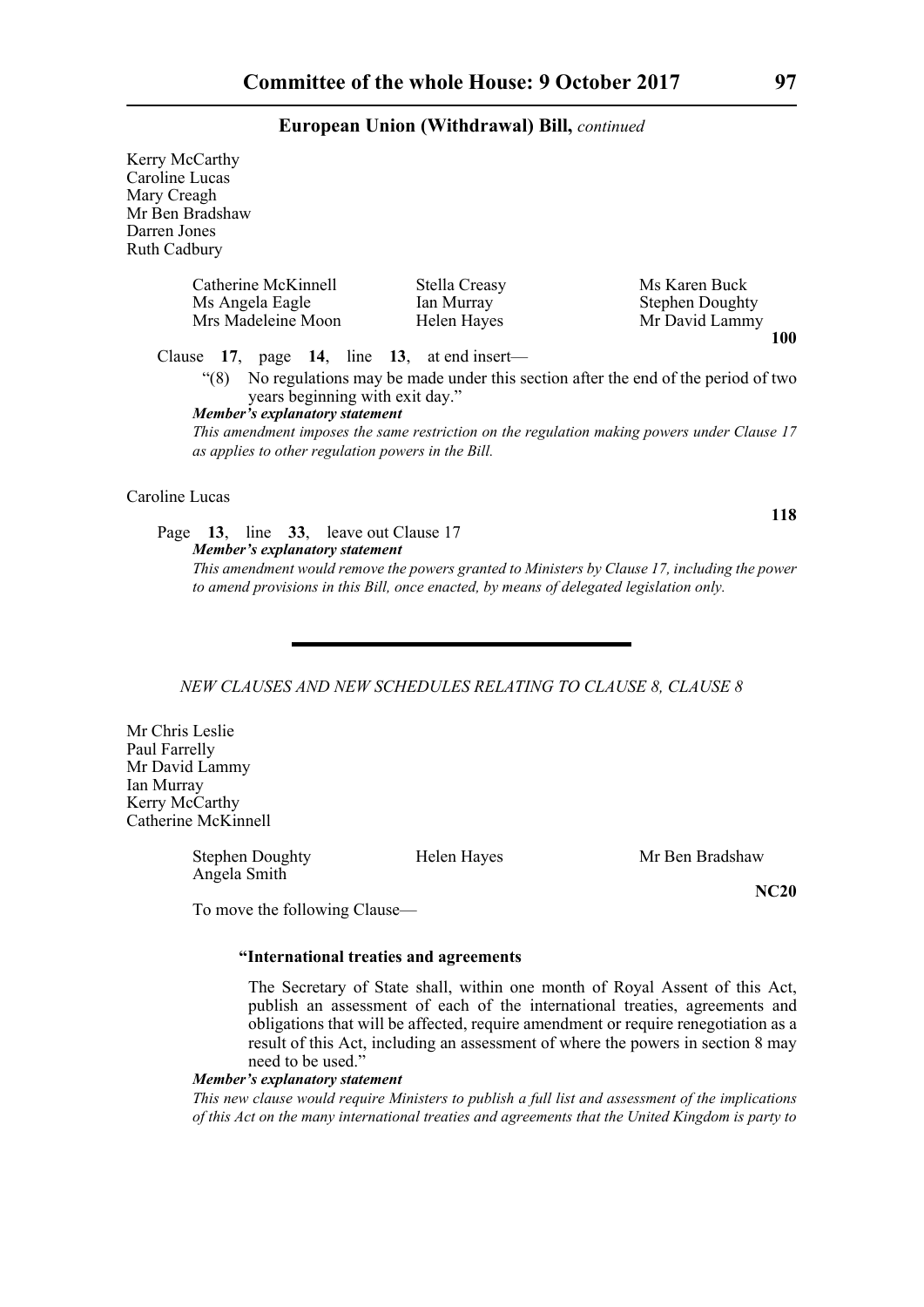*and which may be impacted as a result of this Bill. The assessment would also have to set out those areas where Ministers anticipate the powers in Clause 8 of this Bill may need to be used.*

Heidi Alexander Stephen Doughty Chuka Umunna Paul Farrelly Mr David Lammy Ian Murray

| Caroline Lucas       | Kerry Mc  |
|----------------------|-----------|
| Stella Creasy        | Ian Murra |
| Mr Ben Bradshaw      | Peter Kyl |
| Darren Jones         | Stephen F |
| <b>Ruth Cadbury</b>  | Angela Si |
| Liz Kendall          | Ms Angel  |
| Ms Karen Buck        | Kate Gree |
| Meg Hillier          | Phil Wils |
| <b>Stephen Timms</b> | Neil Coyl |
| Daniel Zeichner      | Rushanar  |
| Dame Margaret Hodge  | Angela Si |
| Mr Barry Sheerman    |           |

cCarthy Catherine McKinnell ay Alison McGovern e Wes Streeting External Chris Bryant<br>
Darren Maria Eagle<br>
Maria Eagle Maria Eagle la Eagle Tulip Siddiq en Ann Coffey<br>Mary Creagl Mary Creagh le Helen Hayes Pa Ali John Woodcock<br>mith Mrs Madeleine P Mrs Madeleine Moon

**NC22**

To move the following Clause—

## **"EEA Agreement**

- (1) No Minister may, under this Act, notify the withdrawal of the United Kingdom from the EEA Agreement, whether under Article 1 of that Agreement or otherwise.
- (2) Regulations under this Act may not make any provision that would constitute a breach of the United Kingdom's obligations under the EEA Agreement.
- (3) Regulations under this Act may not amend or repeal subsection (1) or (2)."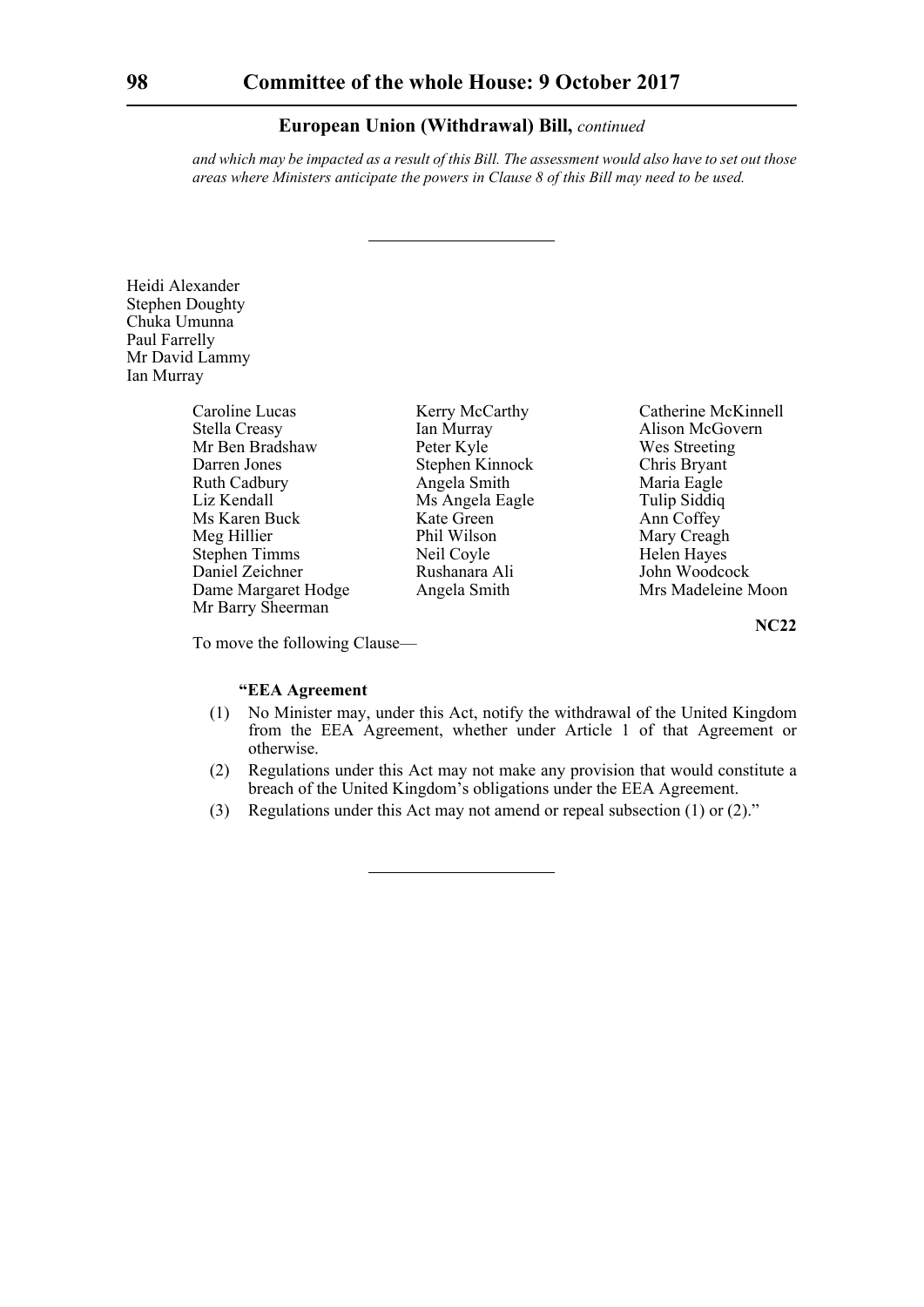Kate Green Ann Coffey Rushanara Ali Mr Chris Leslie Stella Creasy Mrs Madeleine Moon

> Angela Smith Heidi Alexander Stephen Doughty<br>Tulip Siddiq Helen Hayes Chuka Umunna Catherine McKinnell Mike Gapes

Helen Hayes Chuka Umunna

**NC34**

To move the following Clause—

## **"United Nations Convention on the Rights of the Child**

- (1) On exit day and on any day afterwards, a public authority must act in a way which is compatible with—
	- (a) Part I of the United Nations Convention on the Rights of the Child, and
	- (b) the Optional Protocols of the UNCRC to which the UK is a signatory state.
- (2) So far as it is possible to do so, on exit day and on any day afterwards, primary legislation and subordinate legislation must be read and given effect in a way which is compatible with—
	- (a) Part I of the United Nations Convention on the Rights of the Child, and
	- (b) the Optional Protocols of the UNCRC to which the UK is a signatory state.
- (3) On exit day and on any day afterwards, a Minister of the Crown must, when exercising any function relating to children, have due regard to the requirements of—
	- (a) Part I of the United Nations Convention on the Rights of the Child, and
	- (b) the Optional Protocols of the UNCRC to which the UK is a signatory state.
- (4) A Minister of Crown shall undertake and publish a Child Rights Impact Assessment if the function relating to children under subsection (3) entails any of the following—
	- (a) formulation of a provision to be included in an enactment,
	- (b) formulation of a new policy, guidance or statement of practice, or
- (c) change or review of an existing policy guidance or statement of practice." *Member's explanatory statement*

*This new clause would require Ministers and public authorities, from exit day onwards, to act in such a way as to comply with the United Nations Convention on the Rights of the Child, and the optional protocols to which the UK is a signatory state.*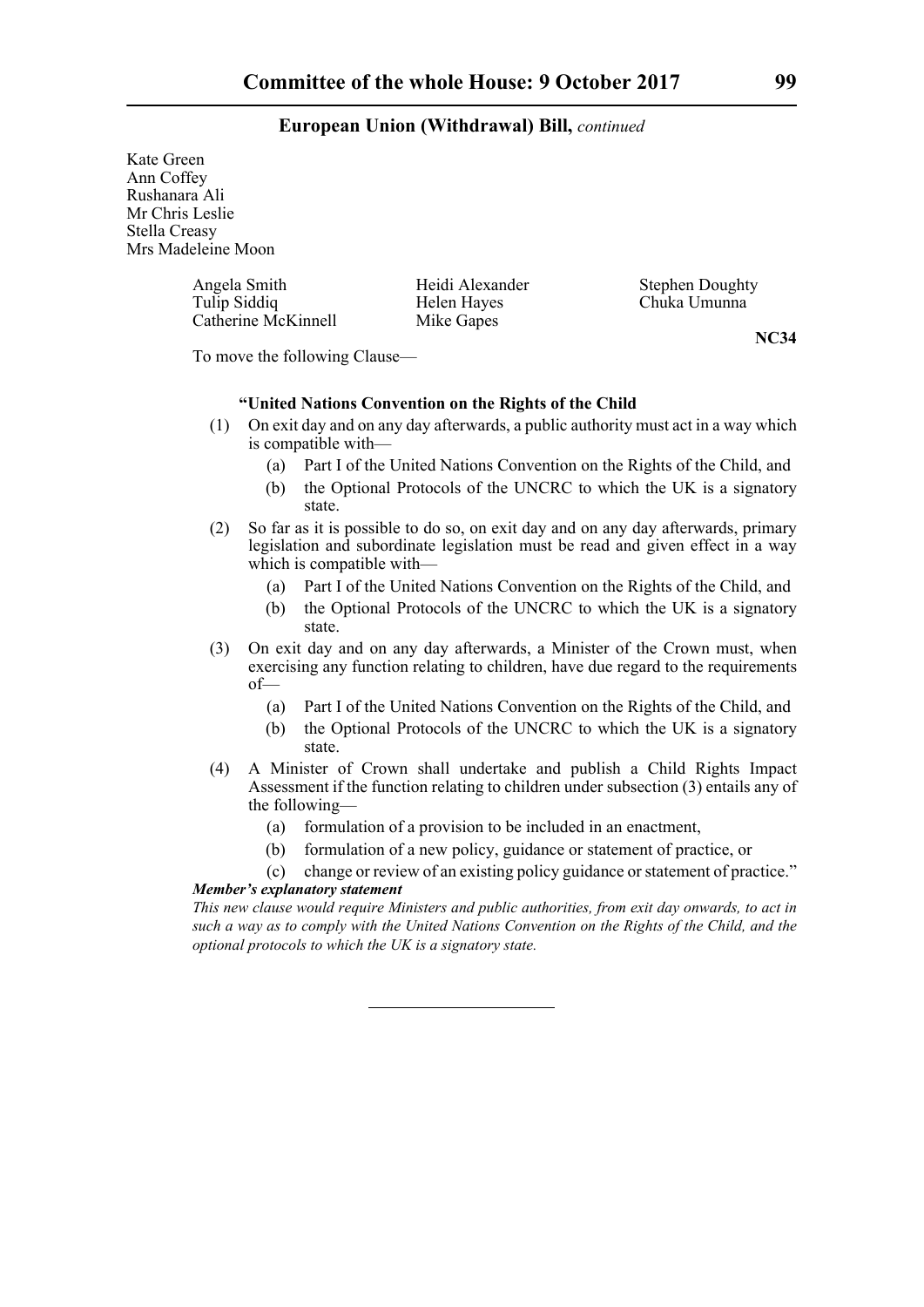Kate Green Ann Coffey Rushanara Ali Mr Chris Leslie Stella Creasy Mrs Madeleine Moon

> Angela Smith Heidi Alexander Stephen Doughty Tulip Siddiq **Helen Hayes** Chuka Umunna Catherine McKinnell Mike Gapes

**NC36**

To move the following Clause—

## **"United Nations Convention on the Rights of the Child (No. 2)**

- (1) On exit day and on any day afterwards, a public authority must act in a way which is compatible with—
	- (a) Part I of the United Nations Convention on the Rights of the Child, and
	- (b) the Optional Protocols of the UNCRC to which the UK is a signatory state.
- (2) So far as it is possible to do so, on exit day and on any day afterwards, primary legislation and subordinate legislation must be read and given effect in a way which is compatible with—
	- (a) Part I of the United Nations Convention on the Rights of the Child, and
	- (b) the Optional Protocols of the UNCRC to which the UK is a signatory state.
- (3) On exit day and on any day afterwards, a Minister of the Crown must, when exercising any function relating to children, have due regard to the requirements of—
	- (a) Part I of the United Nations Convention on the Rights of the Child, and
	- (b) the Optional Protocols of the UNCRC to which the UK is a signatory state<sup>'</sup>

#### *Member's explanatory statement*

*This new clause would require Ministers and public authorities, from exit day onwards, to act in such a way as to comply with the United Nations Convention on the Rights of the Child, and the optional protocols to which the UK is a signatory state.*

Ian Blackford Peter Grant Joanna Cherry Patrick Grady

**205**

**145**

 $\forall$  Clause **8**, page **6**, line **28**, leave out "appropriate" and insert "necessary"

Tom Brake Sir Vince Cable Mr Alistair Carmichael Angela Smith

Clause **8**, page **6**, line **30**, at end insert "including the Belfast Agreement of 10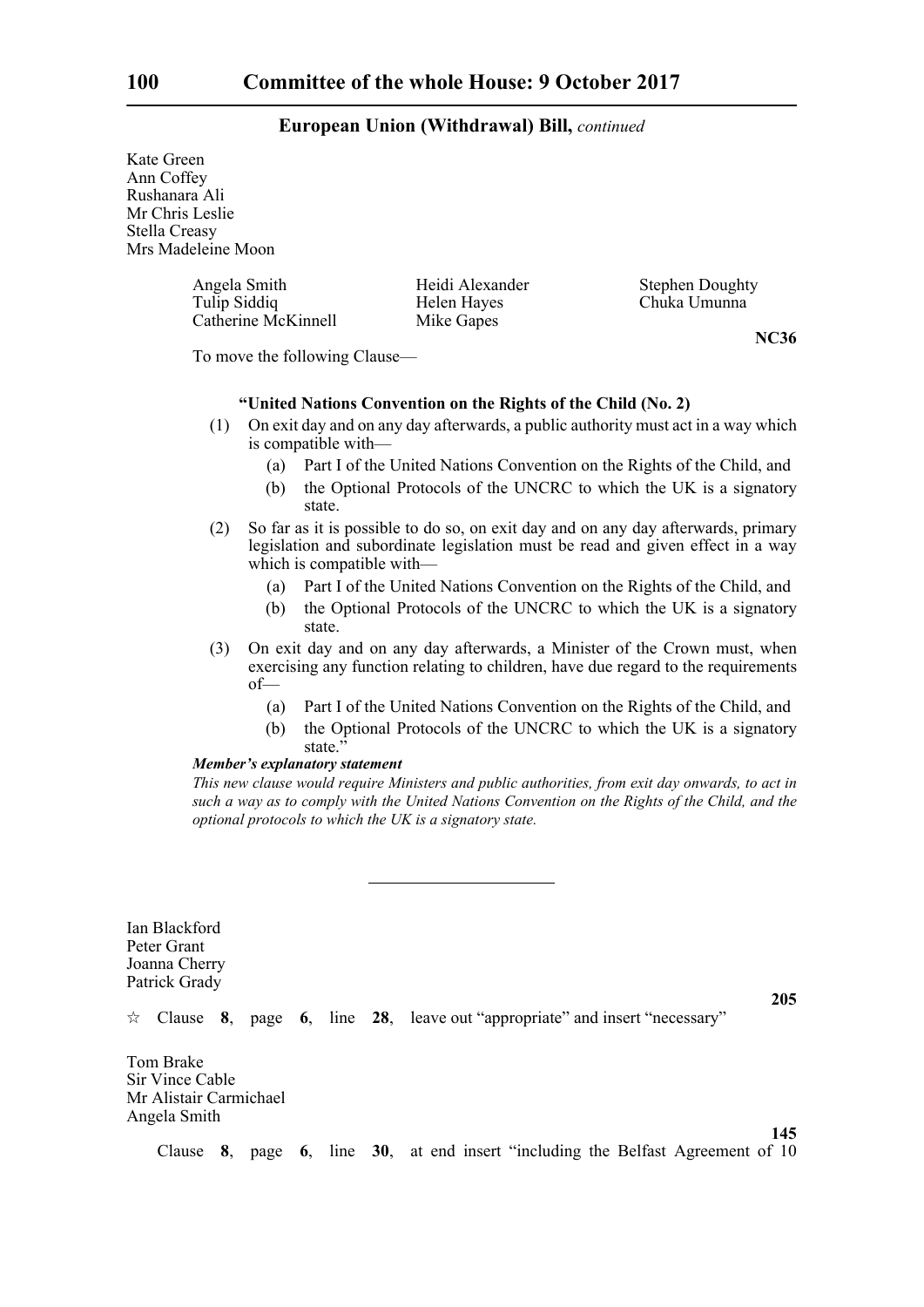April 1998." *Member's explanatory statement This amendment is intended to maintain the provisions of the Good Friday Agreement after the UK leaves the EU.*

## Caroline Lucas

Clause **8**, page **6**, line **31**, leave out subsection (2) *Member's explanatory statement This amendment seeks to restrict the delegated powers granted to Ministers by Clause 8.*

Jeremy Corbyn Mr Nicholas Brown Keir Starmer Jenny Chapman Matthew Pennycook Paul Blomfield

| Valerie Vaz         | Caroline Lucas    | Paul Farrelly   |  |
|---------------------|-------------------|-----------------|--|
| Mr David Lammy      | Ms Harriet Harman | Ian Murray      |  |
| Catherine McKinnell | Helen Hayes       | Stephen Kinnock |  |
|                     |                   |                 |  |

Clause **8**, page **6**, line **32**, at end insert ", apart from amending or modifying this Act"

*Member's explanatory statement* 

*This amendment would remove the proposed capacity of Ministers in Clause 8 to modify and amend the Act itself via delegated powers.*

Tom Brake Sir Vince Cable Mr Alistair Carmichael

Clause **8**, page **6**, line **35**, at end insert—

"(bc) amend or repeal the Northern Ireland Act 1998 (except with the intention of preserving the effects of the Belfast Agreement of 10 April 1998 after exit day)."

*Member's explanatory statement* 

*This amendment is intended to maintain the provisions of the Good Friday Agreement after the UK leaves the EU.*

Stephen Doughty Stephen Gethins Ian Murray Hywel Williams Jo Swinson Caroline Lucas

| Ian Blackford |  |  | Mr Alistair Carmichael | Tom Brake | 159                                                                                                                                  |  |   |
|---------------|--|--|------------------------|-----------|--------------------------------------------------------------------------------------------------------------------------------------|--|---|
|               |  |  |                        |           | Clause $\overline{8}$ , page $\overline{6}$ , line $\overline{38}$ , at end insert ", or<br>$\cdots$ $\sim$ $\cdots$ $\sim$ $\cdots$ |  | . |

(e) modify the Scotland Act 1998 or the Government of Wales Act 2006." *Member's explanatory statement* 

*This amendment would prevent the powers of a Minister of the Crown under Clause 8 of the Bill to ensure compliance with international obligations from being exercised to amend the Scotland Act 1998 or the Government of Wales Act 2006.* 

**110**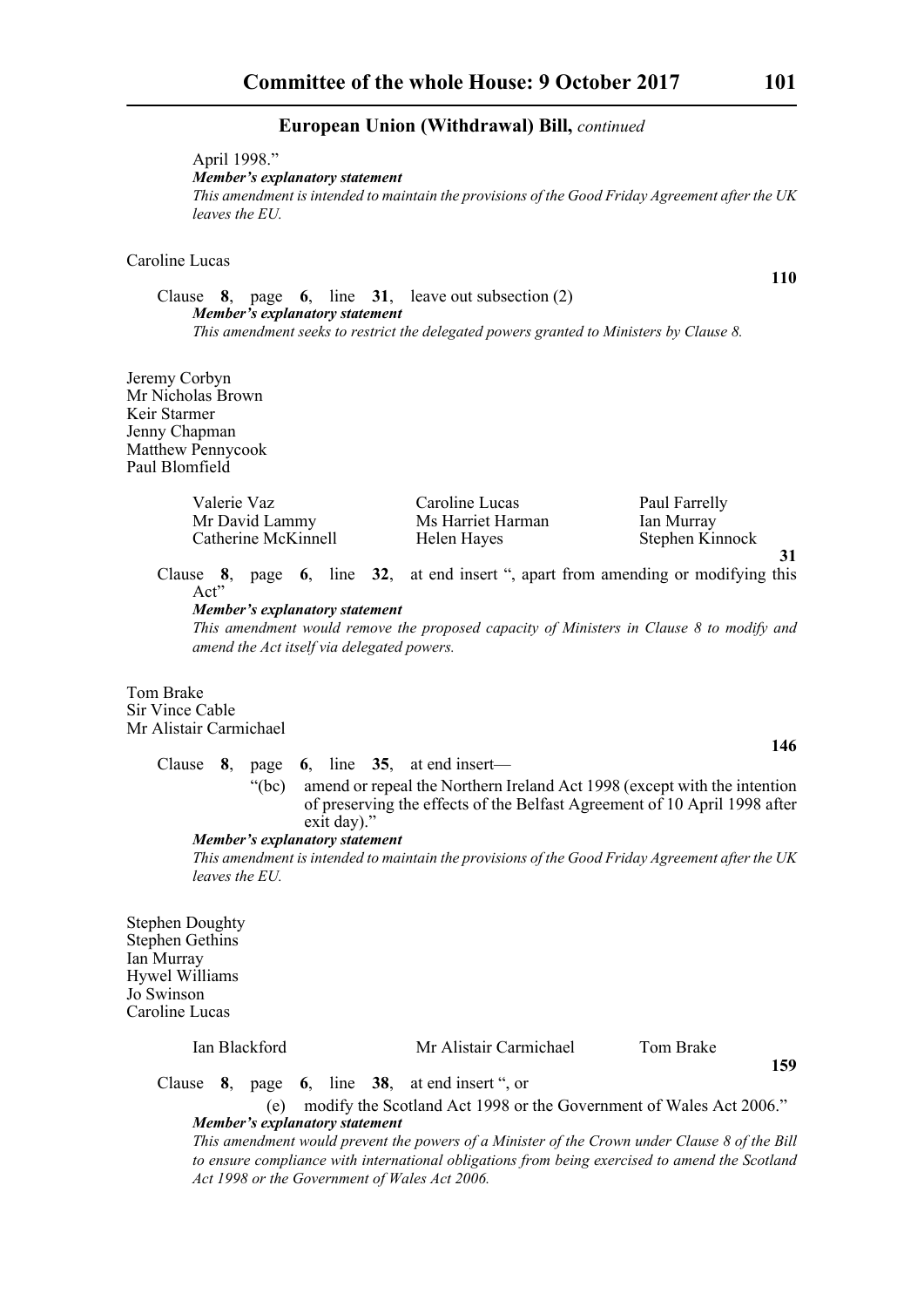| Mr Dominic Grieve<br>Mr Kenneth Clarke<br>Nicky Morgan<br>Anna Soubry<br>Antoinette Sandbach<br>Stephen Hammond |                             |                                                                                             |                                                                                                                                                         |
|-----------------------------------------------------------------------------------------------------------------|-----------------------------|---------------------------------------------------------------------------------------------|---------------------------------------------------------------------------------------------------------------------------------------------------------|
| Dr Sarah Wollaston<br>Chuka Umunna<br>Ian Murray<br>Catherine McKinnell<br>Helen Hayes<br>Mr David Lammy        |                             | Jeremy Lefroy<br>Caroline Lucas<br>Liz Kendall<br><b>Stephen Doughty</b><br>Mr Ben Bradshaw | Robert Neill<br>Paul Farrelly<br>Kerry McCarthy<br>Heidi Allen<br>Angela Smith                                                                          |
| Clause 8, page                                                                                                  |                             | 6, line $38$ , at end insert—                                                               | 12                                                                                                                                                      |
| $\degree$ (e)                                                                                                   |                             |                                                                                             | make any provision, unless the Minister considers that the conditions in<br>subsection (3A) where relevant are satisfied in relation to that provision. |
| (3A)                                                                                                            | Those conditions are that-  |                                                                                             |                                                                                                                                                         |
| (a)                                                                                                             |                             | secured by non-legislative means;                                                           | the policy objective intended to be secured by the provision could not be                                                                               |
| (b)                                                                                                             |                             |                                                                                             | the effect of the provision is proportionate to the policy objective;                                                                                   |
| (c)                                                                                                             |                             | interest and the interests of any person adversely affected by it;                          | the provision, taken as a whole, strikes a fair balance between the public                                                                              |
| (d)                                                                                                             |                             | the provision does not remove any necessary protection;                                     |                                                                                                                                                         |
| (e)                                                                                                             | exercise;                   |                                                                                             | the provision does not prevent any person from exercising any right or<br>freedom which that person might reasonably expect top continue to             |
| (f)                                                                                                             |                             | the provision is not of constitutional significance"                                        |                                                                                                                                                         |
| Jeremy Corbyn<br>Mr Nicholas Brown<br>Keir Starmer<br>Jenny Chapman<br>Matthew Pennycook<br>Paul Blomfield      |                             |                                                                                             |                                                                                                                                                         |
| Valerie Vaz<br>Ms Harriet Harman<br>Catherine McKinnell                                                         |                             | Paul Farrelly<br>Ian Murray<br>Helen Hayes                                                  | Mr David Lammy<br>Kerry McCarthy<br>Stephen Kinnock                                                                                                     |
|                                                                                                                 |                             |                                                                                             | 26                                                                                                                                                      |
| Clause $8$ ,<br>page                                                                                            | <b>6</b> , line <b>38</b> , | at end insert-                                                                              |                                                                                                                                                         |
| " $(e)$                                                                                                         |                             | groups or the natural environment,                                                          | remove or reduce any protections currently conferred upon individuals,                                                                                  |
| (f)                                                                                                             | currently exercise,         |                                                                                             | prevent any person from continuing to exercise a right that they can                                                                                    |
| (g)                                                                                                             |                             |                                                                                             | amend, repeal or revoke the Equality Act 2010 or any subordinate                                                                                        |

legislation made under that Act." *Member's explanatory statement* 

*This amendment would prevent the Government's using delegated powers under Clause 8 to reduce rights or protections.*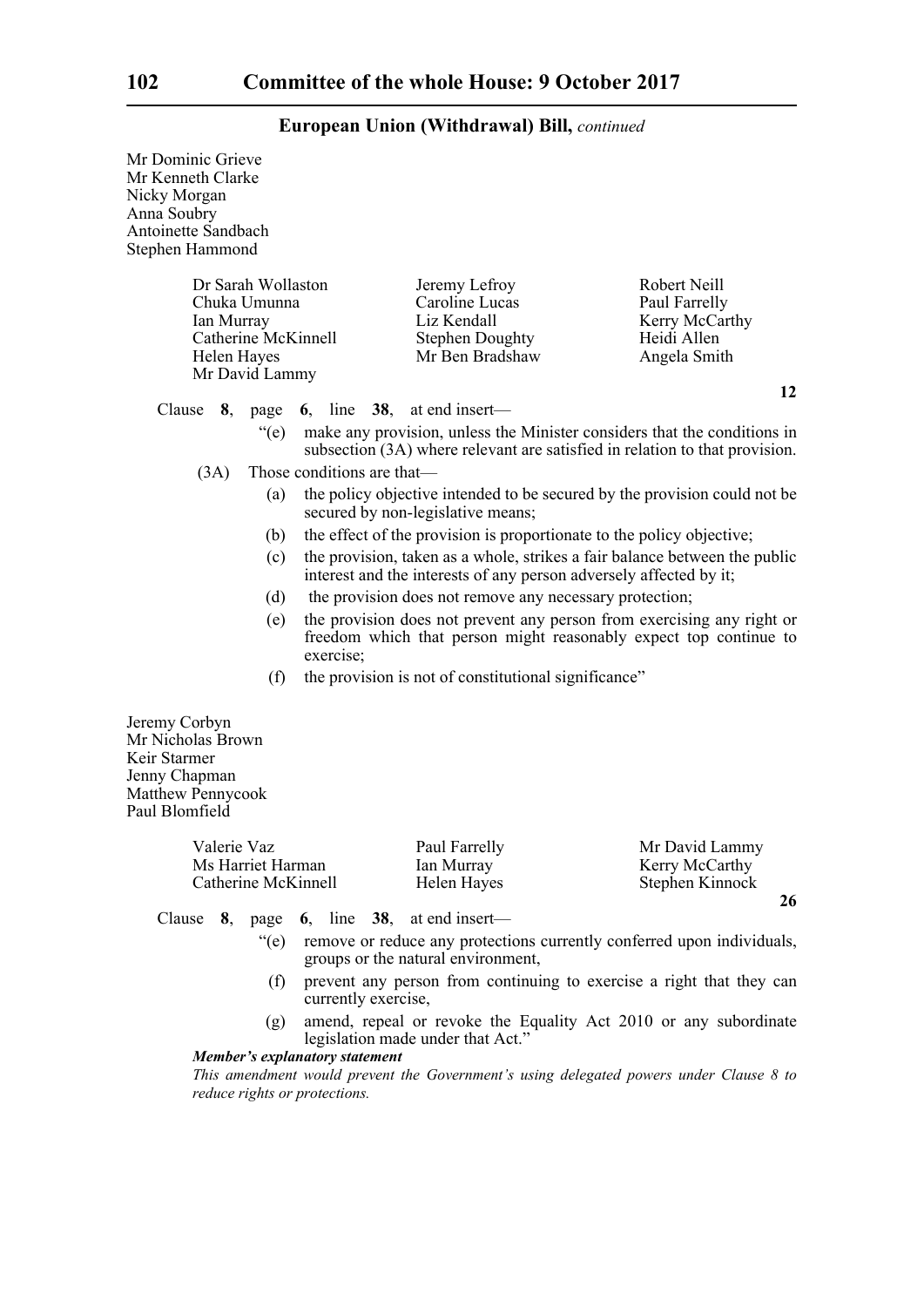| Kerry McCarthy<br>Caroline Lucas<br>Mary Creagh<br>Mr Ben Bradshaw<br>Darren Jones<br>Ruth Cadbury |              |                                                              |                                                                        |                                                        |  |                                                                                                                                                                                                                                                                           |            |
|----------------------------------------------------------------------------------------------------|--------------|--------------------------------------------------------------|------------------------------------------------------------------------|--------------------------------------------------------|--|---------------------------------------------------------------------------------------------------------------------------------------------------------------------------------------------------------------------------------------------------------------------------|------------|
|                                                                                                    |              | Catherine McKinnell<br>Ms Angela Eagle<br>Mrs Madeleine Moon |                                                                        | Stella Creasy<br>Ian Murray<br>Helen Hayes             |  | Ms Karen Buck<br><b>Stephen Doughty</b><br>Mr David Lammy                                                                                                                                                                                                                 | 97         |
|                                                                                                    |              | $\degree$ (e)                                                | Member's explanatory statement<br>reduce environmental protection.     | Clause $8$ , page $6$ , line $38$ , at end insert—     |  | limit the scope or weaken standards of environmental protection."<br>This Amendment ensures that the power to make regulations in Clause 8 may not be exercised to                                                                                                        |            |
| Caroline Lucas<br>Mr David Lammy                                                                   |              |                                                              |                                                                        |                                                        |  |                                                                                                                                                                                                                                                                           |            |
| Clause                                                                                             |              | 8, page                                                      |                                                                        | 6, line $38$ , at end insert—                          |  |                                                                                                                                                                                                                                                                           | 111        |
| Ian Blackford                                                                                      |              | $\degree$ (e)                                                | <b>Member's explanatory statement</b><br>and environmental protection. | operative in UK law immediately before 30 March 2019." |  | amend, repeal or revoke any legal right derived from EU law and<br>This amendment seeks to prevent the delegated powers granted to Ministers by clause 8 being used<br>to weaken or abolish existing EU-derived legal rights, such as those on workers' rights, equality, |            |
| Patrick Grady<br>Stuart C. McDonald<br>Joanna Cherry<br>Angela Crawley                             |              |                                                              |                                                                        |                                                        |  |                                                                                                                                                                                                                                                                           |            |
| Clause<br>★                                                                                        | 8,           | page                                                         |                                                                        | 6, line $38$ , at end insert—                          |  |                                                                                                                                                                                                                                                                           | 267        |
|                                                                                                    |              | $\degree$ (e)                                                | <b>Member's explanatory statement</b>                                  | legislation made under it."                            |  | amend, repeal or revoke the Equality Act 2010 or any subordinate                                                                                                                                                                                                          |            |
|                                                                                                    | legislation. |                                                              |                                                                        |                                                        |  | This amendment would prevent the powers in Clause 8 being used to amend Equality Act 2010                                                                                                                                                                                 |            |
| Ian Blackford<br>Patrick Grady<br>Stuart C. McDonald<br>Joanna Cherry                              |              |                                                              |                                                                        |                                                        |  |                                                                                                                                                                                                                                                                           |            |
| ★                                                                                                  |              | Clause 8, page                                               |                                                                        | 6, line $38$ , at end insert—                          |  |                                                                                                                                                                                                                                                                           | <b>270</b> |
|                                                                                                    |              | $\degree$ (e)                                                | $UK$ ."                                                                |                                                        |  | remove, reduce or otherwise limit the rights of EU citizens resident in the                                                                                                                                                                                               |            |
|                                                                                                    |              |                                                              | <b>Member's explanatory statement</b>                                  | limit the rights of EU citizens resident in the UK.    |  | This amendment would prevent the powers in Clause 8 being used to remove, reduce or otherwise                                                                                                                                                                             |            |
|                                                                                                    |              |                                                              |                                                                        |                                                        |  |                                                                                                                                                                                                                                                                           |            |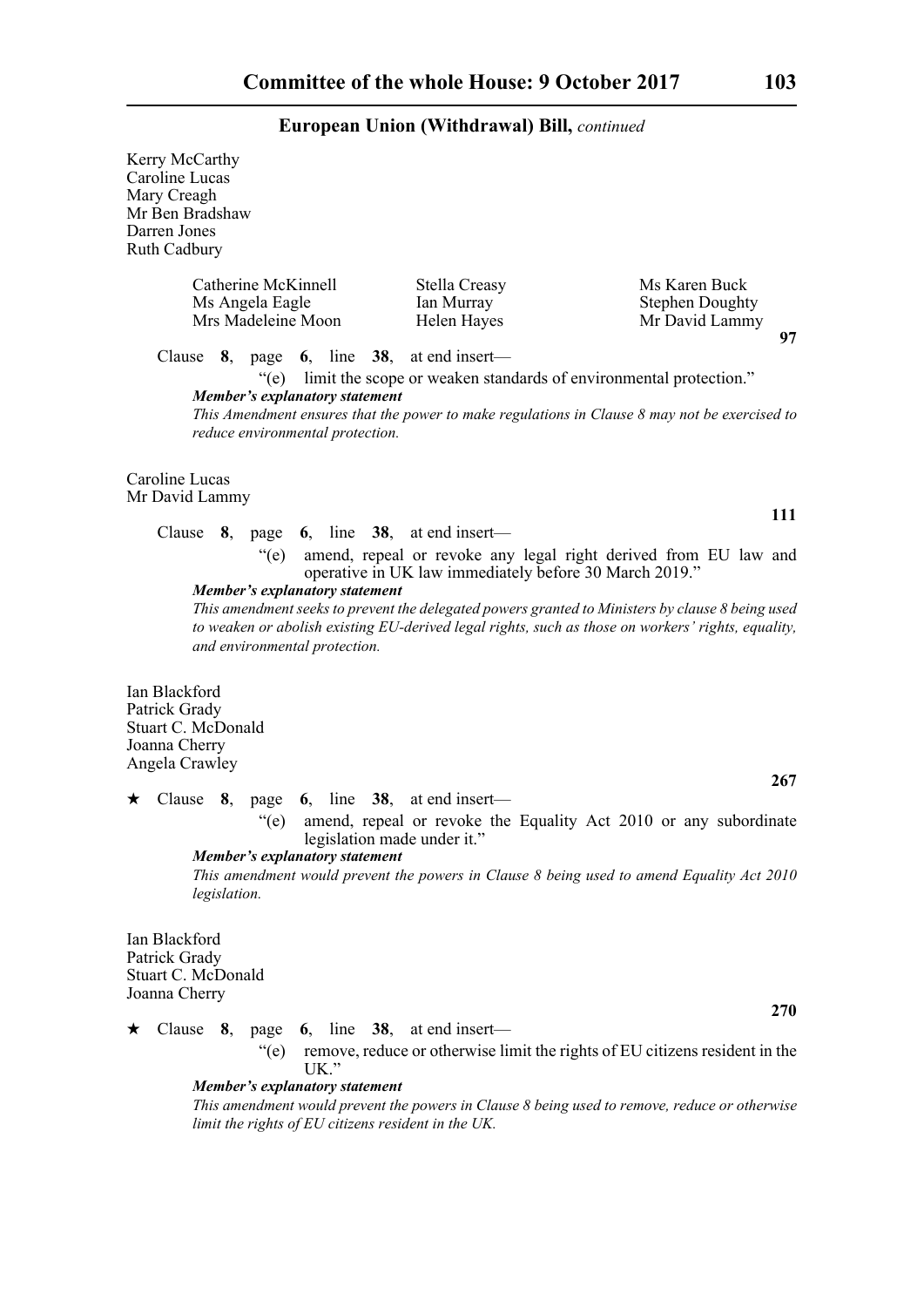Ian Blackford Patrick Grady Douglas Chapman Stewart Malcolm McDonald Clause **8**, page **6**, line **38**, at end insert— "(e) make provision which, in the opinion of the Minister, could pose a threat to national security." *Member's explanatory statement* 

*This amendment would prevent the powers in Clause 8 being used to make provision which could pose a threat to national security.*

Caroline Lucas

Clause **8**, page **6**, line **40**, leave out "two years beginning with exit day" and insert "12 months beginning with 30 March 2019".

*Member's explanatory statement This amendment would restrict the use of the delegated powers granted to Ministers in clause 8 to a period of 12 months after 29 March 2019.*

Stephen Gethins Stephen Doughty Ian Murray Hywel Williams Jo Swinson Caroline Lucas

Ian Blackford Mr Alistair Carmichael Tom Brake

Clause **8**, page **6**, line **40**, at end insert—

- $(5)$  The consent of the Scottish Ministers is required before any provision is made in regulations under this section so far as the provision would be within the devolved competence of the Scottish Ministers within the meaning given in paragraph 18 of Schedule 2.
- (6) The consent of the Welsh Ministers is required before any provision is made in regulations under this section so far as the provision would be within the devolved competence of the Welsh Ministers within the meaning given in paragraph 19 of Schedule 2."

*Member's explanatory statement* 

*This amendment would require a Minister of the Crown to first seek the consent of the Scottish Ministers or the Welsh Ministers before making any regulations under Clause 8 on Scottish or Welsh devolved matters.* 

**273**

**112**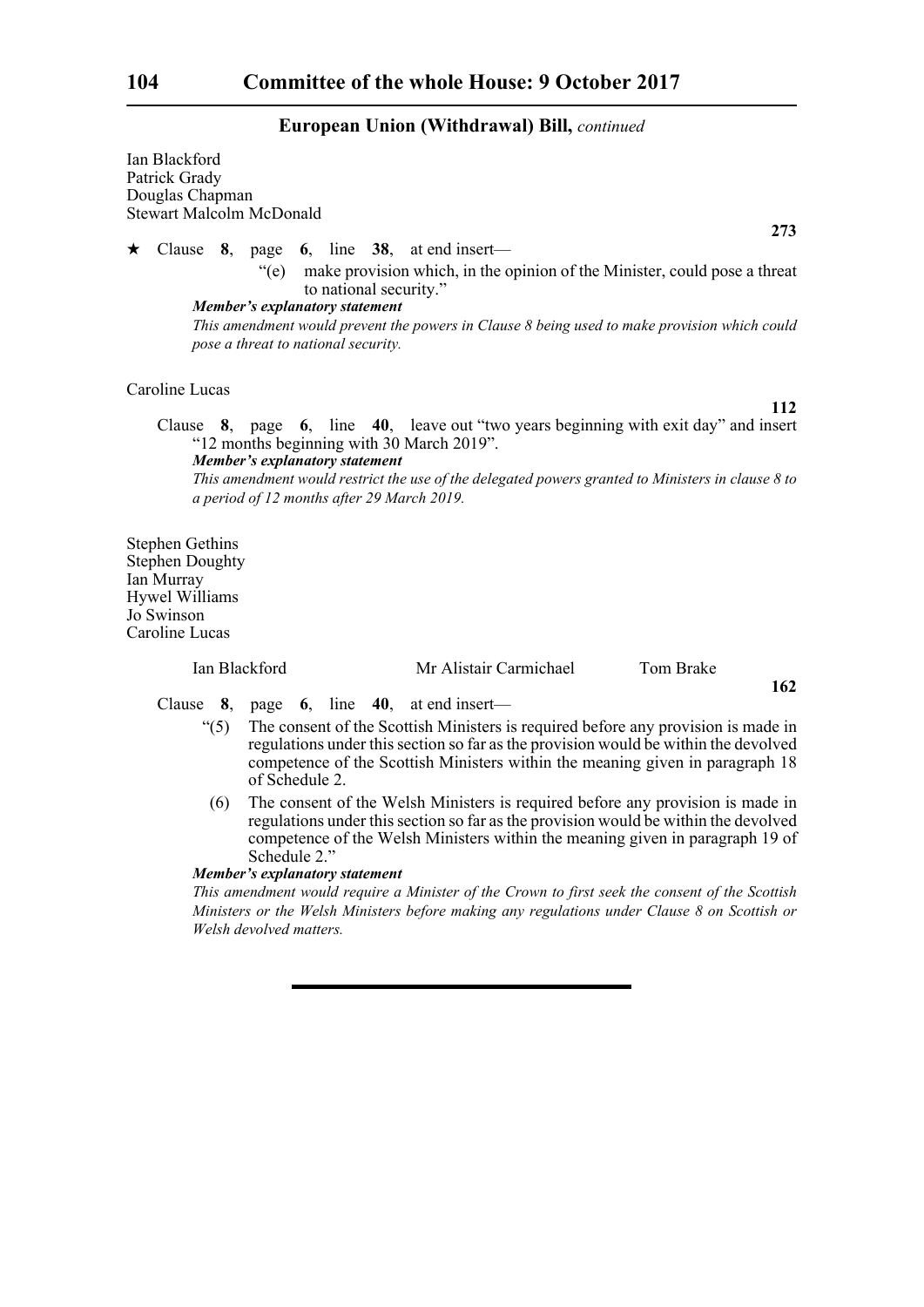*NEW CLAUSES AND NEW SCHEDULES RELATING TO CLAUSE 13 OR SCHEDULE 5, CLAUSE 13, SCHEDULE 5*

Mr Chris Leslie Mr David Lammy Ian Murray Catherine McKinnell Helen Hayes Mr Ben Bradshaw

Angela Smith

**NC21**

To move the following Clause—

## **"Plain English summary of retained direct EU legislation**

HM Government shall ensure that the publication of copies of retained direct EU legislation as set out in the provisions of section 13 and schedule 5 is accompanied wherever possible by a summarising explanatory document setting out in terms that are readily understandable the purpose and effect of that retained direct EU legislation."

#### *Member's explanatory statement*

*This new clause would require Ministers to publish copies of retained direct EU legislation accompanied by 'plain English' and readily understandable summarising explanatory documents.* 

Ian Blackford Patrick Grady Stephen Gethins Kirsty Blackman Peter Grant

**77**

Clause **13**, page **9**, line **9**, at end insert—

"(3) A Minister of the Crown may by regulations—

- (a) make provision enabling or requiring judicial notice to be taken of a relevant matter, or
- (b) provide for the admissibility in any legal proceedings of specified evidence of—
	- (i) a relevant matter, or
	- (ii) instruments or documents issued by or in the custody of an EU entity."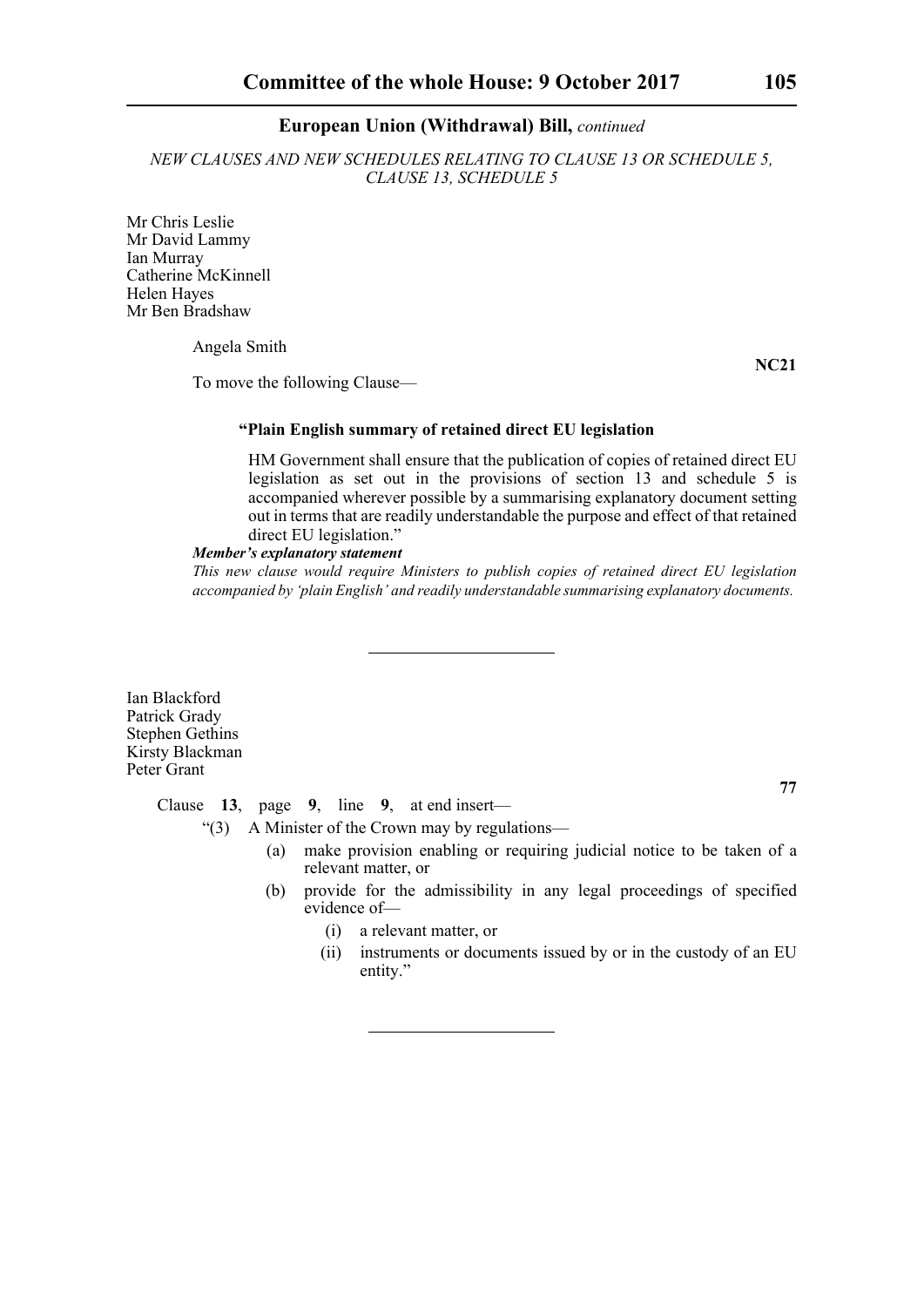Ian Blackford Patrick Grady Stephen Gethins Kirsty Blackman Peter Grant Joanna Cherry

Schedule **5**, page **37**, leave out paragraph 4

*NEW CLAUSES AND NEW SCHEDULES RELATING TO CLAUSE 14 OR SCHEDULE 6, CLAUSE 14, SCHEDULE 6, REMAINING NEW CLAUSES, REMAINING NEW SCHEDULES, CLAUSE 15, SCHEDULES 8 AND 9, CLAUSES 18 AND 19, REMAINING PROCEEDINGS ON THE BILL*

*NEW CLAUSES AND NEW SCHEDULES RELATING TO CLAUSE 14 OR SCHEDULE 6, CLAUSE 14, SCHEDULE 6*

Mr Chris Leslie Mike Gapes Chuka Umunna Neil Coyle Peter Kyle Mr Ben Bradshaw

Angela Smith

Stephen Doughty **Paul Farrelly** Mr David Lammy<br>
Ian Murray Catherine McKinnell Helen Haves Catherine McKinnell Helen Hayes

**NC5**

To move the following Clause—

## **"New EU-UK Treaty to be ratified prior to exit day**

Ministers shall not bring forward regulations to appoint 'exit day' unless both Houses of Parliament have ratified, by Act of Parliament, a new Treaty between the United Kingdom and the European Union which is due to take effect immediately upon the United Kingdom's repeal of the European Communities Act 1972.'

## *Member's explanatory statement*

*This new clause would ensure that Parliament has ratified successor arrangements for a future relationship and Treaty between the EU and UK before 'exit day' can be appointed by Ministers.*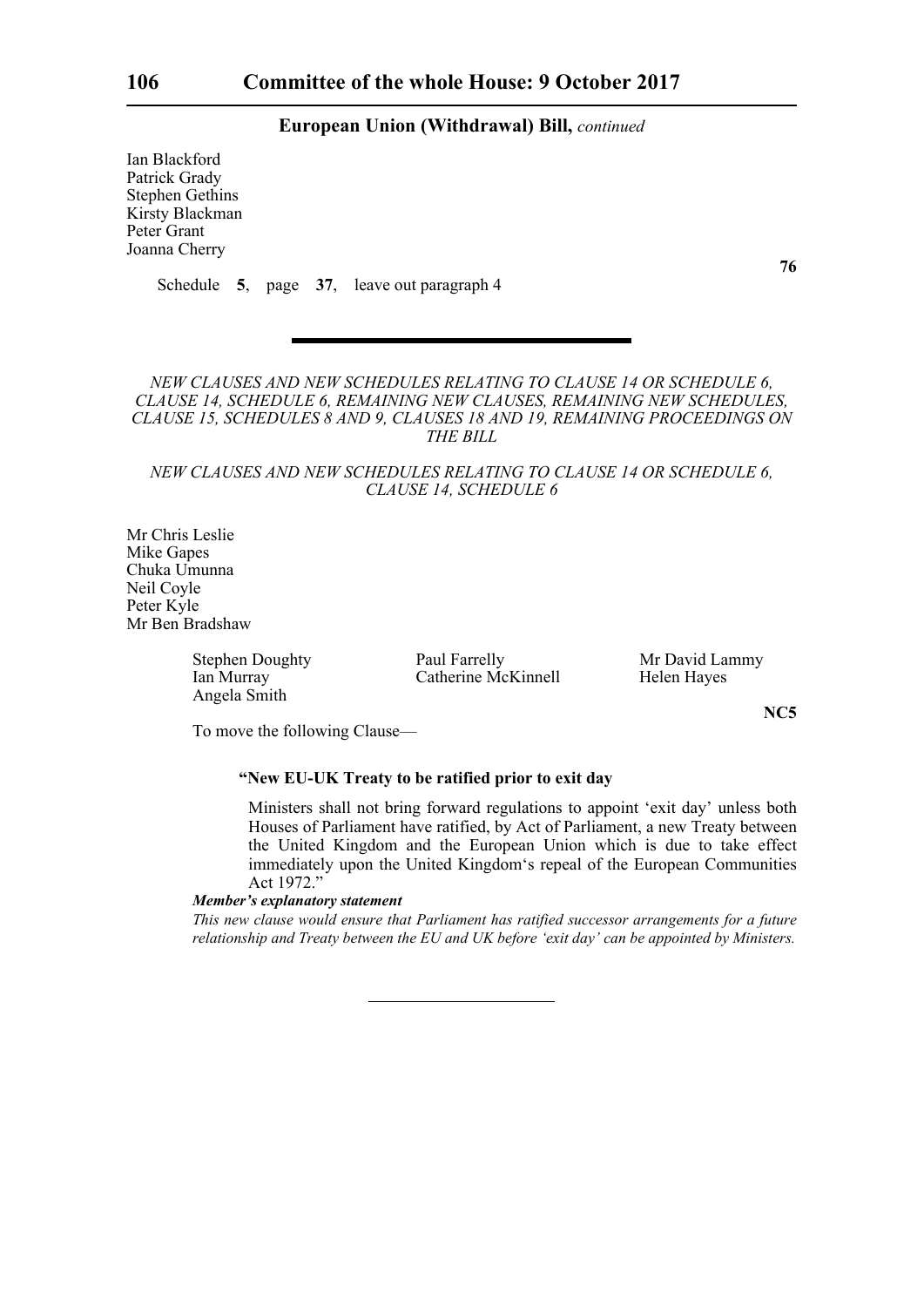Mr Chris Leslie Mr David Lammy Ian Murray Stephen Doughty Mike Gapes Catherine McKinnell

Helen Hayes Mr Ben Bradshaw Angela Smith

**NC13**

To move the following Clause—

## **"Customs duties**

A Minister of the Crown may not make regulations to appoint exit day until Royal Assent is granted to an Act of Parliament making provision for the substitution of section 5 (customs duties) of the European Communities Act 1972 with provisions that shall allow the United Kingdom to remain a member of the EU common customs tariff and common commercial policy."

#### *Member's explanatory statement*

*This new clause would ensure that provisions allowing the UK to remain a member of the Customs Union, as currently set out in section 5 of the European Communities Act 1972 but set to be repealed by section 1 of this Act, will be enacted ahead of exit day.* 

Caroline Lucas

**117**

Clause **14**, page **10**, line **25**, leave out "such day as a Minister of the Crown may by regulations appoint (and see subsection (2))" and insert "29 March 2019". *Member's explanatory statement This amendment seeks to ensure that time limits on the use of delegated powers granted to*

*Ministers in the Bill are fixed as starting on 29 March 2019, the expiry of the two-year Article 50 negotiation period.*

Jeremy Corbyn Mr Nicholas Brown Keir Starmer Jenny Chapman Matthew Pennycook Paul Blomfield

Valerie Vaz Caroline Lucas Paul Farrelly

Helen Hayes Stephen Kinnock

Mr David Lammy Ian Murray Catherine McKinnell

**43**

Clause **14**, page **10**, line **25**, leave out "a Minister of the Crown may by regulations' and insert 'Parliament may by a majority approval in both Houses" *Member's explanatory statement This amendment together with Amendments 44 and 45 would empower Parliament to control the*

*length and basic terms of transitional arrangements, and would allow Parliament to start the clock on the sunset clauses within the Bill.*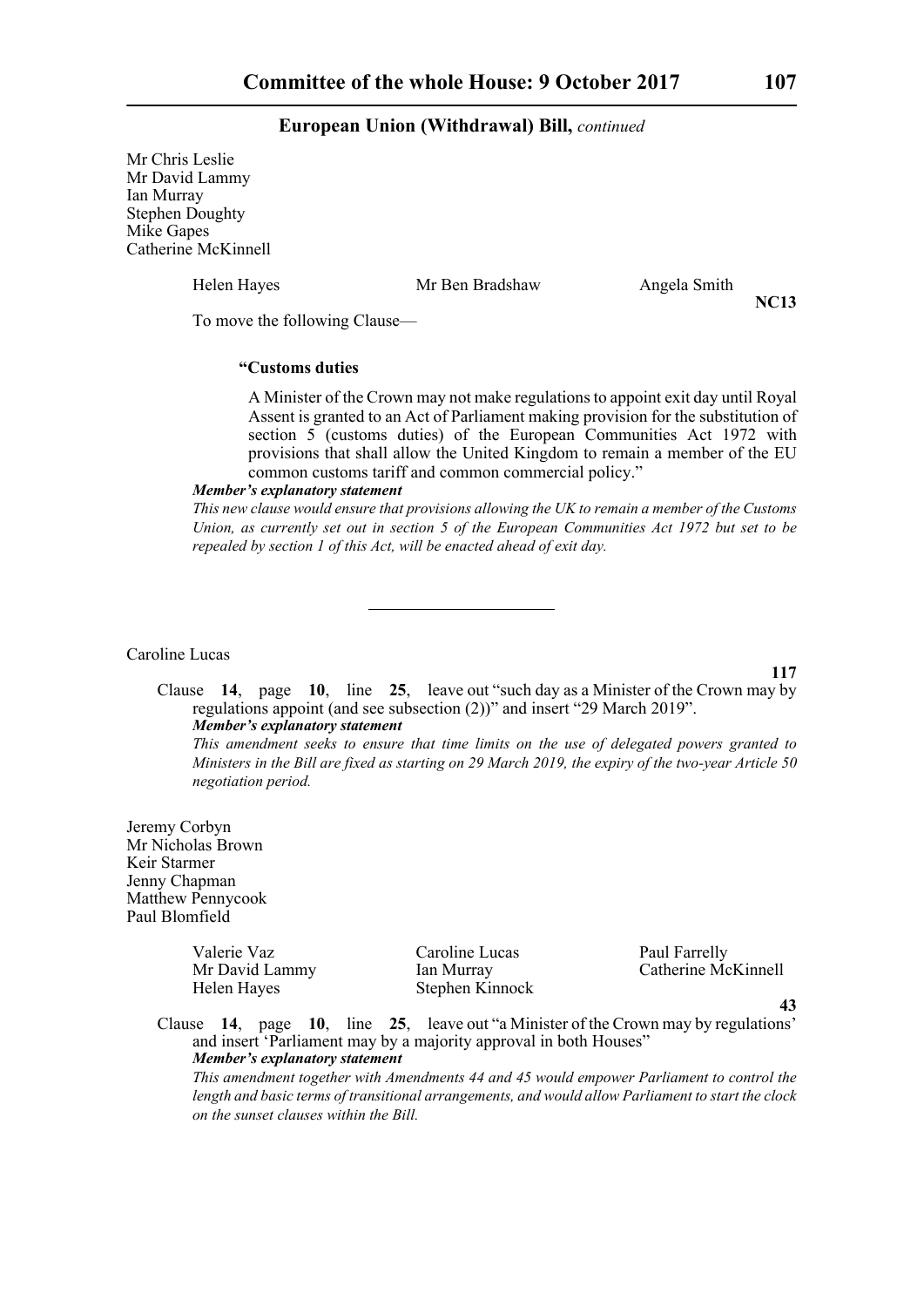| Mr Dominic Grieve<br>Mr Kenneth Clarke<br>Nicky Morgan<br>Anna Soubry<br>Antoinette Sandbach<br>Stephen Hammond                                                         |                                                                                                                                                                                                               |                                                                                                                                                                                                                                       |
|-------------------------------------------------------------------------------------------------------------------------------------------------------------------------|---------------------------------------------------------------------------------------------------------------------------------------------------------------------------------------------------------------|---------------------------------------------------------------------------------------------------------------------------------------------------------------------------------------------------------------------------------------|
| Dr Sarah Wollaston<br>Chuka Umunna<br>Ian Murray<br>Helen Hayes<br>Mr David Lammy                                                                                       | Jeremy Lefroy<br>Caroline Lucas<br>Catherine McKinnell<br>Mr Ben Bradshaw                                                                                                                                     | Robert Neill<br>Paul Farrelly<br>Heidi Allen<br>Angela Smith                                                                                                                                                                          |
| 14, page $10$ ,<br>Clause<br>purposes of every provision of this Act."<br><b>Member's explanatory statement</b>                                                         | To prevent the creation of different exit days for different parts of the Act by SI.                                                                                                                          | 6<br>line 26, at end insert "but exit day must be the same day for the                                                                                                                                                                |
| Ian Blackford<br>Peter Grant<br>Joanna Cherry<br>Patrick Grady                                                                                                          |                                                                                                                                                                                                               |                                                                                                                                                                                                                                       |
| Clause 14, page 11, line 2, at end insert—<br>☆<br>(a)<br>(b)                                                                                                           | effect immediately before exit day and so far as they—<br>relate to anything to which section 2, 3 or 4 applies, and<br>are not excluded by section 5 or Schedule 1,<br>other domestic law from time to time) | 204<br>"retained domestic case law" means any principles laid down by, and any<br>decisions of, a court or tribunal in the United Kingdom, as they have<br>(as those principles and decisions are modified by or under this Act or by |
| Jeremy Corbyn<br>Mr Nicholas Brown<br>Keir Starmer<br>Jenny Chapman<br>Matthew Pennycook<br>Paul Blomfield                                                              |                                                                                                                                                                                                               |                                                                                                                                                                                                                                       |
| Valerie Vaz<br>Mr David Lammy<br>Helen Hayes                                                                                                                            | Caroline Lucas<br>Ian Murray<br>Stephen Kinnock                                                                                                                                                               | Paul Farrelly<br>Catherine McKinnell                                                                                                                                                                                                  |
| Clause 14, page 11, line 25, leave out "a Minister of the Crown" and insert<br>"Parliament"<br>Member's explanatory statement<br>on the sunset clauses within the Bill. |                                                                                                                                                                                                               | 44<br>This amendment together with Amendments 43 and 45 would empower Parliament to control the<br>length and basic terms of transitional arrangements, and would allow Parliament to start the clock                                 |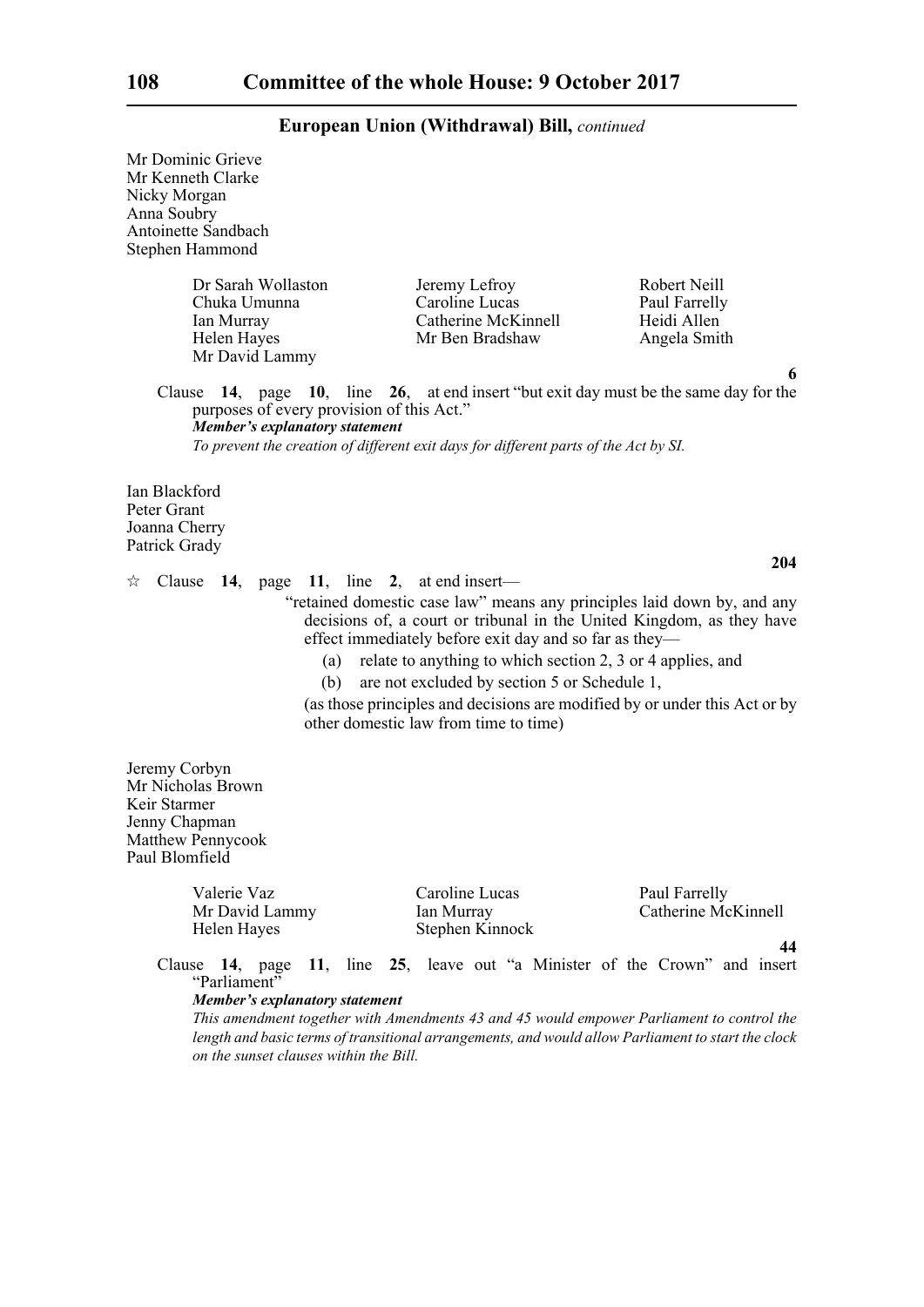Jeremy Corbyn Mr Nicholas Brown Keir Starmer Jenny Chapman Matthew Pennycook Paul Blomfield Valerie Vaz<br>
Caroline Lucas<br>
Paul Farrelly<br>
Caroline Lucas<br>
Caroline Lucas<br>
Caroline Lucas<br>
Catherine Mc Catherine McKinnell Helen Hayes Stephen Kinnock **45** Clause **14**, page **11**, line **30**, leave out "a Minister of the Crown" and insert "Parliament" *Member's explanatory statement* 

*This amendment together with Amendments 43 and 44 would empower Parliament to control the length and basic terms of transitional arrangements, and would allow Parliament to start the clock on the sunset clauses within the Bill.*

## *REMAINING NEW CLAUSES, REMAINING NEW SCHEDULES, CLAUSE 15, SCHEDULES 8 AND 9, CLAUSES 18 AND 19, REMAINING PROCEEDINGS ON THE BILL*

Mr Chris Leslie Chuka Umunna Neil Coyle Peter Kyle Mr Ben Bradshaw Stephen Doughty

| Paul Farrelly | Mr David Lammy      | Ian Murray  |
|---------------|---------------------|-------------|
| Kate Green    | Catherine McKinnell | Helen Hayes |
| Angela Smith  |                     |             |

To move the following Clause—

### **"Committee of the Regions**

Her Majesty's Government shall—

- (a) maintain a full consultative role for local authorities throughout the process of withdrawal from the European Union, in due time and in an appropriate way in the planning and decision-making processes for all matters which concern them, and
- (b) provide for a formal mechanism in domestic law fully to replicate the advisory role conferred on local authorities via membership of the European Union Committee of the Regions."

# *Member's explanatory statement*

*This new clause would ensure that the current consultative role that UK local government currently have via the EU Committee of the Regions would be replicated in the UK after exit day.*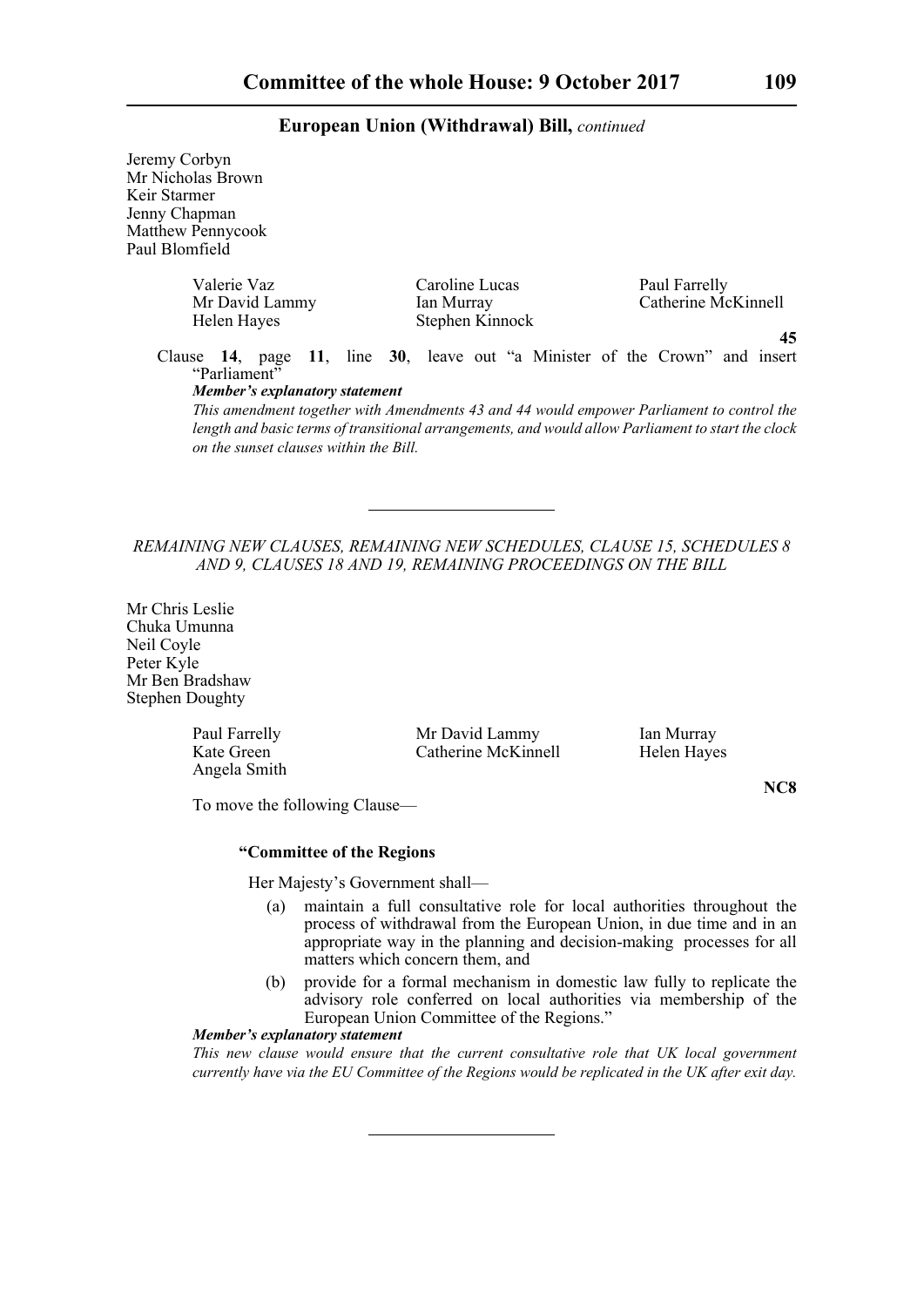Mr Chris Leslie Stephen Timms Mike Gapes Chuka Umunna Neil Coyle Peter Kyle

> Mr Ben Bradshaw Stephen Doughty Caroline Lucas<br>
> Paul Farrelly Mr David Lammy Ian Murray **Paul Farrelly Farrelly Controllering Murray** Ian Murray Kerry McCarthy Helen Hayes Angela Smith Stephen Kinnock

**NC9**

To move the following Clause—

### **"European Economic Area**

The United Kingdom shall, after exit day, remain a member of the European Economic Area as set out in the European Economic Area Act 1993, and the provisions in Part 2 of Schedule 8 relating to the United Kingdom's membership of the EEA shall not take effect until such time as Ministers have published a White Paper assessing the costs and benefits for the UK economy of remaining a member of the European Economic Area after exit day."

# *Member's explanatory statement*

*This new Clause would ensure that the UK can remain a member of the European Economic Area until such time as Ministers publish a specific assessment in the form of a White Paper setting out the costs and benefits for the UK of remaining a member after exit day.*

Mr Chris Leslie Stephen Timms Mike Gapes Chuka Umunna Neil Coyle Peter Kyle

> Mr Ben Bradshaw Stephen Doughty Paul Farrelly Mr David Lammy Ian Murray Ian Muslem Mike Gapes

Helen Hayes **Angela Smith** Rushanara Ali

Caroline Lucas Kerry McCarthy Catherine McKinnell **NC10**

To move the following Clause—

### **"Transitional arrangements**

Her Majesty's Government shall, in pursuit of a new relationship between the United Kingdom and European Union after exit day, seek to negotiate and agree transitional arrangements with the European Union of sufficient duration to allow—

- (a) the conclusion and coming into force of new trade agreements replicating as closely as possible all those trade agreements currently applying to the UK by virtue of its membership of the EU before exit day;
- (b) an associate membership of the EU Single Market so that the regulatory settlement existing between the UK and EU before exit day can continue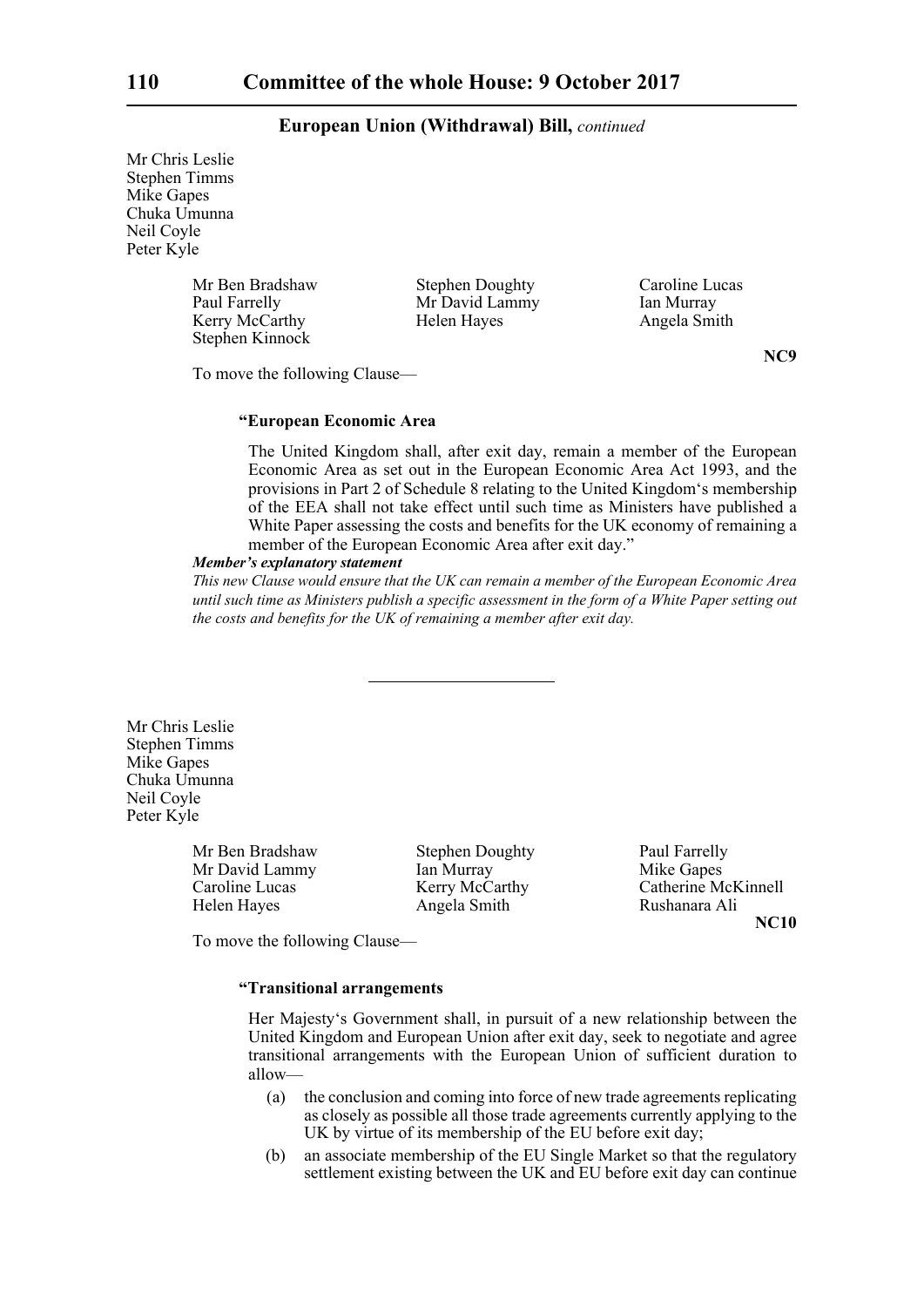for the duration of transitional arrangements, which shall be not less than two years after exit day."

### *Member's explanatory statement*

*This new Clause would require the UK Government to seek transitional arrangements that would allow existing trade agreements which currently apply to the UK to be negotiated and continued for the circumstances applying after the UK has exited the EU, and would seek transitional arrangements including an associate membership of the EU Single Market for not less than two years following exit day.*

Mr Chris Leslie Stephen Timms Mike Gapes Chuka Umunna Neil Coyle Peter Kyle

> Mr Ben Bradshaw Stephen Doughty Paul Farrelly Helen Hayes Angela Smith

Mr David Lammy Ian Murray Catherine McKinnell

**NC11**

To move the following Clause—

# **"Ongoing regulatory requirements**

After exit day the Secretary of State shall continue to assess all EU regulations, decisions and tertiary legislation and publish a report to both Houses of Parliament assessing the costs and benefits of each regulation and directive and whether HM Government should consider it expedient to propose a similar reform to UK domestic legislation in order to secure an ongoing regulatory alignment between the UK and the EU going forward."

### *Member's explanatory statement*

*After exit day the European Union is likely to continue to produce legislation, regulations and decisions that would have applied to the United Kingdom if we had remained a member of the EU. This new clause would require Ministers to publish an assessment of new and developing EU laws and regulations and whether there would be benefits or costs for the UK in adopting similar legal changes to UK domestic legislation with a view to maintaining regulatory alignment with the EU as far as possible.*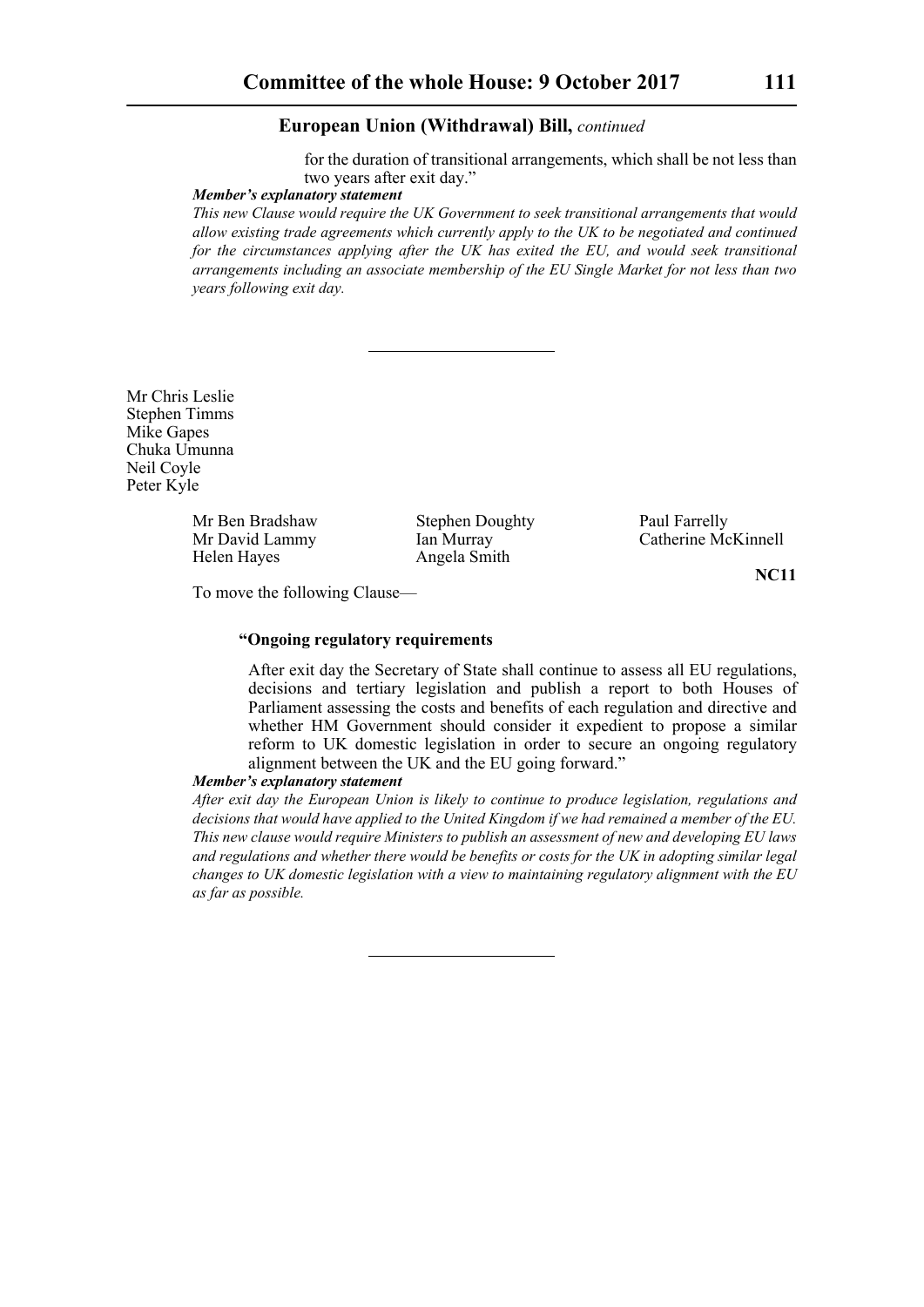Heidi Alexander Stephen Doughty Chuka Umunna Paul Farrelly Mr David Lammy Ian Murray

Stephen Kinnock

Mr Ben Bradshaw Angela Smith

Mike Gapes Kerry McCarthy Catherine McKinnell<br>
Helen Hayes Mr Ben Bradshaw Angela Smith

To move the following Clause—

**NC23**

## **"EFTA membership**

The Secretary of State shall, no later than six months after this Act has gained Royal Assent, lay a report before Parliament setting out an assessment of whether it would be in the interests of the United Kingdom to join the European Free Trade Association (EFTA) and, if so, whether it should remain a party to the EEA Agreement as a member of EFTA."

Kerry McCarthy Caroline Lucas Ian Murray Mike Gapes Mary Creagh Mr Ben Bradshaw

> Darren Jones Ruth Cadbury Catherine McKinnell<br>Stella Creasy Ms Karen Buck Ms Angela Eagle Stella Creasy Ms Karen Buck Ms Angela Eagle<br>Stephen Doughty Mrs Madeleine Moon Helen Hayes Angela Smith Mr David Lammy

Mrs Madeleine Moon Helen Hayes

**NC28**

To move the following Clause—

### **"General Environmental Principles**

- (1) In carrying out their duties and functions arising by virtue of this act, public authorities must have regard to and apply the principles set out in this section.
- (2) Any duty or function conferred on a public authority must be construed and have effect in a way that is compatible with the principles in this section and the aim of achieving a high level of environmental protection and improvement of the quality of the environment.
- (3) The principles in this section are—
	- (a) the need to promote sustainable development in the UK and overseas;
	- (b) the need to contribute to preserving, protecting and improving the environment;
	- (c) the need to contribute to prudent and rational utilisation of natural resources;
	- (d) the need to promote measures at international level to deal with regional or worldwide environmental problems, and in particular combating climate change;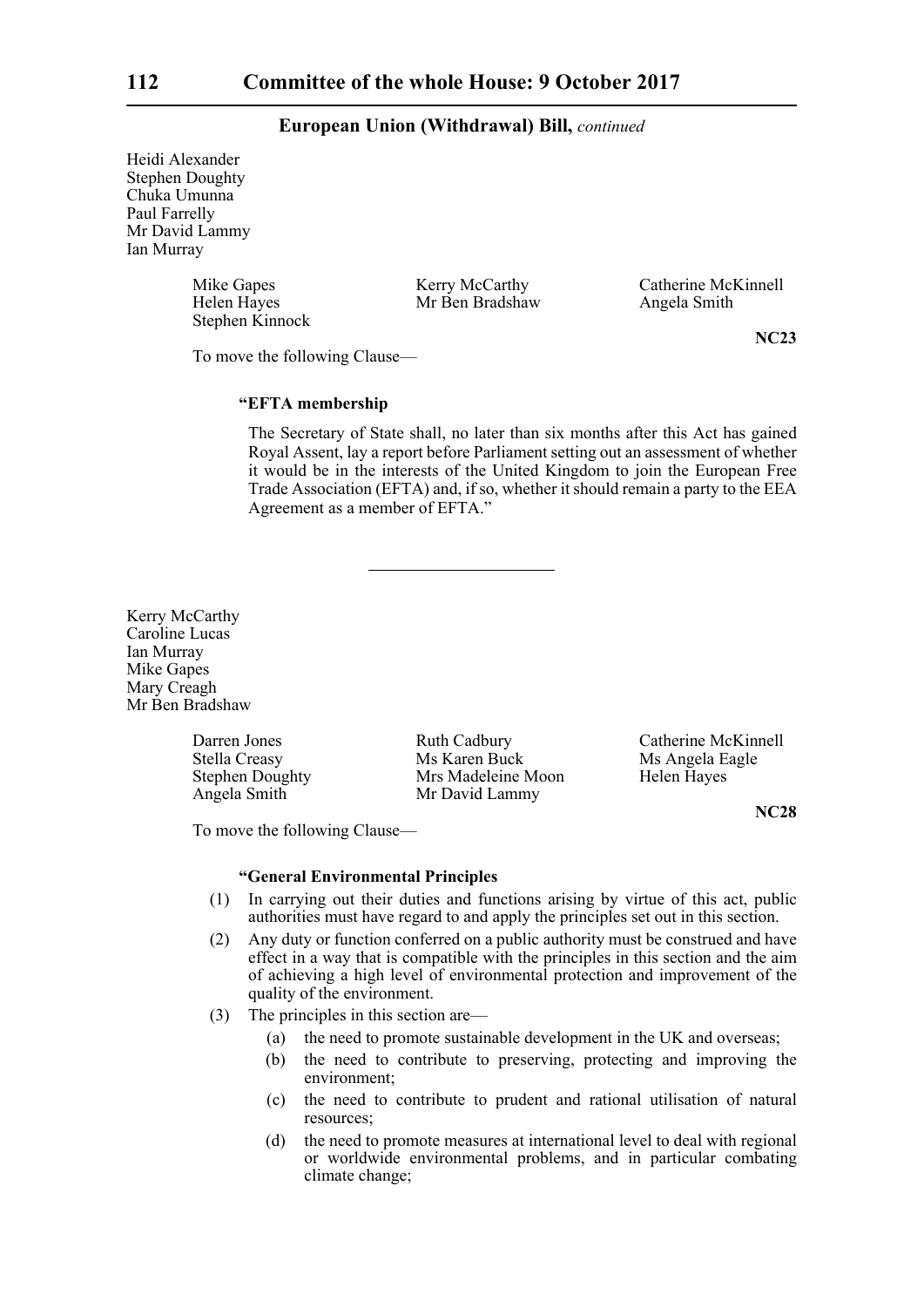- (e) the precautionary principle as it relates to the environment;
- (f) the principle that preventive action should be taken to avert environmental damage;
- (g) the principle that environmental damage should as a priority be rectified at source;
- (h) the polluter pays principle;
- (i) the principle that environmental protection requirements must be integrated into the definition and implementation of policies and activities, in particular with a view to promoting sustainable development.
- (j) the need to guarantee participatory rights including access to information, public participation in decision making and access to justice in relation to environmental matters.

(together the "environmental principles").

- (4) In carrying out their duties and functions, public authorities shall take account of—
	- (a) available scientific and technical data;
	- (b) environmental benefits and costs of action or lack of action; and
	- (c) economic and social development.
- (5) Public authorities, shall when making proposals concerning health, safety, environmental protection and consumer protection policy, take as a base a ·high level of protection, taking account in particular of any new development based on scientific facts.
- (6) Subsection (7) applies in any proceedings in which a court or tribunal determines whether a provision of primary or subordinate legislation is compatible with the environmental principles.
- (7) If the court is satisfied that the provision is incompatible with the environmental principles, it may make a declaration of that incompatibility.
- (8) In formulating and implementing agriculture, fisheries, transport, research and technological development and space policies, public authorities shall pay full regard to the welfare requirements of animals as sentient beings, while respecting the administrative provisions and customs relating in particular to religious rites, cultural traditions and regional heritage."

### *Member's explanatory statement*

*This new clause ensures that public authorities carrying out their duties arising by virtue of this act, must have regard to environmental principles currently enshrined in EU law.*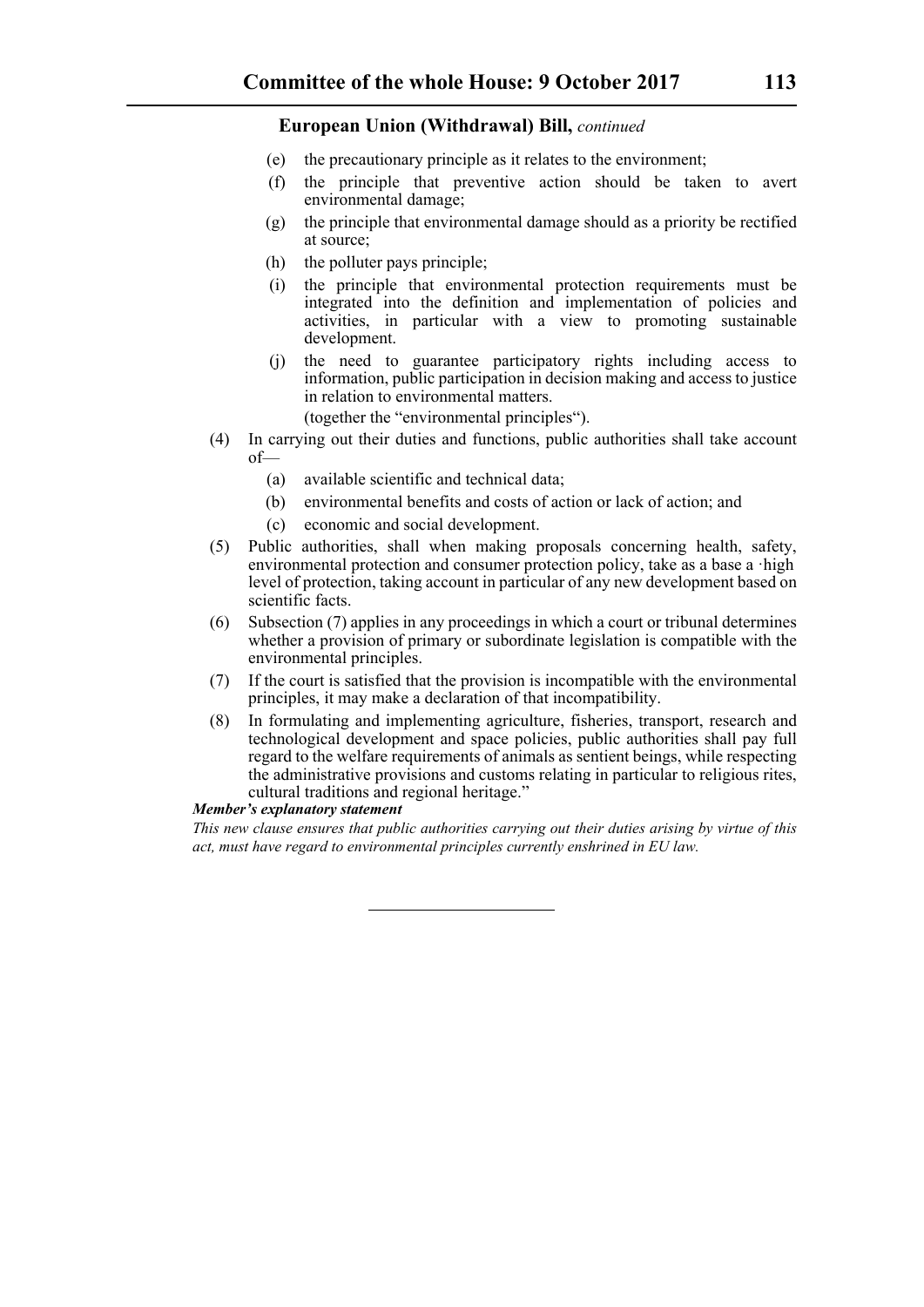Kate Green Ann Coffey Rushanara Ali Mr Chris Leslie Stella Creasy Mrs Madeleine Moon

> Angela Smith Heidi Alexander Stephen Doughty<br>Tulip Siddiq Helen Hayes Chuka Umunna Catherine McKinnell Mike Gapes

Helen Hayes Chuka Umunna

**NC31**

To move the following Clause—

# **"Promotion of the safety and welfare of children and young people following withdrawal of the United Kingdom from the European Union**

- (1) The Secretary of State shall make the arrangements specified in this section for the purposes of safeguarding children and promoting their welfare from exit day onwards.
- (2) The Secretary of State shall lay before Parliament a strategy for seeking continued co-operation with—
	- (a) the European Union Agency for Law Enforcement Cooperation (Europol),
	- (b) Eurojust, and
	- (c) the European Criminal Records Information System
	- on matters relating to the safety and welfare of children and young people.
- (3) The Secretary of State shall lay before Parliament a strategy for seeking continued participation in the European Arrest Warrant, in relation to the promotion of the safety and welfare of children and young people."

### *Member's explanatory statement*

*This new clause would require the Government to lay before Parliament a strategy for maintaining co-operation with certain EU bodies and structures after exit day for the purposes of promoting the safety and welfare of children and young people.*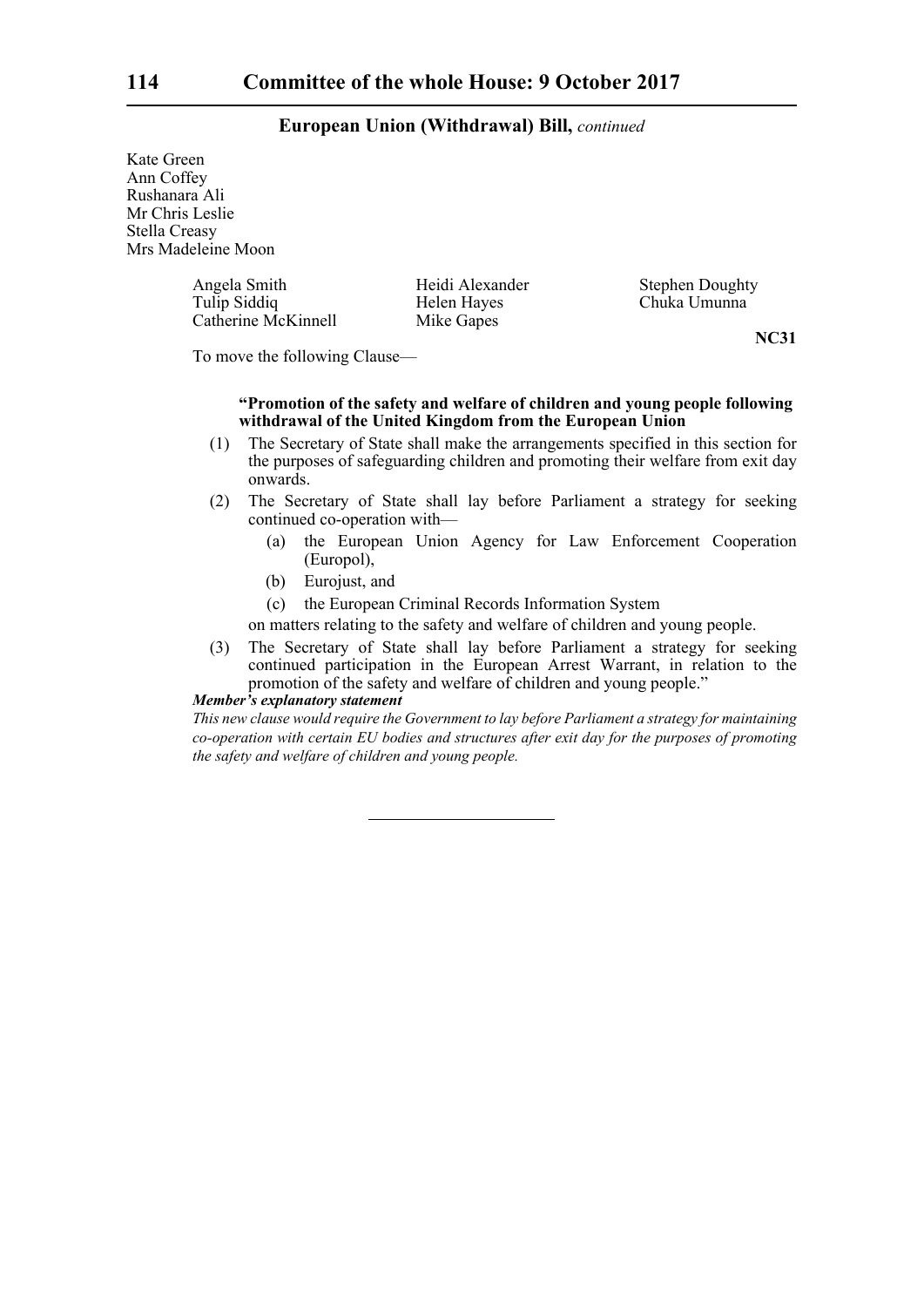Kate Green Ann Coffey Rushanara Ali Mr Chris Leslie Stella Creasy Mrs Madeleine Moon

> Angela Smith Heidi Alexander Stephen Doughty<br>Tulip Siddiq Helen Hayes Chuka Umunna Catherine McKinnell Mike Gapes

Chuka Umunna

**NC32**

To move the following Clause—

# **"Programmes eligible until exit day for support from the European Social Fund**

The Secretary of State shall bring forward proposals for a fund to support, on and after exit day, programmes and projects which—

(a) relate to

- (i) the promotion of social inclusion amongst children and young people,
- (ii) efforts to combat poverty and discrimination amongst children and young people, and
- (iii) investment in education, training and vocational training or skills and lifelong learning for children and young people, and
- (b) would have been eligible for funding up until exit day by the European Social Fund."

## *Member's explanatory statement*

*This new clause seeks to maintain financial support after exit day for projects and programmes which would have been eligible for funding from the European Social Fund.* 

Kate Green Ann Coffey Rushanara Ali Mr Chris Leslie Stella Creasy Mrs Madeleine Moon

> Angela Smith Heidi Alexander Stephen Doughty<br>Tulio Siddia Helen Hayes Chuka Umunna Catherine McKinnell Mike Gapes

Helen Hayes Chuka Umunna

**NC33**

To move the following Clause—

# **"Mitigating any inflationary risks after exit day**

(1) The Secretary of State shall lay before Parliament a strategy for mitigating any risks which withdrawal from the EU may present to low income families with children.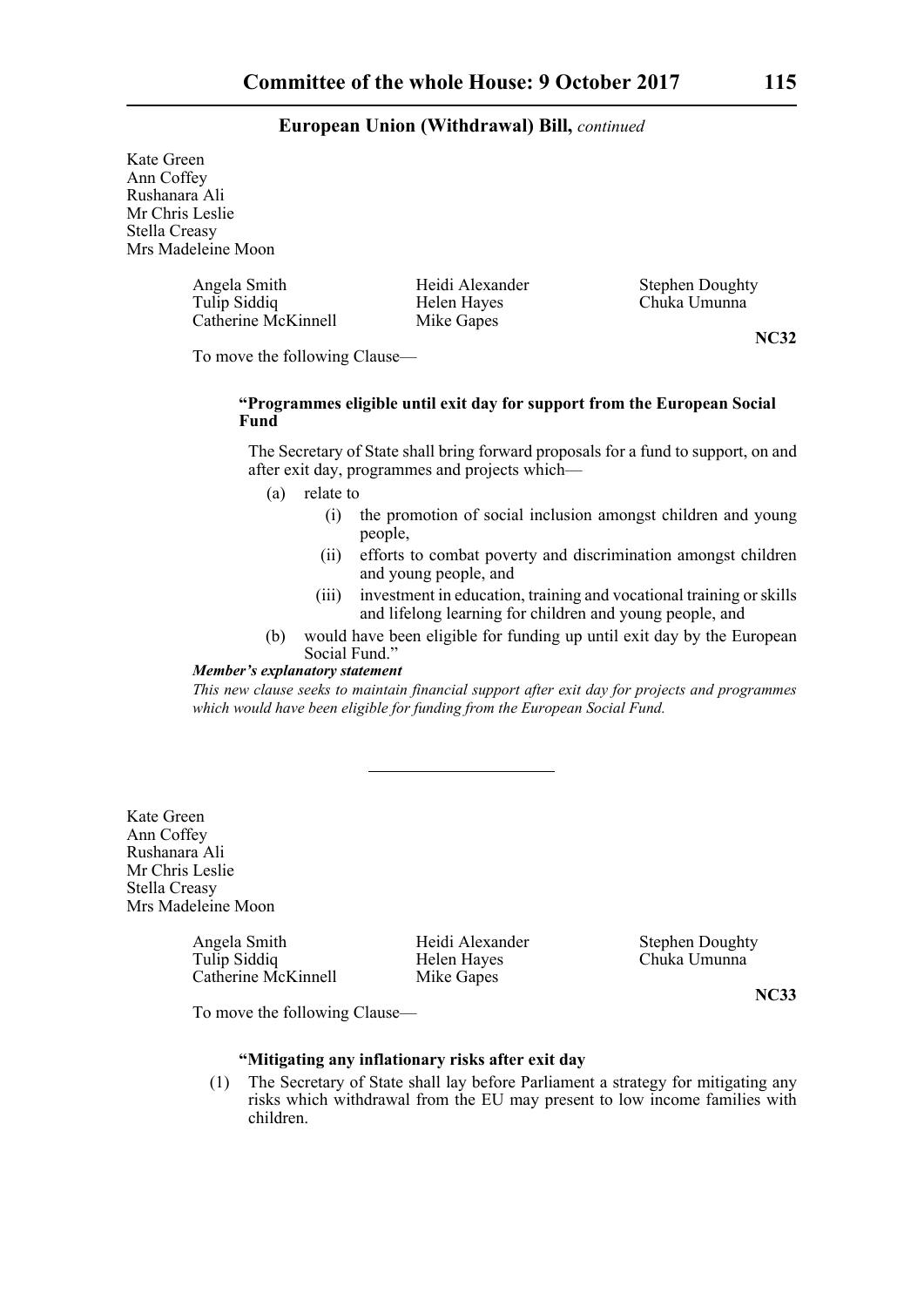(2) The strategy set out in subsection (1) must include a commitment to assess each year whether rates of benefits and tax credits are maintaining value in real terms relative to costs of living as defined by the Consumer Prices Index."

# *Member's explanatory statement*

*This new clause would require the Secretary of State to lay before Parliament a strategy for mitigating any potential risks which withdrawal from the EU might present to low income families with children.* 

Peter Grant Patrick Grady Carol Monaghan

To move the following Clause—

# **"European Neighbourhood Policy**

The Secretary of State shall, by 30 September 2018, lay before Parliament a strategy for seeking to maintain a role for the UK in the EU's European Neighbourhood Policy after exit day."

Chris Law Peter Grant Patrick Grady Hannah Bardell

To move the following Clause—

# **"European Development Fund**

The Secretary of State shall, by 30 September 2018, lay before Parliament a report on the Government's policy on future payments into the European Development Fund."

**NC41**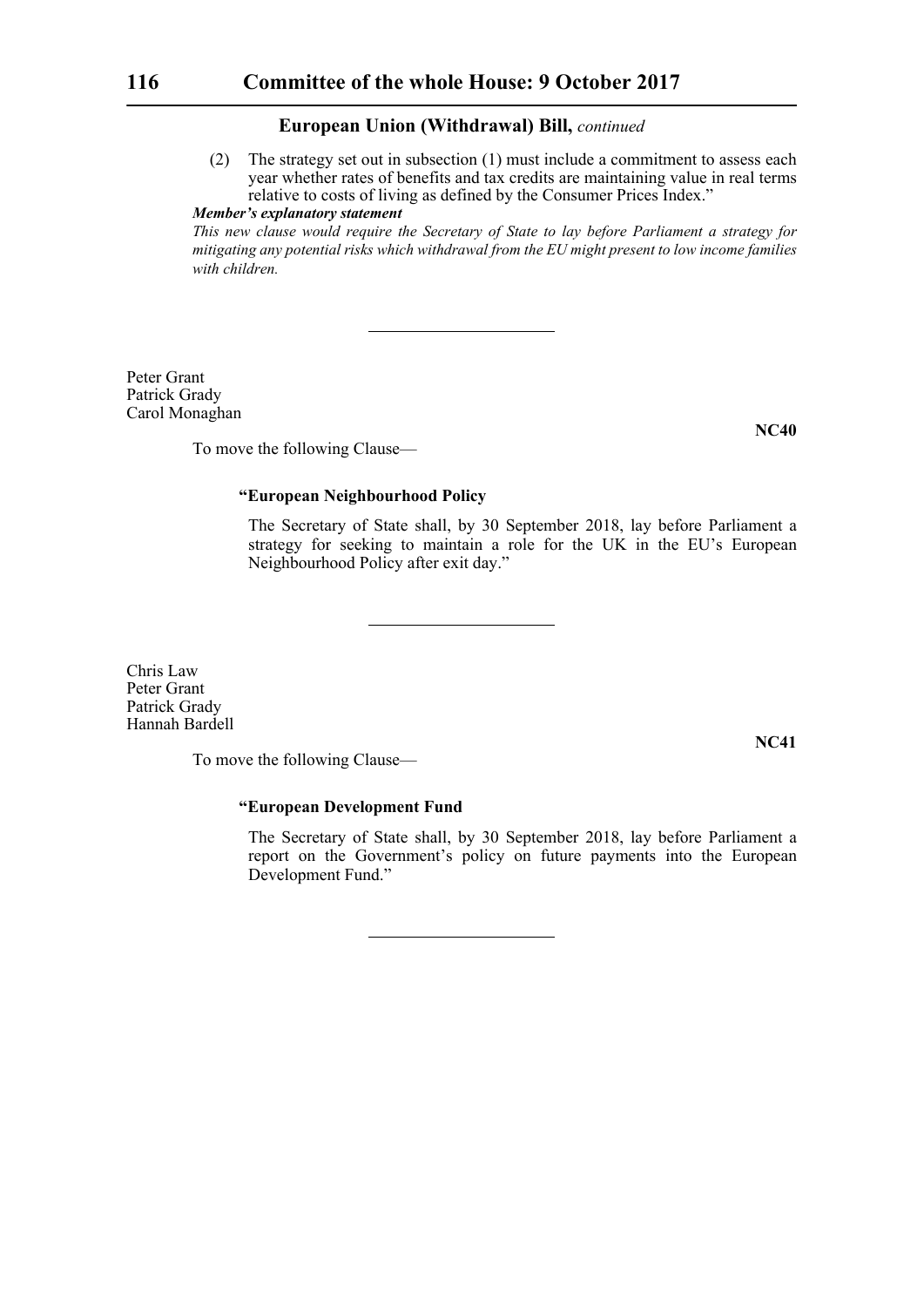Peter Grant Hannah Bardell Patrick Grady Kirsty Blackman

To move the following Clause—

### **"EU Citizens' Severance Payments**

The Secretary of State shall, by 30 September 2018, lay before Parliament a report on the Government's policy on EU citizens' rights to severance payments at EU agencies based in the UK."

Peter Grant Hannah Bardell Patrick Grady Carol Monaghan

To move the following Clause—

# **"Diplomatic Staff**

The Secretary of State shall, by 30 September 2018, lay before Parliament a report on the Government's policy on future arrangements for the UK to second diplomatic staff members to the European Union External Action Service."

Joanna Cherry

 $\vec{x}$  To move the following Clause—

### **"Duty to make arrangements for an independent evaluation: health and social care**

- (1) No later than 1 year after this Act is passed, the Secretary of State must make arrangements for the independent evaluation of the impact of this Act on the health and social care sector.
- (2) The evaluation carried out by an independent person to be appointed by the Secretary of State, after consulting the Scottish Ministers, the Welsh Ministers and the relevant Northern Ireland departments, must analyse and assess—
	- (a) the effects of this Act on the funding of the health and social care sector;
	- (b) the effects of this Act on the health and social care workforce;
	- (c) the impact of this Act on the economy, efficiency and effectiveness of the health and social care sector; and
	- (d) any other such matters relevant to the impact of this Act upon the health and care sector.

**NC44**

**NC43**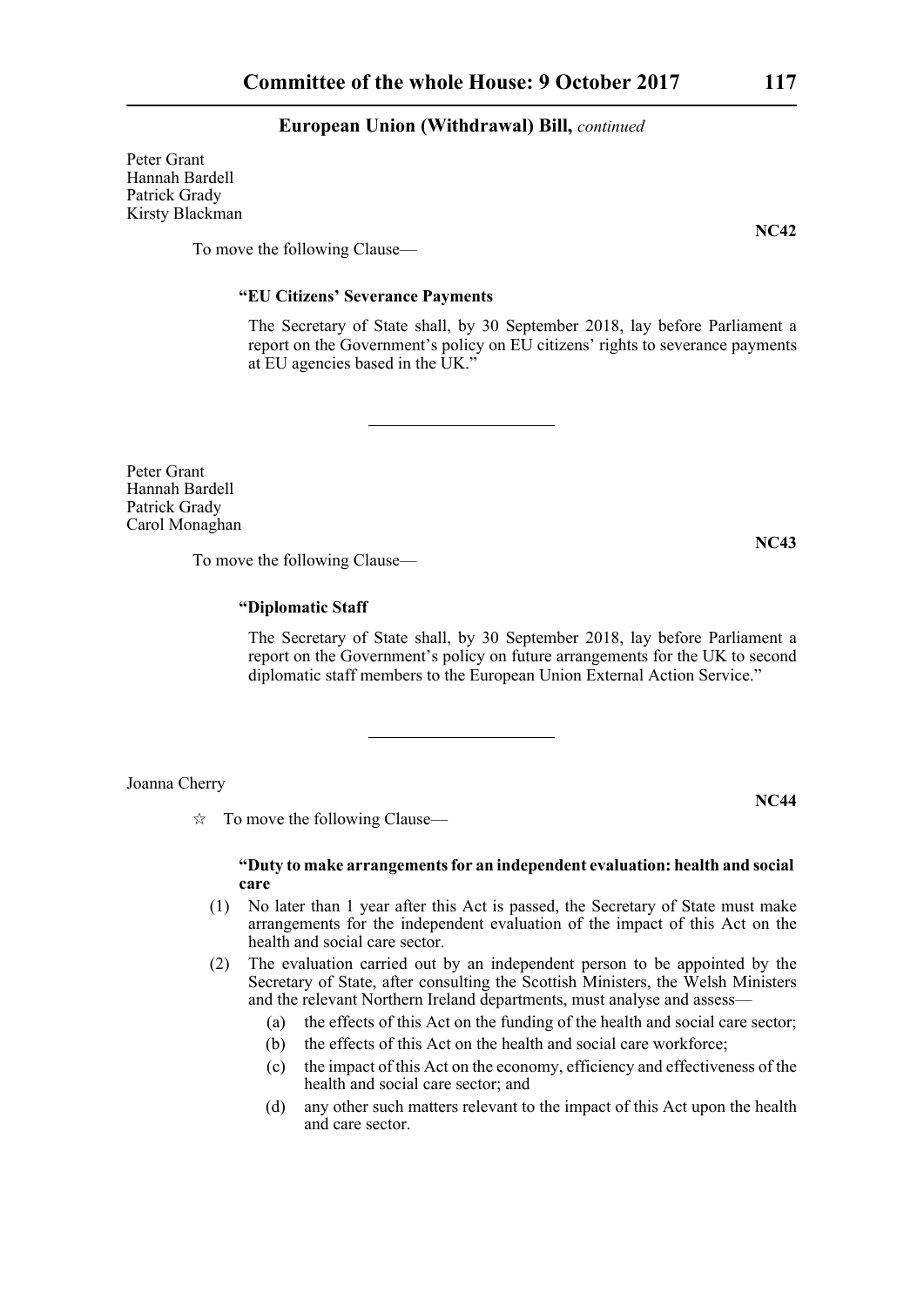- (3) The person undertaking an evaluation under subsection (1) above must, in preparing an evaluation report, consult—
	- (a) the Scottish Ministers, the Welsh Ministers and the relevant Northern Ireland department;
	- (b) providers of health and social care services;
	- (c) individuals requiring health and social care services;
	- (d) organisations working for and on behalf of individuals requiring health and social care services; and
	- (e) any persons whom the Secretary of State deems relevant.
- (4) The Secretary of State must, as soon as reasonably practicable after receiving a report of the evaluation, lay a copy of the report before Parliament."

### *Member's explanatory statement*

*This new clause would require an independent evaluation of the impact of the Act upon the health and social care sector to be made after consulting the Scottish Ministers, the Welsh Ministers and the relevant Northern Ireland department, service providers, those requiring health and social care services, and others.*

Ian Blackford Patrick Grady Kirsty Blackman Joanna Cherry

 $\star$  To move the following Clause—

# **"European Economic Area (No. 2)**

Nothing in this Act authorises the Prime Minister to give notice under Article 127 of the EEA Agreement of the United Kingdom's intention to opt out of the EEA."

Ian Blackford Patrick Grady Chris Stephens

 $\star$  To move the following Clause—

# **"Consultation assessing impact of no agreement with the EU for workers on withdrawal**

Within six months of the passing of this Act, the Secretary of State must carry out a public consultation assessing the impact on—

- (a) workers in the EU who are UK citizens, and
- (b) workers in the UK who are EU citizens
- if no agreement is reached with the European Union on the UK's withdrawal." *Member's explanatory statement*

*This new clause would require the Secretary of State to carry out a public consultation within six*

**NC45**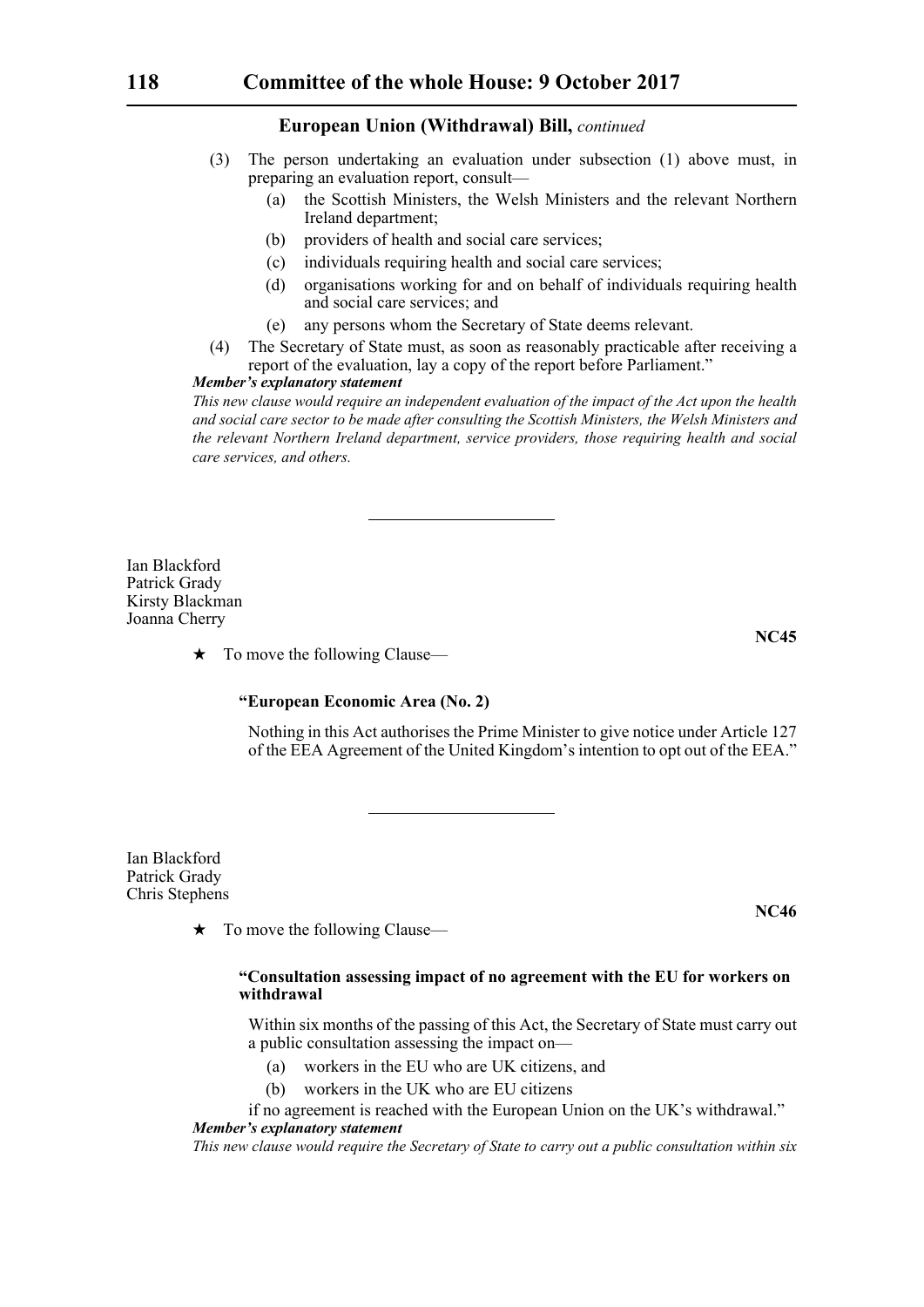*months of the passing of the Act, assessing the impact of not having an EU withdrawal deal on workers in the EU who are UK citizens, and on workers in the UK who are EU citizens.*

Ian Blackford Patrick Grady Neil Gray Dr Philippa Whitford

 $\star$  To move the following Clause—

### **"Assessing the impact of leaving the EU on social and medical care provision for disabled people**

Within six months of the passing of this Act, the Secretary of State must publish an assessment of the impact of leaving the EU on social and medical care provision for disabled people living in the UK."

### *Member's explanatory statement*

*This new clause would require the Secretary of State to publish within six months of the passing of this Act an assessment of the impact of leaving the EU on social and medical care provision for disabled people living in the UK.*

Mr Chris Leslie

 $\star$  To move the following Clause—

# **"Mutual Recognition Agreements**

- (1) In the course of negotiating a withdrawal agreement, Her Majesty's Government shall seek to maintain after exit day the full range of mutual recognition agreements with which the United Kingdom has obtained rights of product conformity assessments and standards by virtue of its membership of the European Union.
- (2) In respect of mutual recognition agreements relating to the safeguarding of public health, within one month of this Act being passed, the Secretary of State must publish a strategy for ensuring that existing UK notified bodies, in accordance with provisions laid out in the EU Medical Devices Regulation, may continue to conduct conformity assessment certification for both UK and EU medical devices to ensure continuity within and beyond the European Union."

### *Member's explanatory statement*

*This new clause would require the UK Government to seek to maintain existing mutual recognition agreements and to publish a plan for UK notified bodies (such as the British Standards Institute) to continue to perform conformity assessments for medical devices and pubic health-related products deriving both within the UK and from across the EU.*

**NC47**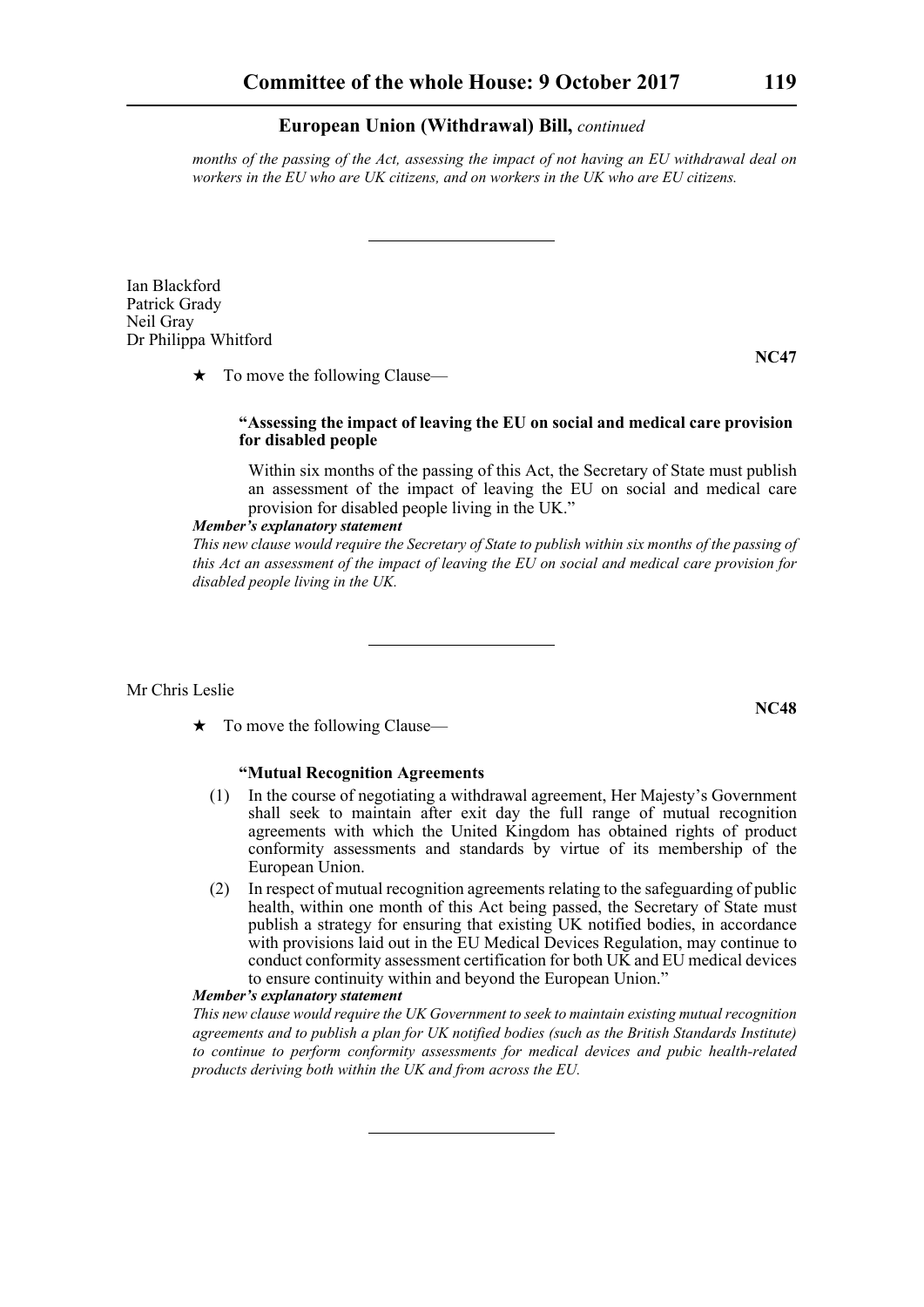Frank Field Ruth Smeeth Mr Ronnie Campbell

 $\star$  To move the following Clause—

### **"Duty to secure safe harbour**

- (1) It shall be the duty of the Prime Minister to seek to secure the United Kingdom's continued membership of the Single Market and of the Customs Union until such time as the Prime Minister is satisfied that the conditions in subsections (2) and (3) are met.
- (2) The condition in this subsection is that the United Kingdom and the European Union have reached an agreement on the future trading relationship between the United Kingdom and the European Union.
- (3) The condition in this subsection is that the United Kingdom has developed a satisfactory framework for immigration controls in respect of nationals of European Union Member States not resident in the United Kingdom on the date on which the United Kingdom ceases to belong to the European Union."

Kerry McCarthy Caroline Lucas Mary Creagh Mr Ben Bradshaw Darren Jones Ruth Cadbury

Catherine McKinnell Stella Creasy Ms Karen Buck<br>
Ms Angela Eagle Ian Murray Stephen Dought

Stephen Doughty Mrs Madeleine Moon Helen Hayes Mr David Lammy

**102**

Schedule **8**, page **50**, line **2**, leave out paragraph 3 *Member's explanatory statement* 

*This amendment would remove the additional power provided in paragraph 3.*

Ian Murray Stephen Doughty Stephen Gethins Hywel Williams Jo Swinson Caroline Lucas

Ian Blackford Tom Brake Mr Alistair Carmichael **189**

Schedule **8**, page **50**, line **19**, leave out "section 57(4) of the Scotland Act 1998, section  $80(8)$  of the Government of Wales Act 2006 or" *Member's explanatory statement* 

*This amendment and Amendment 190 are in consequence of Amendment 165 as no restriction relating to retained EU law on the making of subordinate legislation by the Scottish Ministers and the Welsh Ministers would apply.*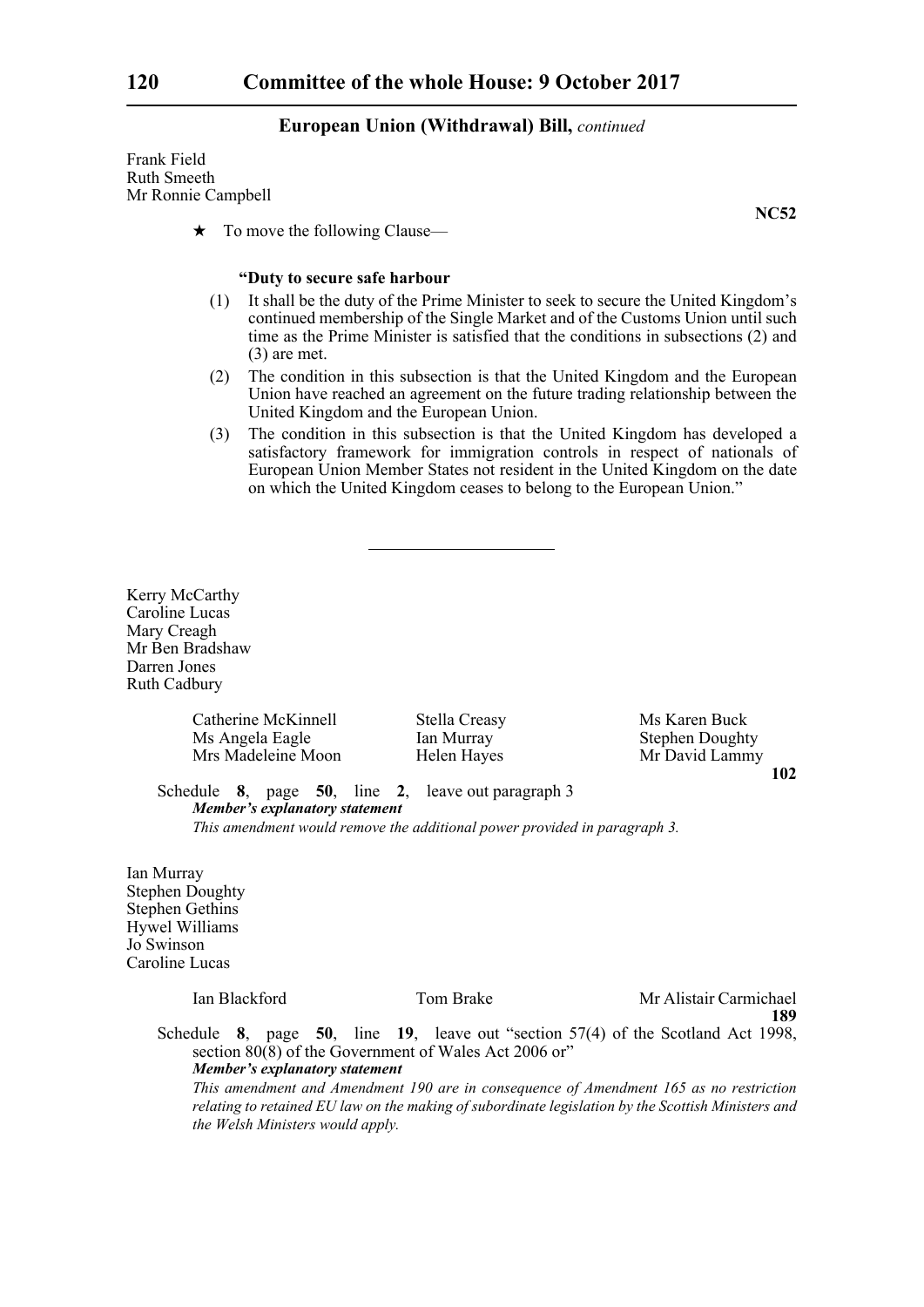Kerry McCarthy Caroline Lucas Mary Creagh Mr Ben Bradshaw Darren Jones Ruth Cadbury Catherine McKinnell Stella Creasy Ms Karen Buck<br>
Ms Angela Eagle Ian Murray Stephen Doughty Ms Angela Eagle Ian Murray Mrs Madeleine Moon Helen Hayes Mr David Lammy **103** Schedule **8**, page **50**, line **41**, leave out paragraph 5 *Member's explanatory statement This amendment would remove the future powers to make subordinate legislation in paragraph 5.* Ian Murray Stephen Doughty Stephen Gethins Hywel Williams Jo Swinson Caroline Lucas Ian Blackford Tom Brake Mr Alistair Carmichael **190** Schedule **8**, page **51**, line **1**, leave out "section 57(4) of the Scotland Act 1998, section 80(8) of the Government of Wales Act 2006 or" *Member's explanatory statement This amendment and Amendment 189 are in consequence of Amendment 165 to Schedule 3 as no restriction relating to retained EU law on the making of subordinate legislation by the Scottish Ministers and the Welsh Ministers will apply.* Mr Chris Leslie Stephen Timms Mike Gapes Chuka Umunna Neil Coyle Stephen Gethins Peter Kyle Mr Ben Bradshaw Stephen Doughty<br>
Mr Pat McFadden Caroline Lucas Paul Farrelly Mr Pat McFadden Caroline Lucas Mr David Lammy Ian Murray Catherine McKinnell Helen Hayes **Angela Smith** Hywel Williams Liz Saville Roberts Jonathan Edwards Ben Lake Ian Blackford Patrick Grady Kirsty Blackman

**64**

Schedule **8**, page **54**, leave out paragraphs 12 to 17 *Member's explanatory statement* 

*This amendment would retain the provisions of the European Economic Area Act 1993 as part of domestic legislation beyond exit day.*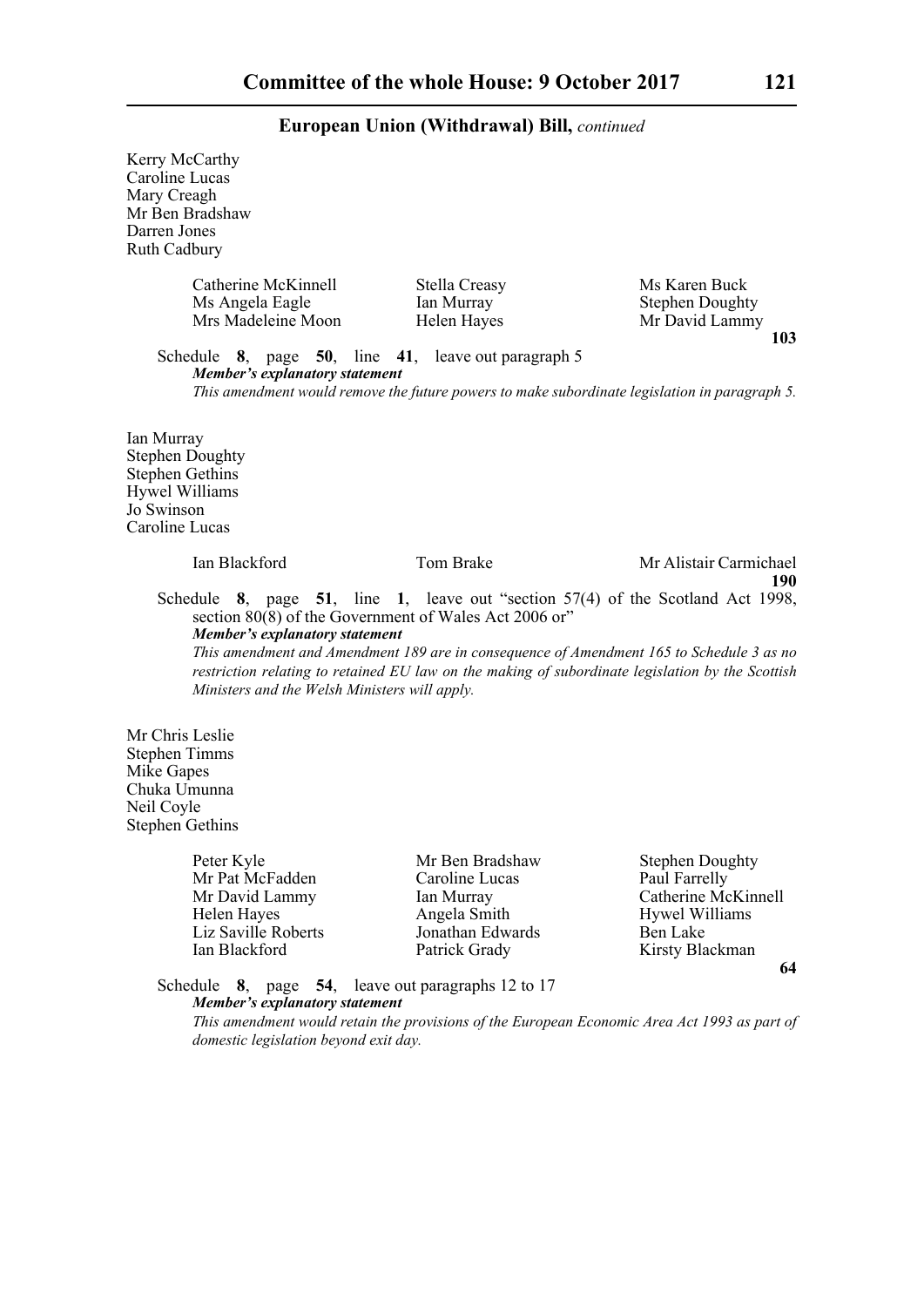| <b>Stephen Gethins</b><br>Ian Murray<br><b>Stephen Doughty</b><br><b>Hywel Williams</b><br>Jo Swinson<br>Caroline Lucas |                                                                                                                                                                                                                                                                         |                                                                                             |
|-------------------------------------------------------------------------------------------------------------------------|-------------------------------------------------------------------------------------------------------------------------------------------------------------------------------------------------------------------------------------------------------------------------|---------------------------------------------------------------------------------------------|
| Ian Blackford                                                                                                           | Tom Brake                                                                                                                                                                                                                                                               | Mr Alistair Carmichael                                                                      |
| (b)<br>Member's explanatory statement                                                                                   | Schedule $\,8, \,$ page $\,55, \,$ leave out lines 8 to 13 and insert—<br>"(a) in paragraph (a), omit sub-paragraph (ii), and<br>in paragraph (b), omit "or with EU law"."<br>This amendment would amend the Criminal Procedure (Scotland) Act 1995 on the right of the | 191                                                                                         |
| Clause 11 and Schedule 3.                                                                                               | Advocate General to take part in proceedings in consequence of removing the restriction on the<br>competence of the Scottish Parliament and Scottish Government by Amendments 164 and 165 to                                                                            |                                                                                             |
| Mr Dominic Grieve<br>Mr Kenneth Clarke<br>Nicky Morgan<br>Anna Soubry<br>Antoinette Sandbach<br>Stephen Hammond         |                                                                                                                                                                                                                                                                         |                                                                                             |
| Dr Sarah Wollaston<br>Chuka Umunna<br>Ian Murray<br><b>Stephen Doughty</b><br>Mr Ben Bradshaw                           | Jeremy Lefroy<br>Caroline Lucas<br>Mike Gapes<br>Heidi Allen<br>Angela Smith                                                                                                                                                                                            | Robert Neill<br>Paul Farrelly<br>Catherine McKinnell<br>Helen Hayes<br>Mr David Lammy<br>11 |
| Schedule<br><b>Member's explanatory statement</b>                                                                       | 17, leave out "primary legislation and not"<br>8, page 55, line<br>This amendment would remove the proposal to allow secondary legislation to be treated as<br>primary for the purposes of the Human Rights Act 1998.                                                   |                                                                                             |
| Mary Creagh<br>Mike Ganes                                                                                               |                                                                                                                                                                                                                                                                         |                                                                                             |

Mike Gapes Neil Coyle Maria Eagle Helen Hayes Mr David Lammy

**140**

Schedule **8**, page **58**, line **16**, leave out "4" and insert "3" *Member's explanatory statement* 

*This amendment, together with Amendments 139 and 141, would restore the right to obtain damages after exit day in respect of governmental failures before exit day to comply with European Union obligations.*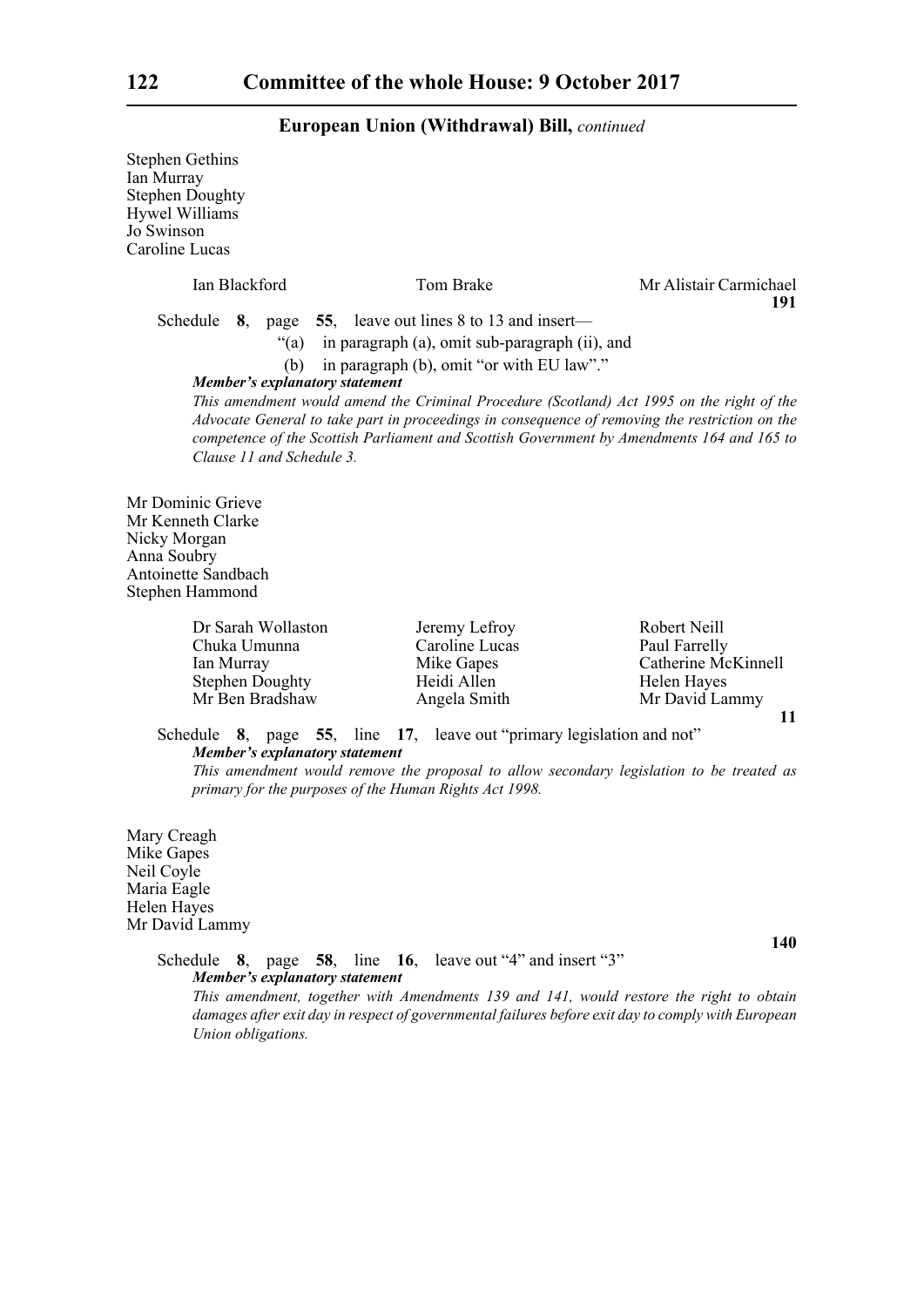Mary Creagh Mike Gapes Neil Coyle Maria Eagle Helen Hayes Mr David Lammy

**141**

Schedule **8**, page **58**, line **24**, leave out "4" and insert "3" *Member's explanatory statement This amendment, together with Amendments 139 and 140, would restore the right to obtain damages after exit day in respect of governmental failures before exit day to comply with European Union obligations.* 

Ian Murray Stephen Doughty Stephen Gethins Hywel Williams Jo Swinson Caroline Lucas

# Ian Blackford Tom Brake Mr Alistair Carmichael **192**

Schedule **8**, page **59**, leave out lines 10 to 16 *Member's explanatory statement* 

*This amendment, with Amendments 193, 194 and 195, is in consequence of Amendments 164 and 165 to Clause 11 and Schedule 3 which would remove the powers to make an Order in Council to adjust the new restriction on the legislative competence of the Scottish Parliament and the National Assembly for Wales.*

Ian Murray Stephen Doughty Stephen Gethins Hywel Williams Jo Swinson Caroline Lucas

Ian Blackford Tom Brake Mr Alistair Carmichael **193**

Schedule **8**, page **59**, leave out lines 23 to 29 *Member's explanatory statement* 

*This amendment, with Amendments 192, 194 and 195, is in consequence of Amendments 164 and 165 to Clause 11 and Schedule 3 which would remove the powers to make an Order in Council to adjust the new restriction on the legislative competence of the Scottish Parliament and the National Assembly for Wales.*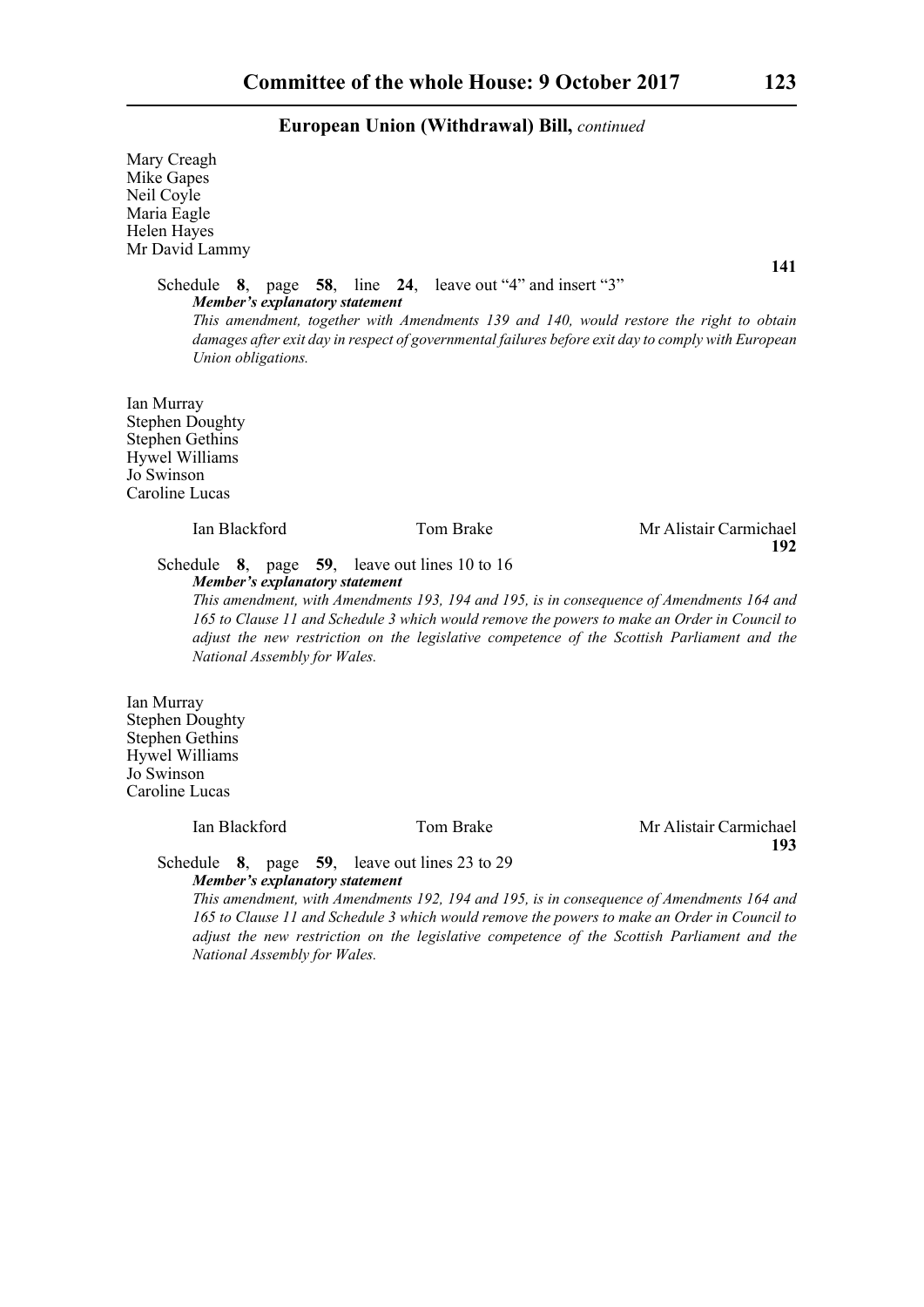Ian Murray Stephen Doughty Stephen Gethins Hywel Williams Jo Swinson Caroline Lucas Ian Blackford Tom Brake Mr Alistair Carmichael **194** Schedule **8**, page **59**, line **47**, leave out from beginning to end of line 8 on page 60 *Member's explanatory statement This amendment, with Amendments 192, 193 and 195, is in consequence of Amendments 164 and 165 to Clause 11 and Schedule 3 which would remove the powers to make an Order in Council to adjust the new restriction on the legislative competence of the Scottish Parliament and the National Assembly for Wales.* Ian Murray Stephen Doughty Stephen Gethins Hywel Williams Jo Swinson Caroline Lucas Ian Blackford Tom Brake Mr Alistair Carmichael **195** Schedule **8**, page **60**, leave out lines 13 to 23 *Member's explanatory statement* 

*This amendment, with Amendments 192, 193 and 194, is in consequence of Amendments 164 and 165 to Clause 11 and Schedule 3 which would remove the powers to make an Order in Council to adjust the new restriction on the legislative competence of the Scottish Parliament and the National Assembly for Wales.*

Hywel Williams Liz Saville Roberts Jonathan Edwards Ben Lake Joanna Cherry

Clause **19**, page **14**, line **32**, at end insert—

### "(a) section  $1(2)$ ;" *Member's explanatory statement*

*This amendment is a consequential amendment resulting from Amendments 78, 79 and 80 to Clause 1 requiring the Prime Minister to reach an agreement on EEA and Customs Union membership, to gain the consent of the devolved legislatures and to report on the effect leaving the EU will have on the block grant before implementing section 1 of this Act.*

**81**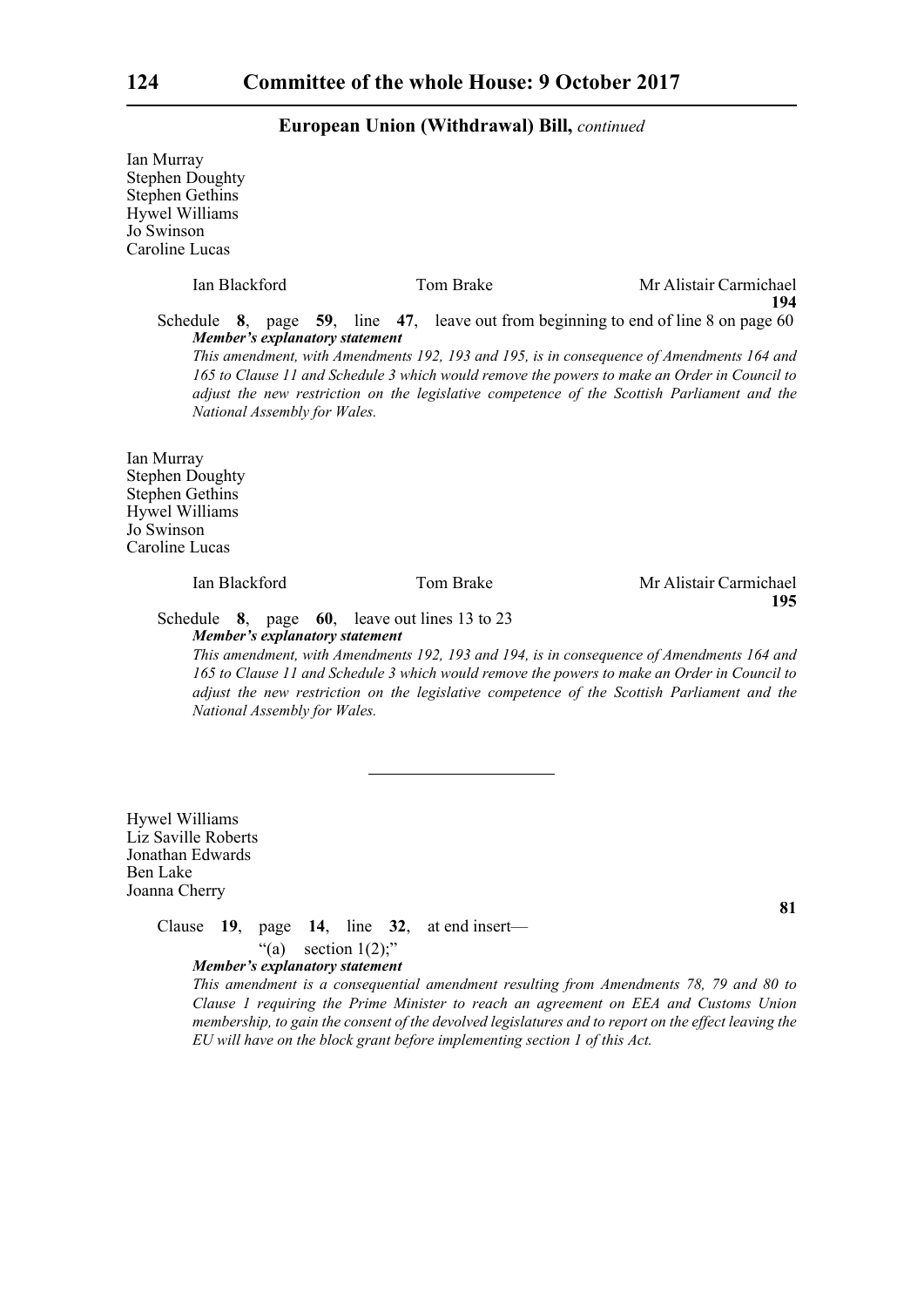Tom Brake Sir Vince Cable Mr Alistair Carmichael Caroline Lucas Tim Farron Wera Hobhouse

Layla Moran

**120**

Clause **19**, page **14**, line **40**, leave out subsection (2) and insert—

- "(2) The remaining provisions of this Act come into force once following a referendum on whether the United Kingdom should approve the United Kingdom and Gibraltar exit package proposed by HM Government at conclusion of the negotiations triggered by Article 50(2) for withdrawal from the European Union or remain a member of the European Union.
- (2A) The Secretary of State must, by regulations, appoint the day on which the referendum is to be held.
- (2B) The question that is to appear on the ballot papers is—"Do you support the Government's proposed new agreement between the United Kingdom and Gibraltar and the European Union or Should the United Kingdom remain a member of the European Union?"
- (2C) The Secretary of State may make regulations by statutory instrument on the conduct of the referendum."

### *Member's explanatory statement*

*This amendment is intended to ensure that before March 2019 (or the end of any extension to the two-year negotiation period) a referendum on the terms of the deal has to be held and provides the text of the referendum question.*

Hywel Williams Liz Saville Roberts Jonathan Edwards Ben Lake Joanna Cherry Caroline Lucas

**82**

### Clause **19**, page **14**, line **40**, at beginning insert "Subject to subsection (2A)" *Member's explanatory statement*

*This amendment is a consequential amendment resulting from Amendments 78, 79 and 80 to Clause 1 requiring the Prime Minister to reach an agreement on EEA and Customs Union membership, gain the consent of the devolved legislatures and report on the effect leaving the EU will have on the block grant before implementing section 1 of this Act.*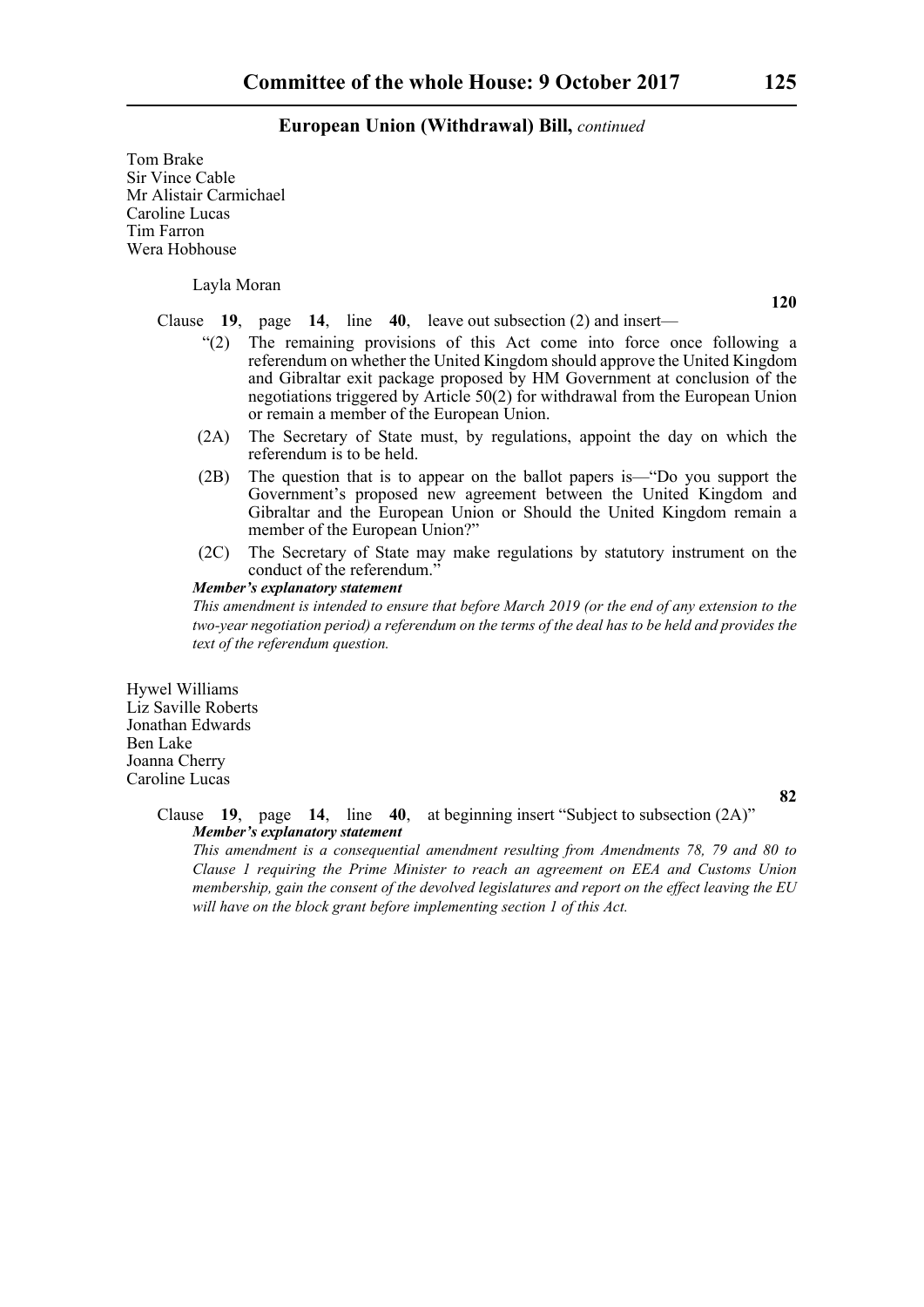Hywel Williams Liz Saville Roberts Jonathan Edwards Ben Lake Caroline Lucas Joanna Cherry

Mike Gapes

**83**

## Clause **19**, page **14**, line **42**, at end insert—

"(2A) But regulations bringing into force section 1 may not be made until the Prime Minister is satisfied that an agreement has been reached for the United Kingdom to remain a member of the EEA and of the Customs Union."

*Member's explanatory statement* 

*This amendment would make the repeal of the European Communities Act 1972 on exit day conditional on the Prime Minister reaching an agreement for the United Kingdom to remain a member of the EEA and Customs Union.*

Hywel Williams Liz Saville Roberts Jonathan Edwards Ben Lake Caroline Lucas Joanna Cherry

### Clause **19**, page **14**, line **42**, at end insert—

"(2A) But regulations bringing into force section 1 may not be made until the Prime Minister is satisfied that resolutions have been passed by the Scottish Parliament, the National Assembly for Wales and the Northern Ireland Assembly signifying consent to the commencement of section 1."

### *Member's explanatory statement*

*This amendment makes the repeal of the European Communities Act 1972 on exit day conditional on the Prime Minister gaining consent from the devolved legislatures.*

Hywel Williams Liz Saville Roberts Jonathan Edwards Ben Lake

Clause **19**, page **14**, line **42**, at end insert—

- "(2A) But regulations bringing into force section 1 may not be made until the Secretary of State lays a report before—
	- (a) Parliament, and
	- (b) the National Assembly for Wales

outlining the effect of the United Kingdom's withdrawal from the EU on the National Assembly for Wales's block grant."

# *Member's explanatory statement*

*This amendment would require the UK Government to lay a report before the National Assembly for Wales outlining the effect of the UK's withdrawal from the EU on Welsh finances, before exercising the power under section 1. This would allow for scrutiny of the Leave Campaign's promise to maintain current levels of EU funding for Wales.*

**84**

**85**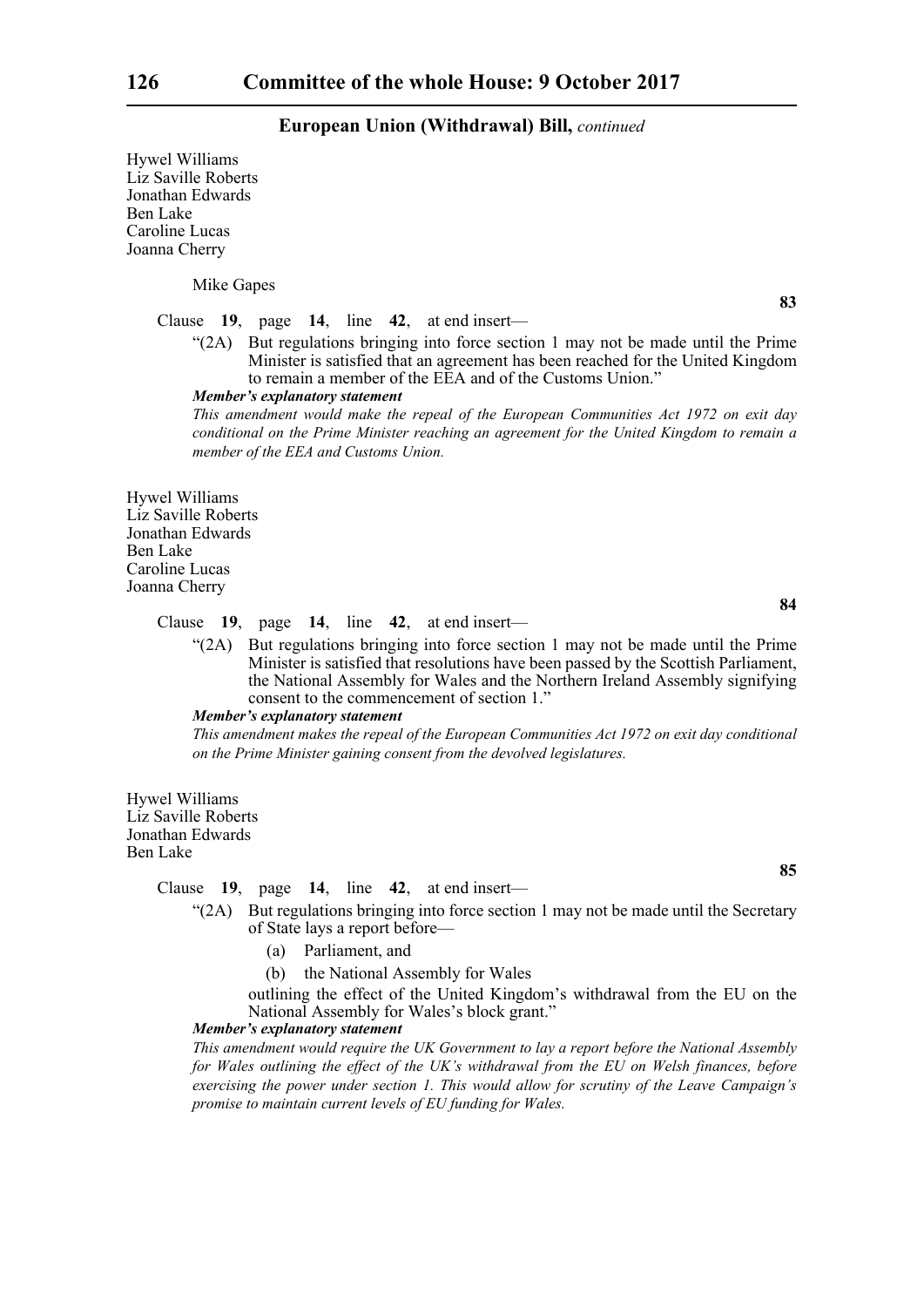Hywel Williams Liz Saville Roberts Jonathan Edwards Ben Lake

Clause **19**, page **14**, line **42**, at end insert—

- $\mathcal{L}(2A)$  But regulations bringing into force section 1 may not be made until the Secretary of State lays a report before—
	- (a) Parliament, and
	- (b) the National Assembly for Wales

outlining the effect of the United Kingdom's withdrawal from the Single Market and Customs Union on the Welsh economy."

### *Member's explanatory statement*

*This amendment would require the UK Government to lay a report before Parliament and the National Assembly for Wales outlining the effect of the UK's withdrawal from the EU Single Market and Customs Union before exercising the powers in section 1.*

Ian Blackford Patrick Grady Kirsty Blackman Hannah Bardell

Clause **19**, page **14**, line **42**, at end insert—

"(2A) A Minister of the Crown may not appoint a day for any provision of this Act to come into force until the Secretary of State has published a report on which Scottish products will be identified with geographical indications in any future trade deal that Her Majesty's Government seeks to negotiate after the United Kingdom's withdrawal from the European Union, and has laid a copy of the report before Parliament.'

### *Member's explanatory statement*

*This amendment would require publication of a Government report on which Scottish products will be identified with geographical indications in any future trade deal that Her Majesty's Government negotiates after the United Kingdom's withdrawal from the European Union.*

Ian Blackford Patrick Grady Kirsty Blackman Drew Hendry

 $\star$  Clause 19, page 14, line 42, at end insert—

" $(2A)$  A Minister of the Crown may not appoint a day for any provision of this Act to come into force until a Minister of the Crown has published an assessment of the effect of the United Kingdom's withdrawal from the EU on Scottish businesses and laid a copy of the assessment before Parliament."

## *Member's explanatory statement*

*This amendment would require publication of a Government assessment of the impact of the United Kingdom's withdrawal from the EU on Scottish businesses.*

**86**

**219**

**220**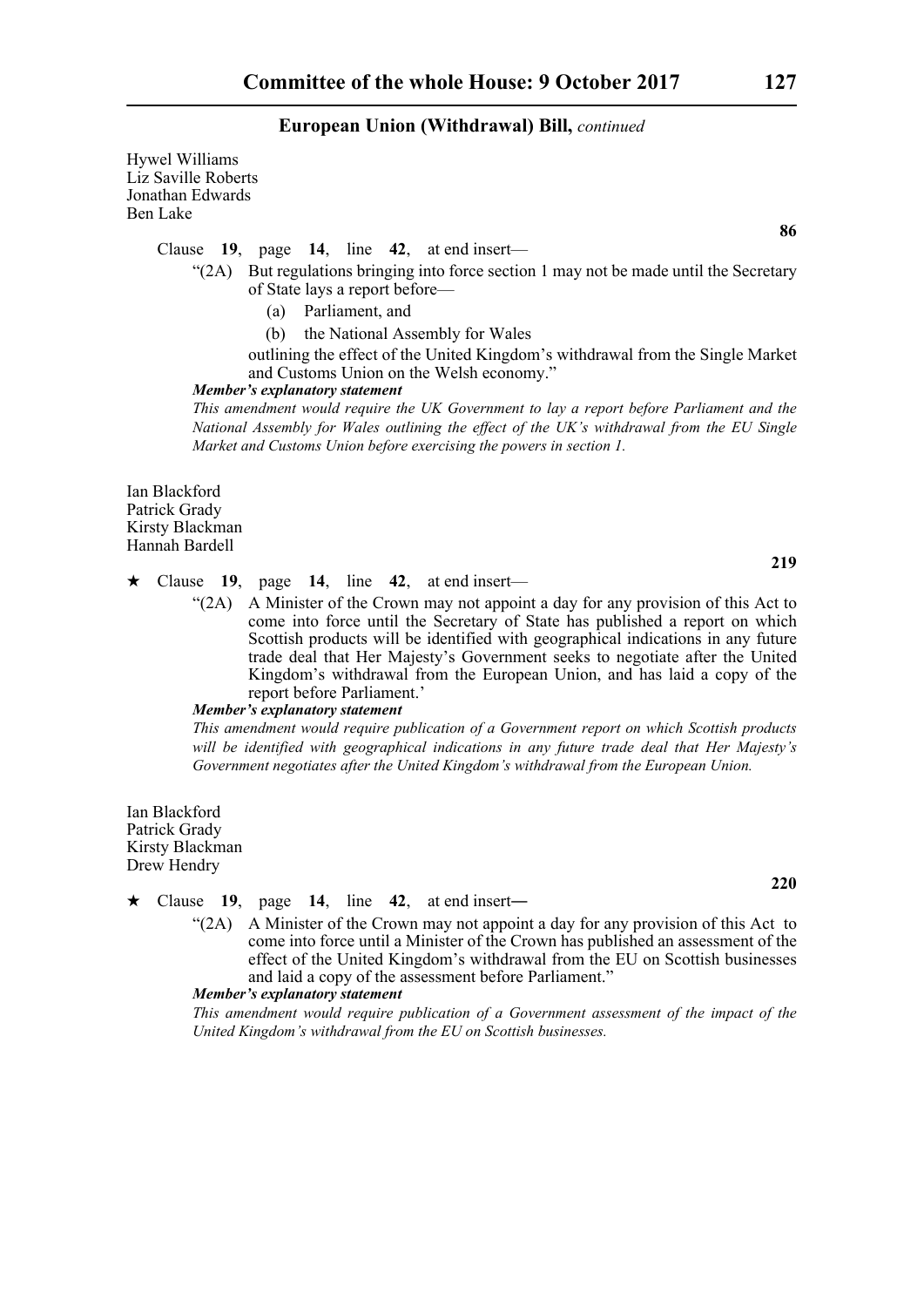Ian Blackford Patrick Grady Kirsty Blackman Angus Brendan MacNeil

**221**

# Clause **19**, page **14**, line **42**, at end insert―

"(2A) A Minister of the Crown may not appoint a day for any provision of this Act to come into force until a Minister of the Crown has published an assessment of the effect of the United Kingdom's withdrawal from the EU on food and drink safety and quality standards, and has laid a copy of the assessment before Parliament."

```
Member's explanatory statement
```
*This amendment would require publication of a Government assessment of the impact of the United Kingdom's withdrawal from the EU on food and drink safety and quality standards.*

# ORDER OF THE HOUSE [11 SEPTEMBER 2017]

That the following provisions shall apply to the European Union (Withdrawal) Bill:

### *Committal*

1. The Bill shall be committed to a Committee of the whole House.

### *Proceedings in Committee*

- 2. Proceedings in Committee of the whole House shall be completed in eight days.
- 3. The proceedings shall be taken on each of those days as shown in the first column of the following Table and in the order so shown.
- 4. The proceedings shall (so far as not previously concluded) be brought to a conclusion at the times specified in the second column of the Table.

# **TABLE**

| Proceedings                                                                                                                                                                                             | Time for conclusion of proceedings                                                   |
|---------------------------------------------------------------------------------------------------------------------------------------------------------------------------------------------------------|--------------------------------------------------------------------------------------|
| First day                                                                                                                                                                                               |                                                                                      |
| New Clauses and new Schedules<br>relating to Clause 1, Clause 1                                                                                                                                         | Four hours from the<br>commencement of proceedings on<br>the Bill on the first day   |
| New Clauses and new Schedules<br>relating to Clause 6, Clause 6                                                                                                                                         | Eight hours from the<br>commencement of proceedings on<br>the Bill on the first day  |
| Second day                                                                                                                                                                                              |                                                                                      |
| New Clauses and new Schedules<br>relating to Clause 2, Clause 2, new<br>Clauses and new Schedules<br>relating to Clause 3, Clause 3, new<br>Clauses and new Schedules<br>relating to Clause 4, Clause 4 | Eight hours from the<br>commencement of proceedings on<br>the Bill on the second day |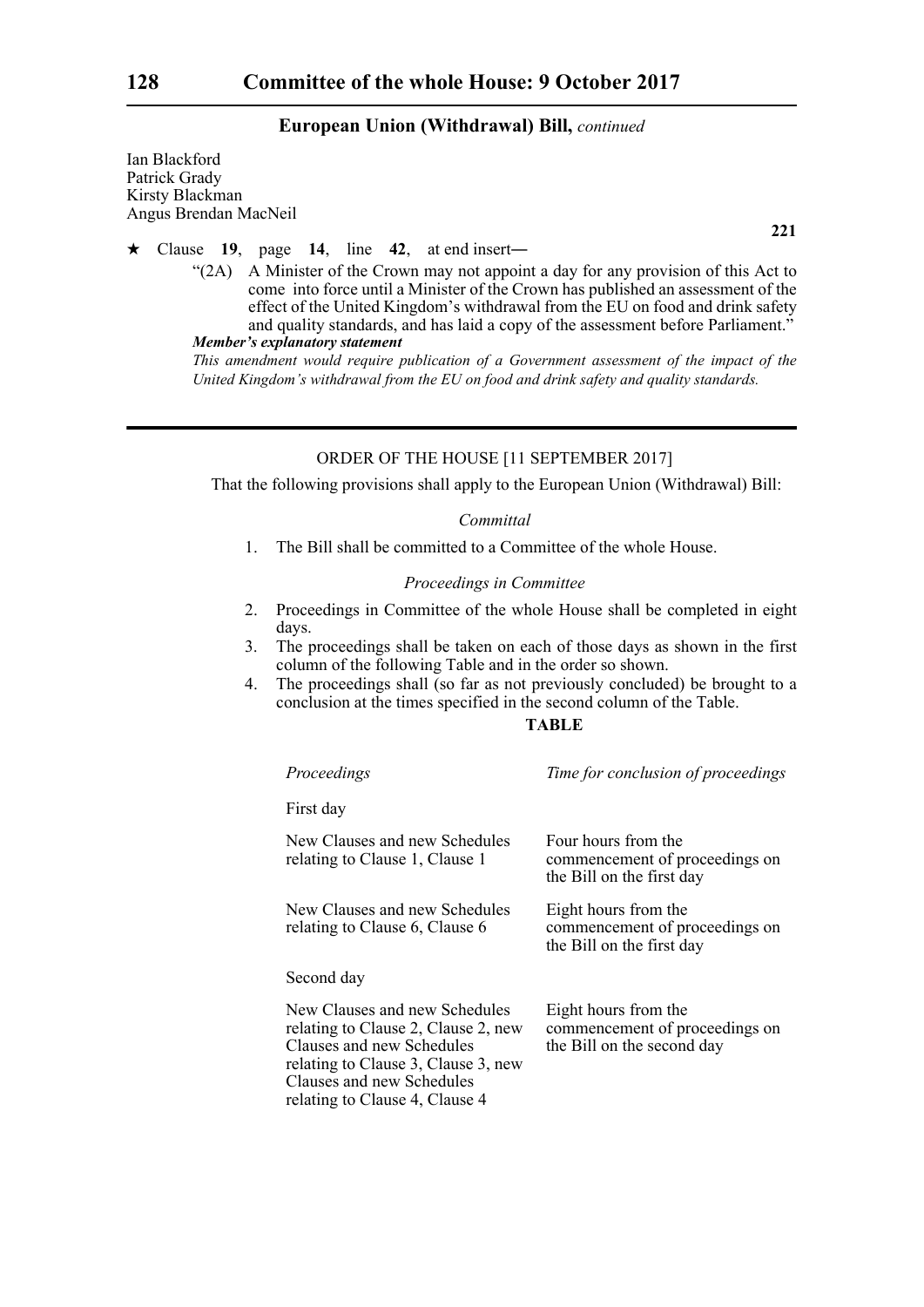| Proceedings                                                                                                                                                                                                                                    | Time for conclusion of proceedings                                                    |
|------------------------------------------------------------------------------------------------------------------------------------------------------------------------------------------------------------------------------------------------|---------------------------------------------------------------------------------------|
| Third day                                                                                                                                                                                                                                      |                                                                                       |
| New Clauses and new Schedules<br>relating to Clause 5 or Schedule 1,<br>Clause 5, Schedule 1                                                                                                                                                   | Eight hours from the<br>commencement of proceedings on<br>the Bill on the third day   |
| Fourth day                                                                                                                                                                                                                                     |                                                                                       |
| New Clauses and new Schedules<br>relating to Clause 11 or Schedule 3,<br>Clause 11, Schedule 3                                                                                                                                                 | Eight hours from the<br>commencement of proceedings on<br>the Bill on the fourth day  |
| Fifth day                                                                                                                                                                                                                                      |                                                                                       |
| New Clauses and new Schedules<br>relating to Clause 10 or Schedule 2,<br>Clause 10, Schedule 2                                                                                                                                                 | Four hours from the<br>commencement of proceedings on<br>the Bill on the fifth day    |
| New Clauses and new Schedules<br>relating to Clause 12 or Schedule 4,<br>Clause 12, Schedule 4                                                                                                                                                 | Eight hours from the<br>commencement of proceedings on<br>the Bill on the fifth day   |
| Sixth day                                                                                                                                                                                                                                      |                                                                                       |
| New Clauses and New Schedules<br>relating to Clause 7, Clause 7                                                                                                                                                                                | Eight hours from the<br>commencement of proceedings on<br>the Bill on the sixth day   |
| Seventh day                                                                                                                                                                                                                                    |                                                                                       |
| New Clauses and new Schedules<br>relating to Clause 9, Clause 9, new<br>Clauses and new Schedules<br>relating to Clause 16 or Schedule 7,<br>Clause 16, Schedule 7, Clause 17                                                                  | Six hours from the commencement<br>of proceedings on the Bill on the<br>seventh day   |
| New Clauses and new Schedules<br>relating to Clause 8, Clause 8                                                                                                                                                                                | Eight hours from the<br>commencement of proceedings on<br>the Bill on the seventh day |
| Eighth day                                                                                                                                                                                                                                     |                                                                                       |
| New Clauses and new Schedules<br>relating to Clause 13 or Schedule 5,<br>Clause 13, Schedule 5                                                                                                                                                 | Four hours from the<br>commencement of proceedings on<br>the Bill on the eighth day   |
| New Clauses and new Schedules<br>relating to Clause 14 or Schedule 6,<br>Clause 14, Schedule 6, remaining<br>new Clauses, remaining new<br>Schedules, Clause 15, Schedules 8<br>and 9, Clauses 18 and 19,<br>remaining proceedings on the Bill | Eight hours from the<br>commencement of proceedings on<br>the Bill on the eighth day  |